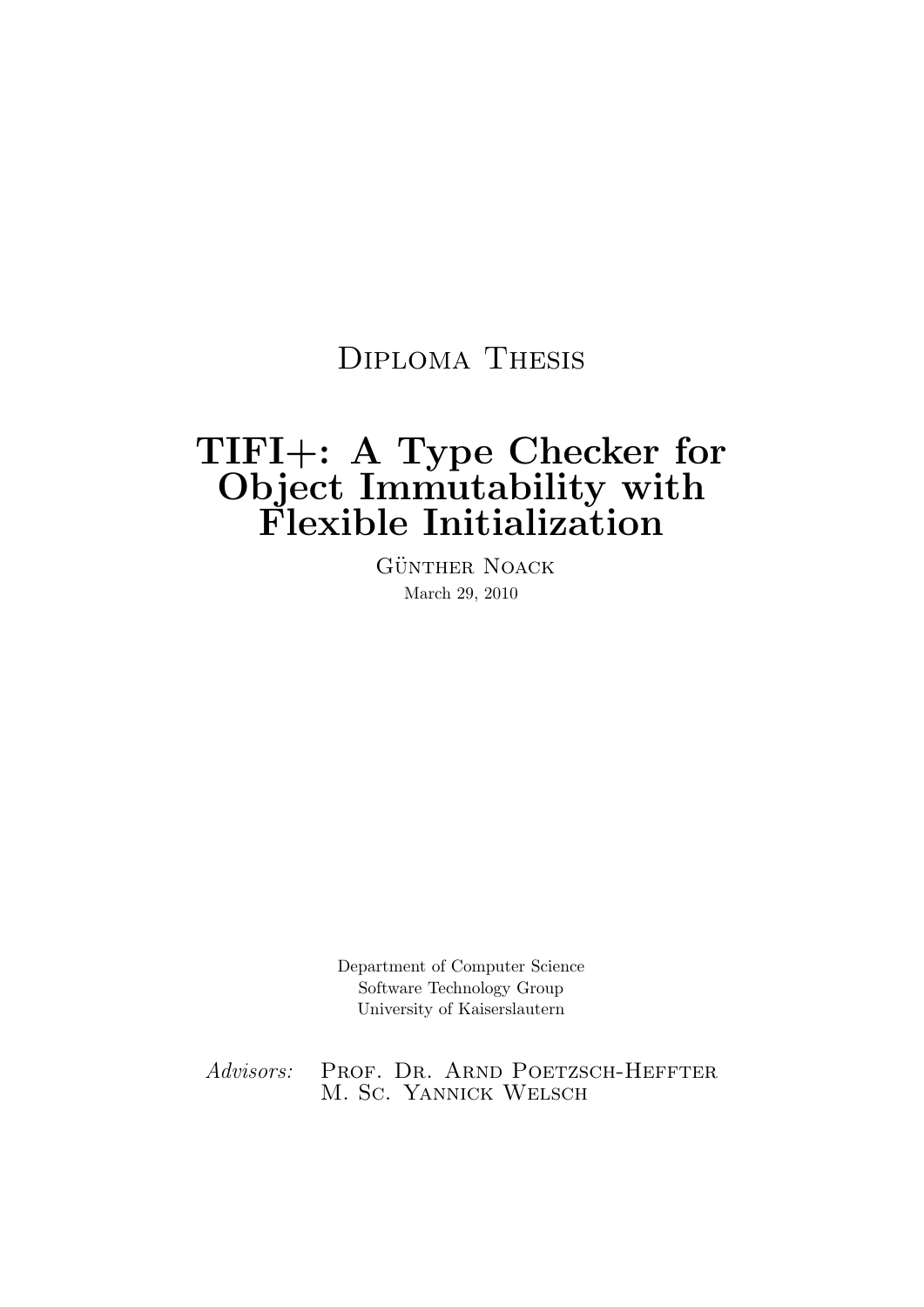### Erklärung

Ich versichere hiermit, dass ich die vorliegende Diplomarbeit mit dem Thema

TIFI+: A Type Checker for Object Immutability with Flexible Initialization

selbstständig verfasst und keine anderen als die angegebenen Hilfsmittel benutzt habe. Die Stellen, die anderen Werken dem Wortlaut oder dem Sinn nach entnommen wurden, habe ich durch die Angabe der Quelle, auch der benutzten Sekundärliteratur, als Entlehnung kenntlich gemacht.

(Ort, Datum) (Unterschrift)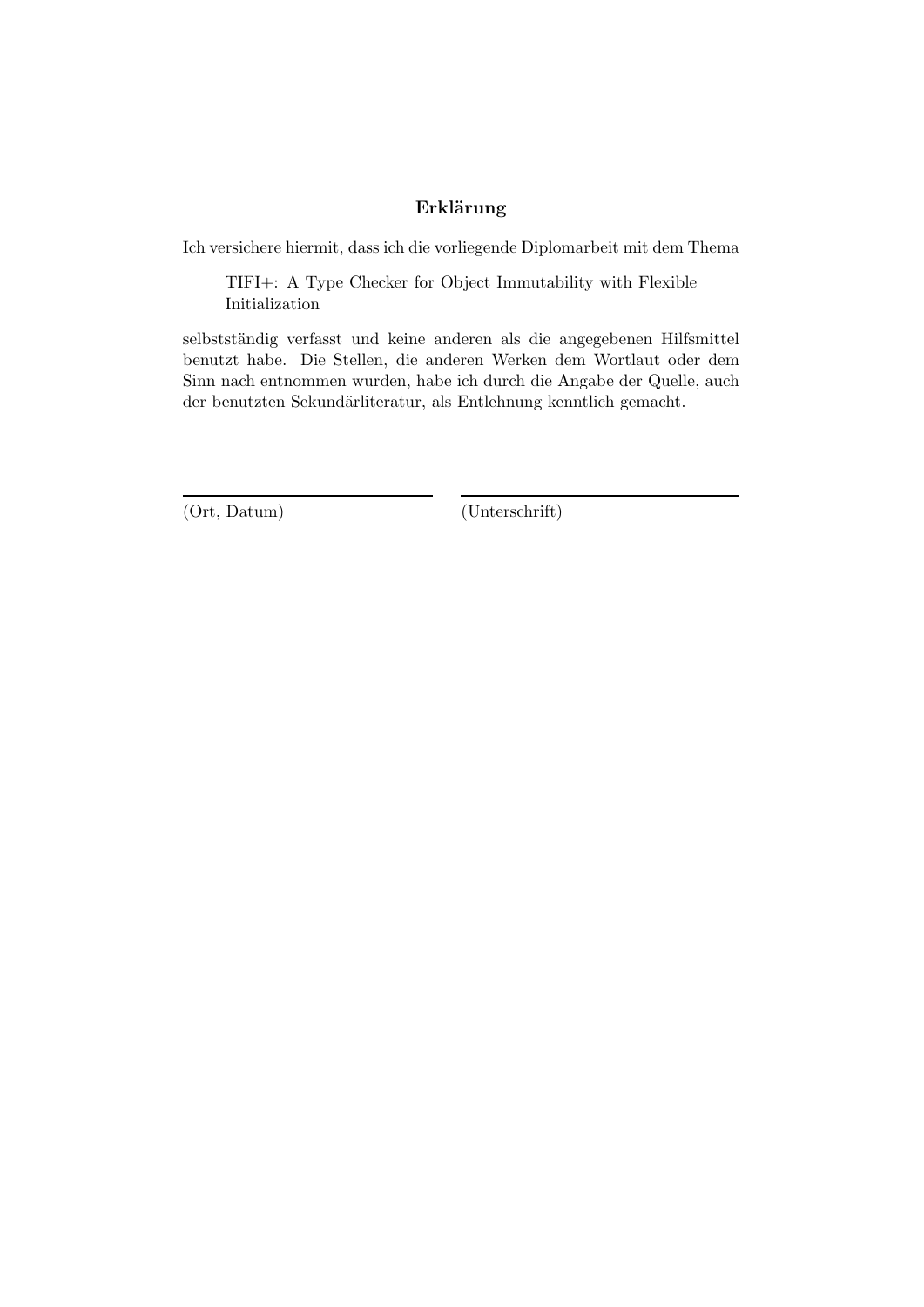#### Acknowledgements

First of all, I would like to thank Prof. Dr. Arnd Poetzsch-Heffter for making this thesis possible and for his advice. Many thanks also go to my supervisor Yannick Welsch for the many insightful discussions, which were a great help.

I would also like to thank Christian Haack for his valuable support in understanding the "Type-Based Object Immutability with Flexible Initialization" paper, which greatly helped me getting up to speed in the early phases of this thesis.

My special thanks go to Mathias Scheffe, Reiner Hüchting and Sabine Proll, who proof-read large parts of this thesis and spotted many errors.

Further, many thanks go to the Software Technology Group for the enjoyable atmosphere and the many interesting conversations, which were a great learning opportunity.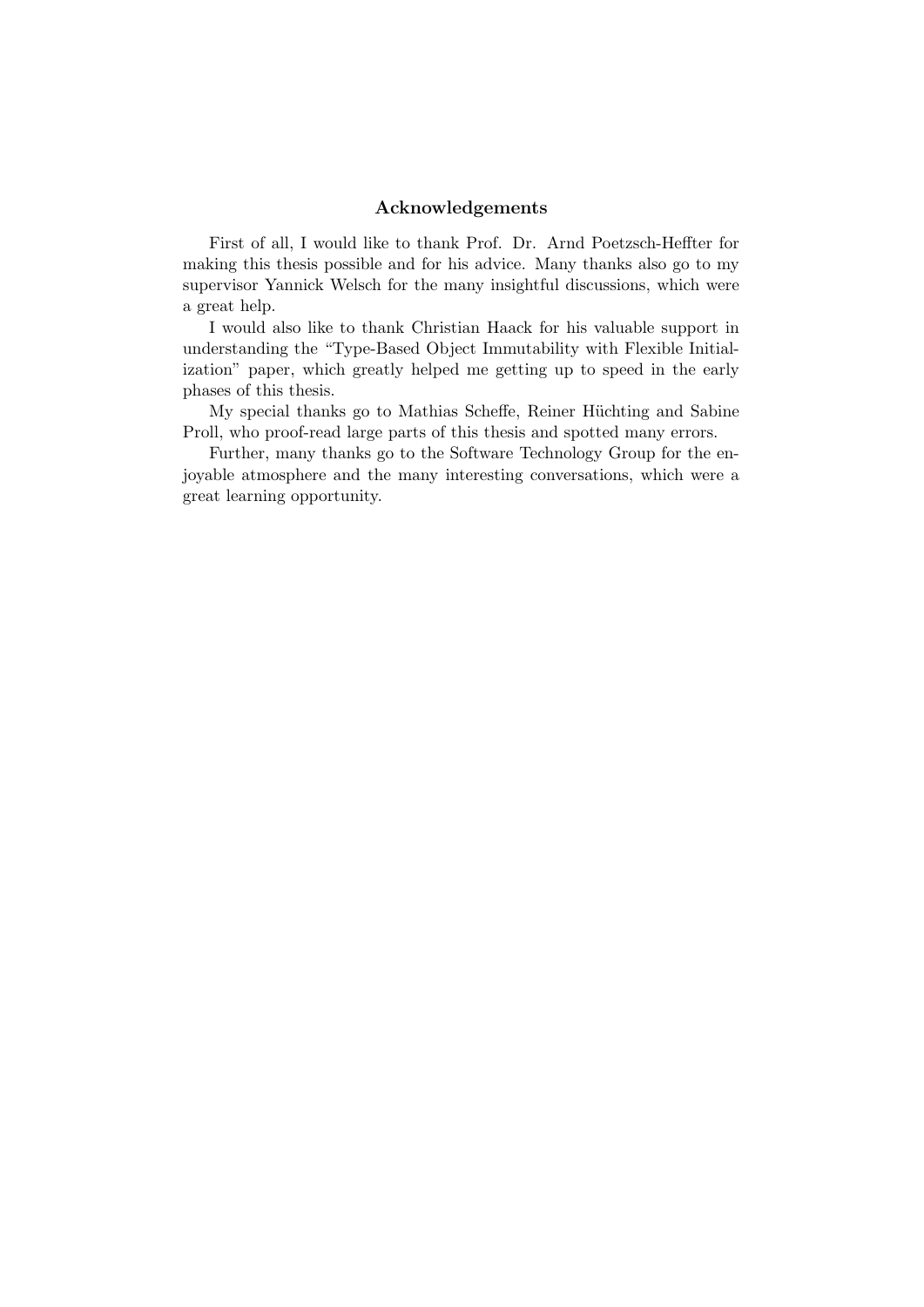## Contents

| 1        | Introduction                                                                    | 1              |
|----------|---------------------------------------------------------------------------------|----------------|
| $\bf{2}$ | $TIFI+$                                                                         | 3              |
|          | 2.1                                                                             | 3              |
|          | 2.2<br>Notion of Immutability $\dots \dots \dots \dots \dots \dots \dots \dots$ | $\overline{4}$ |
|          | 2.3                                                                             | $\overline{4}$ |
|          | Qualifier Hierarchy for Initialized Objects<br>2.4                              | $\overline{5}$ |
|          | 2.5                                                                             | 6              |
|          | 2.6                                                                             | $\overline{7}$ |
|          | Constraints on Heap-Internal References<br>2.7                                  | 8              |
|          | Transition from Construction Phase to Fully Initialized<br>2.8                  | 9              |
|          | 2.9                                                                             | 12             |
|          | Modular Type Checking<br>2.9.1                                                  | 12             |
|          | Qualifier Polymorphism<br>2.9.2                                                 | 13             |
|          | Method-Level Constraints for Handling Fresh Qualifiers<br>2.9.3                 | 15             |
| 3        | <b>Motivational Examples</b>                                                    | 17             |
|          | 3.1                                                                             | 17             |
|          | 3.2                                                                             | 19             |
|          | 3.3                                                                             | 19             |
| 4        | <b>Formal Model</b>                                                             | 23             |
|          | 4.1                                                                             | 23             |
|          | 4.2                                                                             | 24             |
|          | 4.3                                                                             | 26             |
|          | 4.4                                                                             | 27             |
|          | 4.5                                                                             | 28             |
|          | 4.6<br>Object Model Helper Functions                                            | 29             |
|          | 4.7                                                                             | 31             |
|          | 4.8                                                                             | 31             |
|          | Type Compatibility Layer $\dots \dots \dots \dots \dots \dots \dots$<br>4.9     | 33             |
|          | Weak Type Compatibility Rules<br>4.9.1                                          | 34             |
|          | Strong Type Compatibility Rules<br>4.9.2                                        | 34             |
|          |                                                                                 | 36             |
|          | 4.10.1 Helpers for Type Environments                                            | 36             |
|          |                                                                                 | 38             |
|          |                                                                                 | 42             |
| 5        | Type Inference Algorithm                                                        | 43             |
|          | Satisfying Immutability Properties<br>5.1                                       | 45             |
|          | 5.2<br>Statements without Control Flow                                          | 47             |
|          | 5.3                                                                             | 47             |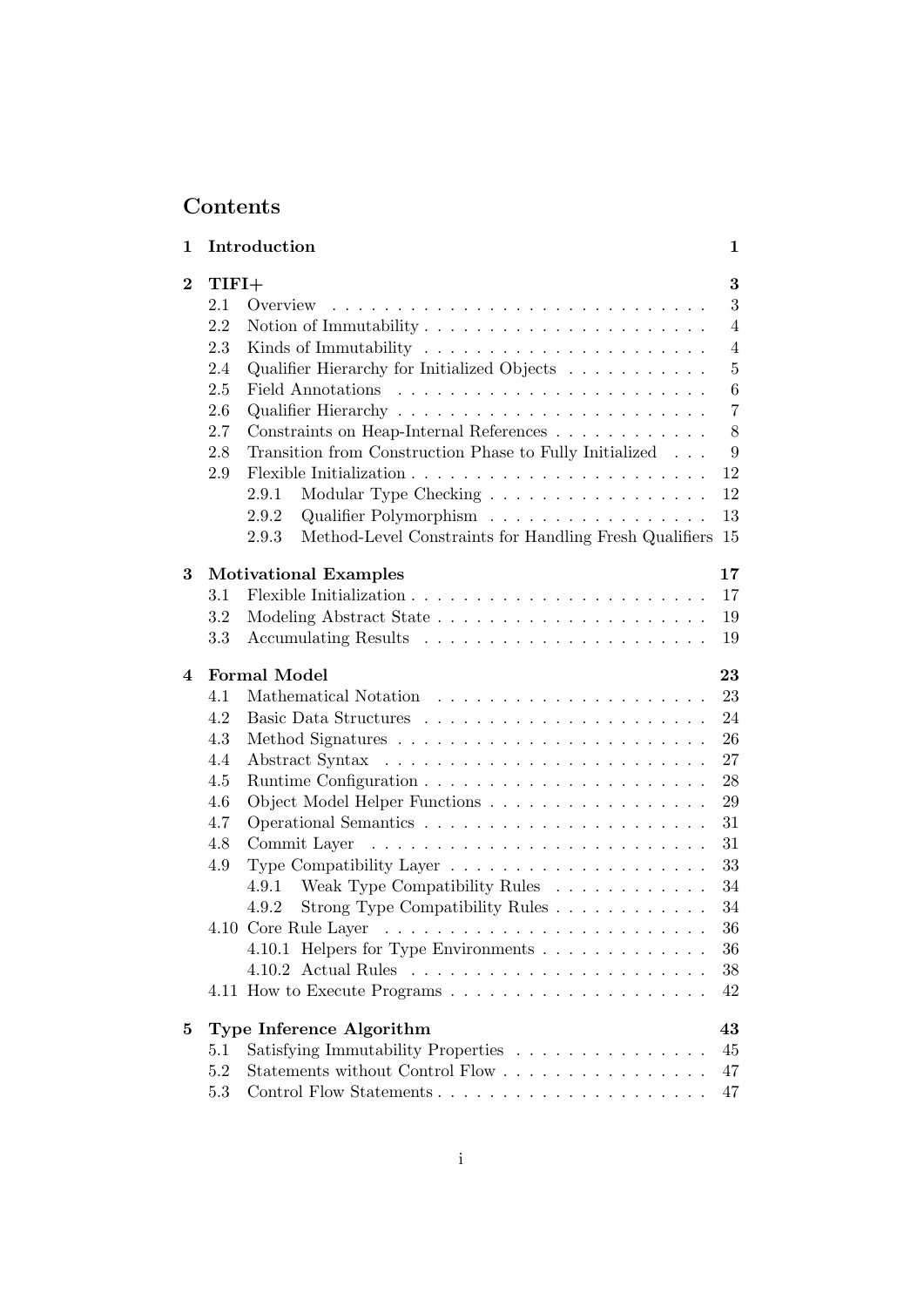|   |     | 5.3.1<br>Merge-Operation $\ldots \ldots \ldots \ldots \ldots \ldots \ldots$      | 50     |
|---|-----|----------------------------------------------------------------------------------|--------|
|   |     | 5.3.2                                                                            | 52     |
|   |     | 5.3.3                                                                            | 53     |
|   | 5.4 | Running the Inference Algorithm $\ldots \ldots \ldots \ldots \ldots$             | 56     |
|   | 5.5 | Informal Soundness Proof $\ldots \ldots \ldots \ldots \ldots \ldots \ldots$      | 57     |
|   |     | 5.5.1                                                                            | 58     |
|   |     | 5.5.2                                                                            | 58     |
|   |     | 5.5.3                                                                            | 59     |
|   |     | 5.5.4                                                                            | 59     |
|   |     | 5.5.5                                                                            | 60     |
|   |     | 5.5.6                                                                            | 62     |
|   |     | Comparison to Data Flow Analysis<br>5.5.7                                        | $62\,$ |
|   | 5.6 |                                                                                  | 63     |
|   |     |                                                                                  |        |
| 6 |     | <b>Adaption to Java</b>                                                          | 65     |
|   | 6.1 |                                                                                  | 65     |
|   | 6.2 | Abruptly Completing Statements                                                   | 67     |
|   | 6.3 |                                                                                  | 72     |
|   | 6.4 |                                                                                  | 72     |
|   | 6.5 |                                                                                  | 75     |
|   | 6.6 |                                                                                  | 76     |
|   |     | 6.6.1<br>do Loops $\ldots \ldots \ldots \ldots \ldots \ldots \ldots \ldots$      | 77     |
|   |     | 6.6.2<br>for $Loops \ldots \ldots \ldots \ldots \ldots \ldots \ldots \ldots$     | 77     |
|   |     | 6.6.3<br>Enhanced for Loops                                                      | 78     |
|   | 6.7 | Generic Classes and Type Parameters $\hfill\ldots\ldots\ldots\ldots\ldots\ldots$ | 78     |
|   |     |                                                                                  |        |
| 7 |     | Implementation                                                                   | 79     |
|   | 7.1 | Overview                                                                         | 79     |
|   | 7.2 | Standard Architecture for Pluggable Type Checkers                                | 79     |
|   |     | 7.2.1                                                                            | 80     |
|   |     | 7.2.2                                                                            | 81     |
|   |     | 7.2.3<br>Type Factory $\dots \dots \dots \dots \dots \dots \dots \dots \dots$    | 81     |
|   |     | 7.2.4                                                                            | 81     |
|   |     | Support for Data Flow Analysis<br>7.2.5                                          | 82     |
|   |     | Access to the Abstract Syntax Tree<br>7.2.6                                      | 82     |
|   |     | Typical Type Checker Execution<br>7.2.7                                          | 83     |
|   | 7.3 | Differences to TIFI+ $\dots \dots \dots \dots \dots \dots \dots \dots \dots$     | 84     |
|   | 7.4 | TIFI+ Implementation Overview $\ldots \ldots \ldots \ldots \ldots \ldots$        | 85     |
|   |     | 7.4.1<br>High-Level Collaboration Overview                                       | 85     |
|   | 7.5 |                                                                                  | 87     |
|   |     | 7.5.1<br>Qual Class                                                              | 87     |
|   |     | 7.5.2                                                                            | 88     |
|   |     | 7.5.3                                                                            |        |
|   |     |                                                                                  | 89     |
|   |     | 7.5.4                                                                            | 91     |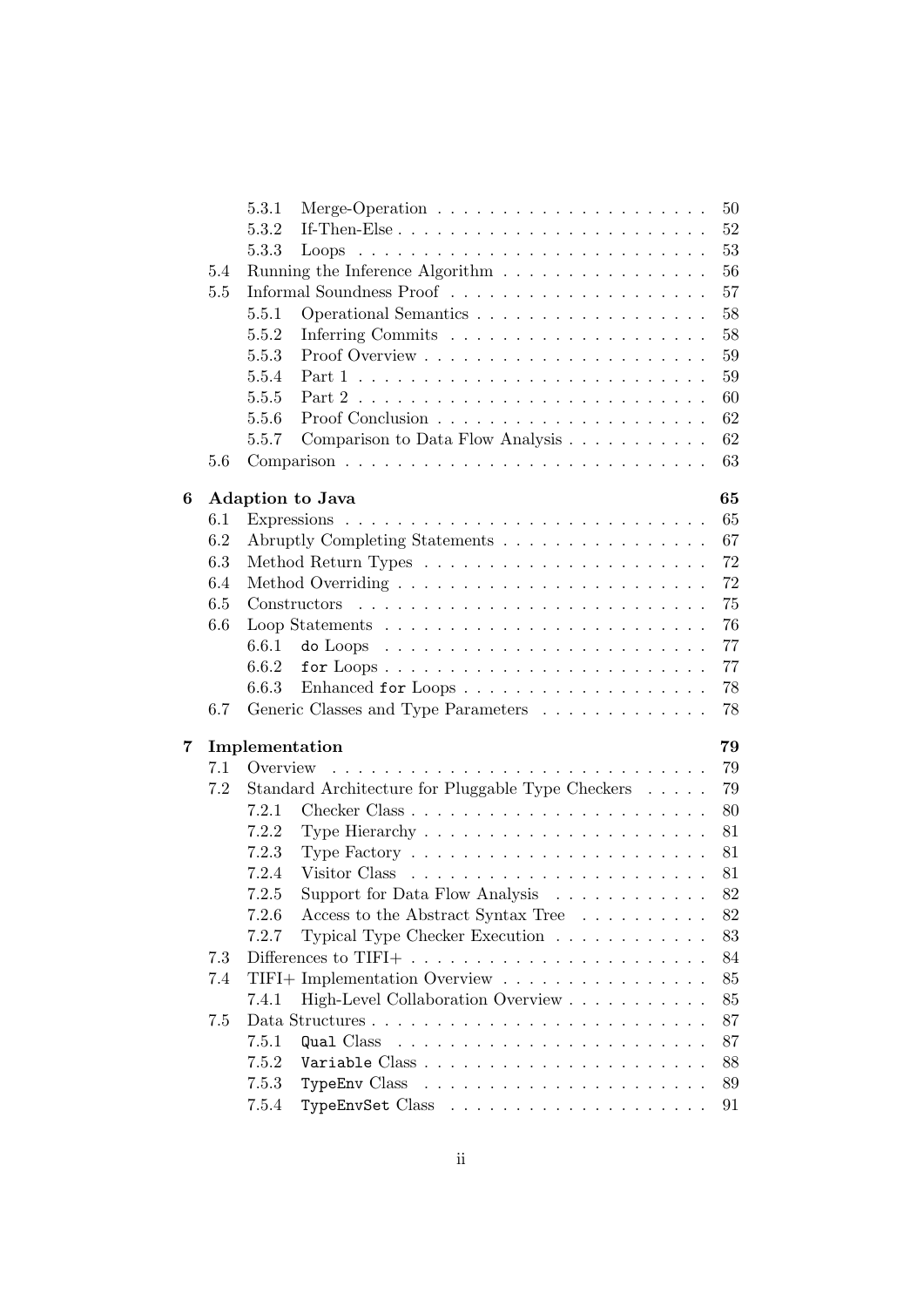|   | 7.5.5 ImmutabilityInferenceVisitor Class 93 |    |
|---|---------------------------------------------|----|
|   |                                             |    |
| 8 | Related Work                                | 96 |
|   |                                             |    |
|   |                                             |    |
|   |                                             |    |
|   |                                             |    |
|   | Conclusion                                  |    |

A Non-Completeness of the Original TIFI Inference Algorithm100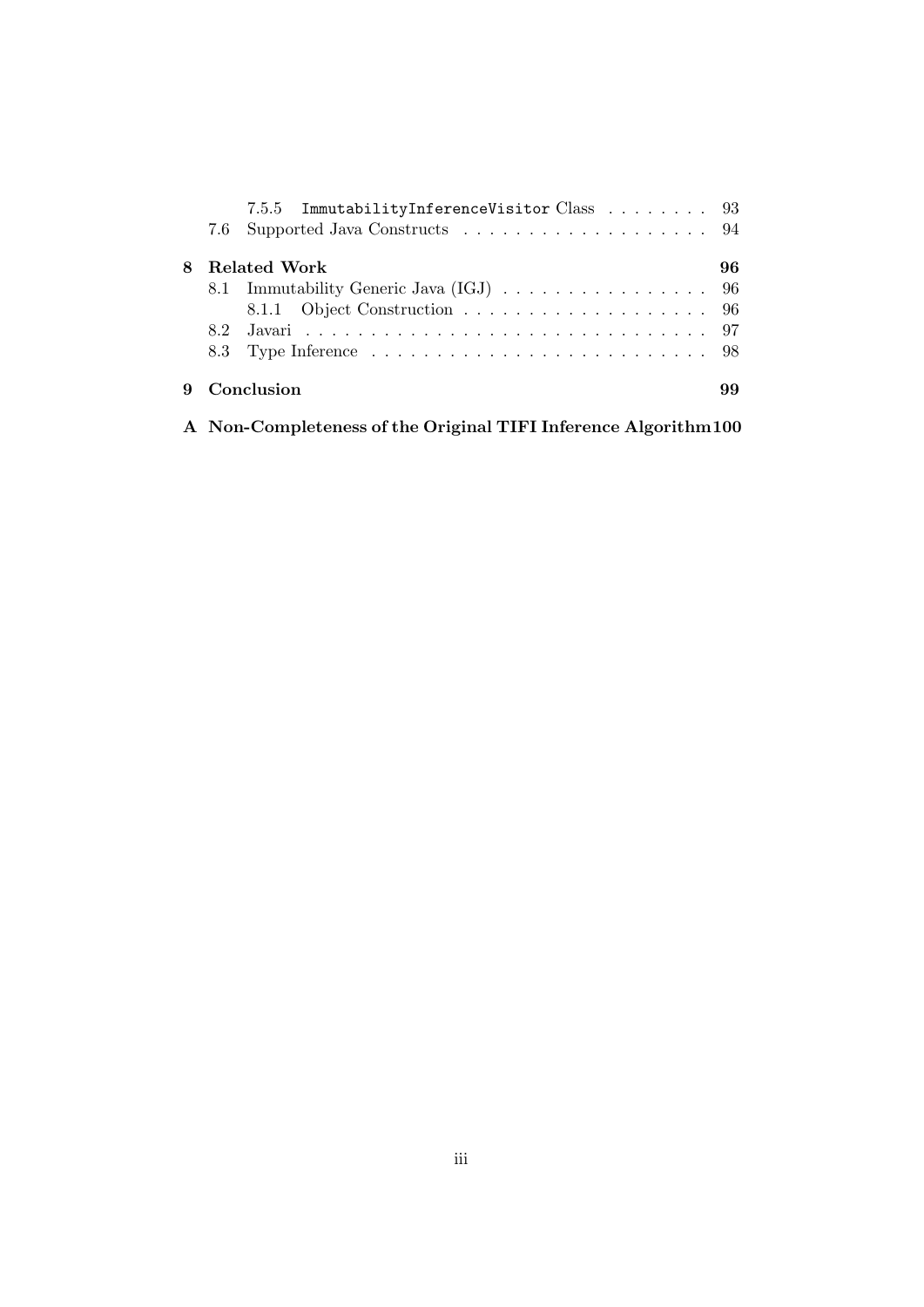## 1 Introduction

In programming languages with mutable state, changes to aliased objects or data structures can be hard to coordinate and can lead to unexpected and incorrect program behavior. Especially in multi-threaded scenarios, where lock-based mechanisms are often employed for this, the coordination can become very challenging.

Immutability is an easy way to ensure referential transparency to objects and avoid the whole problem of aliasing up-front. Using current object oriented programming languages, immutability is most often ensured at the class level, for example using the rules outlined in [5]. In fact, many object oriented languages already use immutable classes for elementary data structures like strings (Java) or numbers (Smalltalk, Ruby).

Nevertheless, in practice one is often faced with systems not designed with immutability in mind. At the same time however, as software gets more and more complex, and optimization for multi-core architectures becomes more and more important, not having to care about mutable state is an increasingly valuable advantage.

In order to circumvent aliasing of the ubiquitous mutable objects in contemporary programming languages, implementers often use defensive programming techniques like defensive copying [5] or giving out wrapper objects which prohibit modifications, e.g. using Java's Collections.unmodifiable-Set() and related helper methods.

Although this approach allows to avoid shared mutable state, it is also clear that its dynamic nature can have an impact on program performance and memory usage. Making immutability an explicitly supported concept in programming languages can help to avoid these kinds of helper techniques, as well as faciliate reasoning about immutability for implementers. In fact, the dynamically typed programming languages Ruby [20] and ECMAScript 5 [12] already provide support for freezing object state, disallowing further modifications to individual objects.

Another way to provide this language support are *static type systems* for immutability, which support implementers in statically reasoning about which objects are immutable, and which help proving program behavior with respect to the immutability aspect.

Furthermore, unlike dynamic language support for immutability, static type systems allow to completely avoid runtime overhead and can be built to require no modifications to existing runtime environments, which is a significant advantage in deployment.

This thesis describes a formalization and a prototype implementation of the TIFI+ type system for object immutability.

Using this type system, it is possible for users of objects to statically know not only whether they are allowed to modify the object, but also whether the object can be modified by others over alias references.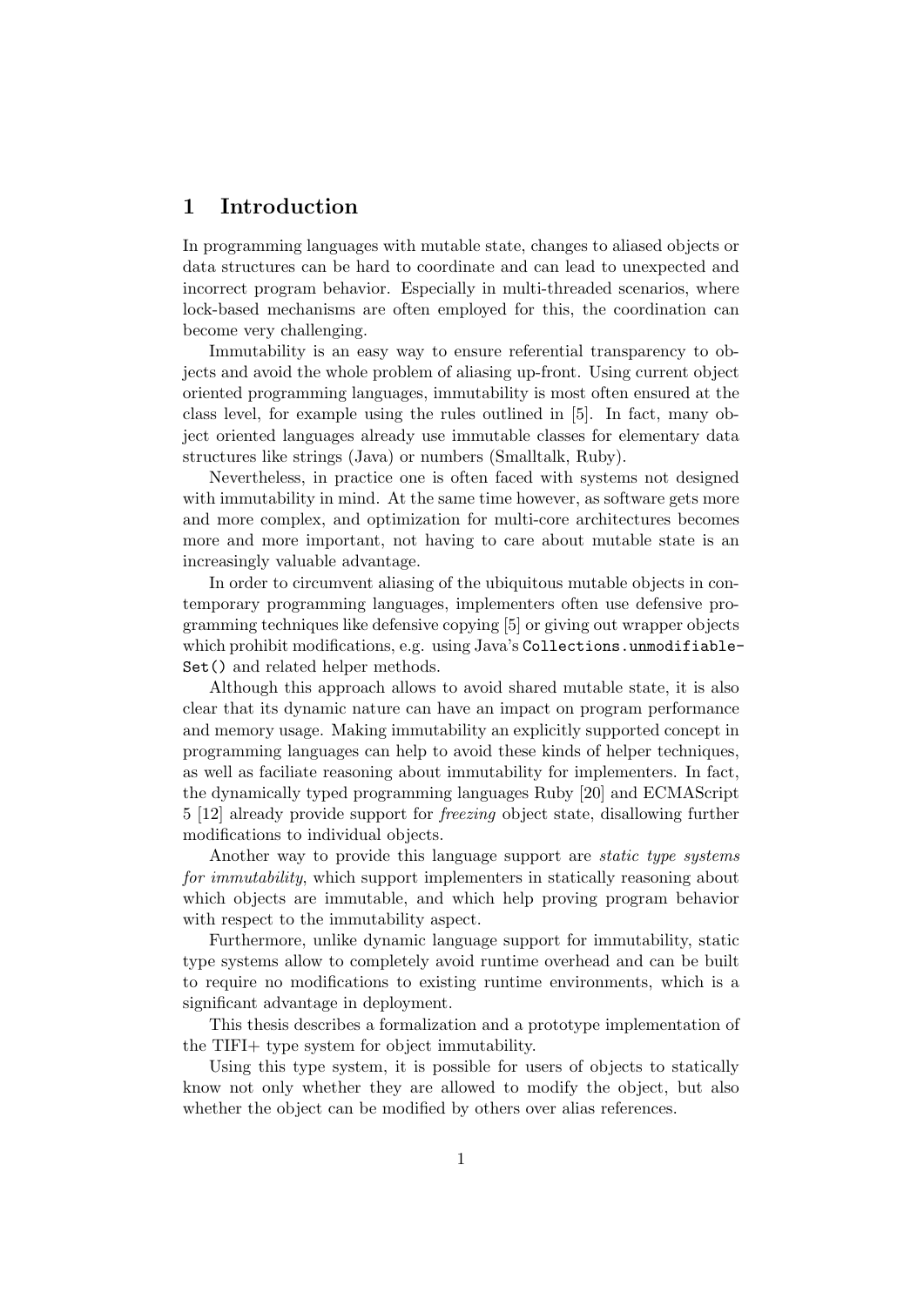In previous type systems for object immutability, like Immutability Generic Java (IGJ), it has turned out to be a challenge to safely guarantee the construction of immutable objects and their associated object graphs. TIFI+ improves on previous approaches by implementing the Flexible Initialization mechanism proposed in [10]. Flexible Initialization combines static tracking of object's initialization phases with static polymorphism over immutability parameters, which turns out to be a powerful combination for object and object graph construction.

The rest of this thesis is organized as follows: Chapter 2 gives an informal introduction to the TIFI+ immutability and programming model. Chapter 3 shows motivational code examples to illustrate some more sophisticated application scenarios. Chapter 4 formalizes the programming model by giving an operational semantics for a restricted Java-like language. Chapter 5 presents TIFI+'s type inference / type checking algorithm. The section concludes with an informal soundness proof to show that type correct programs cannot mutate immutable objects. Chapter 6 highlights conceptual differences between the TIFI+ formalization language and Java, and points out strategies to map the type system's concepts and algorithms to Java. Chapter 7 gives an overview over the actual TIFI+ implementation and its integration into the Java compiler. Chapter 8 compares TIFI+ on a conceptual level with similar immutability type systems available as extensions to Java. Finally, Chapter 9 concludes with a retrospective look on the type system, design decisions in the programming model and the implementation, and gives an outlook on possible ways for improvement and integration with similar models.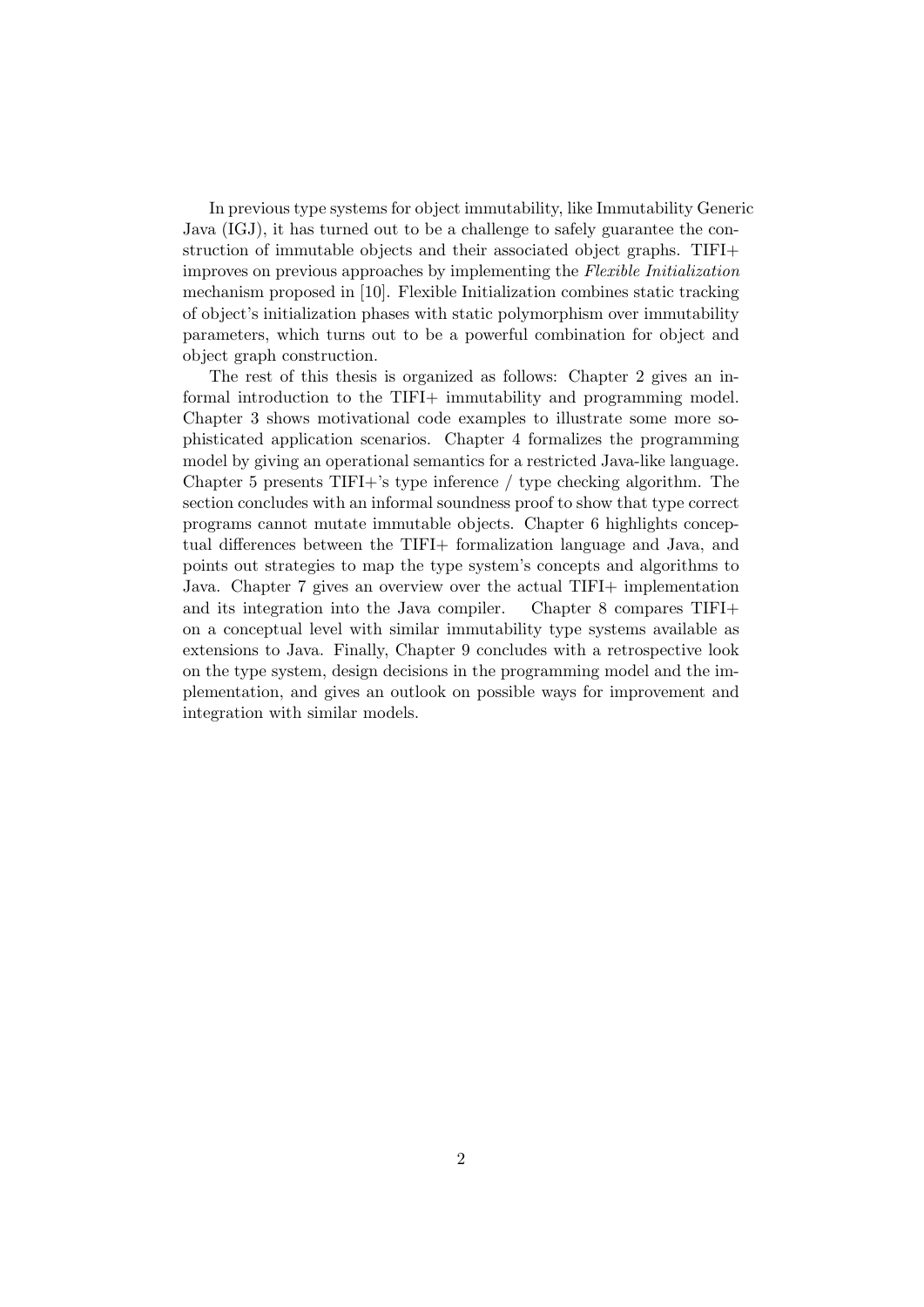## 2 TIFI $+$

In [10] and [11], Haack and Poll describe an immutability type system which can be used to provide guarantees for class, object and reference immutability. This type system's major difference over similar type systems like  $Im$ mutability Generic Java (IGJ) [24] is its explicit support for object construction, "Flexible Initialization", which is realized by introducing special types for uninitialized objects and qualifier polymorphism.

In order to distinguish between the type system as proposed in [10] and our own extension, we will use different names for them in the following chapters. The name "TIFI" (Type system for Immutability with Flexible Initialization) will be used for the original version from Haack and Poll's paper, "TIFI+" for our extension and adaption to the Java programming language.

#### 2.1 Overview

The TIFI+ type system is a static type system to ensure object immutability in Java-like languages.

It is crucially important to understand that the TIFI+ type system does not replace Java's usual type system, but rather augments it with a set of orthogonal immutability types (access qualifiers). Each object reference does thus not only have its usual type, but also an additional immutability type (access qualifier) describing the immutability of the referenced object.

TIFI+ is designed to have the following properties:

- Static Programs using the TIFI+ type system require no additional runtime type information to ensure immutability.
- Supports initialization phase Unlike many other type systems for immutability, TIFI+ explicitly supports management of an object's immutability life cycle. In TIFI+, each object's life cycle starts with an initialization phase, within which it may be modified, even if it is immutable later.
- Modular type checking The TIFI+ type checker can be run independently on each method. It is up to the programmer to annotate a method's requirements and behavior with respect to immutability properties into each method's signature.
- Object immutability TIFI+ is able to ensure that objects can never be changed again. Note that this is different to ensuring that objects can not be changed over a specific object reference. The exact meaning of this is discussed in Section 2.3.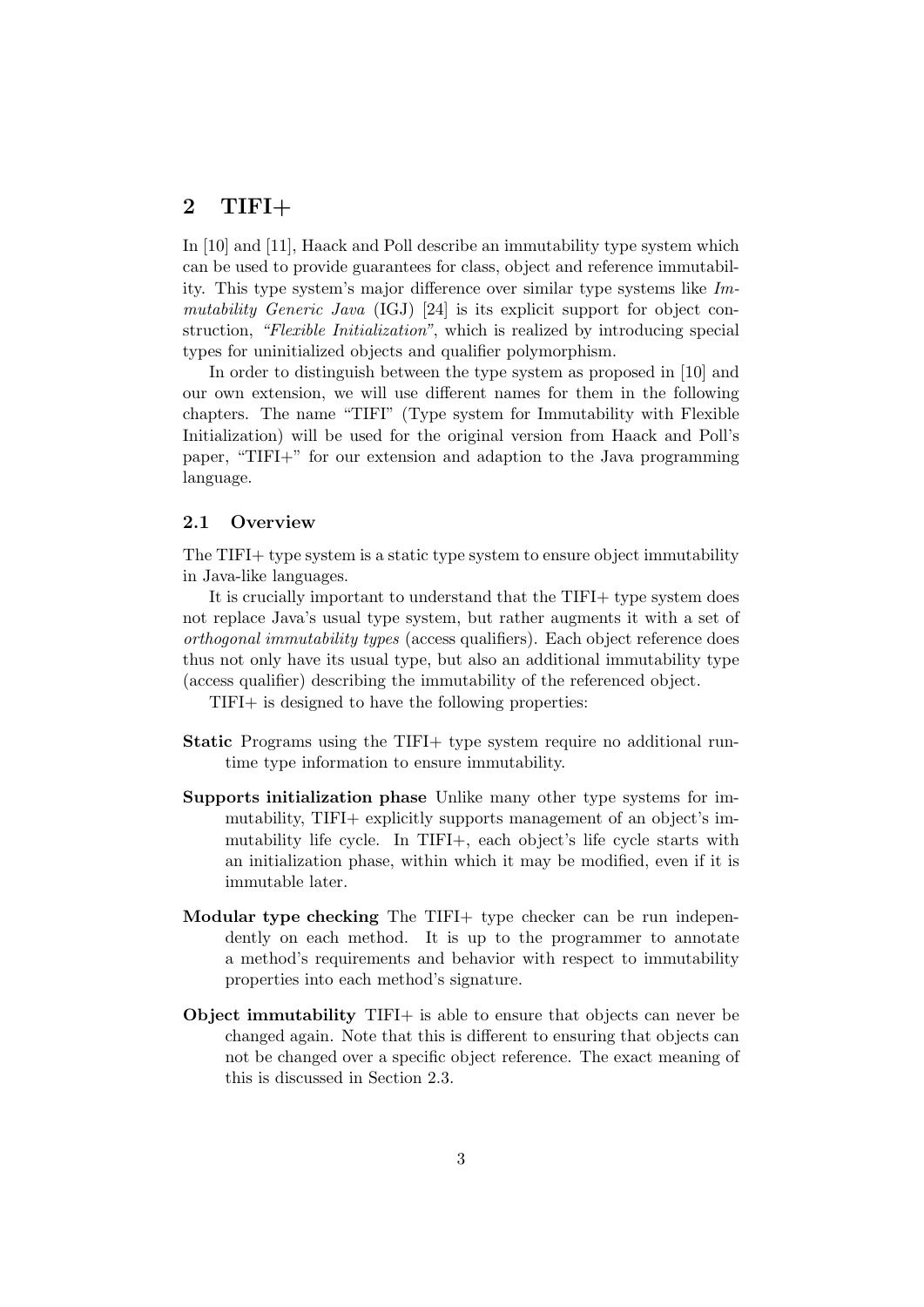#### 2.2 Notion of Immutability

The intuitive definition of immutability is that an immutable object cannot Observachange its state. In [17, Chapter 4], under the assumption that equality is reasonably defined, it is explained as follows:

tional immutability

An object  $X$  is called (observationally) immutable if after [its initialization phase] any two invocations

 $X.m(p_1, \ldots, p_n)$  and  $X.m(q_1, \ldots, q_n)$ 

with  $p_i$  equals  $q_i$   $(1 \leq i \leq n)$  either

- yield equal results or
- throw equal exceptions or
- both do not terminate.

In other words, two equal method invocations on the object will always result in equal behavior, independent of all interactions that can happen between those invocations.

Note that this definition still allows objects to change their inner state, as long as this change is not exposed to the outside. A typical use case for this is result caching, as it is for example done in Java's String class for the hash code calculation. Note that the above definition of equal method behavior does not require an equal method execution time.

The TIFI and TIFI+ notion of immutability is that the field values of  $TIF1+$ 's an immutable object  $X$  may not be changed. Additionally, if transitively reachable objects belong to X's abstract state, their modification can be prohibited as well (Transitive immutability guarantees). Transitively reachable objects can also be excluded from  $X$ 's abstract state, e.g. for caching.

It is up to the type system user to ensure that his classes' exposed interface with respect to immutability matches the definition of observational immutability above. Although in principle, TIFI+ can be misused so that immutable-typed objects actually expose mutable state, it can be assumed that in practice, only observationally immutable objects will be considered as immutable by the type system.

#### 2.3 Kinds of Immutability

The TIFI type system [10] distinguishes three kinds of immutability:

- Class immutability This form of immutability ensures that all instances of a class flagged as immutable are immutable.
- Reference immutability Reference immutability prohibits the holder of a reference to mutate the referenced object over that reference.

notion of immutability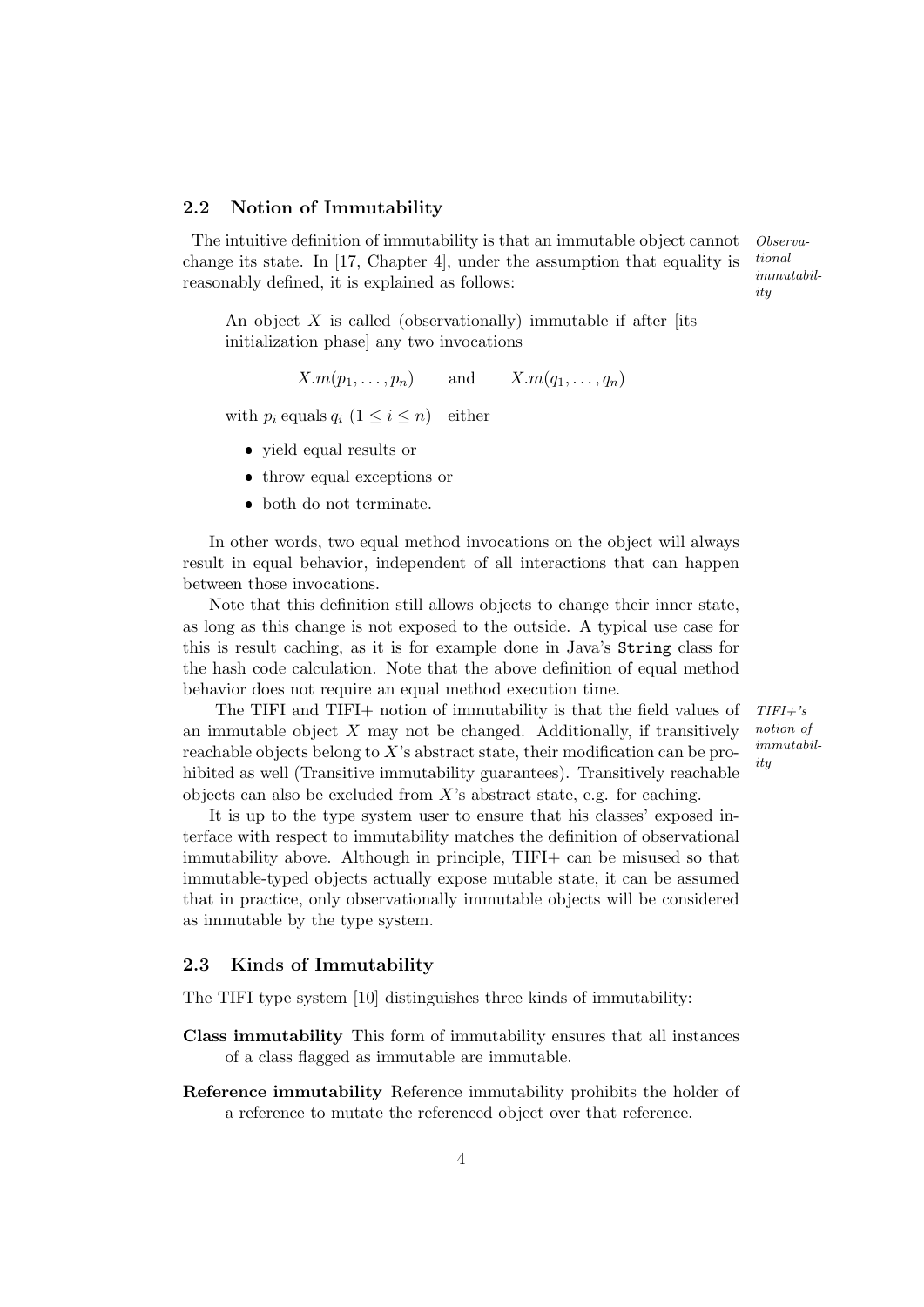

Figure 1: Type hierarchy for constructed objects

Object immutability Object immutability prohibits the holder of a reference to mutate the referenced object, but it also guarantees that the referenced object cannot be mutated by others as well.

It is important to note the difference between reference and object immutability. Using a reference immutable variable, mutating the referenced object is forbidden. However, the referenced object may still be mutable, so it is possible that other objects or methods hold non-immutable-typed references to the same object.

Object immutability, in contrast, is a much stronger guarantee: When holding a reference typed as "object immutable", this is a stronger guarantee about the referenced object: Not only can the reference holder not mutate the object any more, but it is even guaranteed that no one else can hold a reference to it allowing him to mutate the object, so the referenced object can never change its abstract state again.

#### 2.4 Qualifier Hierarchy for Initialized Objects

We use the notion of *access qualifiers* for immutability types, which is *Access* also used in  $[10]$  First let's consider the qualifier hierarchy for constructed *qualifiers* also used in  $[10]$ . First, let's consider the qualifier hierarchy for constructed objects (Figure 1). The full qualifier hierarchy, which also considers object initialization issues, will be presented in Section 2.6.

In this type hierarchy,  $RdWr$  is the type used for mutable objects. This is the default qualifier, so that existing Java code keeps on working. The qualifier Any provides reference immutability. When a reference variable is typed as Any, the referenced object cannot be mutated using this reference.

Object immutability can be ensured using the Rd type. If a reference is typed as Rd, it cannot be used to mutate the referenced object. In contrast to Any, though, there is also a guarantee to the holder of that reference that no one else holds a writeable reference to the object.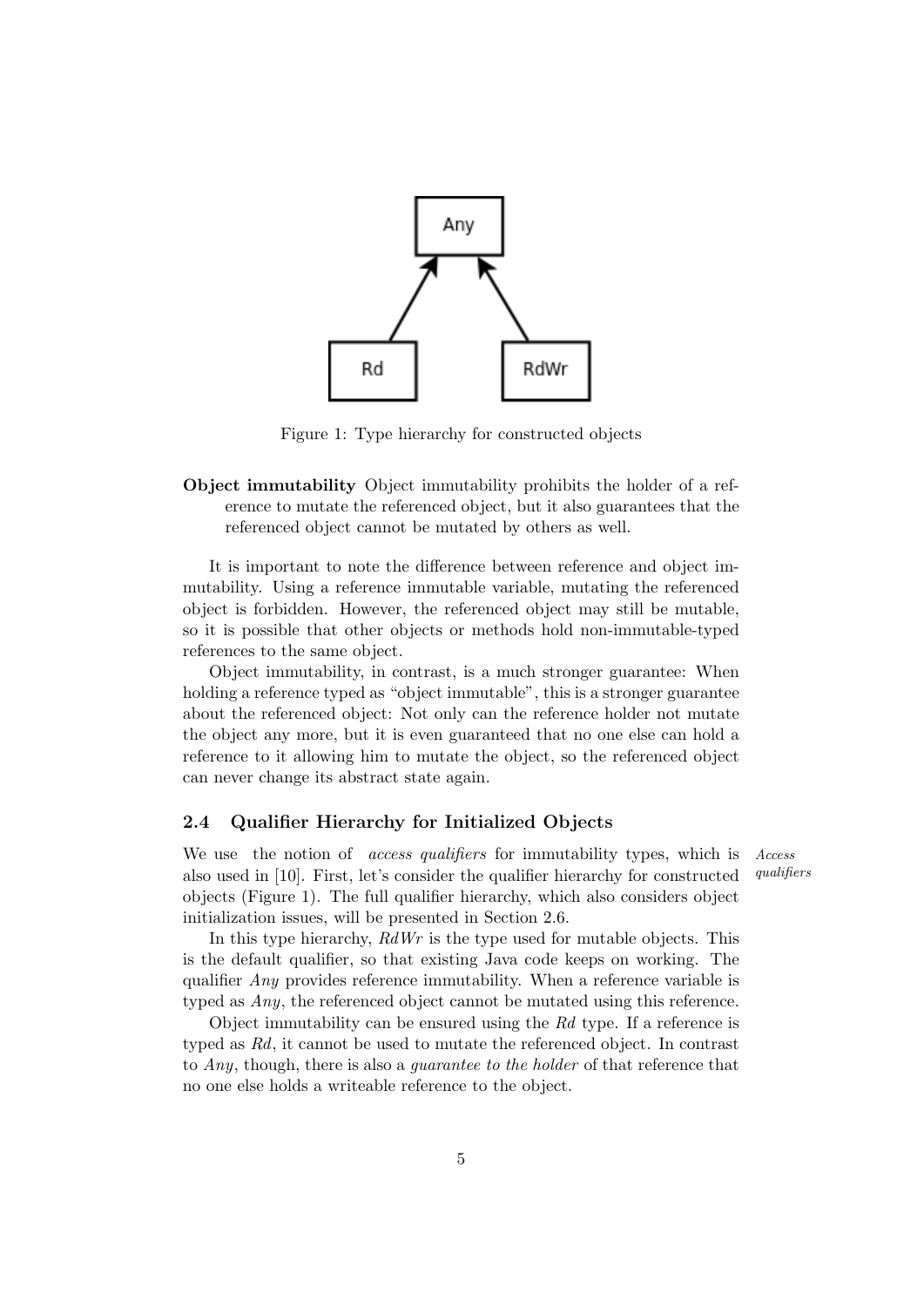

Figure 2: Three connected objects

Example 1 (Reference immutability). Figure 2 depicts the three objects A, B, C, where A and B hold a reference to C. Let's view the situation from the viewpoint of B and consider the reference from B to C to be typed as reference-immutable  $(Any)$ . For B, it cannot be statically ensured that the object behind the  $Any$  reference is writeable, so modifying C over this reference is obviously forbidden. However, A holds a RdWr reference to C, so A may still modify it.

An important implication of object immutability is that it is not sufficient if a type system is able to know one immutability type per class. Instead, classes can have both mutable and immutable instances, so a type system will need to track access qualifiers for individual objects. A simple way to think about this is to imagine how this would be solved in a dynamically typed language: In such a language, each object could be tagged with an access qualifier, which is for instance stored along with the object on the heap. In fact, Ruby's Freezing [20] and ECMAScript 5's Sealing / Freezing [12] provide such mechanisms.

It is often helpful to recall this model of tagged objects for reasoning Tagged about the TIFI+ type checker. It is interesting to note that there is no need for objects tagged as Any in the tagged object model, as the Rd qualifier already prohibits modifications.

objects as model for object immutability

#### 2.5 Field Annotations

In TIFI+, all fields need to be annotated with an immutability annotation. The annotation may be one of @Rd, @RdWr, @Any and @MyAccess. If no annotation is given, the default annotation @RdWr is assumed.

The annotations **CRd, CRdWr** and **CAny** behave as expected. Fields annotated with them can only reference objects of compatible (statically known) access qualifiers.

The annotation  $\mathbb{Q}N$  access is used for realizing deep immutability. An Deep imobject referenced over a  $@MyAccess$ -annotated field needs to be tagged with  $<sup>mutability</sup>$ </sup> the same qualifier as the referring object.

 $\Box$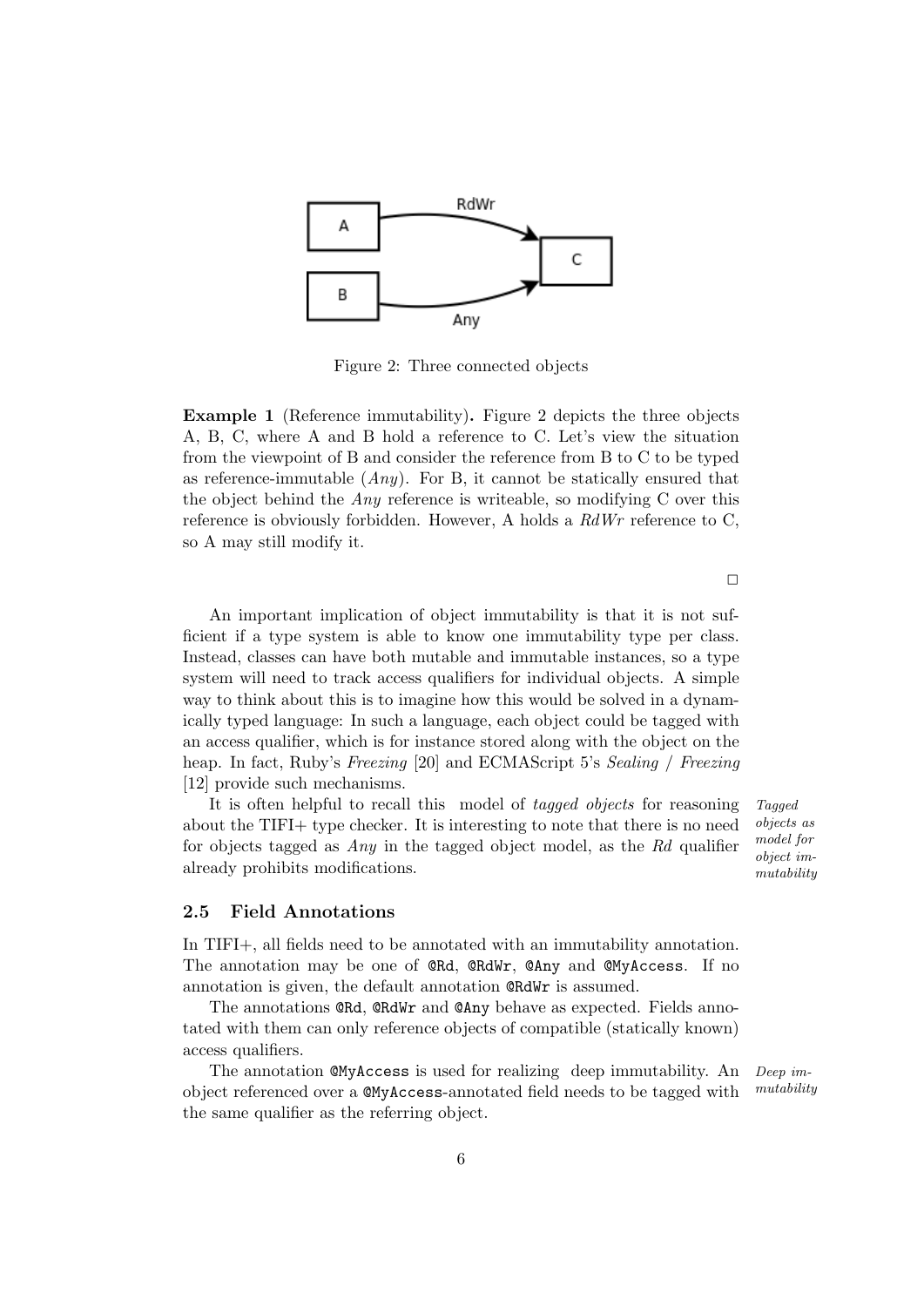```
abstract class Tree \{ \}final class Leaf \{ \}final class Branch {
 @MyAccess Tree left;
  @MyAccess Tree right;
}
```
Listing 1: A tree class using @MyAccess

```
class Person {
  String name:
  Person (String name) {
    this . name = name;
  }
}
```
Listing 2: A simple constructor.

Example 2 (Deep immutability). A tree data structure may be defined as seen in Listing 1.

Instances of the Branch class may now only have subtrees with the same access qualifier as the instance itself. If for example a Branch instance is immutable, all its subtrees will also be immutable.

#### 2.6 Qualifier Hierarchy

A critical point in immutability type systems for Java is object construction: Even when a programmer intends an object to be immutable throughout its whole object life cycle, there is always a short phase of object construction during which the object needs to allow modifying its fields in order to set initial values other than null.

Example 3. Listing 2 shows a simplified Person class. We might want to make all instances immutable, but during the execution of the constructor, it still needs to be allowed to write the name field.

 $\Box$ 

We divide the object life cycle into the *object construction phase* and *Object life* the fully initialized phase (Figure 3).  $cycle\ phase$ 

In order to keep track of objects in their construction phase, we introduce the access qualifiers  $Fresh(n)$ . Note that by parameterizing Fresh over the Fresh token n, we can create an infinite amount of distinguishable Fresh qualifiers.

 $\Box$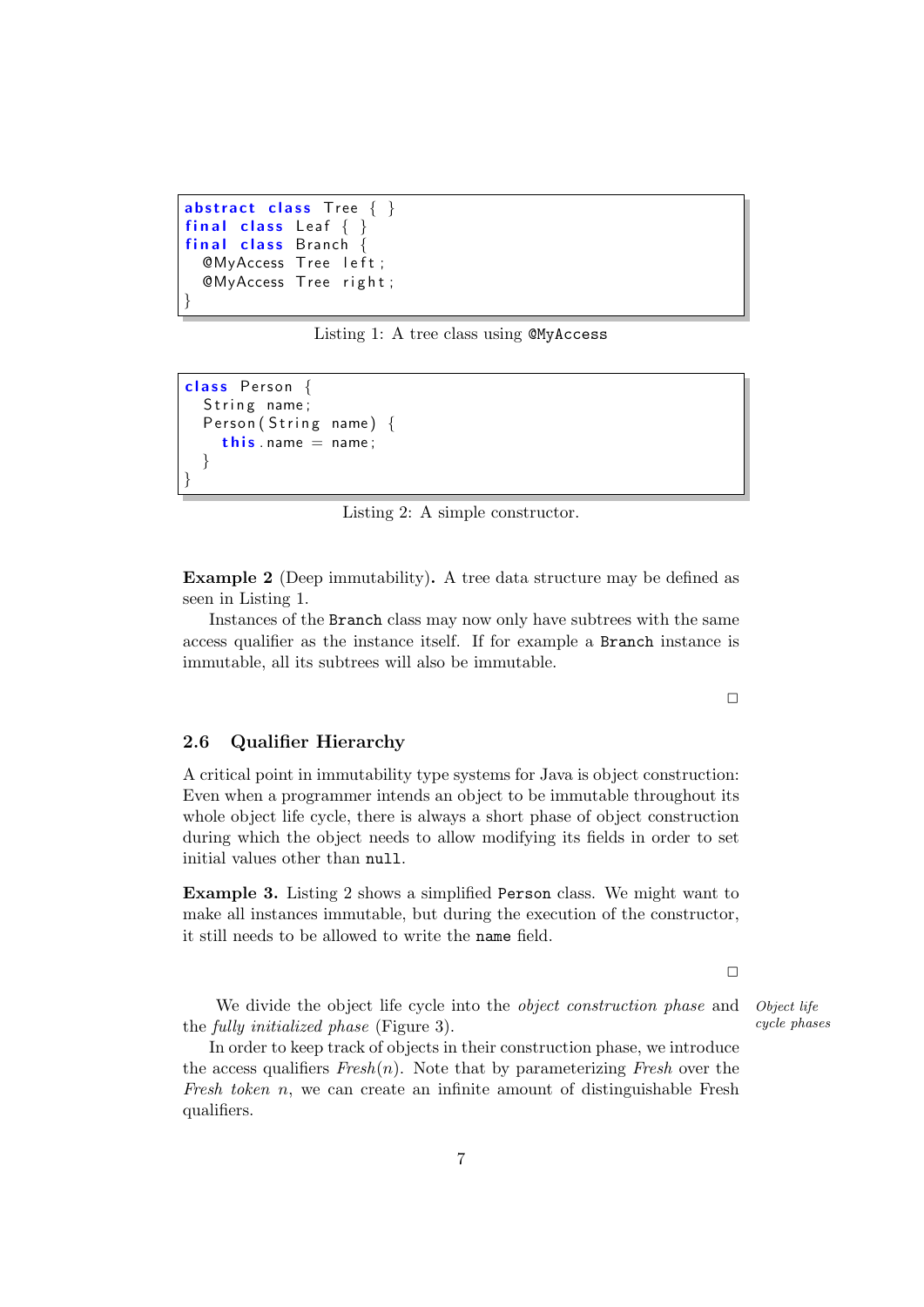|                    | Object construction | Fully initialized |
|--------------------|---------------------|-------------------|
|                    |                     |                   |
| Object<br>creation | Commit              |                   |

Figure 3: Object life cycle



Figure 4: Full TIFI qualifier hierarchy

Adding these  $Fresh(...)$  qualifiers results in the qualifier hierarchy shown in Figure 4. The Fresh qualifiers are kept completely separate from the qualifiers Rd, RdWr and Any for fully initialized objects.

In their construction phase, references to Fresh objects can thus never be used in places where fully initialized Java objects are expected. Especially, this prevents programmers from passing out references to objects in their construction phase to normal, unannotated Java methods, which by default only allow  $RdWr$ -tagged objects.

### 2.7 Constraints on Heap-Internal References

Having completed our type hierarchy in the previous section, we can have a closer look at the @MyAccess constraint's implications for references within the heap.

When an object  $o_1$  has a field storing a reference to  $o_2$ , we say that  $o_1$ references  $o_2$ .

- $\bullet$  Rd and RdWr objects can be referenced by objects of all access qualifiers. This can easily be done by annotating these fields using the Rd, RdWr and Any annotations.
- $Fresh(n)$  objects can only be referenced by other  $Fresh(n)$  objects. (Note that the Fresh token needs to be the same.)

These two insights are visualized in Figure 5. In the depiction, the heap is divided into the group of constructed objects (white), and two groups of Fresh objects (blue and purple). Arrows between these groups indicate the possibility of one object of the source group referencing an object of the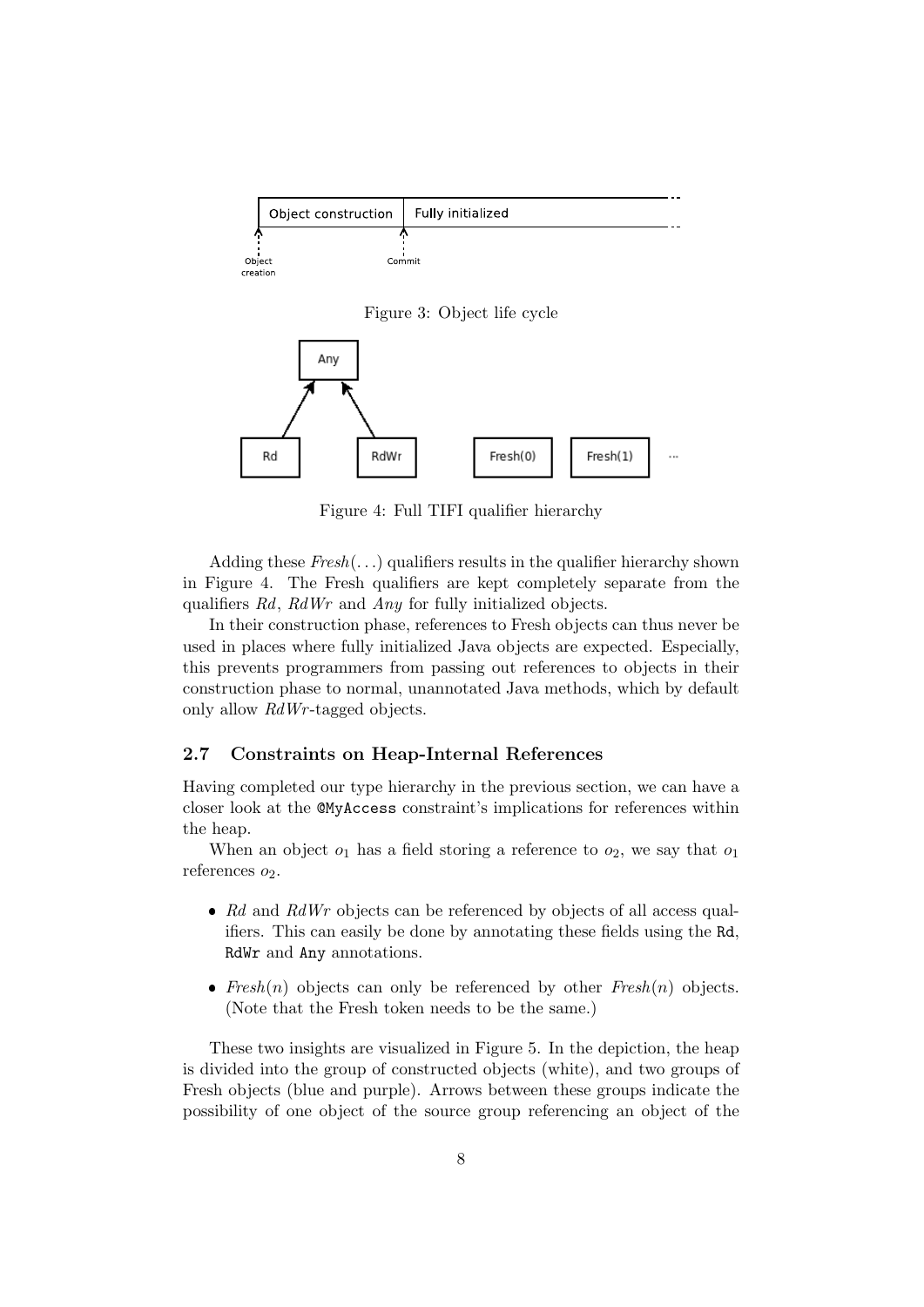

Figure 5: Allowed and disallowed references within the heap

target group. As we can see, every object may point to objects in the group of constructed objects. Within these objects groups, references between all objects are possible.

It is interesting to note that  $Fresh(n)$  objects can only be reachable Fresh via other  $Fresh(n)$  objects. An implication of this is that when a method instance has no reference to an object tagged with the  $Fresh(n)$  qualifier, it will never be able to reach one. The set of Fresh qualifiers whose objects are visible to a method is limited to the set of Fresh qualifiers directly passed as arguments to the method.

reachability from outside the heap

#### 2.8 Transition from Construction Phase to Fully Initialized

The point in an object's life cycle at which the object changes from the *con-* Commit struction phase to being fully initialized is called Commit. In a system with runtime information about objects' access qualifiers, the commit operation replaces a  $Fresh(n)$  qualifier tagged to objects with another qualifier.

The commit operation can be seen as a special additional Java statement with a source and a target qualifier as arguments. The source qualifier is the Fresh qualifier to be replaced, the target qualifier is the qualifier to be used instead of the old one. Note that a commit does not just change one object, but actually changes the tagged qualifiers of all objects tagged with the source qualifier.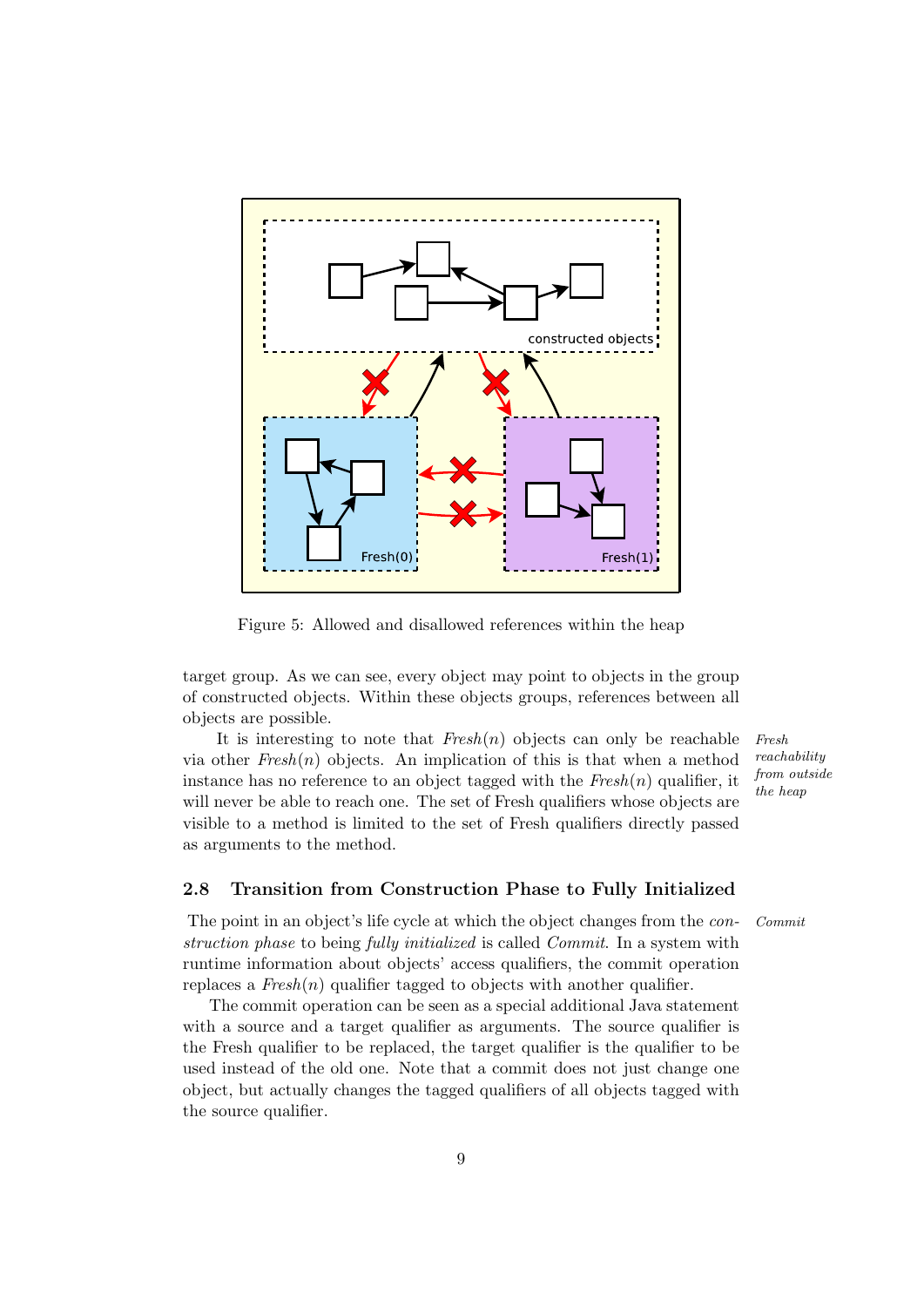

Figure 6: Updating the heap in a simple commit operation.



Listing 3: A person class with a roommate field

Example 4 (Simple case). In the most simple case, the commit operation changes only one object. Figure 6 depicts the heap configurations between execution steps. At the start of the program, a few objects of different types populate the heap (Heap 0). Creating a new object updates the heap to contain a new object, which is initially tagged with a new Fresh type (here:  $Fresh(2)$ ). The new object is not used by any other object yet (Heap 1). Before using the object in a context where a fully initialized object is expected, the program commits the object to Rd (Heap 2).

 $\Box$ 

Example 5 (Committing Fresh qualifiers to Fresh qualifiers). It is not strictly necessary to commit a Fresh qualifier to  $Rd$ ,  $RdWr$  or  $Any$ . In fact, Fresh qualifiers are often also committed to other Fresh qualifiers, thereby merging two Fresh groups into one.

Consider a Person class with a roommate field annotated as @MyAccess, as shown in Listing 3.

So let's assume we created two Fresh Person instances ernie, tagged as  $Fresh(e)$ , and bert, tagged as  $Fresh(b)$ , which are ultimately supposed to be committed as immutable. But before doing that, we would like to set their roommate fields to each other, as shown in Listing 4.

Recall that in @MyAccess fields, only references to objects with the same tagged access qualifier as the referring object can be stored. So before being able to set ernie's roommate field, we need to ensure ernie and bert have the same access qualifier.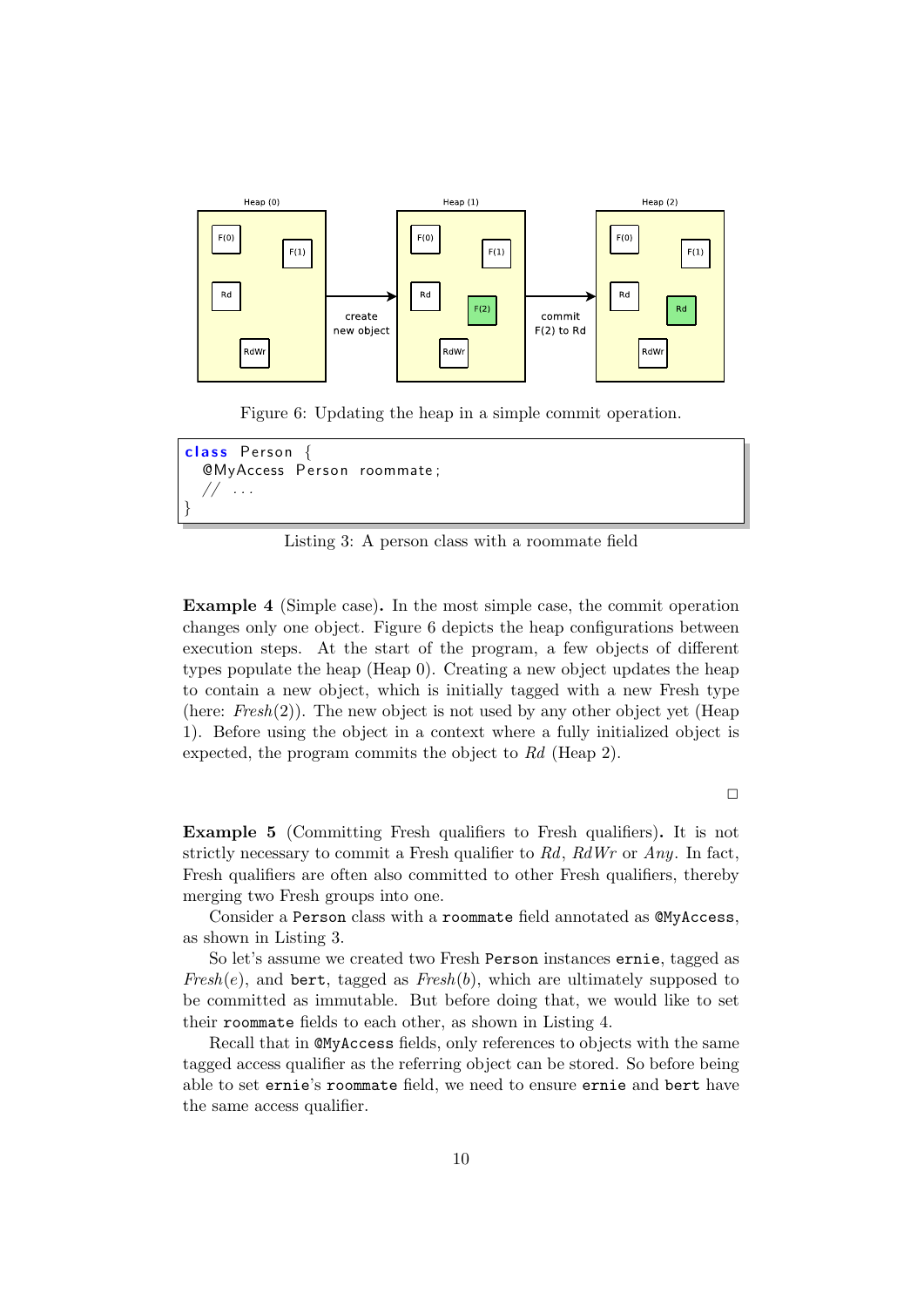```
ernie.roommate = bert;bert. roommate = ernie;
```
Listing 4: Assigning ernie and bert's roommate fields



Figure 7: Making both ernie and bert immutable at once

This can be done without already making them both immutable by committing  $Fresh(e)$  to  $Fresh(b)$  before setting ernie's field. To see why this is needed, consider the alternatives when committing both  $Fresh(e)$  and  $Fresh(b)$  to other qualifiers:

- Commit to RdWr: This allows us to create the circular object graph, but prevents us from making the two objects immutable later.
- Commit to Rd: Now both objects are directly immutable, which they are ultimately supposed to be. However, if they're immutable, we cannot set their roommate fields any more.

 $\Box$ 

Example 6 (Committing multiple objects at once). Recall the circular object graph created in Example 5: The two objects ernie and bert point to each other over @MyAccess-annotated roommate fields. In order not to violate the @MyAccess constraint, they both have the same Fresh qualifier,  $Fresh(eb)$ .

Consider how to make both of these objects immutable: The naive approach, making them immutable one after another, is clearly infeasible: No matter which of the two objects would be re-tagged as Rd first, the resulting object graph would directly break the @MyAccess constraint.

In order to properly commit the objects in an object graph connected using @MyAccess-annotated fields, we can thus commit all objects at once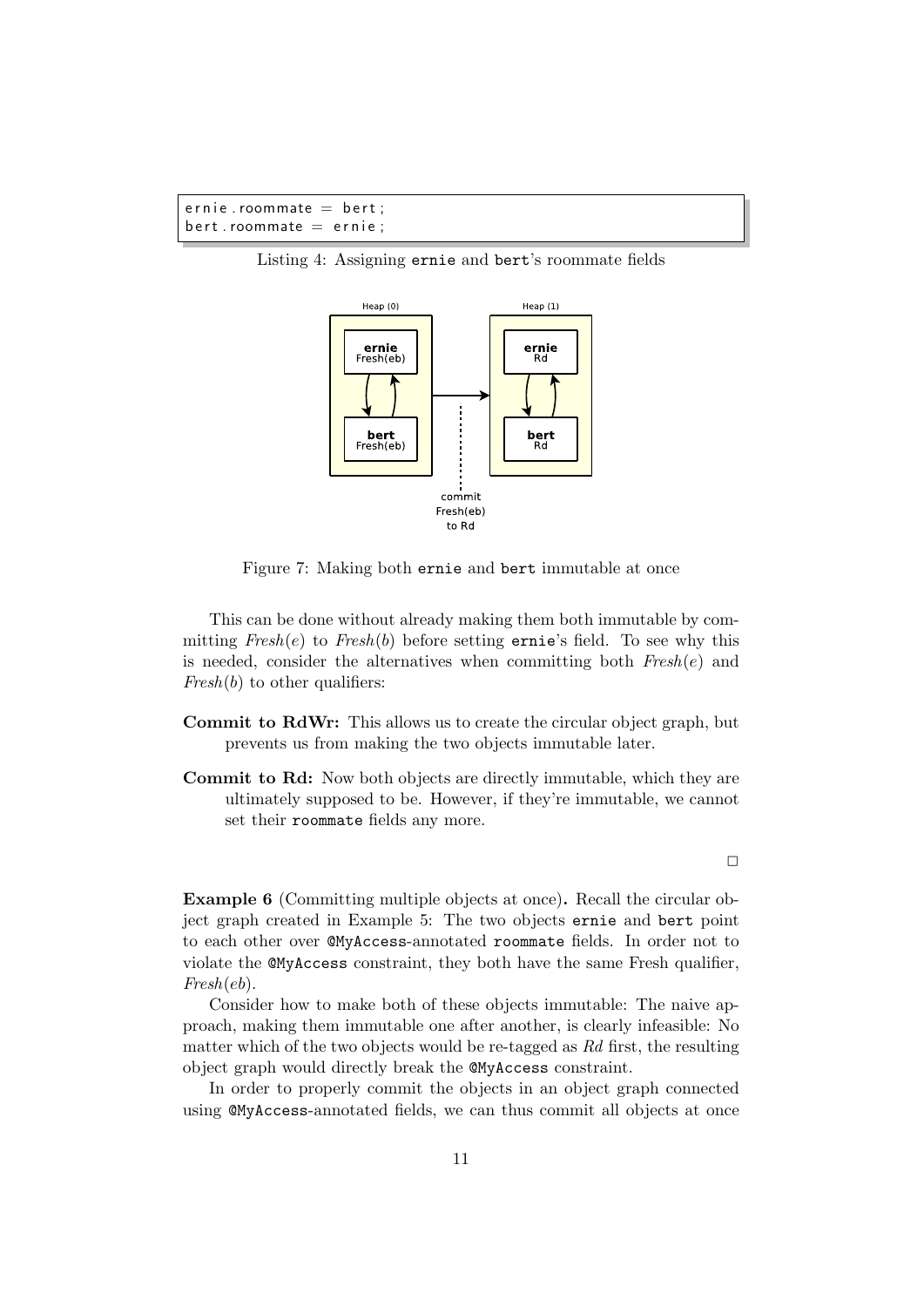```
Rd Person makeErnieAndBert () {
  Person ernie = new Person ();
  Person bert = new Person ();
  // commit Fresh(e) to Fresh(b)ernie. roommate = bert :
  bert. roommate = ernie;
  // commit Fresh(b) to Rd
  return ernie;
}
```
Listing 5: The makeErnieAndBert() factory method with comments indicating commits

by committing  $Fresh(eb)$  to Rd. Figure 7 depicts the heap before and after the commit. Note that because of the atomicity of this step, no intermediate inconsistent heap state with respect to the @MyAccess constraint can occur.

 $\Box$ 

#### 2.9 Flexible Initialization

A major advantage of TIFI and TIFI+ is its explicit support for object construction. Unlike many other type systems, TIFI has an explicit qualifier  $(Fresh(...)$  for objects in their construction phase, which is used to statically track the state of object construction. This tracking is what finally allows us to extends an object's initialization phase even beyond the execution of a constructor.

This is especially helpful when constructing circular object graphs like the graph in Example 5 and Example 6.

Example 7 (Factory method). Putting Example 5 and Example 6 together, we can write a factory method makeErnieAndBert() creating the two connected objects (Listing 5).

Note that we assume the two constructor calls to return Fresh objects.

 $\Box$ 

#### 2.9.1 Modular Type Checking

It is generally a desirable property of Java type systems to allow modular type checking. In our case, we would like to be able to apply the type checker to each of a program's methods individually and independent of all other methods. It is reached by annotating each type occurring in a method signature with a suitable access qualifier, including the type of the implicit parameter this.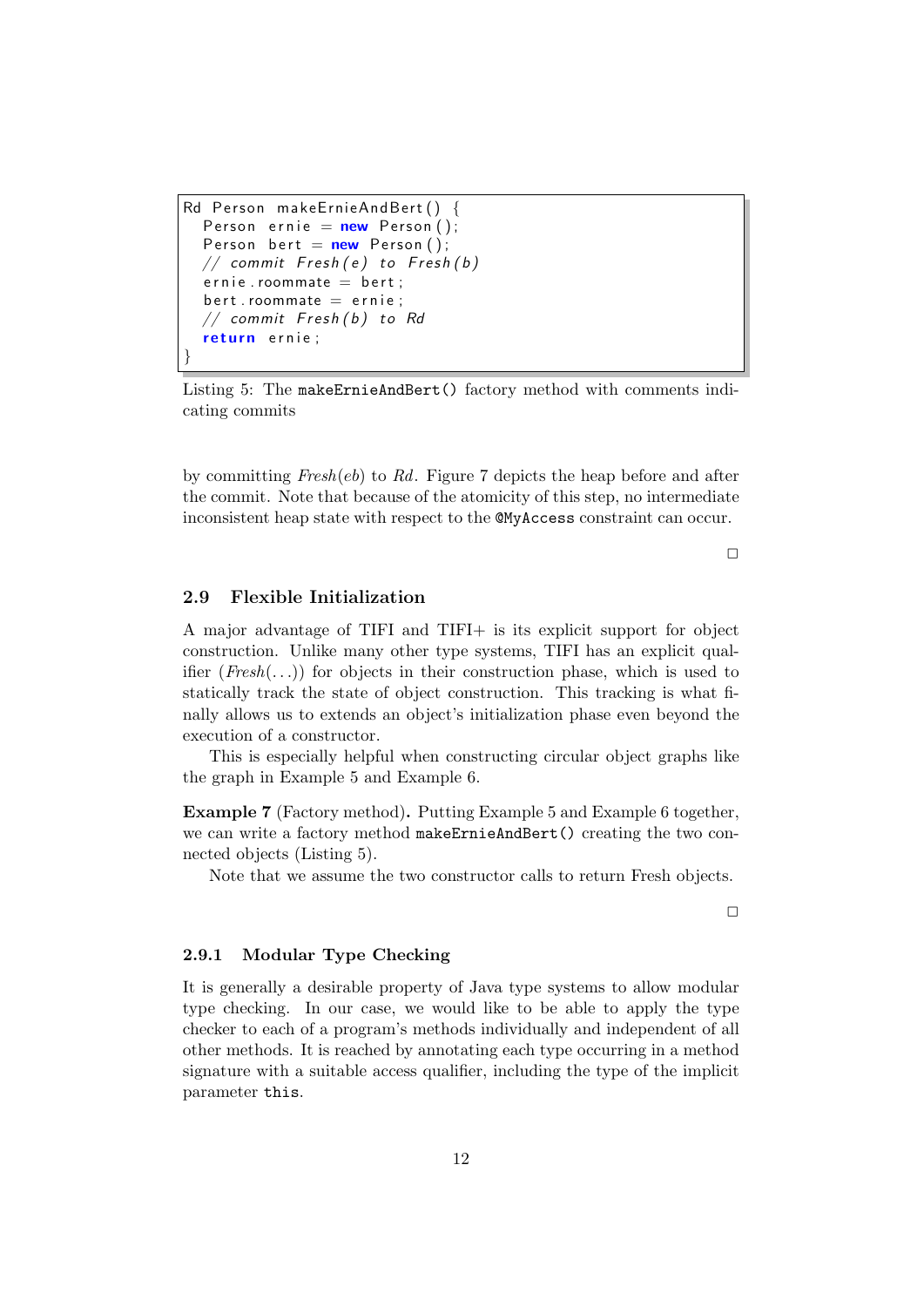

Figure 8: Qualifier hierarchy with upper bounds

Example 8. For example, a method could have the signature

|  |  | Rd Bill repairCar(RdWr Car car) Any; |  |  |  |  |
|--|--|--------------------------------------|--|--|--|--|
|--|--|--------------------------------------|--|--|--|--|

The method takes a mutable car object and returns an immutable bill object, so that the caller cannot modify the bill afterwards. The Any annotation after the parameter list is the receiver object's expected immutability qualifier. When calling the method, the receiver's type is checked in the same way as that of the other parameters.

 $\Box$ 

In TIFI and TIFI+, a type inference algorithm is used to infer the local variables' qualifiers, so these variables require no manual annotation. The algorithm will be described in Chapter 5.

#### 2.9.2 Qualifier Polymorphism

It is clear that beyond constructed objects, we also want to pass Fresh objects as method parameters. Unfortunately, considering that there is an arbitrarily high – and not statically predictable – number of such  $Fresh(n)$ qualifiers, they cannot be directly used in method signatures. In addition to that, it does not matter for their behavior or allowed operations whether a group of objects is tagged as  $Fresh(n)$  or  $Fresh(m)$ . When allowing to pass Fresh objects as method parameters, we thus would like to allow passing any kind of Fresh object.

As a solution,  $[10]$  introduces qualifier polymorphism as a means to pass *Qualifier* Fresh objects between methods.

Polymorphism

The paper's qualifier polymorphism mechanism is semantically similar to Java generics : Each method has a list of formal qualifier parameters, which need to be statically replaced with *actual qualifier parameters* when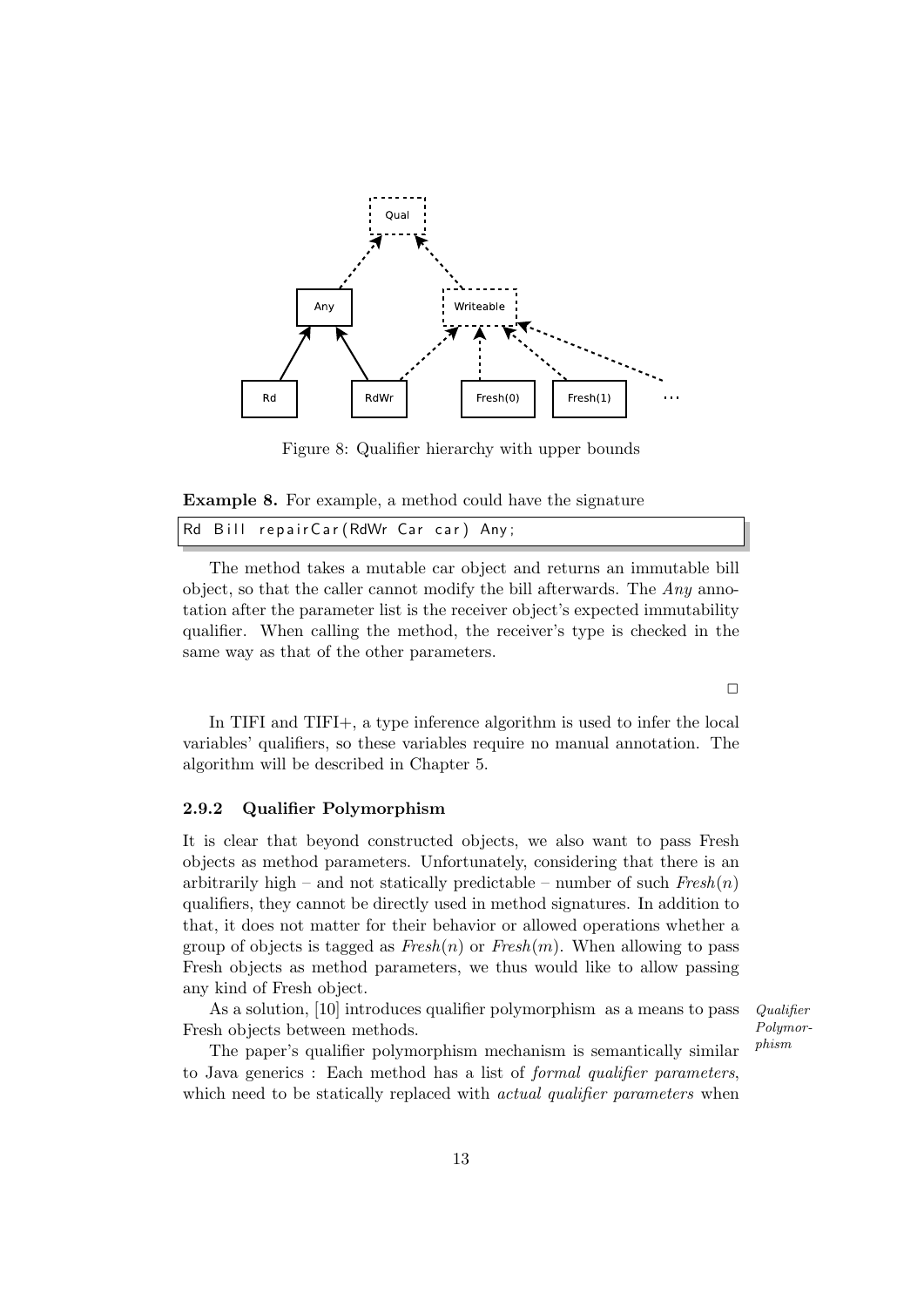```
q Person \leq q extends Qual> getRoommate() q {
  return this . roommate;
}
void < q extends Writeable > setRoommate (
    q Person other) q \{this roommate = other;
}
```
Listing 6: Getters and Setters for the Person classes' roommate field.

invoking it. Unlike usual fresh qualifiers, it is not allowed to commit fresh qualifiers passed in as actual qualifier parameters.

To restrict the set of qualifiers allowed to be passed as actual qualifier parameters, [10] introduces the upper qualifier bounds Qual and Writeable (Figure 8). It is important to note that these bounds are not part of the actual qualifier hierarchy, but just used to restrict the allowed parameters in method signatures.

Example 9 (Getter and Setter). As an example of how qualifier polymorphism may be used in practice, let's have a look at the implementation of the Person classes' setRoommate() and getRoommate() getter and setter methods (Listing 6).

These getter and setter methods can now be called while constructing the ernie and bert objects, even without prematurely committing these objects' Fresh qualifiers, by giving this Fresh qualifier as actual parameter: ernie.setRoommate<Fresh(eb)>(bert);

 $\Box$ 

It is important to note that a method invocation's actual qualifier parameters are always inferred in practice, so the programmer never needs to write out a specific Fresh qualifier in his code<sup>1</sup>.

Example 10. Note that qualifier polymorphism also enables us to write factory methods returning Fresh objects (Listing 7).

In practice, through automatic inference of actual qualifier parameters, calling such a method is simple. Nevertheless, it is interesting to note that the fresh qualifier of the object returned by makeSamson() was actually introduced by the calling method. It gets obvious by explicitly writing out the commit and newtoken statements (Listing 8).

 $\Box$ 

<sup>&</sup>lt;sup>1</sup>The reason for this design decision is that Java provides no syntax for qualifier polymorphism. Always inferring these parameters allows to provide qualifier polymorphism without needing to extend the syntax.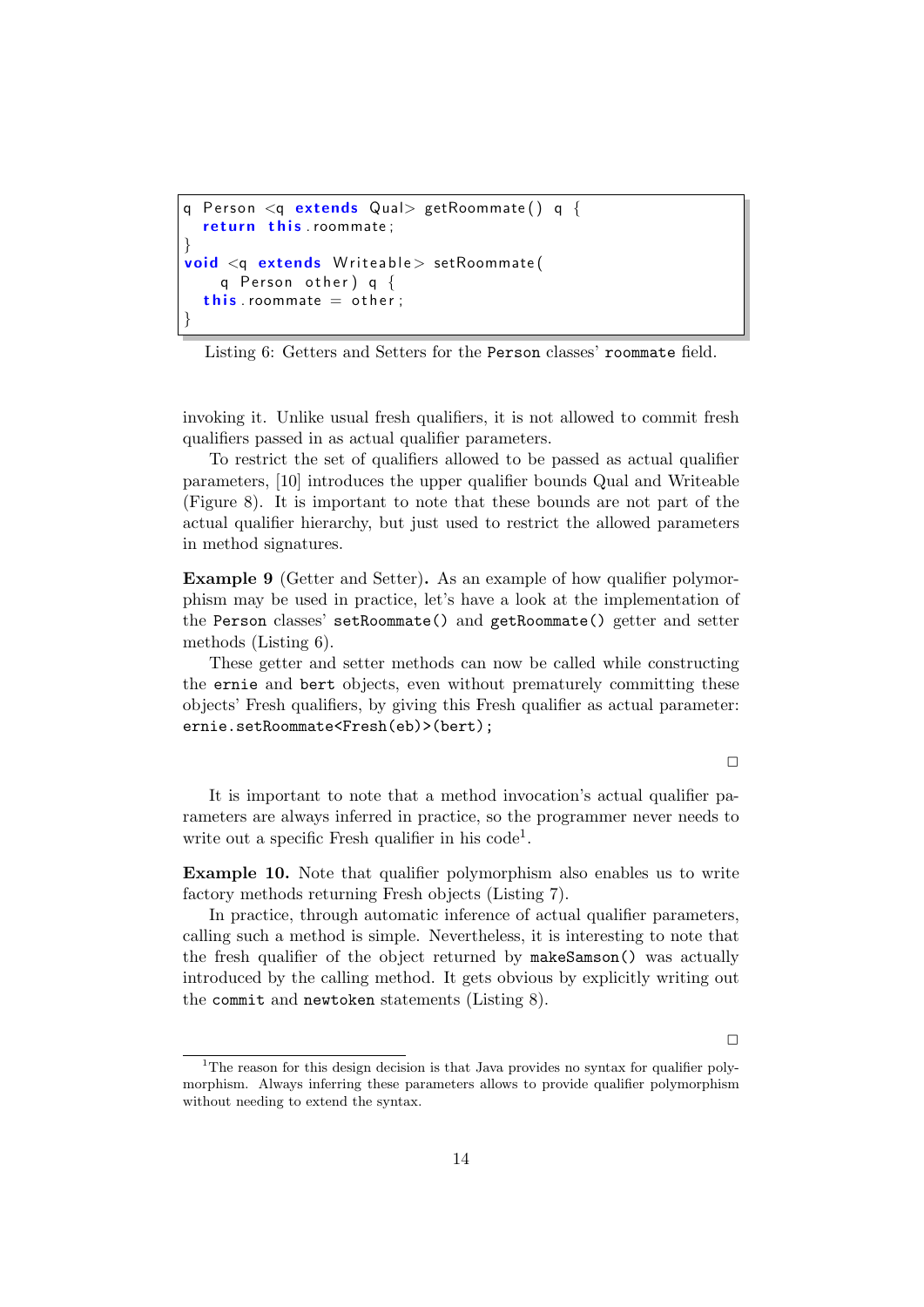```
Person \leq q extends Qual> makeSamson() {
  Person samson = new Person ();
  // samson: Fresh (samson)
 commit Fresh (samson) to q. // (implicit)// samson: qreturn samson;
}
```
Listing 7: A factory method potentially returning a fresh object

new token n ;  $x = resh(n) > makeSamson();$  $// x:$  Fresh(n)

Listing 8: Calling a factory (Commits made explicit)

#### 2.9.3 Method-Level Constraints for Handling Fresh Qualifiers

Until now, we have looked at how to pass objects of different immutability types to methods. However, Fresh qualifiers can be committed, so when doing modular type checking, we need to be aware of all changes to the set of "active" Fresh qualifiers which happen by calling a method. This information thus also needs to be encoded in method signatures.

[10] resolves this issue by unifying all methods' commit behavior: We Methods thus impose the constraint that the set of active Fresh qualifiers before a method invocation is the same as after a method invocation.

never modify caller-visible Fresh qualifiers

With this rule, there is no need for an additional method signature annotation.

Figure 9 depicts the control flow (arrows) throughout the execution of four method instances (white boxes). Each of the red bars can be assigned a set of Fresh qualifiers which needs to equal the set of active Fresh qualifiers every time the control flow crosses the bar.

In this graphic, it is clear to see that each time a new Fresh qualifier is created by a method instance, the exact same method instance is also responsible for ensuring is does not count into the set of active Fresh qualifiers when the method instance returns. This can either be reached by committing the Fresh qualifier or by dropping all references to object of that Fresh group. Especially, it is not possible for a method instance to delegate the job of committing to other methods, as these other methods in turn also need to fulfill the same constraint of not modifying the set of Fresh qualifiers. If we explicitly use newtoken and commit statements, a commit statement thus always occurs in the same method body as the corresponding newtoken statement.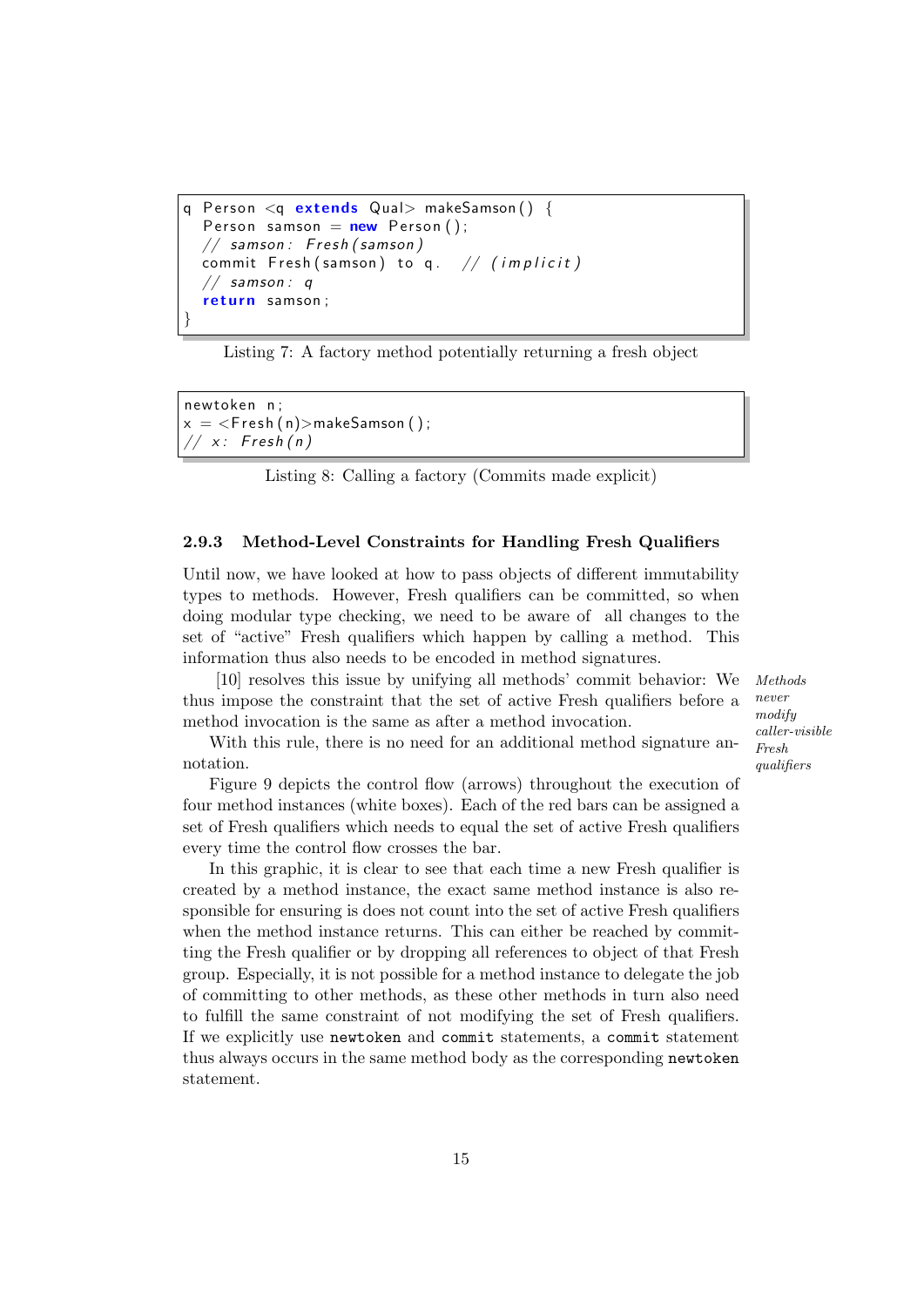

Figure 9: Typical control flow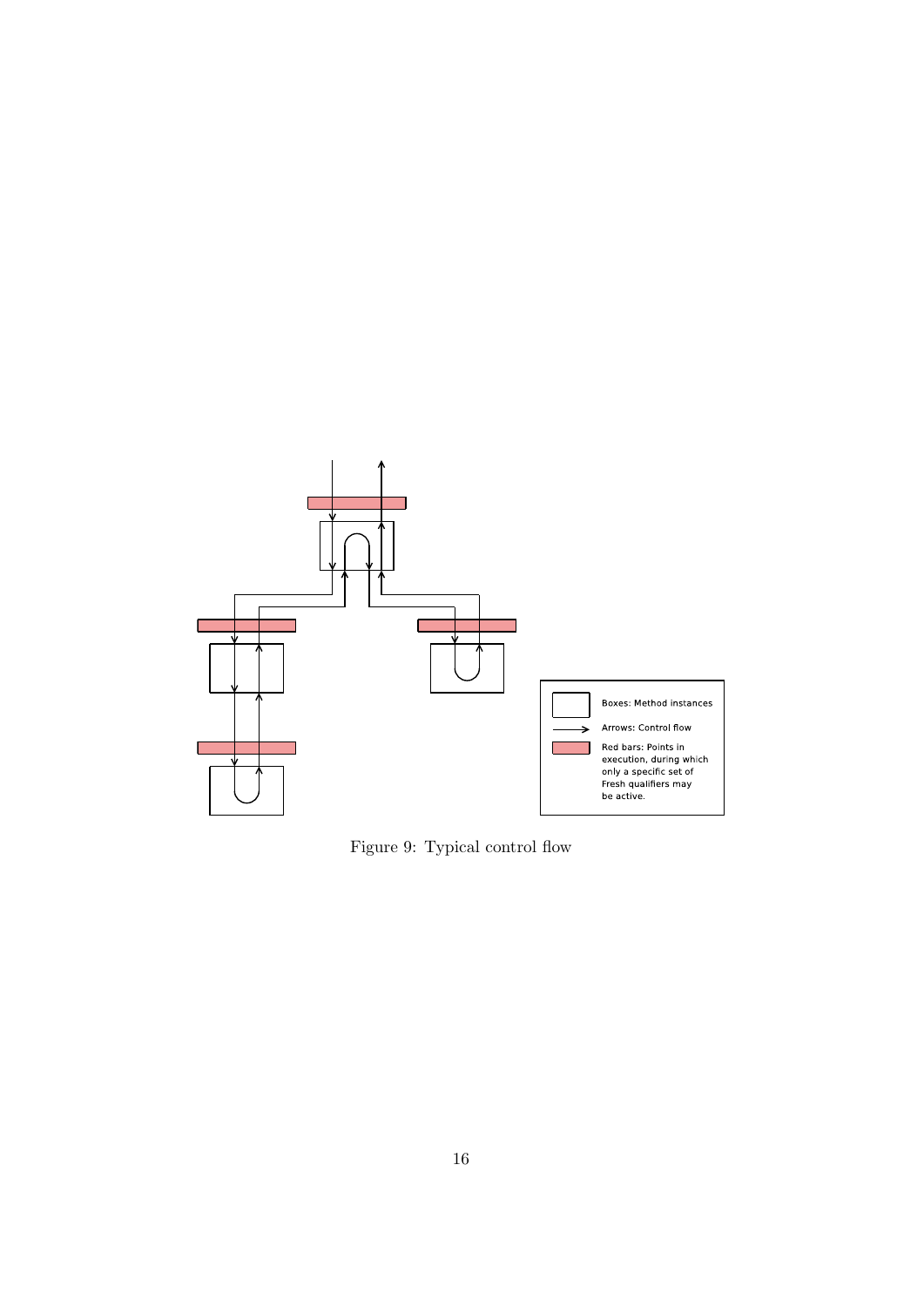## 3 Motivational Examples

This chapter gives a number of motivational examples for some of TIFI+'s possible usage scenarios.

All of the presented examples can be run using the TIFI+ type checker implementation and are included in the tests.

Unfortunately, the TIFI+ implementation currently lacks support for Java 1.5's type parameters ([9, Section 8.1.2]). In some cases, the examples thus use specially crafted non-generic classes where the use of Java's generics mechanism would have been more appropriate.

Note the different notation between the actual implementation and the notation used in the TIFI+ introduction and formalization: In the implementation, immutability qualifiers are type annotations and thus start with the "At" sign  $(\mathbf{Q})$ .

To syntactically support qualifier polymorphism, the implementation uses the annotations @PolyQual, @PolyQual1, @PolyQual2, @PolyWriteable, @PolyWriteable1, @PolyWriteable2, @PolyAny, @PolyAny1 and @PolyAny2. Conceptually, each of these different annotations occurring in a method signature corresponds to one formal qualifier parameter, with the upper bound referred to in the annotation name.

For example, a method with the signature

```
void m(@PolyWriteable C a, @PolyWriteable1 C b,
       @PolyWriteable C c, @PolyAny1 C d);
```
corresponds to

```
void <q1 extends Writeable,
      q2 extends Writeable,
      q3 extends Any>
     m( q1 C a , q2 C b , q1 C c , q3 C d ) ;
```
#### 3.1 Flexible Initialization

This example (Listing 9) includes the features discussed in the previous section.

The created objects ernie and bert are both created to be immutable. During the execution of the makeErnieAndBert() method, these objects first have individual different Fresh types, which are then merged when setRoommate() is called and finally committed to @Rd when they are returned.

It is possible to create both mutable and immutable instances of the Person class. While ernie and bert will always be roommates, there may be other persons who can change their abstract state in that respect.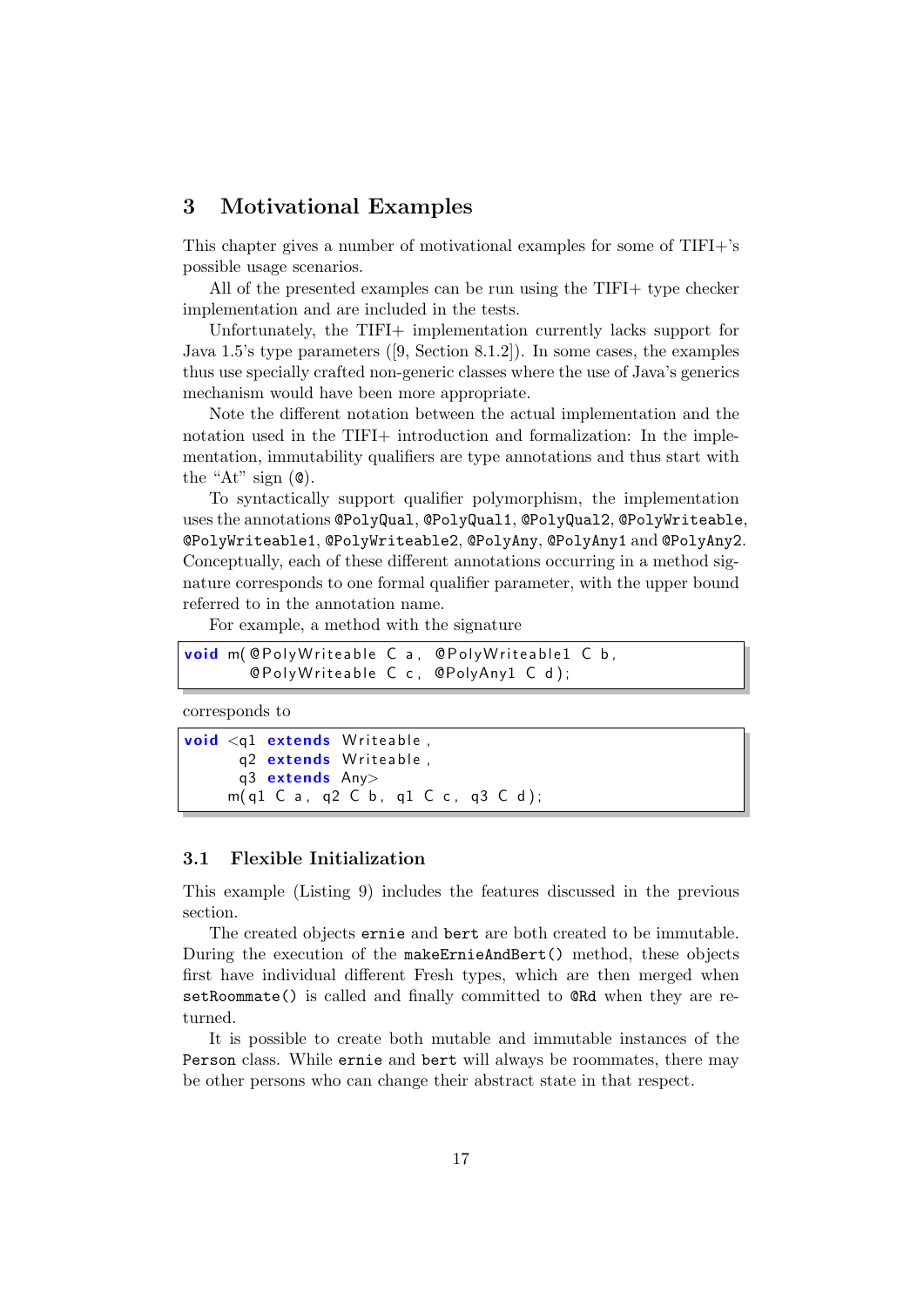```
1 \frac{1}{\text{import}} checkers . immutability . quals .*;
2 | import static checkers. immutability. a pi. API.3
4 class ErnieAndBert {
 5 static class Person {
 6 | ©MyAccess Person roommate;
7 | @PolyQual Person getRoommate () @PolyQual {
\begin{array}{c|c} 8 & \text{return} & \text{roommate} ; \\ 9 & \text{ } & \end{array}\begin{array}{c|c} 9 & & \frac{1}{2} \\ 10 & & \frac{1}{2} \end{array}void setRoommate ( @P oly Write a ble P erson pal ) @P oly Write a ble {
11 this roommate = pal;
12 }
13 }
14
15 // Uncomment magic () to let the type inference dump the
16 // type environment to stdout.
17 | @Rd Person makeErnieAndBert () {
18 Person ernie = new Person ();
19 Person bert = new Person ();<br>20 // magic ():
         // magic ();
21 ernie setRoommate (bert);
22 bert setRoommate (ernie);
23 // magic ();
24 return ernie;
25 \mid \}26 | }
```
Listing 9: Creating circular immutable object graphs.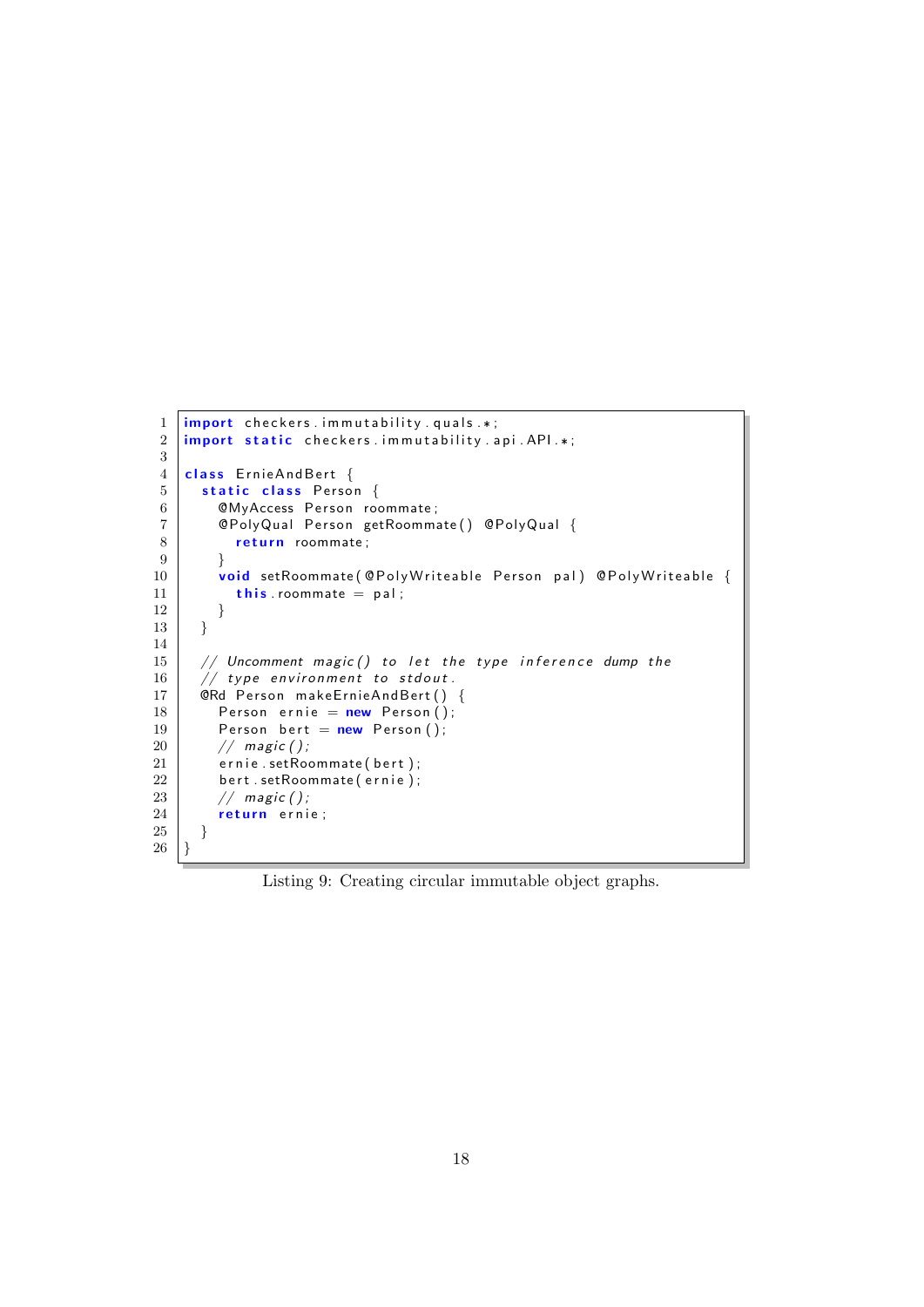#### 3.2 Modeling Abstract State

There is often a mismatch between an object's abstract, observable state and the value of its instance variables. For example, an object may use an instance variable to cache the results of a calculation, without changing its abstract state when assigning it.

In this example (Listing 10), the CachingCalculator class explicitly excludes the cache from its abstract state. At the same time, it also specifies using @MyAccess that the Calculator instance referenced by it has the same immutability type. In this way, the referenced object becomes part of the outer object's abstract state: If the inner object is mutable (@RdWr), the outer object is mutable, too. If the inner object is immutable (@Rd), the outer object is immutable, too.

Note that it is up to the programmer to make sure that the abstract state, which can be enforced by the type system, corresponds to the observable state. For example, when annotating all of a classes' instance variables as @RdWr instead of @MyAccess, it is easily possible to construct a class whose instances have mutable observe able state independent of their type in the TIFI+ type system.

#### 3.3 Accumulating Results

Flexible initialization allows to keep objects in their initialization phase for longer than just the execution of their constructor. This example shows how a partially initialized (Fresh) object can be passed between methods to accumulate a result, where each method adds a part of the result to it. Finally, after returning from these methods, the object finishes its initialization phase and is made immutable.

Listing 11 is an implementation of a simple binary tree data structure, in which each leaf node contains an instance of the Item class. In such a tree, invoking the method findItems() with an ItemPredicate argument yields an ItemSet containing all items in the tree for which the predicate is fulfilled.

Instead of calling findItems() recursively and joining the resulting sets when returning from each branch node, this algorithm uses an initially empty ItemSet instance as accumulator object. The method actualFindItems(), implemented in the leaf and the branch class, takes a predicate and the accumulator set as parameters. The branch class passes them both down to the children, the leaf class adds its contained item to the set, if it fulfills the predicate.

When actualFindItems() is called to execute this algorithm, the set is empty and the variable referencing is statically of a Fresh type. When the algorithm runs, the Fresh object is passed down using qualifier polymorphism. When every tree node has been visited, the set is committed to @Rd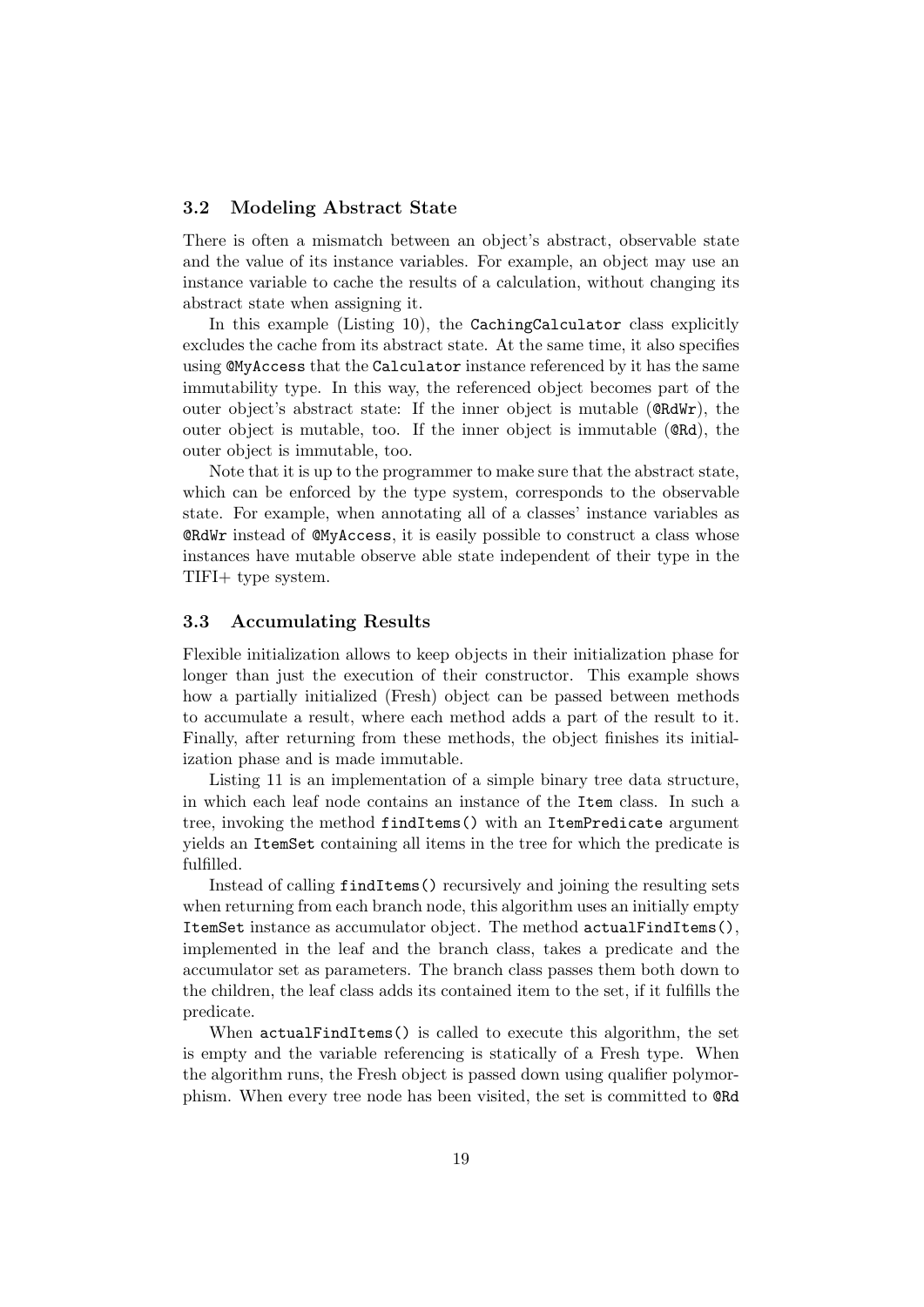```
1 \frac{1}{\text{import} \cdot} checkers . immutability . quals .*;
2 import static checkers immutability api API \ast;
3
4 abstract class Caching Example {
5 interface Input \{\}6 interface Output \{\}7 interface Parameters \{\}8
9 / * *10 * Calculates an output from an input, using the
11 * current calculation parameters.
12 */
13 interface Calculator {
14 \blacksquare @Rd Output calculate (@Rd Input input) @PolyQual;
15 void set Parameters (@Rd Parameters params) @PolyWriteable;
16 }
17
18 | interface ResultMap {
19 void put (@Rd Input key, @Rd Output value) @PolyWriteable;
20 @Rd Output get (@Rd Input key) @PolyQual;
21 void clear () @PolyWriteable;
22 }
23
24 \vert /** A calculator which caches its results. */
25 | final class Caching Calculator implements Calculator {
26 \vert @MyAccess Calculator actual Calculator;
27 \sim CRdWr ResultMap cached Results;
\frac{28}{29}// Constructor omitted.
30
31 /** Caches calculation results. */
32 @ O verride
33 public @Rd Output calculate (@Rd Input input) @PolyQual {
34 Output result = cached Results .get (input);
35 if (result = null) {
36 result = actual Calculator . calculate (input);
37 cached Results . put (in put, result);
38 }
39 return result;
40 }
41
42 \frac{1}{2} /** Sets parameters and clears cache. */
43 @Override
44 | public void set Parameters (
45 | CRd Parameters params) CPolyWriteable {
46 actual Calculator . set Parameters (params);
47 cached Results . clear ();
48 }
49 }
50 \, | \}
```
Listing 10: An implementation of result-caching.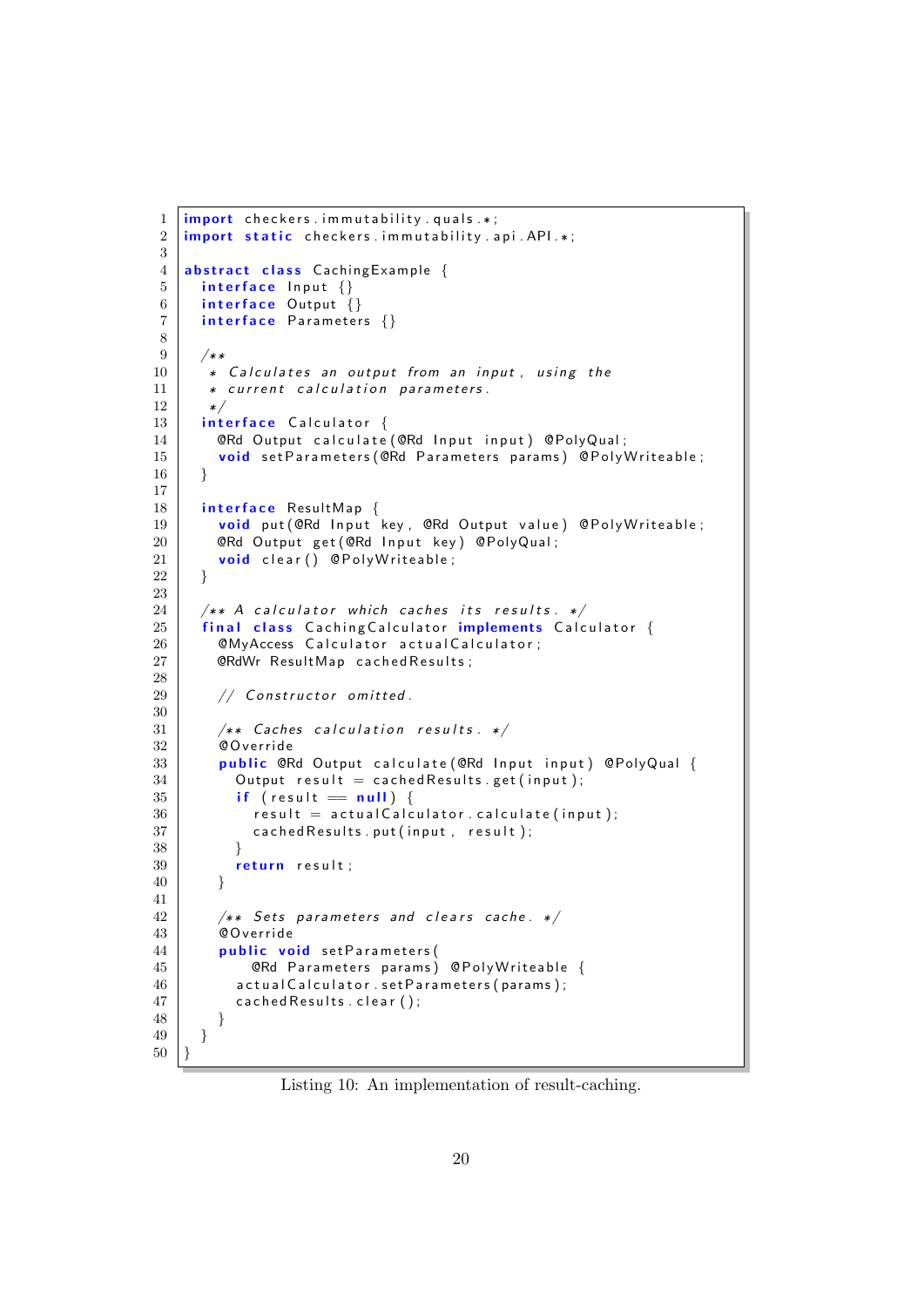and is then immutable.

It is interesting to note that this example is motivated by a similar method called  $inferLoopInner()^2$  in the TIFI+ implementation, where a set of inference results is accumulated.

 $\overline{a^2}$ This method is part of the ImmutabilityInferenceVisitor class.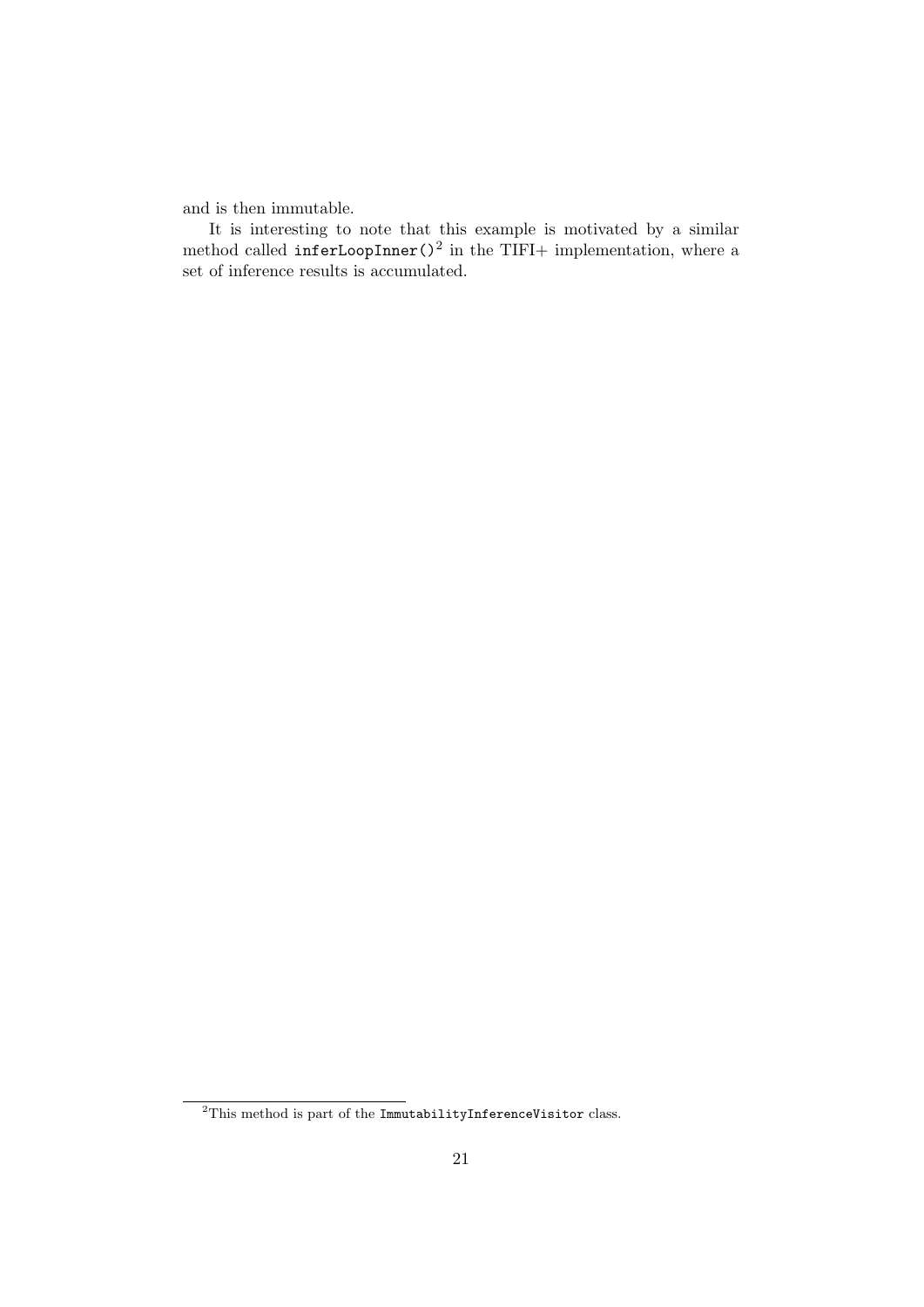```
1 \frac{1}{\text{import}} checkers . immutability . quals . *;
2
3 abstract class Tree Traversal {
4 interface Item \{\}5 interface ItemSet {
6 void addItemInPlace (@Rd Item item) @PolyWriteable;\overline{7}8 interface Item Predicate {
9 | CRd boolean is Fulfilled (CAny Item it) CRd;
10 }
11 \Big| /** A tree is either a leaf containing an item
12 or a branch containing multiple trees. */13 abstract static class Item Tree {
14 abstract @PolyWriteable ItemSet makeEmptyItemSet () @Any;
15
16 | ORd Item Set find I tems (ORd Item Predicate pred) OAny {
17 | ItemSet unfinishedSet = makeEmptyItemSet();
18 actual Find I tems (pred, unfinished Set);
19 | return unfinished Set;
20 }
21
22 abstract void actual Findltems (
23 | CRd Item Predicate pred,
24 | ©PolyWriteable ItemSet unfinishedSet) @Any;
25 }
26
27 abstract static class Item Tree Leaf extends Item Tree {
28 | @Rd Item item :
29
30 \sim @Override void actual Find Items (
31 | @Rd Item Predicate pred,
32 | ©PolyWriteable ItemSet unfinishedSet) @Any {
33 if ( pred . is Fulfilled ( this . item )) {
34 | unfinished Set . addItemIn Place (this. item);
35 }
36 }
37 \mid \}38
39 | abstract static class ItemTreeBranch extends ItemTree {
40 | CRd Item Tree left Tree;
41 | ©Rd Item Tree right Tree;
42
43 \sim @Override void actual Findltems (
44 | @Rd Item Predicate pred,
45 @P o l yW r i t e a b l e I t em S e t u n f i n i s h e d S e t ) @Any {
46 this left Tree actual Findltems (pred, unfinished Set);
47 | this . right Tree . actual Find Items (pred, unfinished Set);
48 }
49 }
50 \, | \}
```
Listing 11: Traversing a tree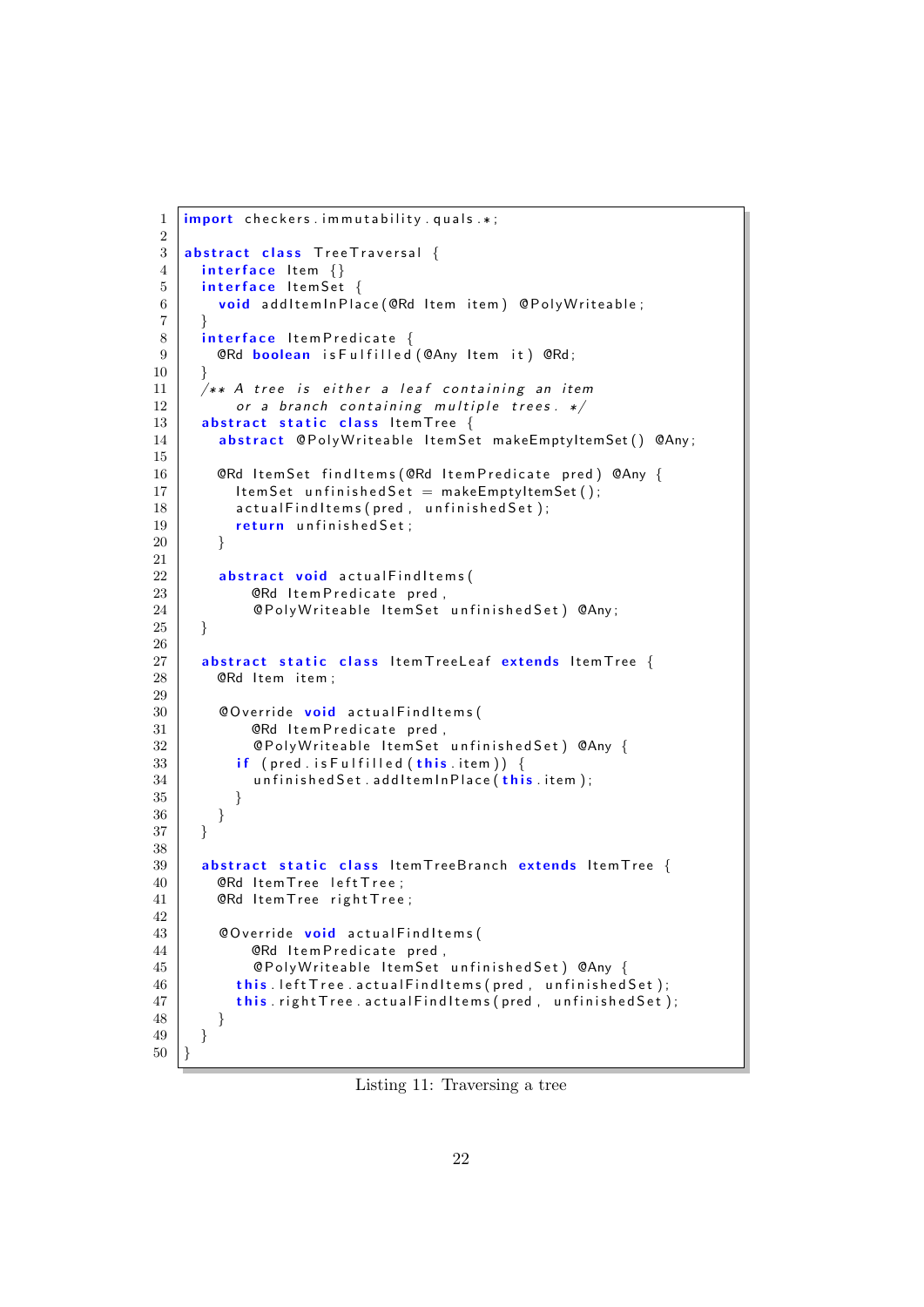## 4 Formal Model

This section presents an operational semantics which formalizes the TIFI+ programming model.

The formalization is done in preparation for the next chapter, where it will be useful for explaining the TIFI+ inference algorithm and reasoning about it.

In order to facilitate this reasoning, the language has only a limited set of features. In particular, only the access qualifiers for immutability are statically typed.

#### 4.1 Mathematical Notation

The mathematical notation we use here is similar as in [10].

 $X \to Y$  denotes the set of functions from X to Y,  $X \to Y$  is the set of partial functions.  $x \mapsto y$   $(x \in X, y \in Y)$  is defined as a partial function  $f \in X \to Y$ , where  $f(x) = y$  and  $f(x')$  is undefined for any other  $x' \in X \setminus \{x\}$ . A partial function f's domain is the set dom(f)  $\subseteq X$ , for which it is defined. Its range is defined as  $\text{rng}(f) := \{f(x) | x \in \text{dom}(f)\}.$ We can combine two partial functions  $f, g \in X \to Y$  using the combination operator  $f[g]$ . The resulting function  $f' := f[g] \in X \longrightarrow Y$  is defined as

$$
f'(x) := \begin{cases} g(x) & \text{if } x \in \text{dom}(g) \\ f(x) & \text{if } x \notin \text{dom}(g) \text{ and } x \in \text{dom}(f) \\ \text{undefined} & \text{otherwise} \end{cases}
$$

We write  $f, x \mapsto y$  for  $f[x \mapsto y]$  to indicate that  $x \notin \text{dom}(f)$ .

Partial functions can be seen as sets of tuples containing key-value pairs. Therefore,  $\emptyset$  also denotes a partial function with an empty domain. For example,  $\emptyset$ ,  $1 \mapsto 2$ ,  $2 \mapsto 3$  is a partial function in  $\mathbb{N} \to \mathbb{N}$  mapping 1 and 2 to their successors. We also sometimes write the tuples  $(x, y)$  as  $x \mapsto y$ , so that  $\{(1, 2), (2, 3)\}\$ is written as  $\{1 \mapsto 2, 2 \mapsto 3\}.$ 

On a partial function  $f \in X \to Y$ , the replacement operator  $f[y_1/y_2]$  for  $y_1, y_2 \in X$  is defined as

$$
f[y_1/y_2] := \begin{cases} (x, y_2) & \text{if } (x, y_1) \in f \\ (x, y) & \text{if } (x, y) \in f, y \neq y_1 \end{cases}
$$

Replacement of elements  $x_1, x_2 \in X$  is defined likewise.

The restriction of a function  $f \in X \to Y$  to a subset  $X' \subseteq X$  is written as  $f|X' := f \cap (X' \times Y)$ .

Lists are written in the usual functional style, using a construction operator ::, where *nil* denotes the empty list. We abbreviate lists of elements  $x \in X$  using an overbar notation,  $\bar{x}$ . The function  $ListOf(X)$  denotes the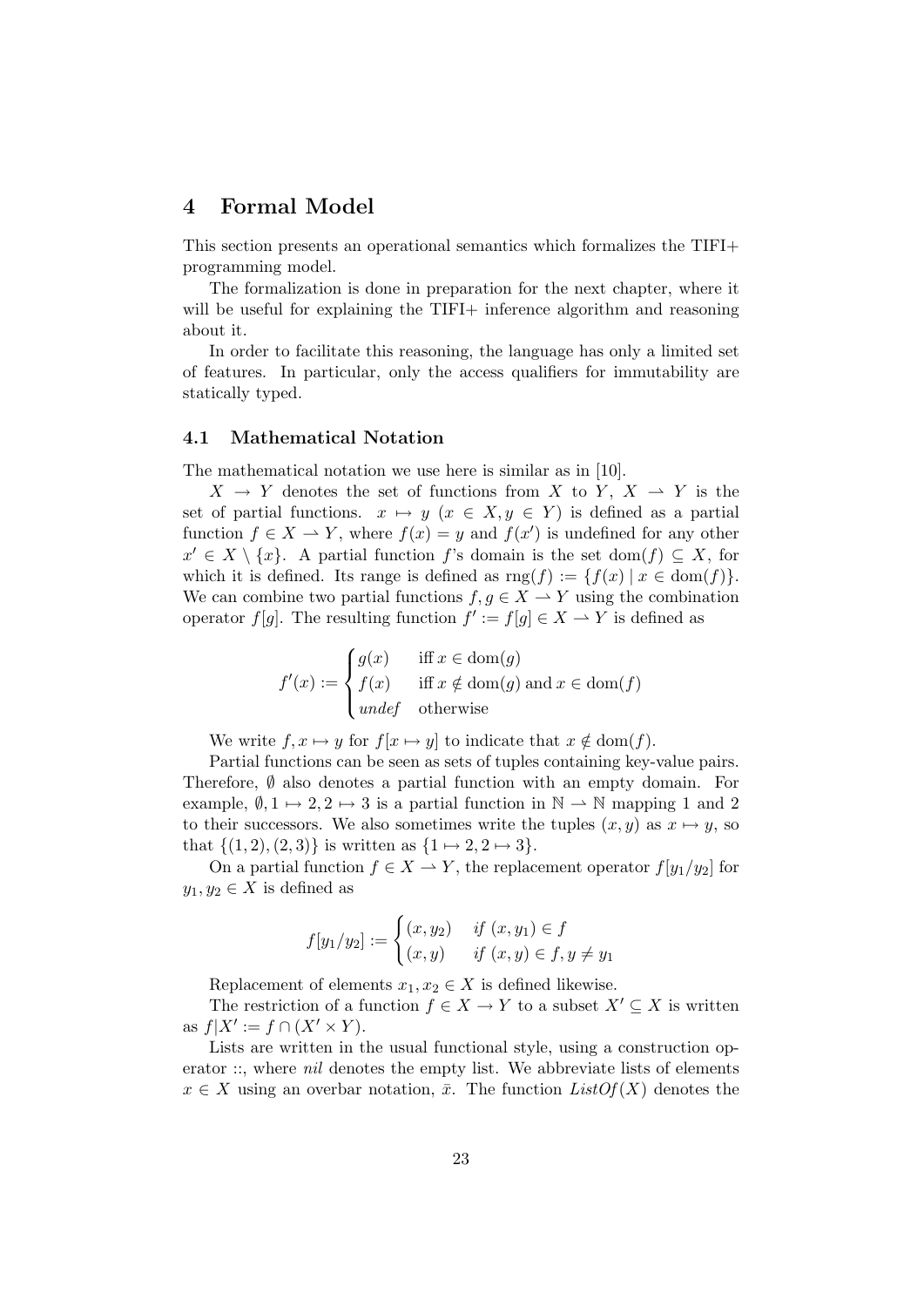set of all lists  $x_0 :: x_1 :: \cdots :: nil$  containing items  $x_i \in X$   $(i \in \mathbb{N})$ . The notation  $x \in \bar{x}$  denotes that the element x is part of the list  $\bar{x}$ .

Similar to the list notation, we will use  $x^*$  to denote subsets of  $X$   $(x \in X)$ .  $Pot(X)$  denotes a set's power set.

Relations over sets X are modeled as set  $R \subseteq X \times X$ . For  $x_1, x_2 \in X$ ,  $x_1 R x_2$  is an abbreviation for  $(x_1, x_2) \in R$ .

In addition to partial functions, replacement is also defined on lists, tuples and triples, where it is applied recursively and componentwise (Example 11).

Example 11 (Recursive, componentwise replacement). These examples demonstrate how replacement is defined on compound data structures like tuples and lists.

$$
(x_1 :: x_2 :: x_3 :: nil)[x_2/x_4] = x_1 :: x_4 :: x_3 :: nil
$$

$$
(x_1, x_2, x_3)[x_2/x_4] = (x_1, x_4, x_3)
$$

$$
(x_1, x_2, (x_1 :: x_2 :: x_3 :: nil))[x_2/x_4] = (x_1, x_4, (x_1 :: x_4 :: x_3 :: nil))
$$

 $\Box$ 

#### 4.2 Basic Data Structures

Class, field, method, variable and object identifiers are the basic data structures underlying these operational semantics. The variable names cid, fid,  $mid, x, oid$  and many others defined below are conventions used in the formalism. Usages of these names need to be understood with an implicit preceding "Let  $cid \in ClassID$ " or similar.

| $cid \in ClassID$  | $\text{fid} \in FieldID$ |
|--------------------|--------------------------|
| $mid \in MethodID$ | $x \in \text{VarID}$     |
| $oid \in ObjID$    |                          |

Furthermore, null  $\in \text{VarID}$  denotes a special variable identifier, whereas  $x, x_1, x_2, \ldots$  denote arbitrary variable identifiers in *VarID*. We also introduce a special value *nullID* and a special type  $NullT$ , which is used as the type of variables whose value is  $nullD$ . NullT is a subtype of all other static types, so that null can be used wherever an object is expected. Just like in Java,  $NullT$ 's existence is mostly hidden from the programmer – it cannot be used in method signatures or variable declarations.

The variable identifiers  $arg_0, arg_1, \ldots \in \text{VarID}$  are used for method arguments. this  $\in \text{VarID}$  is used for the implicit receiver argument.

The operational semantics track two kinds of immutability type infor- Dynamic mation: First, there is a dynamically known type for each object, stored on

types / static types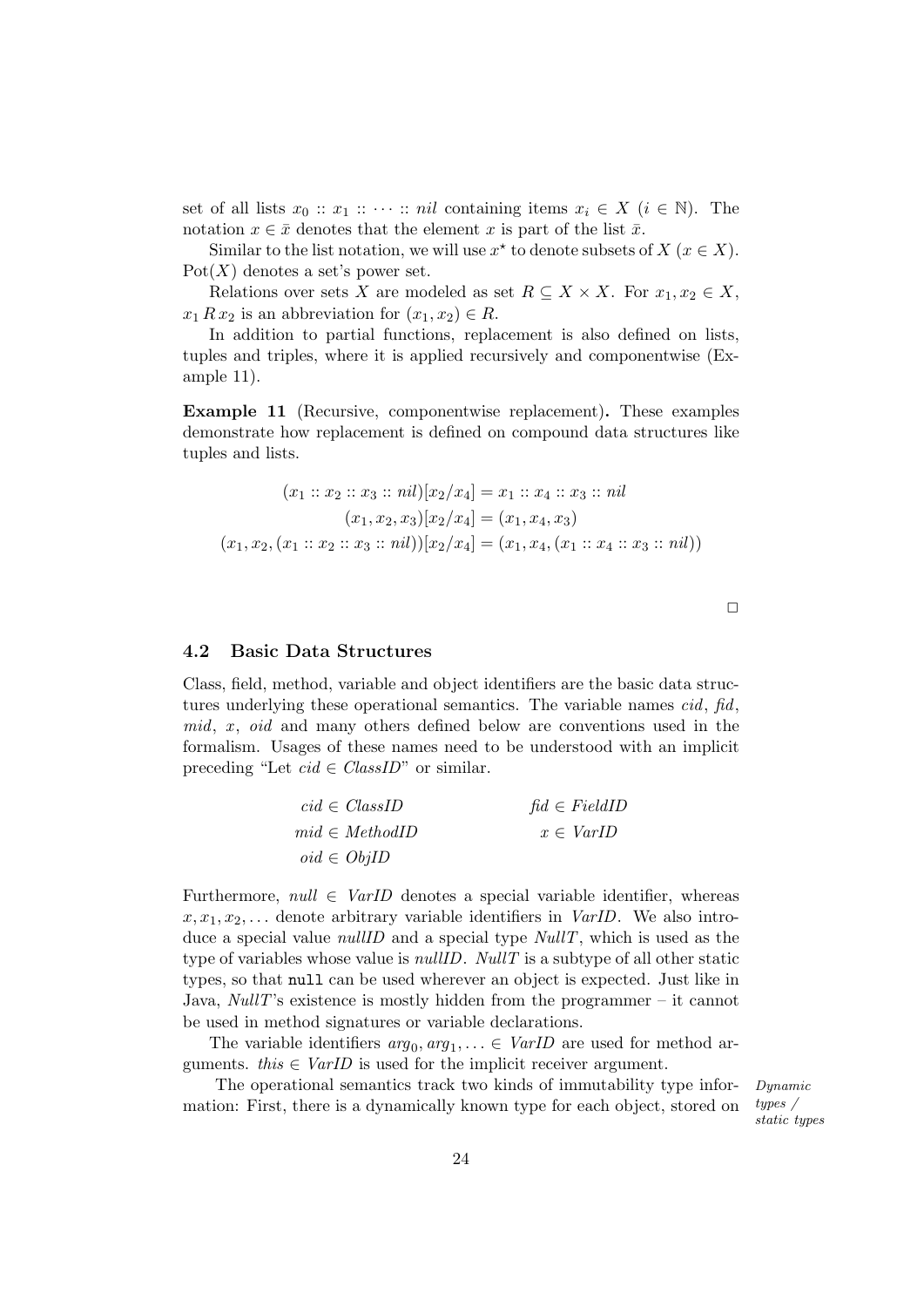the heap, called the *dynamic type*, and often denoted  $q_d$  or  $p_d$ . Second, we also dynamically keep track of each method's local variables' types. The type tracking we do there is as close as possible to the type checker / type inference algorithm which we will describe later. Therefore, these types are called *static types*  $(q_s, p_s)$ .

For representing type information, we introduce the access qualifier symbols Rd, RdWr, Any, as well as  $F_d$  and  $F_s$  for Fresh qualifiers. As with  $q_d$ and  $q_s$ ,  $F_d$  denotes a dynamic Fresh type, whereas  $F_s$  denotes a static Fresh type. As programs can at runtime create an arbitrarily large number of different Fresh qualifiers, we parameterize  $F_d$  over the set of object IDs belonging to that (dynamic) Fresh type. Likewise,  $F_s$  is parameterized over a set of local variables pointing to objects having the same Fresh type (see Example 12).

 $ObiFreshTwpes := {F<sub>d</sub>(S) | S \subseteq ObjID}$  $VarFreshTwes := {F_*(S) | S \subseteq VarID}$  $VarWriteableTypes := VarFreshTypes \cup \{RdWr\}$  $p_d, q_d \in ObjImmType := \{Rd, RdWr\} \cup ObjFreshTypes$  $p_s, q_s \in \text{VarImmType} := \{ Rd, RdWr, Any \} \cup \text{VarFreshTypes} \cup \{ NullT \}$  $fanno \in FieldAnno := \{Rd, RdWr, Any, MyAccess\}$ 

It is crucial to note that this definition of  $ObjFreshTypes$  and  $Var$ - Fresh clouds FreshTypes deviates from the idea of giving out tokens described in the last chapter and used in the original TIFI paper [10]. Instead of identifying a Fresh type over its token, we now identify it over the objects (or variables) which belong to that type, called the Fresh group or Fresh cloud.

The set *VarFreshTypes* is used for tracking the types directly reachable over a currently executing method's local variables. This tracking is built to be very similar to the tracking the type checker will later do statically. The correspondence between ObjFreshTypes and VarFreshTypes is explained in Example 14.

The subtype relations  $\langle \cdot \cdot \cdot \rangle_d$  and  $\langle \cdot \cdot \rangle_d$  over  $ObjImmType$  and  $VarImmType$ are the sets

$$
\langle \cdot a := \{ (Rd, Any), (RdWr, Any) \} \cup \{ (q_d, q_d) \mid q_d \in ObjImmType \} \langle \cdot s := \{ (Rd, Any), (RdWr, Any) \} \cup \{ (q_s, q_s) \mid q_s \in VarImmType \}
$$

We will usually write  $\langle \cdot \rangle$ : instead of  $\langle \cdot \rangle$  and  $\langle \cdot \rangle$ .

**Example 12** (Fresh types).  $F_s({x_1, x_2, x_3})$  is a *static* Fresh type ranging over the *local variables*  $x_1, x_2$  and  $x_3$ . If the variables  $x_1, x_2$  and  $x_3$  are typed with this static Fresh type, their referenced objects are all in their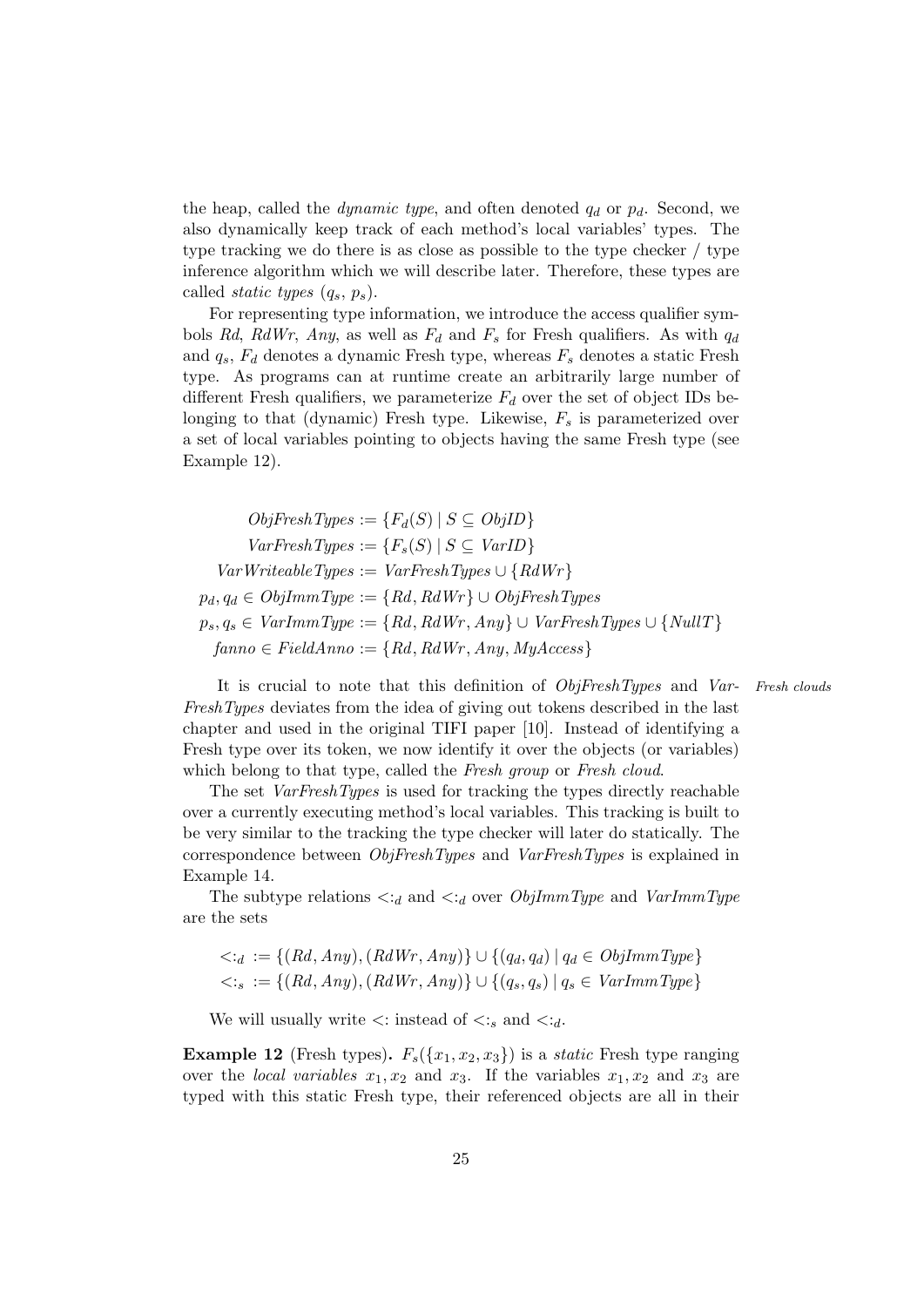

Figure 10: Correspondence between static and dynamic types

initialization phase (Fresh), and they can only be committed together  $$ their Fresh types are already merged.

 $F_d({\{oid_1,oid_2\}})$  is a *dynamic* Fresh type ranging over the *objects oid* 1 and  $oid_2$ . Dynamic Fresh types only make sense in the context of an actual program execution and its heap configuration. If the objects  $oid_1$  and  $oid_2$ are "tagged" with this dynamic Fresh type on the heap, they can only be commited together – their Fresh types are already merged.

A static Fresh type like  $F_s({x_1, x_2, x_3})$  and a dynamic Fresh type like  $F_d({\lbrace \text{oid}_1, \text{oid}_2 \rbrace})$  can correspond to each other by describing the same Fresh cloud. For example, if the variable  $x_1$  references the object  $oid_1$  and both variables  $x_2$  and  $x_3$  reference the object *oid*<sub>2</sub>, the Fresh type  $F_s({x_1, x_2, x_3})$ can be considered a static representation of the dynamic Fresh type  $F_d({\lbrace oid_1, oid_2 \rbrace})$ (Figure 10).

 $\Box$ 

#### 4.3 Method Signatures

In order to support qualifier polymorphism, we distinguish method signatures with formal qualifier parameters and those without.

 $\alpha \in \text{FormalTypeParameters} := {\alpha_i | i \in \mathbb{N}}$  $mst \in MethodSigTypes := (VarImmType \cup FormalTypeParameters) \setminus \{NullT\}$  $ms \in MethodSig ::= (\overline{mst_{args}}, mst_{recv})$  $B \in Bounds := \{ Qual, Any, Writeable \}$  $qpms \in QPMethodSig := \{((\alpha, B), ms) \mid \alpha \text{ in } ms \text{ implies } \alpha \text{ in } (\alpha, B)\}\$ 

List of formal qualifier parameters and their corresponding bounds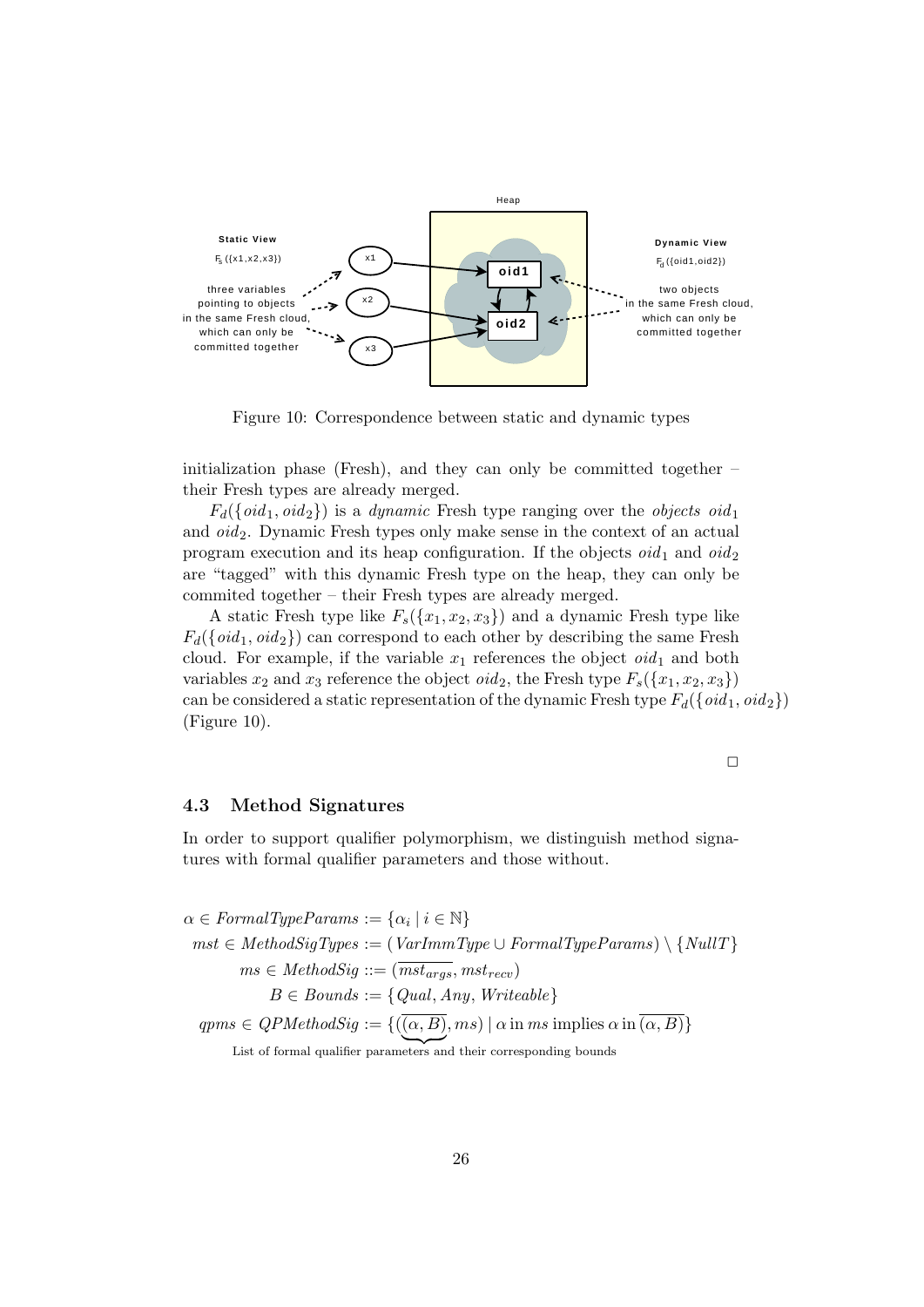FormalTypeParams is the set of formal qualifier parameters used for qualifier polymorphism. In an actual qualifier polymorphic method signature, each of these occurring formal qualifier parameters  $\alpha$  is restricted by an upper bound, which can be one of Qual, Any or Writeable.

Qualifier polymorphic method signatures are instantiated by replacing their formal qualifier parameters  $\alpha_i$  with actual types  $q_{si} \in \text{VarImmType}$ , according to the restrictions imposed by the bounds. In TIFI+, there is no need for explicitly annotating these replacements: The instantiation of qualifier polymorphic methods is done automatically by the (Resolve) rule (Section 4.10.2). This is partly because Java has no syntax for instantiating qualifier polymorphism, partly because it would be hard to write out otherwise, especially when Fresh objects are passed.

#### 4.4 Abstract Syntax

The language's abstract syntax is given in Figure 11. Program definitions consist of classes, class definitions of a class ID, annotated fields and methods. Method definitions are composed of a method ID, a method signature and a list of statements. Finally, we define a number of statements allowed in the language.

For method signatures, the definition uses the helper set MethodSigDecl, which is a subset of *QPMethodSig* containing all method signatures which may be used in a method declaration. We cannot use *QPMethodSig* directly here, as TIFI+ allows to pass Fresh objects as parameters only using qualifier polymorphism, so Fresh types cannot be directly used in method declarations.

> $msdecl \in MethodSigDecl := \{(\ldots, ms) \in QPMethodSig\}$ ms contains no Fresh types}

Note that there is no explicit way to define constructors. We can emulate the behavior of constructors by creating objects using the new statement (which initializes all fields to null and returns a fresh object), then calling a qualifier polymorphic method to initialize the object's contents.

Furthermore, methods have no return value, which simplifies the formalization. Later, in Section 6.3, we will show how methods with return values can still be supported. As our formalization language focuses on immutability types, local variable declarations are written as  $var x$  instead of cid x. Each field identifier  $f \in FieldID$  may occur in at most one class definition.

In examples, we will often use a more Java-like syntax for programs.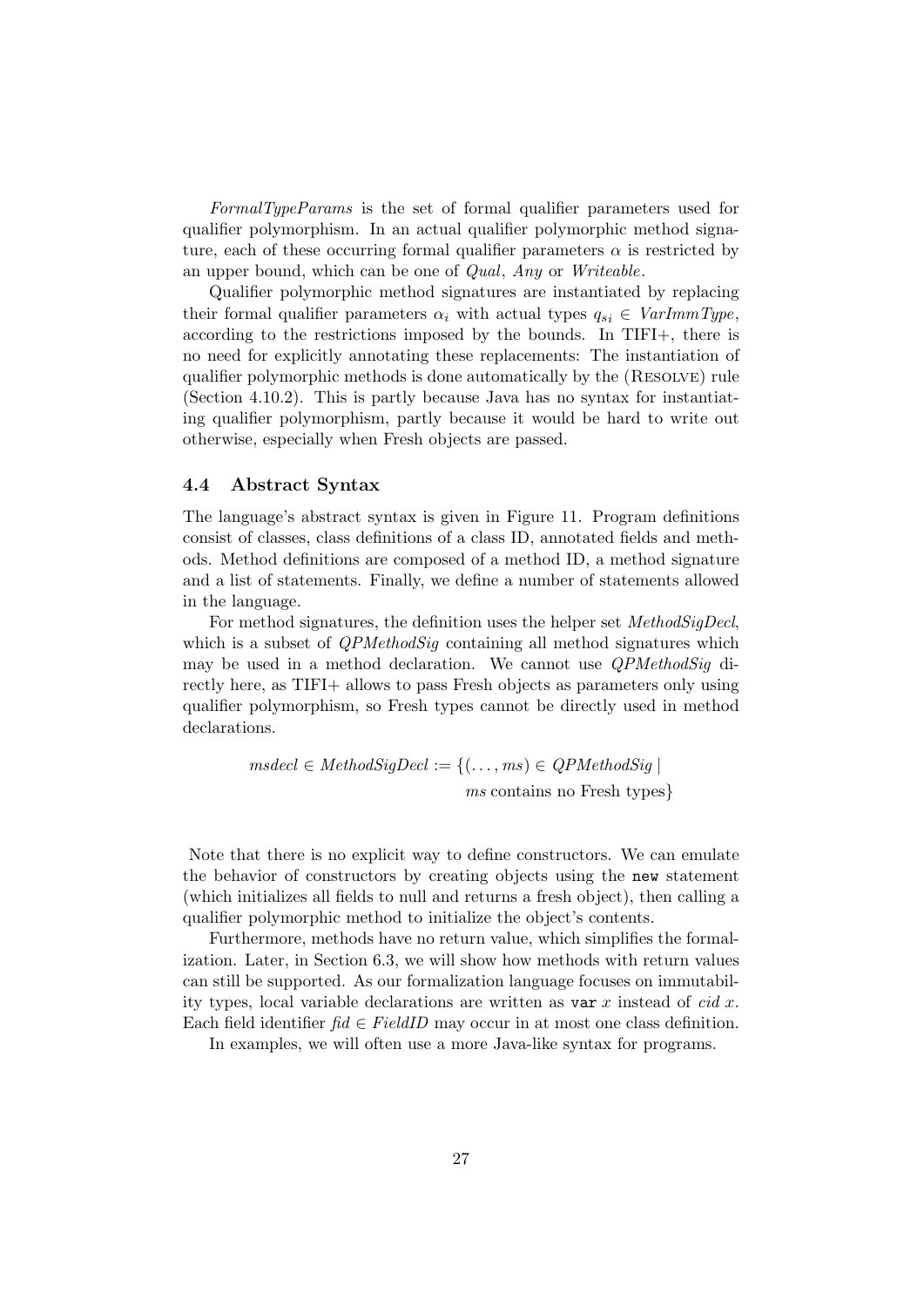```
pdef \in ProgramDef ::= \overline{cdef}cdef \in ClassDef ::= \text{class } cid \ (\overline{(\text{fanno}, \text{fid})}, \overline{mdef})mdef \in MethodDef ::= mid\ models \in Statement ::= x_1 = x_2 (Local Assignment)
```

| $x_1 = x_2$ . fid                          | (Field Get)          |
|--------------------------------------------|----------------------|
| $x_1$ .fid = $x_2$                         | (Field Assignment)   |
| if $x_1$ $\overline{s_1}$ $\overline{s_2}$ | $($ If-Then-Else $)$ |
| $\vert$ var $x$                            | (Var Decl)           |
| $x = new \text{ } cid()$                   | (New)                |
| $\vert x_r \text{.} mid(\bar{x}) \vert$    | (Call)               |

Figure 11: Abstract syntax

#### 4.5 Runtime Configuration

We devise the following sets and functions to model the program state.

 $Value := ObjID \cup \{nullD\}$  $o \in Object := ClassID \times ObjImmType \times (FieldID \rightarrow Value)$  $h \in \text{Heap} := \text{ObjID} \rightarrow \text{Object}$  $l \in LVarValues := VarID \rightarrow Value$  $\Phi \in LVarTypes := VarID \rightarrow VarImmType$ 

l,  $\Phi$  and h represent a runtime configuration: l and  $\Phi$  describe the current stack frame by mapping local variables to values and (static) immutability types. h models the heap by mapping object IDs to objects.

Note that  $\Phi$  contains quasi-static type information, which is tracked by the operational semantics. After describing the inference algorithm in Section 5, we will later be able to relate  $\Phi$  to the type information inferred by the inference algorithm in a purely static way.

**Example 13.** For  $x \in \text{Var}[D, h(l(x))]$  is the object referenced by the local variable x. If  $l(x) = nullID$ ,  $h(l(x))$  is undefined.

 $\Box$ 

For an object  $o := (cid, q_d, fields) \in Object$ , where fields  $\in FieldID \rightarrow$ Value, fid  $\in FieldID$ ,  $v \in Value$ , we devise the helper functions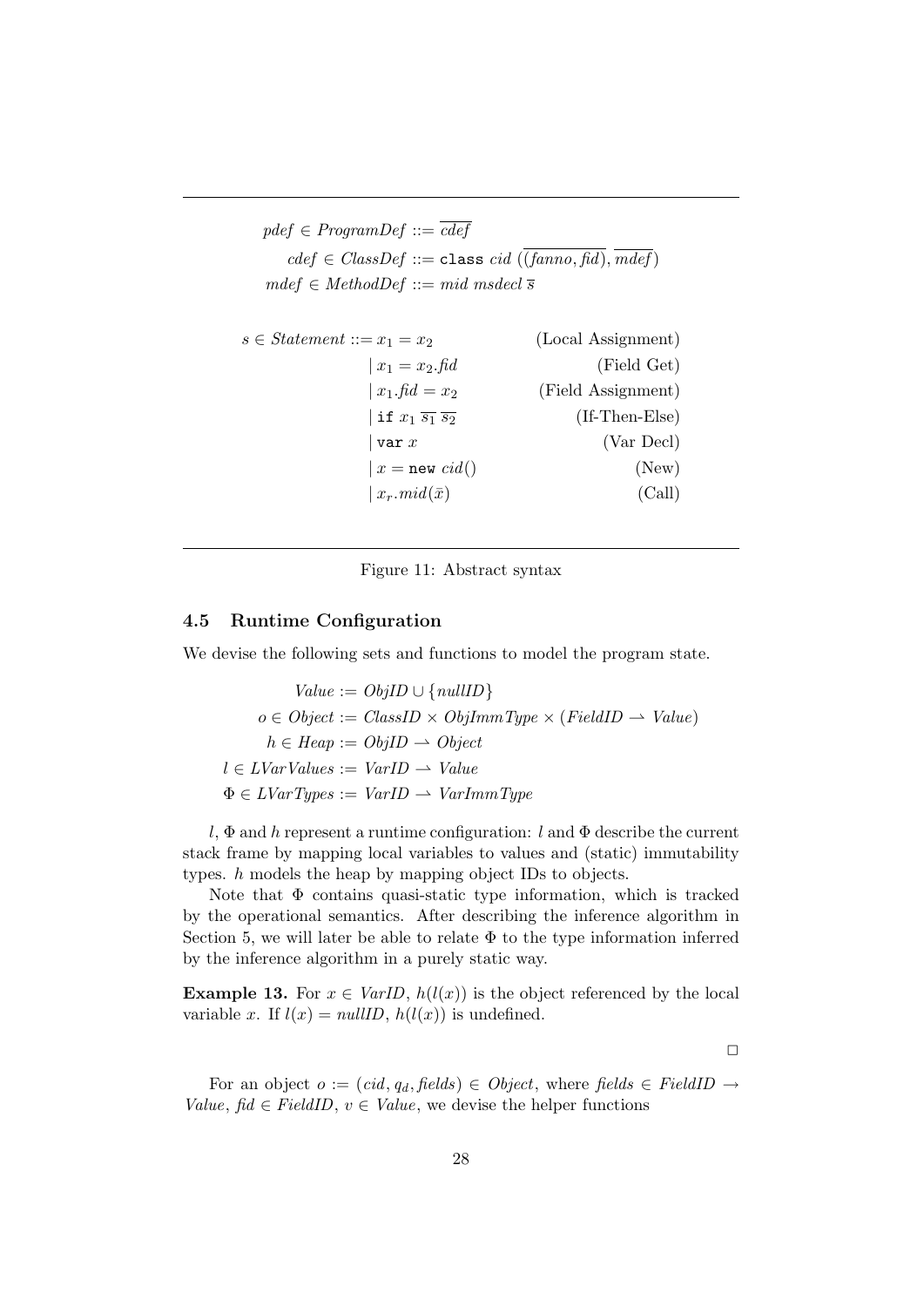$$
I(o) := q_d
$$
  
class(o) := cid  
offd \rightarrow v] := (cid, q\_d, fields[fd \rightarrow v])  
o.fid := fields(fid)

**Example 14** (Correspondence between  $I(h(l(\ldots)))$  and  $\Phi(\ldots)$ ). For every heap h and mapping of local variables l, a corresponding  $\Phi_{\rm s} \in \text{LyarTypes}$ with  $dom(\Phi_{\$}) = dom(l)$  can be determined using the following definition. For conciseness, we write  $\mathbb{H}(x)$  for  $I(h(l(x)))$ .

$$
\Phi_{\$}(x) := \begin{cases} NullT & \text{if } l(x) = nullID \\ F_s(\{x' \in \text{dom}(l) \mid \mathbb{H}(x') = q_d\}) & \text{if } q_d := \mathbb{H}(x) \in ObjFreshTypes \\ q_d & \text{if } q_d := \mathbb{H}(x) \in \{ Rd, RdWr \} \end{cases}
$$

Note that  $\Phi_{\$}$  is not necessarily the same as the type environment  $\Phi$ calculated in the operational semantics below. In fact,  $\Phi$  is usually less precise than  $\Phi_{\$}$ . For example, it is often the case that there is a  $x \in \text{dom}(\Phi)$ so that  $\Phi(x) = Any$  whereas  $\Phi_{\$}(x) = Rd$ .

 $\Box$ 

#### 4.6 Object Model Helper Functions

All of these helper functions implicitly use the program's abstract syntax tree pdef, which can be seen as an implicit parameter. It is simple to extend the operational semantics to pass pdef along with each function or rule application, but it improves readability if we don't.

Some of these helper functions are partial functions. When used in *Helper* functions an undefined way from within the operational semantics, we assume the operation gets stuck.

The functions  $methodSig(mid, cid)$  and  $methodBody(mid, cid)$  look up a methodmethod's body  $\bar{s} \in ListOf(Statement)$  and (qualifier polymorphic) signature declaration  $msdec \in MethodSigDecl$ .

The function has Field (cid, fid) returns true or false, indicating whether has Field instances of the class cid have the field fid.

 $fieldAnno(fid)$  returns the field annotation (Rd, RdWr, Any or MyAc- fieldAnno cess) for a given field ID. Note that there is only one annotation per field ID. Thus, like in Java, using a field identifier in a statement always refers to a field in a statically unambiguously defined class.

resolveFieldType resolves the static type of field variables. Because of resolvethe MyAccess constraint, a field's static type can depend on the static type  $FieldType$  $q_s$  of the object holding that field.

29

are partial Body,

methodSig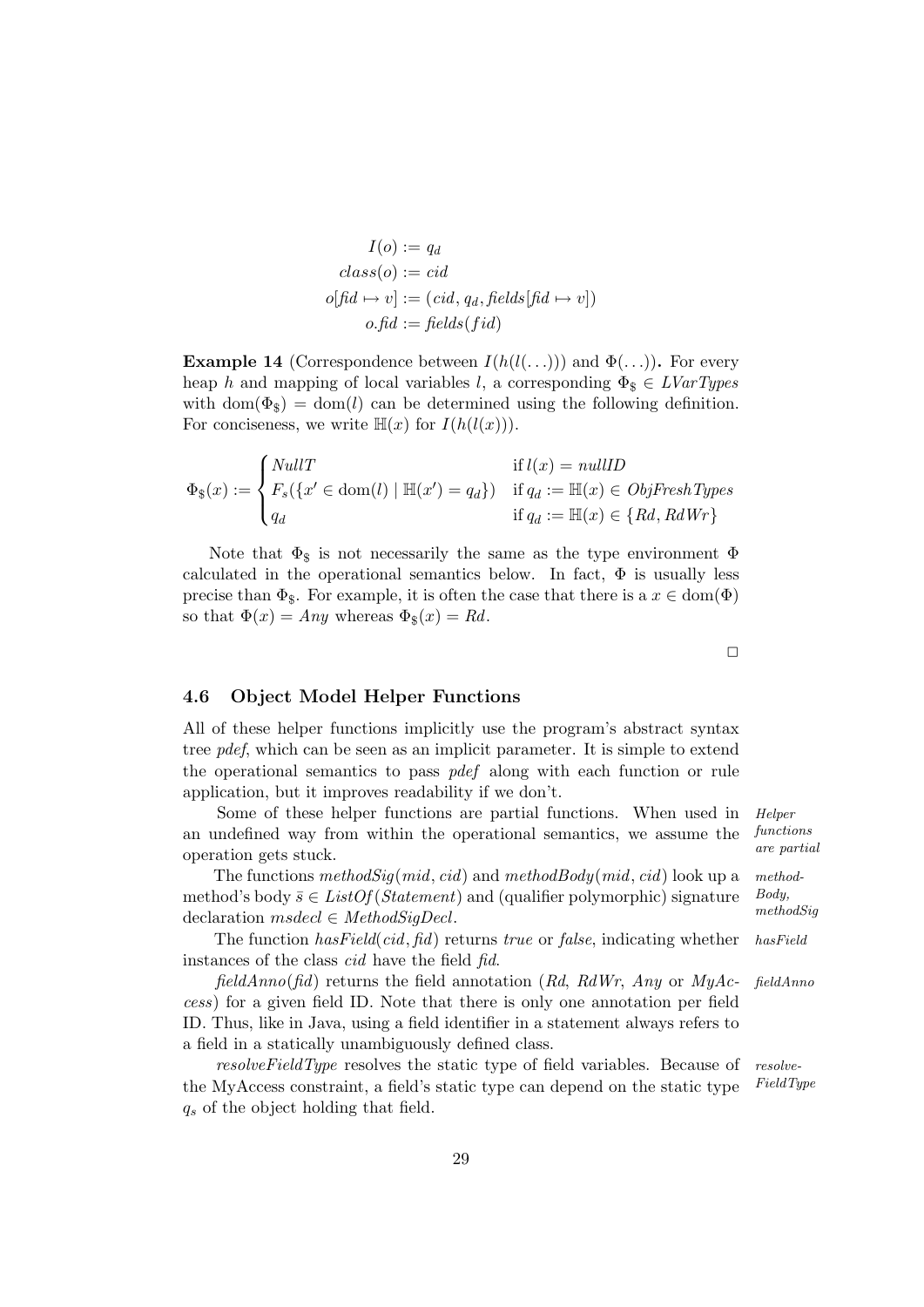resolveFieldType(qs, fid) := ( q<sup>s</sup> if fieldAnno(fid) = MyAccess  $fieldAnno(fid)$  if  $fieldAnno(fid) \in \{Rd, RdWr, Any\}$ 

**Example 15** (Resolving field types). Let  $f, g \in FieldID, cid \in ClassID$ . The program  $pdef$  contains the class definition class cid { MyAccess f;  $Rd g;$ 

If an instance of *cid* is tagged with the  $Fresh(n)$  access qualifier, we can now find out the types of its fields  $f$  and  $g$  by using the resolve Field Type helper function:

$$
resolveFieldType(Fresh(n), f) = Fresh(n)
$$

$$
resolveFieldType(Fresh(n), g) = Rd
$$

For another instance of cid, tagged with the RdWr qualifier, the results are:

> $resolveFieldType(RdWr, f) = RdWr$  $resolveFieldType(RdWr, g) = Rd$

> > $\Box$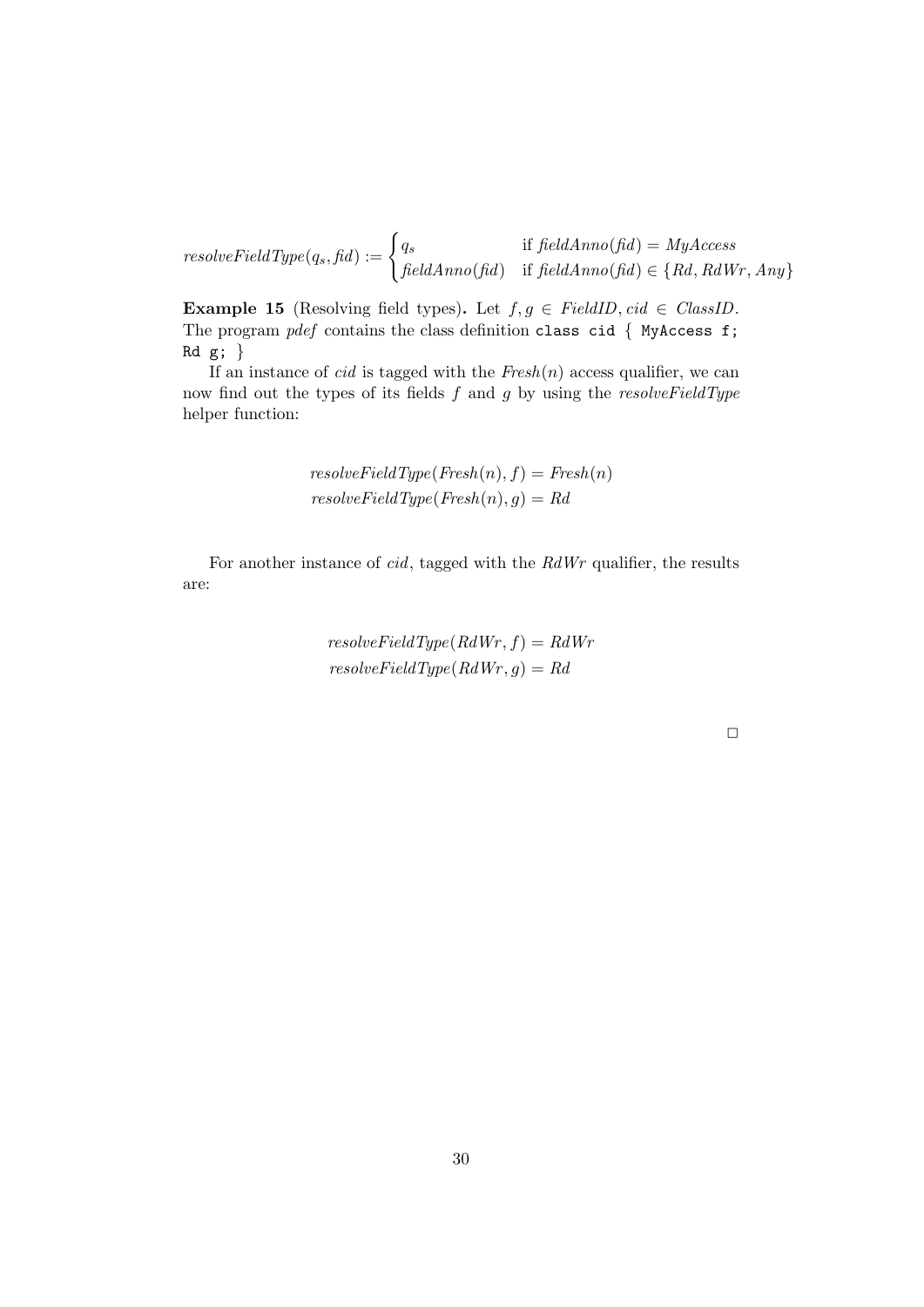| Core rules   | Interpreting program statements                        |
|--------------|--------------------------------------------------------|
|              | Type compatibility rules   Ensuring type compatibility |
| Commit rules | Committing types                                       |

Figure 12: The operational semantics' layered design

```
h \vdash mergeFreshes\ p_d, q_d \Downarrow h'\Phi, X \vdash mergeFreshes \ F_s(S_1), F_s(S_2) \Downarrow \Phi', X'p_d = dQual(F_s(S_1), h, l) q_d = dQual(F_s(S_2), h, l) FRESH-TO-FRESH<br>
\overline{l, \Phi, h, X \vdash commit F_s(S_1) to F_s(S_2) \Downarrow \Phi', h', X'} FRESH-TO-FRESH
                l, \Phi, h, X \vdash commit F_s(S_1) to F_s(S_2) \Downarrow \Phi', h'h \vdash \text{commit } p_d \text{ to } q_d \Downarrow h'<br>
p_s = F_s(\lbrace x, \ldots \rbrace)\Phi, X \vdash commit p_s to q_s \Downarrow \Phi', X'p_s = F_s({x, ...}) q_s \in {Rd, RdWr}<br>
p_d = dQual(p_s, h, l) q_d = dQual(q_s, h, l)q_d = dQual(q_s, h, l)l, \Phi, h, X \vdash commit\ p_s\ to\ q_s \Downarrow \Phi', h'FRESH-TO-RD-OR-RDWR
```
Figure 13: Commit layer rules

## 4.7 Operational Semantics

Like the implementation, the operational semantics use a layered design, depicted in Figure 12. The rules in each layer are only allowed to use rules from the same layer or the layer below it.

The core rules are responsible for interpreting the different kinds of program statements (and sequences thereof). Where a core rule needs to enforce a subtype relation between a variable's type and an expected type, it invokes a rule in the type compatibility layer. In this rule, when the required type compatibility is not already given, the rule may choose to establish it by invoking a commit layer rule.

For example, if the statement " $x = rd(x)$ ;" is executed in a configuration where the object referenced by  $x$  is of a Fresh type, and the method expects it to be Rd, the core rule for method calls will invoke a type compatibility rule, which will in turn decide to commit x's Fresh type to Rd.

This chapter describes the operational semantics in order of this layered design, starting at the bottom.

### 4.8 Commit Layer

The commit layer contains rules of the form

any data structure containing static types

$$
\underbrace{l, \Phi, h, X}_{\text{ runtime configuration}} \vdash \textit{commit } p_s \textit{ to } q_s \Downarrow \underbrace{\Phi', h', X'}_{\text{update data structures}}
$$

which are given in Figure 13. Helper rules are shown in Figure 14.

The rules given in this section need to be understood as templates. The Templating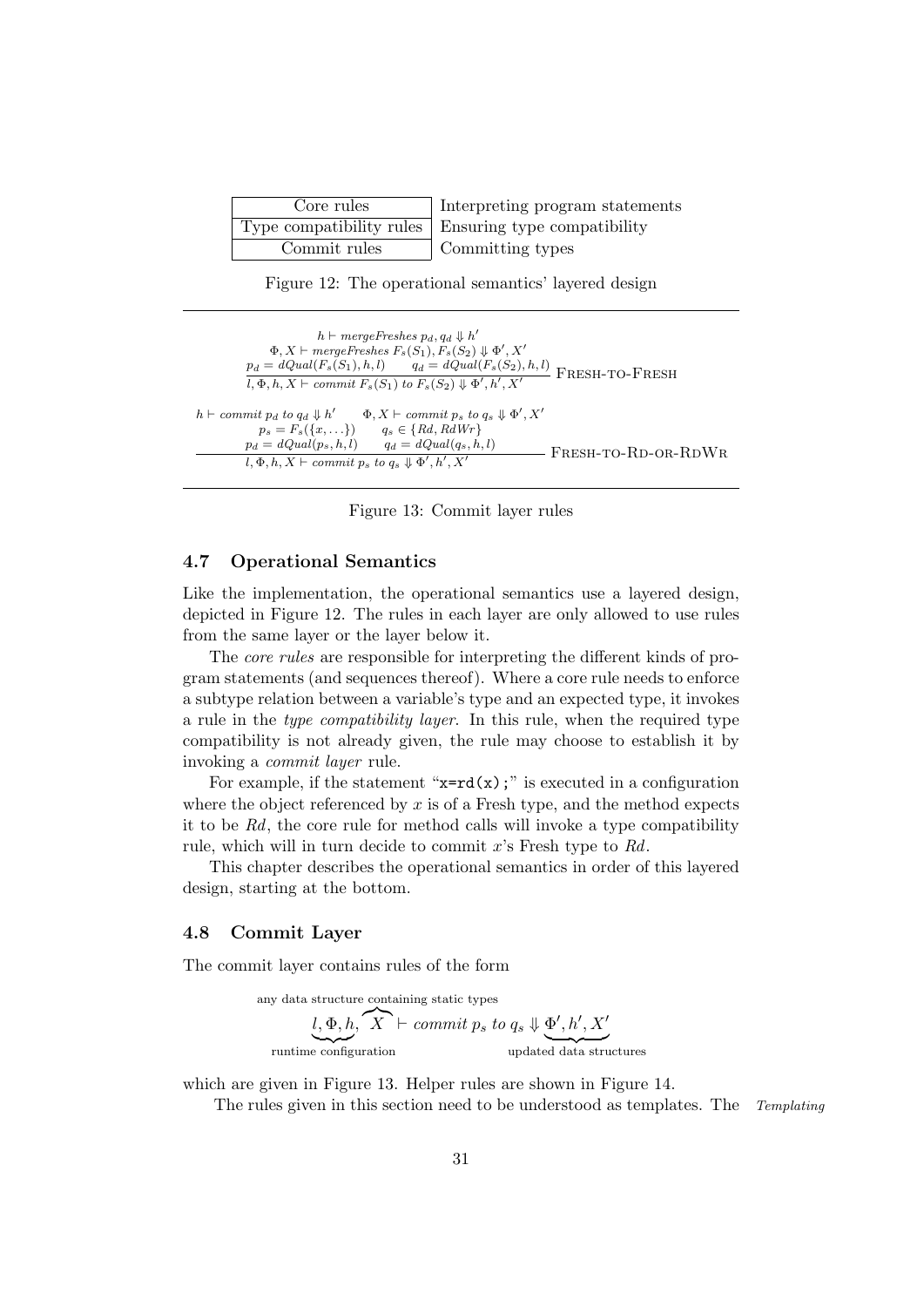| $p_d = F_d(\ldots)$ $q_d \in \{Rd, RdWr\}$<br>$h' = h[\underline{p_d/q_d}]$ D-COMMIT<br>$h \vdash commit p_d to q_d \Downarrow h'$                                                                                                                |
|---------------------------------------------------------------------------------------------------------------------------------------------------------------------------------------------------------------------------------------------------|
| $q_s \in \{Rd, RdWr, Any\}$ $\Phi' = \Phi[p_s/q_s]$<br>$X' = X[p_s/q_s]$ S-COMMIT<br>$p_s = F_s(\ldots)$<br>$\Phi, X \vdash commit\ p_s\ to\ q_s \Downarrow \Phi', X'$                                                                            |
| $\frac{h' = h[F_d(S_1)/F_d(S_1 \cup S_2)][F_d(S_2)/F_d(S_1 \cup S_2)]}{h \vdash \textit{mergeFreshes } F_d(S_1), F_d(S_2) \Downarrow h'}$ MERGE-DYNAMIC-FRESH-TYPES                                                                               |
| $\Phi' = \Phi[F_s(S_1)/F_s(S_1 \cup S_2)][F_s(S_2)/F_s(S_1 \cup S_2)]$<br>$\frac{X' = X[F_s(S_1)/F_s(S_1 \cup S_2)][F_s(S_2)/F_s(S_1 \cup S_2)]}{\Phi, X \vdash mergeFreshes}$ $F_s(S_1), F_s(S_2) \Downarrow \Phi', X'$ MERGE-STATIC-FRESH-TYPES |

### Figure 14: Commit layer helpers

templates are instantiated by replacing  $X$  with a data structure containing static types, for instance a method signature or a list of static types. This will allow the user of a rule to track the committing of static types in different data structures without losing consistency with  $\Phi$ . In some cases, like in Example 16, we will omit giving the  $X$  parameter when invoking a commit layer rule, which is just a syntactic convenience for passing an empty set as X and not using the resulting  $X'$ .

When instantiating these templates, replacement of static types  $(X[p_s/q_s])$ must be well-defined on  $X$ . It is guaranteed that on  $X$ , the same replacements are done as on Φ.

Invoking a rule of this form for a (static) Fresh type  $p_s$  commits the Idea type in  $\Phi$  and X to  $q_s$ , yielding  $\Phi'$  and X'. It also commits the appropriate types on the heap h.

Changes to the static type environment  $\Phi$  and the heap h always occur in parallel: Whenever one of them is updated, the other is updated as well, resulting in  $\Phi'$  and h'. This is always done in a way so that their correspondence (Example 14) is retained.

To commit the types on the heap, the static types  $p_s$  and  $q_s$  must be *Mapping* mapped to their corresponding dynamic types  $p_d$  and  $q_d$ , which is done by the  $dQual$  helper function<sup>3</sup>.

between static and dynamic types

 $dQual(p_s, h, l) :=$  $\sqrt{ }$  $\int$  $\overline{\mathcal{L}}$  $F_d(\emptyset)$  if  $p_s = F_s(\emptyset)$  $I(h(l(x)))$  if  $p_s = F_s({x, \ldots})$  $Rd$  if  $p_s = Ra$  $RdWr$  if  $p_s = RdWr$ undef otherwise

The function  $dQual$  is only defined for heaps h, which belong to the same

<sup>&</sup>lt;sup>3</sup>Note that *dQual* is never invoked with the static type *Any* as argument: As *Any* has no well-defined dynamic counterpart, such cases cannot be handled using  $dQual$ .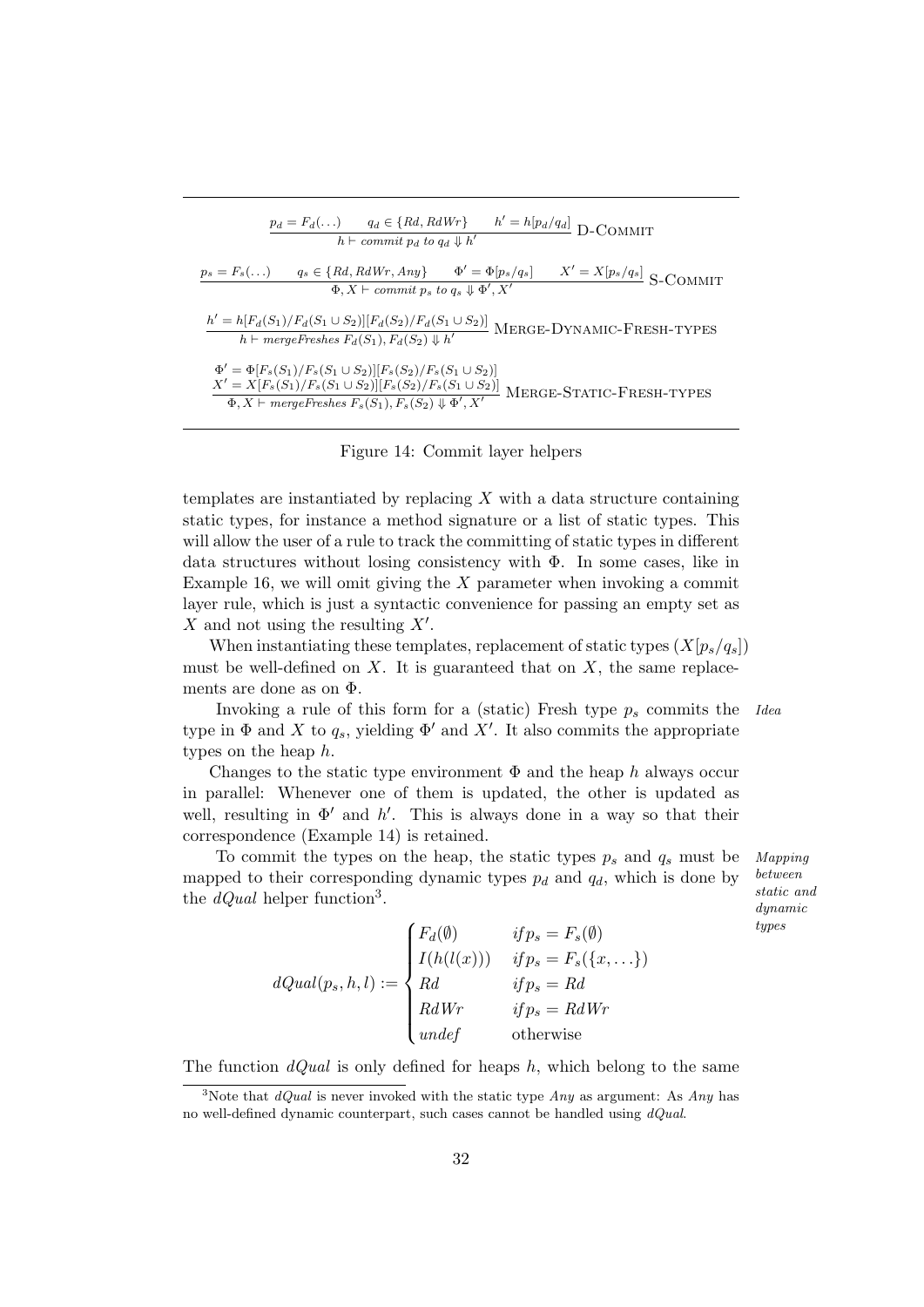runtime configuration as  $\Phi$ . These heaps have the property that if  $p_s =$  $F_s({x, \ldots})$ ,  $I(h(l(x)))$  is well-defined and the same for all such x. In other words, if two variables x and y have the same static Fresh type in  $\Phi$ , the objects they point to will also have the same dynamic Fresh type.

The simplest form of committing is using the (FRESH-TO-RD-OR-RDWR) Rules rule, which simply replaces all occurrences of a Fresh type with Rd or RdWr. Apart from that, the commit layer also merges Fresh types when committing, when using the rule (FRESH-TO-FRESH). Committing  $F_s(S_1)$  to  $F_s(S_2)$  in a type environment  $\Phi$  yields a type environment  $\Phi'$ , where both these types are replaced by  $F_s(S_1 \cup S_2)$ .

The helper rules are given in both a variant for dynamic and for static *Helper rules* types. It is to be noted that the  $(S-COMMIT)$  rule also allows to commit to Any, which is used in one rule of the type compatibility layer. Committing to Any is semantically the same as committing to  $Rd$  or  $RdWr$ , then upcasting all objects whose type changed to Any.

Example 16 (Committing a Fresh type to Rd). For the runtime configuration  $l, \Phi, h$ , the commit from  $F_s({x})$  to Rd yields the updated static type environment and heap  $\Phi', h'$  using the rule (FRESH TO RD OR RDWR):

$$
h \vdash commit\ p_d\ to\ q_d \Downarrow h' \qquad \Phi \vdash commit\ F_s(\{x\})\ to\ Rd \Downarrow \Phi'
$$
  
\n
$$
p_d = dQual(F_s(\{x\}), h, l) = I(h(l(x))) = F_d(\{oid_x,oid_y\})
$$
  
\n
$$
q_d = dQual(Rd, h, l) = Rd
$$
  
\n
$$
l, \Phi, h \vdash commit\ F_s(\{x\})\ to\ Rd \Downarrow \Phi', h'
$$

$$
l := \{x \mapsto \text{oid}_x\}
$$
  
\n
$$
\Phi := \{x \mapsto F_s(\{x\})\}
$$
  
\n
$$
h := \{\text{oid}_x \mapsto (\text{cid}, F_d(\{\text{oid}_x, \text{oid}_y\}), \text{fields}_x), h' := \{\text{oid}_x \mapsto (\text{cid}, Rd, \text{fields}_x), \text{oid}_y \mapsto (\text{cid}, F_d(\{\text{oid}_x, \text{oid}_y\}), \text{fields}_y)\}
$$
  
\n
$$
\text{oid}_y \mapsto (\text{cid}, F_d(\{\text{oid}_x, \text{oid}_y\}), \text{fields}_y)\}
$$
  
\n
$$
\text{oid}_y \mapsto (\text{cid}, Rd, \text{fields}_y)\}
$$

Note that by using  $dQual$ , the rule finds out which actual (dynamic) Fresh types need to be updated. Even though the dynamic Fresh type  $F_d({\lbrace \text{oid}_x, \text{oid}_y \rbrace})$  is different to  $F_s({x})$ , these are still corresponding fresh types in  $\Phi$  and h and updated appropriately.

 $\Box$ 

# 4.9 Type Compatibility Layer

The general form of a type compatibility rule is

$$
l, \Phi, h, X \vdash x! q_s \Downarrow \Phi', h', X'
$$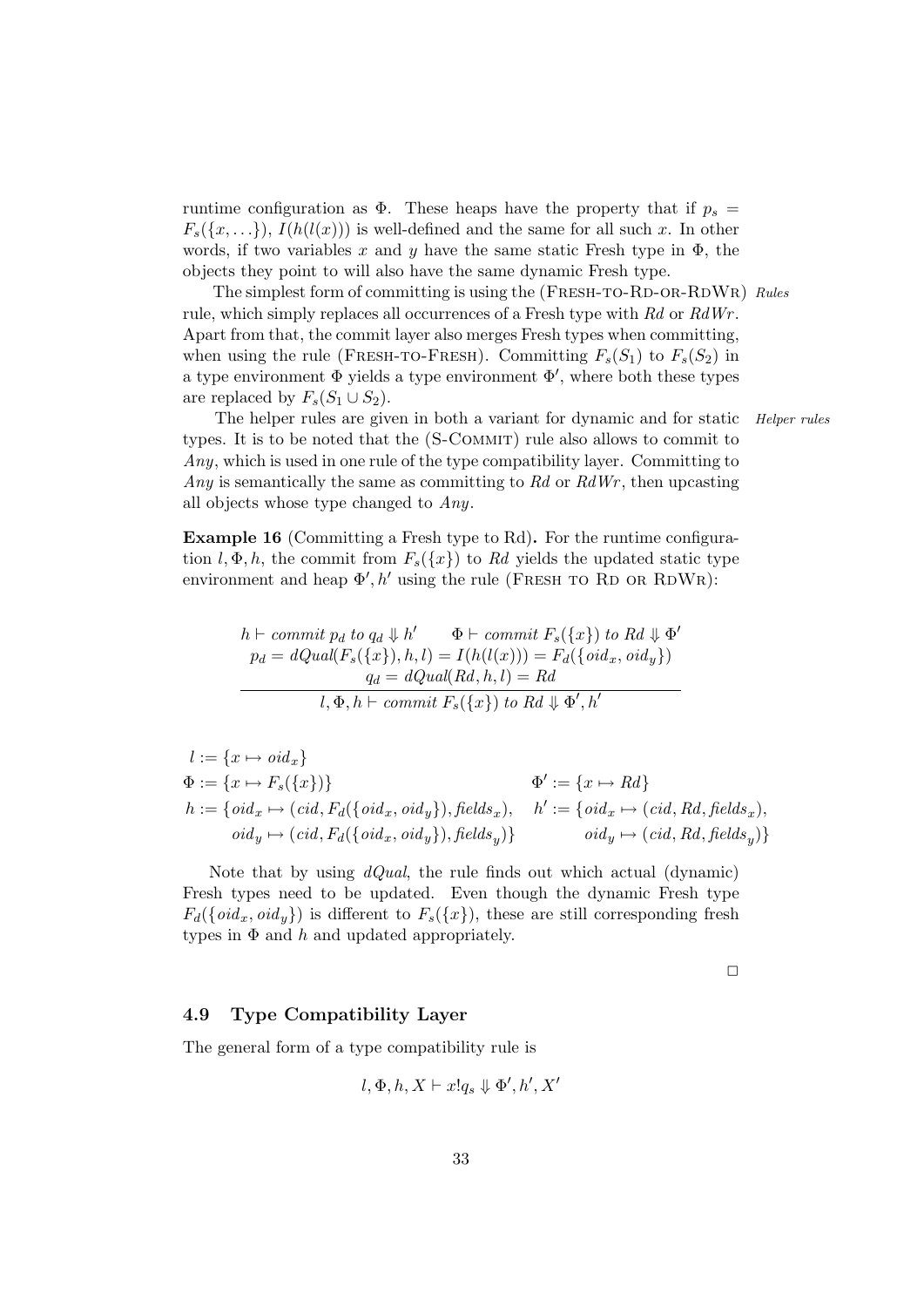| true<br>$l, \Phi, h, X \vdash nil!nil \Downarrow \Phi, h, X$                                                                                                                                                                                                  | TYPE COMPAT LIST EMPTY |
|---------------------------------------------------------------------------------------------------------------------------------------------------------------------------------------------------------------------------------------------------------------|------------------------|
| $l, \Phi, h, (\bar{q}_s, X) \vdash x! q_s \Downarrow \Phi', h', (\bar{q}_s', X')$<br>$l, \Phi', h', X' \vdash \bar{x}!\bar{q_s}' \Downarrow \Phi'', h'', X''$<br>$\overline{l, \Phi, h, X \vdash x :: \bar{x}! q_s :: \bar{q}_s \Downarrow \Phi'', h'', X''}$ | TYPE COMPAT CONS LIST  |

Figure 15: Type compatibility layer – List rules

for "weak" enforcing of type compatibility or

$$
l,\Phi,h,X\vdash x!!q_s\Downarrow\Phi',h',X'
$$

for "strong" enforcing of type compatibility.

Invoking such a rule with a runtime configuration  $l, \Phi, h$  and a data structure X commits the type of x or  $q_s$ , so that x's type is a subtype of  $q_s$ . Mathematically spoken, this means  $\forall y \in \text{dom}(\Phi)$  where  $\Phi(y) =$  $q_s$  follows that  $\Phi'(x) < \Phi'(y)$ . The same holds for dynamic types on the heap h.

Like the commit layer rules (Section 4.8), the rules given here are templates, which are instantiated by replacing  $X$  with a data structure containing static types. On X, the same replacements take place as on  $\Phi$ .

The difference between the weak and the strong form is that in order to establish type compatibility, they perform different commits. While the strong rules can do a superset of the commits that the weak rules do, the weak rules are more conservative in leaving the type  $q_s$  untouched, which is also needed in some situations.

### 4.9.1 Weak Type Compatibility Rules

The (weak) list rules for type compatibility (Figure 15) allow to establish List Rules multiple type compatibilities at once, which is used when the type compatibility of a method invocation's actual arguments is checked.

The type compatibility layer's main rules are given in Figure 16. Note Main Rules that when requiring a variable x's type to be a subtype of  $Anv$ , the result can be ambiguous: We can either commit to  $Rd$  (BELOW ANY (1)) or to  $RdWr$  (BELOW ANY  $(2)$ ).

### 4.9.2 Strong Type Compatibility Rules

The type compatibility layer also provides strong rules for type compatibility, of the general form

$$
l, \Phi, h, X \vdash x!! q_s \Downarrow \Phi', h', X'
$$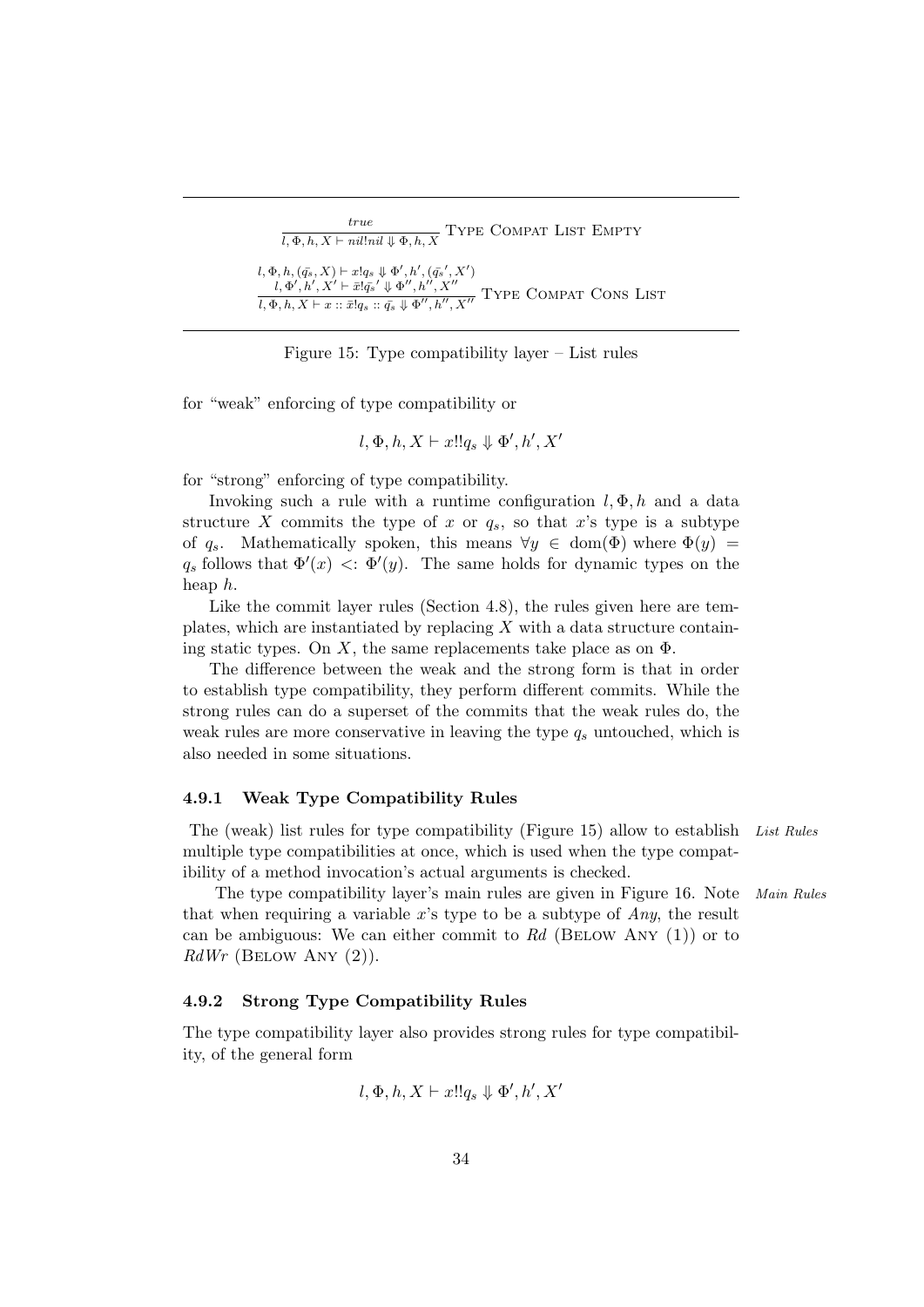$$
\frac{\Phi(x) = q_s}{l, \Phi, h, X \vdash x! q_s \Downarrow \Phi, h, X} \text{SIMPLE 1} \qquad \frac{q_s = Any \qquad \Phi(x) \in \{Rd, RdWr\}}{l, \Phi, h, X \vdash x! q_s \Downarrow \Phi, h, X} \text{SIMPLE 2}
$$
\n
$$
\frac{\Phi(x) = NullT}{l, \Phi, h, X \vdash x! q_s \Downarrow \Phi, h, X} \text{SIMPLE 3}
$$
\n
$$
\Phi(x) = F_s(\ldots) \qquad q_s \in \{Rd, RdWr\}
$$
\n
$$
\frac{l, \Phi, h, X \vdash commit \Phi(x) \text{ to } q_s \Downarrow \Phi', h', X'}{l, \Phi, h, X \vdash commit \Phi(x) \text{ to } q_s \Downarrow \Phi', h', X'}
$$
\nFRESH BELOW RD OR RDWR

\n
$$
\frac{l, \Phi, h, X \vdash x! Rd \Downarrow \Phi', h', X'}{l, \Phi, h, X \vdash x! Any \Downarrow \Phi', h', X'} \text{BELOW ANY (1)} \frac{l, \Phi, h, X \vdash x! RdWr \Downarrow \Phi', h', X'}{l, \Phi, h, X \vdash x! Any \Downarrow \Phi', h', X'}
$$
\nBELOW ANY (2)

\n
$$
q_s = F_s(\ldots)
$$
\n
$$
\frac{\Phi(x) = F_s(\ldots) \qquad l, \Phi, h, X \vdash commit \Phi(x) \text{ to } q_s \Downarrow \Phi', h', X'}{l, \Phi, h, X \vdash x! q_s \Downarrow \Phi', h', X'}
$$
\nFRESH BELOW FRESH

Figure 16: Type compatibility Layer – Weak Rules

Using  $x!!q_s$ , we allow even  $q_s$  to be committed (to a target type  $q'_s$ ) in order to fulfil  $\Phi'(x) \ll q'_s$ . Compare: If a weak type compatibility rule does a commit,  $\Phi(x)$  always appears in the left hand side of a commit rule application (commit  $\Phi(x)$  to ...). In effect, this means that only  $\Phi(x)$  may be committed to Rd, RdWr or Any if it is a Fresh type. The type  $q_s$ , if it is a Fresh type, may only be merged with other Fresh types, but not end up being committed to Rd, RdWr or Any.

Why do we make a difference between these two kinds of type compatibility rules? There are two major places from where type compatibility rules are used:

- The first place is the core rule for field assignment (page 39): If  $x_1$ .fid =  $x_2$  is executed,  $x_2$ 's type must be compatible to the field's annotated type. If the (resolved) annotated type is a Fresh type, then fid is annotated with  $MyAccess$  and  $x_1$  has the same Fresh type. In this case, we can allow to commit this Fresh type to ensure the type compatibility, thus we use  $x_2$ !! $\Phi(x_2)$ .
- The second place is the core rule for method invocation (page 40). Here, the actual arguments' types need to be subtypes of the declared formal arguments' types, but we cannot simply commit the expected types in the formal arguments. After all, we later want to build a modular type checker, where modules are methods, so we can only assume that the called method has been checked with the parameter types given in the method signature, not with those they can be commited to<sup>4</sup>. Consequently, we can only use  $x_{\textit{arg}}!q_{\textit{s\,arg}}$  here.

<sup>&</sup>lt;sup>4</sup>It is actually possible that a Fresh type occurring in the signature will be merged with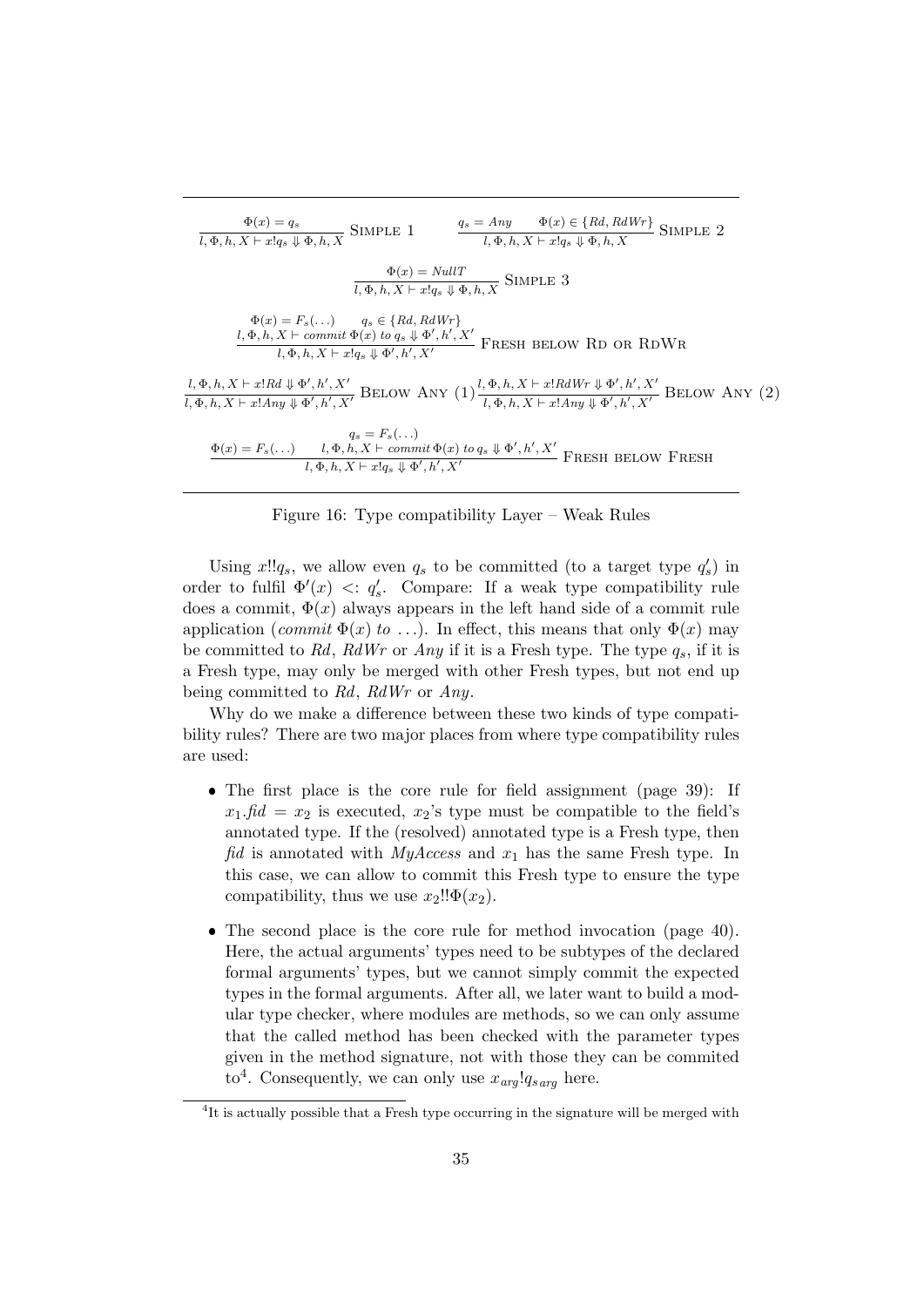$$
\Phi(x) \in \{Rd, RdWr\}
$$
\n
$$
l, \Phi, h, X \vdash commit\ F_s(S) \ to \ \Phi(x) \Downarrow \Phi', h', X'
$$
\nRD OR RDWR BELOW FRESH\n
$$
l, \Phi, h, X \vdash x!!F_s(S) \Downarrow \Phi', h', X'
$$
\n
$$
\Phi, X \vdash commit\ q_s \ to\ p_s \Downarrow \Phi', X'
$$
\n
$$
h \vdash commit\ q_d \ to\ p_d \Downarrow h' \quad p_s = \Phi(x) = Any
$$
\n
$$
q_s = F_s(\{x_q, \ldots\}) \quad p_d = I(h(l(x))) \quad q_d = I(h(l(x_q)))
$$
\nANY BELOW FRESH\n
$$
l, \Phi, h, X \vdash x!!q_s \Downarrow \Phi', h', X'
$$
\nREDUCE\n
$$
\frac{l, \Phi, h, X \vdash x!q_s \Downarrow \Phi', h', X'}{l, \Phi, h, X \vdash x!q_s \Downarrow \Phi', h', X'}
$$
\nREDUCE

Figure 17: Type compatibility layer – Strong rules

The strong rules for type compatibility are given in Figure 17. Note that if the type compatibility can be established using the weak rules  $(x!q_s)$ , this solution will also be found using the strong rules  $(x!!q_s)$ , via the (REDUCE) rule.

**Example 17.** Using  $x!q_s$ , we can guarantee that  $q_s$  does not appear in the left hand side of a commit rule application. Nonetheless, if  $q_s$  is a Fresh type, is may still have been changed in the resulting type environment.

Let  $\Phi := \{x \mapsto F_s(\{x\}), y \mapsto F_s(\{y\})\}.$  Invoking the rule  $\ldots, \Phi, \ldots$  $x!F_s({y})$   $\Downarrow$  ... yields a type environment  $\Phi'$  where  $\Phi'(x) = \Phi'(y)$  $F_s({x, y})$ . In this case, *commit*  $F_s({x})$  to  $F_s({y})$  has been applied.

### 4.10 Core Rule Layer

This layer defines rules to execute statements and statement sequences, of the form

$$
l, \Phi, h \vdash \bar{s} \rightarrow l', \Phi', h'
$$

l,  $\Phi$  and h together represent the runtime configuration before executing the program statements  $\bar{s}$ . The configuration after executing  $\bar{s}$  is represented by  $l', \Phi'$  and  $h'.$ 

## 4.10.1 Helpers for Type Environments

The set of types *contained in a type environment*  $\Phi$  is denoted as types( $\Phi$ ) := types( $\Phi$ ) rng( $\Phi$ )∪{ $F_s(\emptyset)$ }. Even though there can never be a variable of type  $F_s(\emptyset)$ , it is still useful to consider  $F_s(\emptyset)$  to be contained in every  $\Phi$  (see Example 19).

the Fresh type of an argument expression. However, this does not change the fact that it is still a Fresh type, which is distinct from other Fresh types in the signature.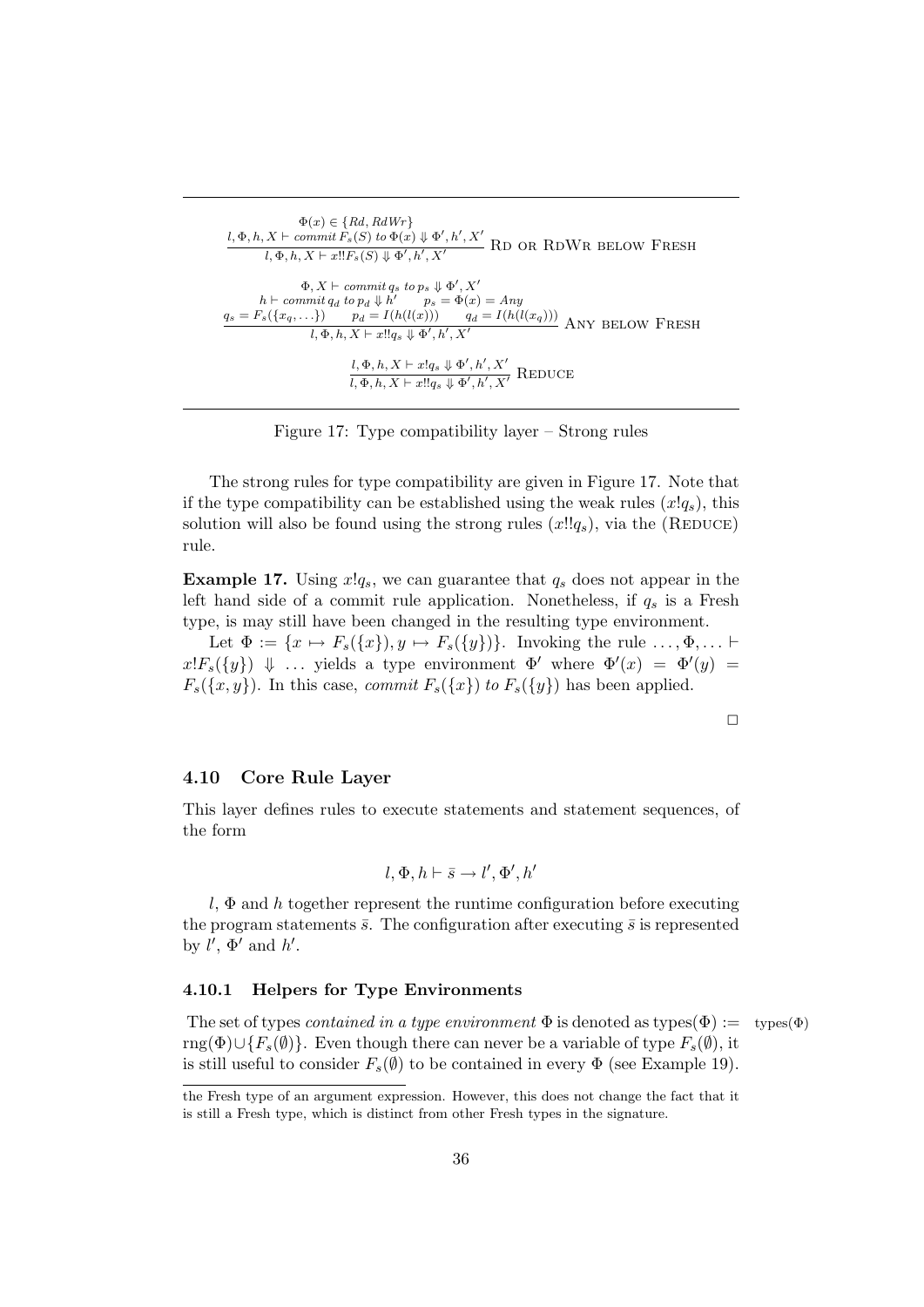For easier type environment updating, we define the helper functions  $\Phi(x \mapsto \ldots), \Phi(\text{delete } x), \text{ and } \Phi(x \mapsto \ldots).$ 

 $\Phi(x \mapsto \ldots)$  introduces a new variable to a type environment,  $\Phi(x \mapsto \ldots)$  Overview updates the type of an *existing variable*. Finally,  $\Phi$ *(delete x)* deletes an existing variable from a type environment. Unlike the usual update operator  $\Phi[x \mapsto \ldots]$ , these operators also take care about updating the Fresh types contained in Φ.

Note that updating an existing variable  $\Phi\langle x \mapsto \ldots \rangle$  turns out to be more complicated than adding a new one. The update operation is thus defined in terms of the other two operations  $\Phi! \langle x \mapsto \ldots \rangle$  and  $\Phi \langle \text{delete } x \rangle$ .

 $\Phi! \langle x \mapsto q_s \rangle$  introduces a new variable x into a type environment. It is  $\Phi! \langle x \mapsto q_s \rangle$ thus only defined if  $x \notin \text{dom}(\Phi)$  and the type  $q_s$  is contained in  $\Phi$ , that is,  $q_s \in \text{types}(\Phi)$ . Note that the empty Fresh type is contained in every type environment.

The result of  $\Phi' \langle x \mapsto q_s \rangle$  is a type environment  $\Phi' := \Phi' \langle x \mapsto q_s \rangle$  so that

$$
\Phi'(x') := \begin{cases}\n\Phi(x') & \text{if } x' \neq x \\
q_s & \text{if } x' = x \text{ and } q_s \in \{Rd, RdWr, Any, NullT\} \\
F_s(S \cup \{x\}) & \text{if } x' = x \text{ and } q_s = F_s(S)\n\end{cases}
$$

**Example 18** (Introducing an existing Fresh variable). Let  $w, x, y, z \in \text{VarID}$ ,  $\Phi := \{ (x, F_s(\{x, y\})), (y, F_s(\{x, y\})), (z, F_s(\{z\}))) \}.$ 

Using our helper function, we can calculate  $\Phi' := \Phi! \langle w \mapsto F({x, y}) \rangle$ , which can be written as

$$
\Phi' = \{ (w, F_s(\{w, x, y\})), (x, F_s(\{w, x, y\})), (y, F_s(\{w, x, y\})), (z, F_s(\{z\})) \}
$$

It is important to note that the parameter  $q_s$  passed to the helper function is always a type existing in the type environment  $\Phi$  the function is applied to. In the above example,  $\Phi! \langle w \mapsto F(\{w, x, y\}) \rangle$  is undefined.

 $\Box$ 

**Example 19** (Introducing a new variable with a new Fresh type). Let  $\Phi$ be a type environment that does not contain x,  $\Phi(x)$  is undefined. We can build a similar type environment, where  $x$  is defined to be of a new Fresh type, using  $\Phi' := \Phi! \langle x \mapsto F(\emptyset) \rangle$ . We get  $\Phi'(x) = F_s(\lbrace x \rbrace)$ .

Invoking this function with  $F(\emptyset)$  effectively introduces a new Fresh type. When automatically inferring newtoken and commit from the original TIFI language, this is the equivalent to newtoken.

 $\Box$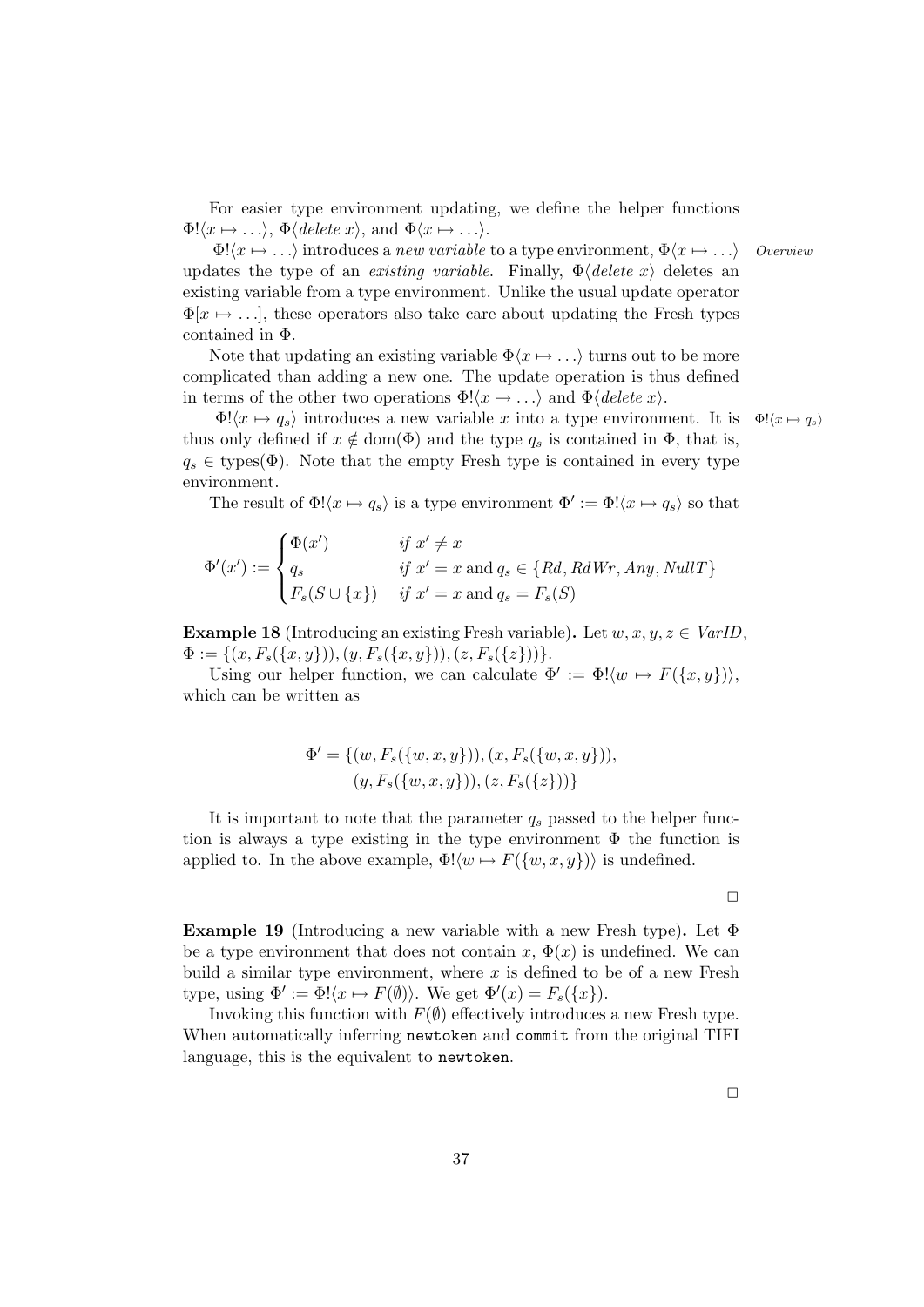In order to delete variables from type environments, we define the func-  $\Phi$  (delete x) tion  $\Phi$ (*delete x*), whose result is a type environment  $\Phi' := \Phi$  (*delete x*) so that

$$
\Phi'(x') := \begin{cases} \text{undef} & \text{if } x = x' \\ \Phi(x) & \text{if } x \neq x' \text{ and } \Phi(x) \in \{Rd, RdWr, Any, NullT\} \\ F_s(S \setminus \{x\}) & \text{if } x \neq x' \text{ and } \Phi(x) = F_s(S) \end{cases}
$$

The function  $\Phi$ *(delete x)* is only defined if  $\Phi(x)$  is also defined; we can only delete a variable if it already exists in the type environment Φ.

Using the two functions above, we can devise<sup>5</sup> the reassignment opera-  $\Phi\langle x \mapsto q_s \rangle$ tion for an existing variable's type  $\Phi\langle x \mapsto q_s \rangle$  as

$$
\Phi\langle x \mapsto q_s \rangle := \begin{cases} \Phi & \text{if } \Phi(x) = q_s \\ (\Phi \langle \text{delete } x \rangle)! \langle x \mapsto q_s \rangle & \text{otherwise} \end{cases}
$$

Again, the function is only defined if  $\Phi$  contains the type  $q_s$ 

## 4.10.2 Actual Rules

To interpret statement sequences, we divide them into their individual statements and interpret those in sequence, passing through the resulting runtime configurations.

$$
\overline{l, \Phi, h \vdash nil \to l, \Phi, h} \text{Seq-EMPTY}
$$
  

$$
\frac{l, \Phi, h \vdash s \to l', \Phi', h' \qquad l', \Phi', h' \vdash \overline{s} \to l'', \Phi'', h''}{l, \Phi, h \vdash s :: \overline{s} \to l'', \Phi'', h''} \text{Seq-NonemPY}
$$

We start by defining the rules for variable declaration and object cre- Variable ation.  $\qquad \qquad \text{declaration}$ 

$$
\frac{l' = l[x \mapsto nullID]}{l, \Phi, h \vdash \text{var } x \to l', \Phi', h} \text{ VAR-DECL}
$$

Local variable assignment, both in the (NEW) and the (LOCAL-ASSIGN) Local variable assignment rule, is done by first checking that the assigned variable  $x$  is not *null*, then changing the  $l$  and  $\Phi$  mappings to map the assigned variable to a new value and access qualifier. Note that this uses  $\Phi\langle x \mapsto \ldots \rangle$ , which gets stuck if  $x \notin \text{dom}(\Phi)$ .

<sup>&</sup>lt;sup>5</sup>It is interesting to note that the same definition without the case  $\Phi(x) = q_n$  would be undefined for  $q_s \in VarFreshTypes$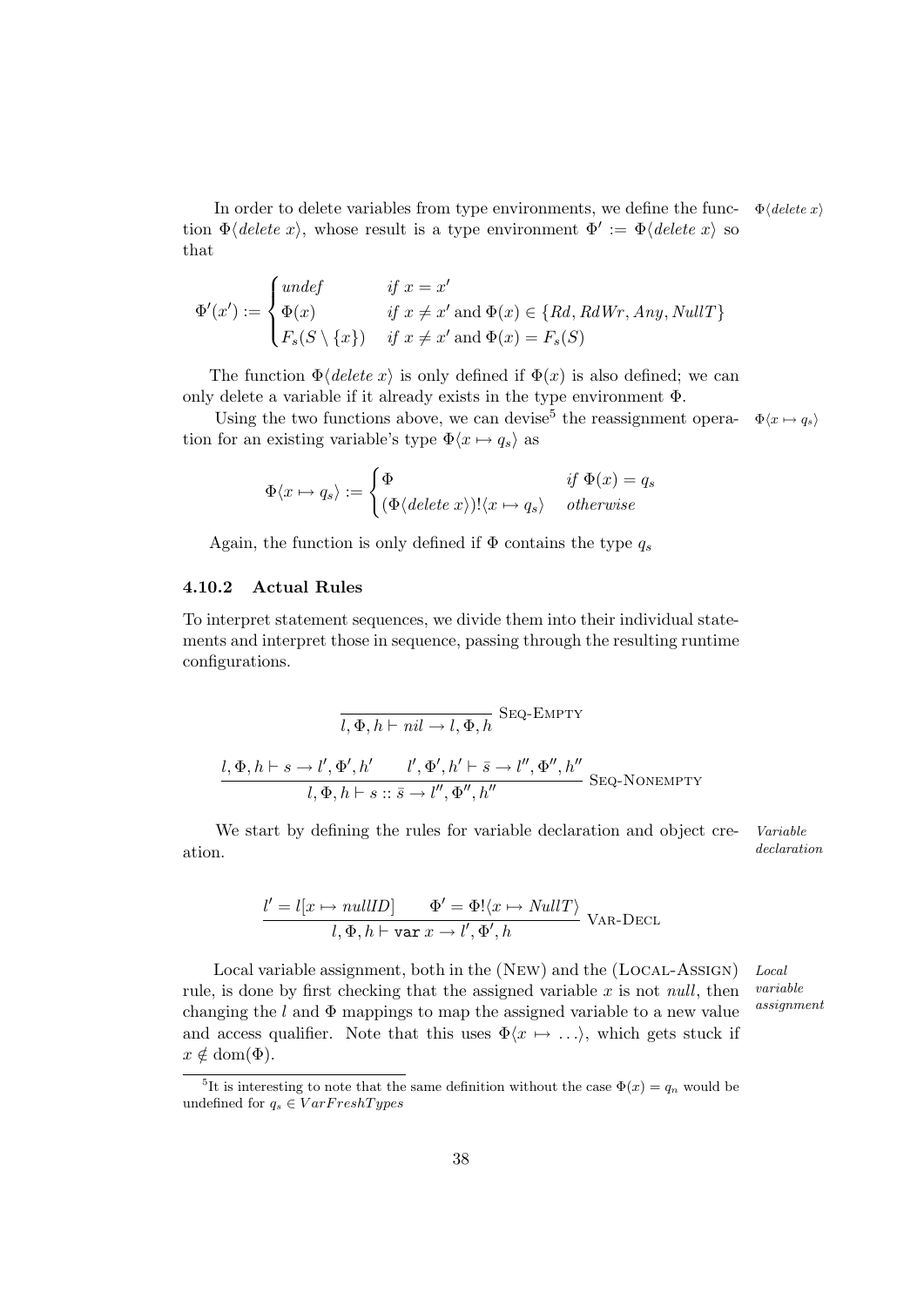$$
\begin{aligned} x \neq null &\quad \operatorname{oid} \notin \operatorname{dom}(h) \qquad l' = l[x \mapsto \operatorname{oid}] \\ \Phi' = \Phi \langle x \mapsto F_s(\emptyset) \rangle &\quad h' = h[\operatorname{oid} \mapsto (\operatorname{cid}, F_d(\{\operatorname{oid}\}), \emptyset)] \\ l, \Phi, h \vdash x = \operatorname{new} \operatorname{cid}() \to l', \Phi', h' \end{aligned} \quad \text{New}
$$

$$
\begin{aligned} \frac{x_1 \neq null}{l, \Phi, h \vdash x_1 = x_2 \to l', \Phi', h} \text{ Local-Assign} \\ \end{aligned}
$$

The rule (FIELD-GET) shows how a field's type is looked up using the Reading *resolveFieldType* helper function. The field values field values

$$
x_1 \neq null \qquad l(x_2) \neq nullID
$$
  
\n
$$
hasField(class(h(l(x_2))), fid) \qquad l' = l[x_1 \mapsto h(l(x_2)).fid]
$$
  
\n
$$
\underline{\Phi'} = \underline{\Phi}\langle x_1 \mapsto resolveFieldType(\underline{\Phi}(x_2), fid))
$$
  
\n
$$
l, \underline{\Phi}, h \vdash x_1 = x_2.fid \rightarrow l', \underline{\Phi'}, h
$$
 FIED-GET

The field assignment rule is similar to (FIELD-GET) in that it accesses Field both a local and a field variable. It differs, however, in that it modifies assignment an object, and thus needs to check whether this is allowed according to its current access qualifier.

$$
hasField(class(h(l(x_1))), fid)
$$
  
\n
$$
\Phi(x_1) \in VarWriteableTypes
$$
  
\n
$$
l, \Phi, h \vdash x_2!! resolveFieldType(\Phi(x_1), fid) \Downarrow \Phi', h'
$$
  
\n
$$
ID_1 = l(x_1) \qquad ID_2 = l(x_2)
$$
  
\n
$$
obj_1 = h'(ID_1) \qquad h'' = h'[l(x_1) \mapsto obj_1[fd \mapsto ID_2]]
$$
  
\n
$$
l, \Phi, h \vdash x_1.fid = x_2 \rightarrow l, \Phi', h''
$$
  
\nFIELD-ASSIGN

In (FIELD-ASSIGN), note that it is never needed to commit a qualifier to make it writeable. If it is still Fresh, it is already writeable. If it is one of Rd, RdWr and Any, it is either writeable or it is too late to make it so.

In the (CALL) rule, the following two definitions are used to facilitate Method the construction of  $l_{bin}$  and  $\Phi_{bin}$ , which are part of the input configuration for the called method's body.  $l_{base}$  and  $\Phi_{base}$  are the parts of  $l_{bin}$  and  $\Phi_{bin}$ , which are the same for every method invocation.

$$
MethoaInvocation(Call)
$$

$$
l_{base} := \emptyset, null \mapsto nullID
$$
  

$$
\Phi_{base} := \emptyset, null \mapsto NullT
$$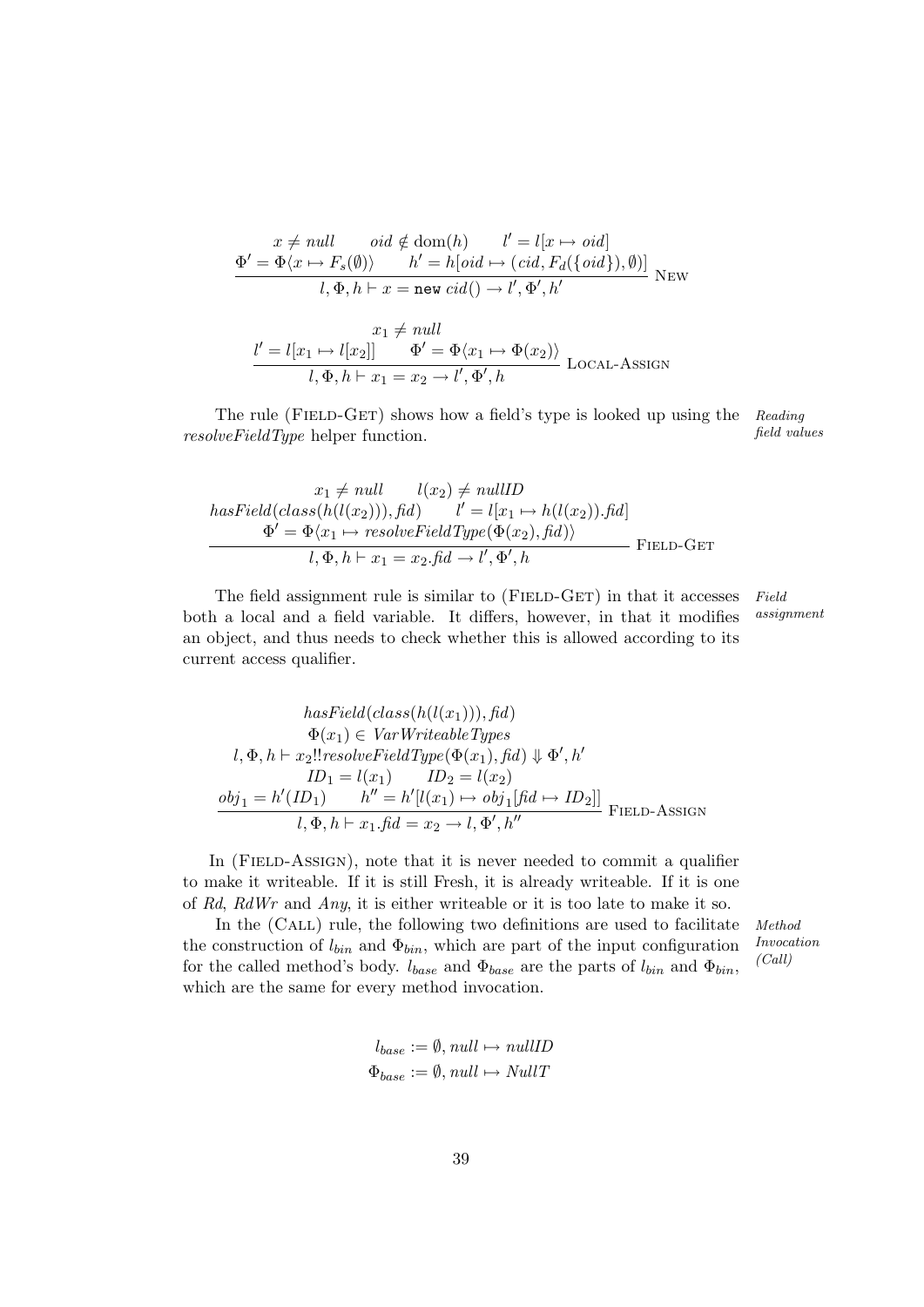$$
msdecl = methodSign(id, class(h(l(x_r))))
$$
  
\n
$$
\Phi, ms decl \vdash Resolve \{\Phi(x) \mid x \in \bar{x}\} \Downarrow ms
$$
  
\n
$$
\Phi, h, ms \vdash x_r :: \bar{x}!revtype(ms) :: \bar{p}Types(ms) \Downarrow \Phi', h', ms'
$$
  
\n
$$
fpVarIDs = arg_1 :: \cdots :: arg_{|\bar{x}|} :: nil
$$
  
\n
$$
l_{bin} = l_{base}(this \mapsto l(x_r), fpVarIDs \mapsto l(\bar{x})]
$$
  
\n
$$
\Phi_{bin} = \Phi_{base}\langle this \mapsto recvtype(ms'), fpVarIDs \mapsto fpTypes(ms')\rangle
$$
  
\n
$$
h_{bin} = h'
$$
  
\n
$$
l_{bin}, \Phi_{bin}, h_{bin} : methodBody(mid, class(h(l(x_r)))) \rightarrow l_{bout}, \Phi_{bout}, h_{bout})
$$
  
\n
$$
l, \Phi, h \vdash x_r.mid(\bar{x}) \rightarrow l, \Phi', h_{bout}
$$
 
$$
CALL
$$

The individual steps of the method invocation rule are:

- Find the qualifier polymorphic method signature in the AST. (This works only if  $l(x_r) \neq nullID$ .) Replace formal type parameters by actual type parameters, obtaining the instantiated method signature ms. This is done using the (RESOLVE) rules below. Note that this step is ambiguous.
- Ensure the compatibility of the actual argument types to the required types imposed by the signature.

Note that this makes use of the type compatibility rules' ability to replace types in an additional data structure  $X$ , in this case the method signature ms.

- Calculate the method body input configuration  $l_{bin}$ ,  $\Phi_{bin}$ ,  $h_{bin}$ . The variables  $l_{bin}$  and  $\Phi_{bin}$  are set to map the method arguments (this,  $arg_1, \ldots, arg_{|\bar{x}|})$  to values and types. The heap  $h_{bin}$  stays the same as before  $(h')$ .
- Interpret the method body, obtaining  $l_{bout}$ ,  $\Phi_{bout}$ ,  $h_{bout}$ .
- Check that the called method did not commit any of the passed objects' Fresh qualifiers. checkNoCommits $(h_{bin}, h_{bout})$  ensures that the directly reachable objects after the method call still have the same tagged qualifiers as before. It is defined as *true* iff for all *oid* ∈  $dom(h_{bin})$  either  $h_{bin}(oid) = h_{bout}(oid)$  or  $h_{bin}(oid) = F_d(S_1), h_{bout}(oid) =$  $F_d(S_2)$  so that  $S_1 \subseteq S_2$  and  $(S_2 \setminus S_1) \cap \text{dom}(h_{bin}) = \emptyset$ . This formula ensures that
	- No Fresh type was committed to a non-Fresh type.
	- If a Fresh type "contains" more objects in  $h'$  than in  $h$ , the additional objects did not exist in h. (Consequently, their Fresh type did not exist in  $h$ , which means that a called method cannot merge two Fresh types which existed before calling, but just Fresh types it created itself.)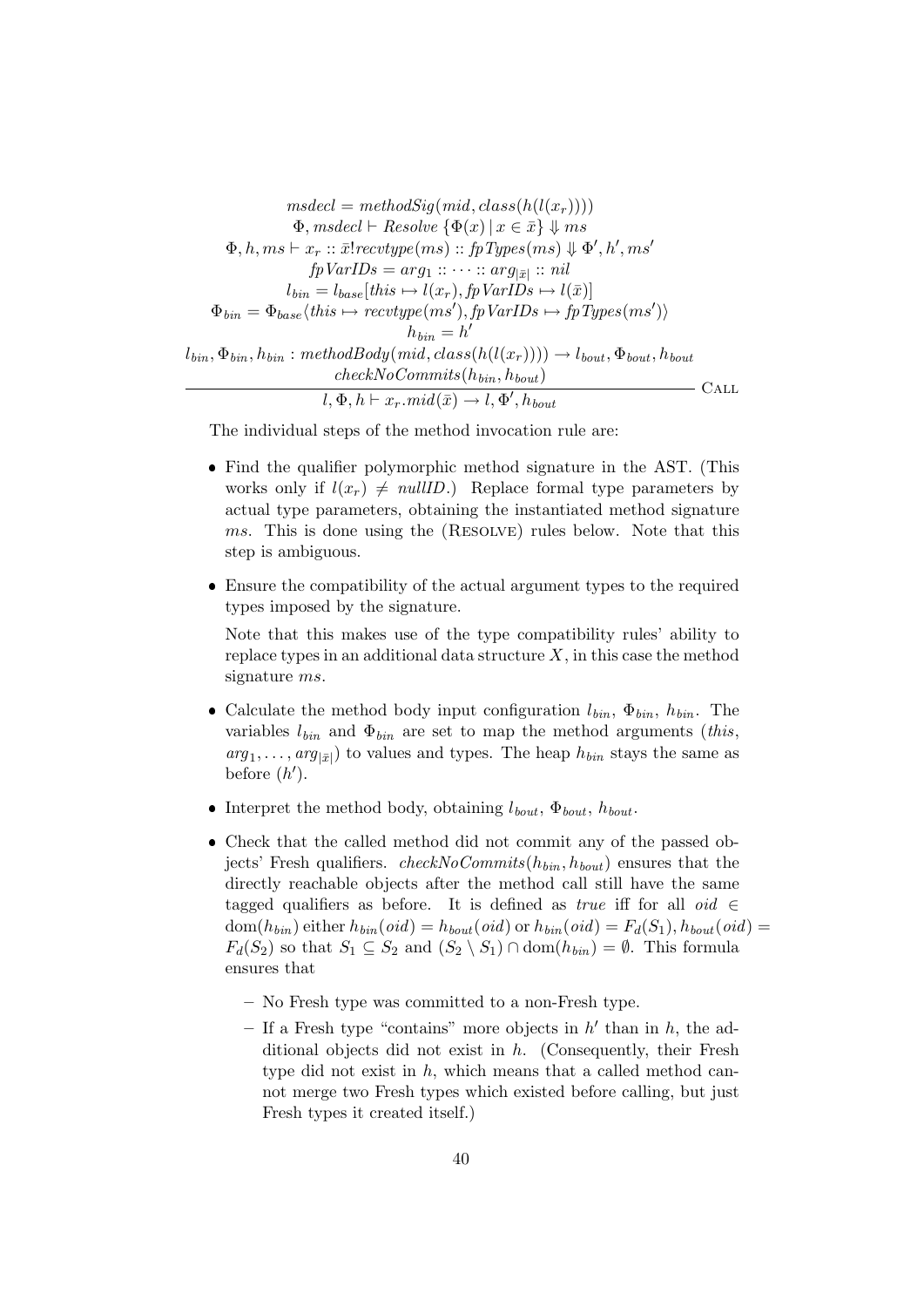We now know that the static Fresh types visible in  $\Phi'$  also do not need to be merged with or committed to any other type in  $\text{rng}(\Phi')$ . Therefore,  $\Phi'$  is still a corresponding type environment to  $h_{bout}$ .

• The program configuration after the method call consists of  $l, \Phi', h_{bout}$ . The local variable mappings stay the same, as these local variables did not change. In addition to that, the previous check ensured that the type environment does not change when invoking a method. The changes to the heap are of course visible to the calling method.

Qualifier polymorphic method signatures are automatically instantiated. Qualifier The (RESOLVE) rule replaces each formal type parameter  $\alpha$  (ambiguously) with one of the method's actual parameters' types  $q_s^{\star}$  or one of their supertypes in the current type environment Φ.

polymorphism

For bounds checking, we introduce the relation  $\leq \in \text{VarImmType} \times$ Bounds:

> $q_s \triangleleft Any$  for all  $q_s \in \{Rd, RdWr, Any\}$  $q_s \triangleleft$  Qual for all  $q_s \in \text{VarImmType} \setminus \{\text{NullT}\}\$  $q_s \triangleleft Writeable$  for all  $q_s \in VarWriteableTypes$

$$
\Phi, \underbrace{(nil, ms)}_{qpms} \vdash Resolve \dots \Downarrow ms
$$
 RESOLVE-EMPTY

$$
q_s \in q_s^* \qquad p_s \in \text{rng}(\Phi) \qquad q_s <: s \ p_s \qquad p_s \lhd B
$$
\n
$$
\underbrace{ms' = ms[\alpha/p_s] \qquad \Phi, ((\alpha, B), ms') \vdash Resolve \ q_s^* \Downarrow ms''}_{\Phi, ((\alpha, B) :: (\alpha, B), ms) \vdash Resolve \ q_s^* \Downarrow ms''}_{qpm s} \text{ RESOLVE-CONS}
$$

For the control flow statement rules (Figure 18), we introduce a function Control flow restrict to restrict the set of variables in  $\Phi$  to the set  $S \subseteq \text{VarID}$  when leaving statements a scope. The function is only defined for  $S \subseteq \text{dom}(\Phi)$ .

$$
restrict(\Phi, S) := \begin{cases} \Phi & \text{if } \text{dom}(\Phi) = S \\ restrict(\Phi \langle delete \ q_s \rangle, S) & \text{if } q_s \in \text{dom}(\Phi) \setminus S \end{cases}
$$

Unlike  $\Phi|S$ , this operation also cares about adjusting the Fresh types appropriately. For restricting l, the usual restriction operator  $l|S$  is used.

Example 20. When applying the Fresh-aware restriction function, the visible variables in the Fresh clouds are restricted as well.

$$
restrict({x \mapsto F_s({x, y}), y \mapsto F_s({x, y})}, {x}) = {x \mapsto F_s({x})}
$$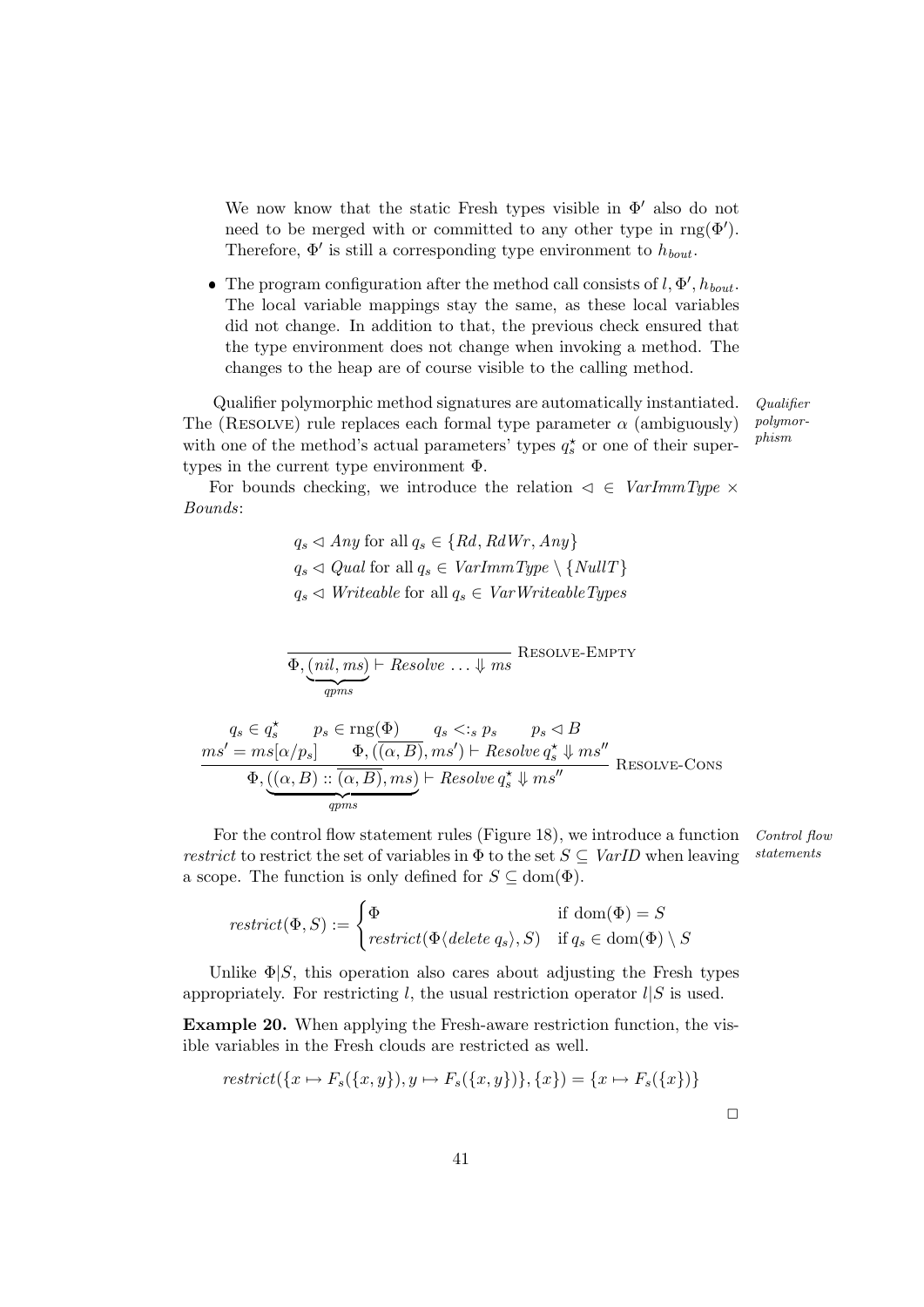$$
l(x) \neq nullID \qquad l, \Phi, h \vdash then Block \rightarrow l', \Phi', h'
$$
  
\n
$$
\frac{l'' = l' | \text{dom}(l) \qquad \Phi'' = restrict(\Phi', \text{dom}(\Phi))}{l, \Phi, h \vdash \text{if } x \text{ thenBlock } elseBlock \rightarrow l'', \Phi'', h'}
$$
 IF-TRUE  
\n
$$
l(x) = nullID \qquad l, \Phi, h \vdash elseBlock \rightarrow l', \Phi', h'
$$
  
\n
$$
\frac{l'' = l' | \text{dom}(l) \qquad \Phi'' = restrict(\Phi', \text{dom}(\Phi))}{l, \Phi, h \vdash \text{if } x \text{ thenBlock } elseBlock \rightarrow l'', \Phi'', h'}
$$
 IF-FALSE  
\n
$$
\frac{l(x) \neq nullID \qquad l, \Phi, h \vdash \bar{s} \rightarrow l', \Phi', h'}{l, \Phi'' = restrict(\Phi', \text{dom}(\Phi))}
$$
 WHERE-TRUE  
\n
$$
\frac{l(x) = nullID}{l, \Phi, h \vdash \text{while } x \bar{s} \rightarrow l'', \Phi'', h'}
$$
 WHERE-FALSE  
\n
$$
\frac{l(x) = nullID}{l, \Phi, h \vdash \text{while } x \bar{s} \rightarrow l, \Phi, h}
$$
 WHERE-FALSE

Figure 18: Control flow statement rules

### 4.11 How to Execute Programs

A TIFI+ program is an abstract syntax tree pdef and a list of statements How to execute programs  $\bar{s}$ . To execute it using the operational semantics, we find a tree of rule applications for  $\{null \mapsto nullID\}, \{null \mapsto NullT\}, \emptyset \vdash \overline{s} \to \overline{l}', \Phi', h'.$ 

Because of the commit rules' ambiguity, the whole program execution is ambiguous as well. Luckily, as this is only a property of the immutability checks, we can later make the program execution unambiguous again by statically checking the immutability constraints and backtracking through all possibilities in the type checker.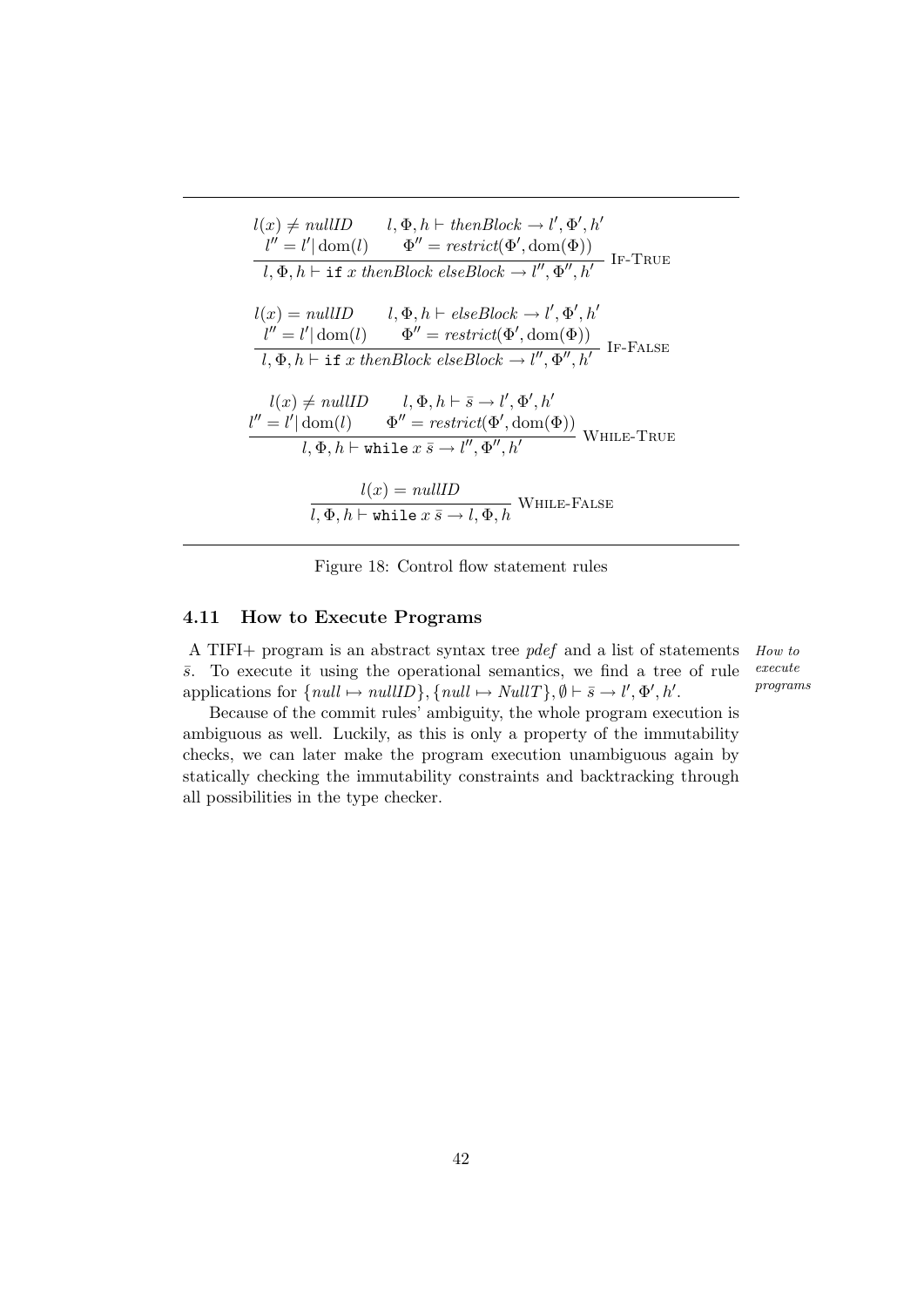# 5 Type Inference Algorithm

As the name already suggests, TIFI+'s type inference / type checking algorithm does multiple things at the same time. The algorithm is executed for each occurrence of a method body in a program and answers the following question:

Given a method body and method signature, can the method always be executed without breaking the immutability property?

Recall that method bodies do not contain any immutability annotations or explicit commit statements. Consequently, the algorithm needs to do the following three things:

- Track immutability types along the path of execution. Variable types always reflect the types of the referenced objects, so when local variables are assigned within a method, the type environment after this statement is changed as well.
- Infer commit statements. Commits are always done as late as possible. Just like in the operational semantics, they can be enforced before method invocations or field assignments, when object references are potentially exposed to other methods.
- Check the soundness of commands with respect to the inferred type environments in whose context they are executed.

The type inference / type checking algorithm's basic strategy is to start with a suitable type environment (mapping from local variables to immutability types), then applying inference rules for each of the method body's statements to it, modifying the type environment along the way.

Whenever we infer over a statement where type compatibility is enforced for variables, we do implicit commits if needed and check that the statement can be executed soundly with the resulting type environment. If we can reach the end of a method without breaking the soundness property, it is considered sound.

Example 21. The simplest kind of method for the inference algorithm is that without control flow statements and commits. Consider the method m() in Listing 12.

The inference over m()'s body is started by determining the type environment when entering the method. The only visible variables are the method argument  $x$ , the implicit argument this, and nullID, which is also modeled as variable in our formalization. The types for this and  $x$  are determined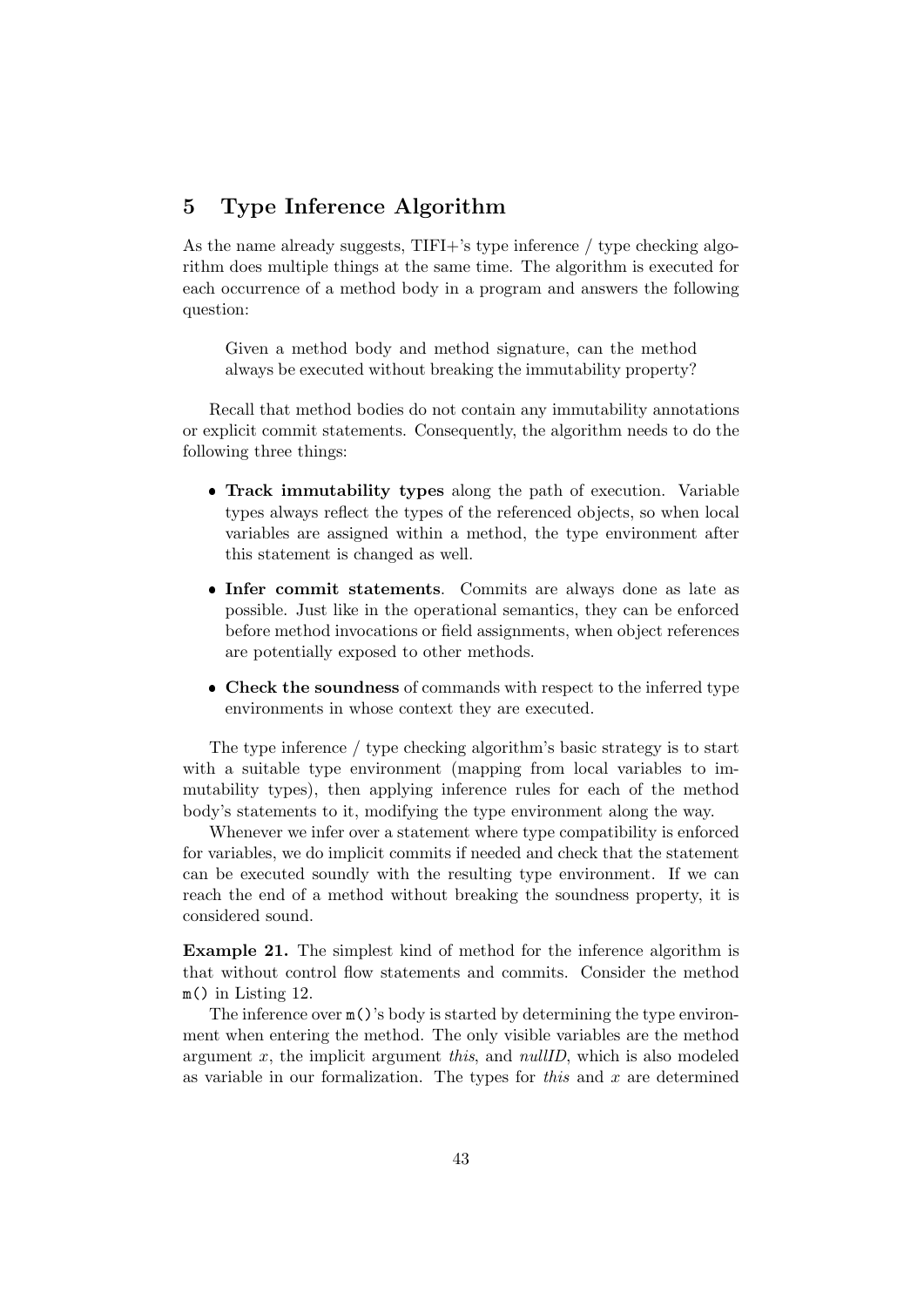```
void m(Rd x) RdWr {
  var v;
  v = x;
 m2(v);
}
void m2(Rd x) RdWr {
  // \dots}
```
Listing 12: A method m() without If-Then-Else and loop statements.

$$
\Gamma_0 = \{this \mapsto RdWr, nullID \mapsto NullT, x \mapsto Rd\}
$$
  

$$
\boxed{\n\begin{array}{c}\n\text{var } \mathbf{v}; \\
\hline\n\Gamma_1 = \{this \mapsto RdWr, nullID \mapsto NullT, x \mapsto Rd, v \mapsto NullT\} \\
\hline\n\mathbf{v} = \mathbf{x}; \\
\Gamma_2 = \{this \mapsto RdWr, nullID \mapsto NullT, x \mapsto Rd, v \mapsto Rd\} \\
\hline\n\text{m2}(\mathbf{v}); \\
\Gamma_3 = \Gamma_2\n\end{array}
$$

Figure 19: Schematic view of the inference over m() (Listing 12)

from the method signature, while the type for nullID is always NullT. The initial type environment is thus

$$
\Gamma_0 = \{ this \mapsto RdWr, nullID \mapsto NullT, x \mapsto Rd \}
$$

We now successively infer an output type environment for an input type environment, always passing the current statement's output as input to the next (Figure 19).

The inference steps for the individual statements can now be executed step by step.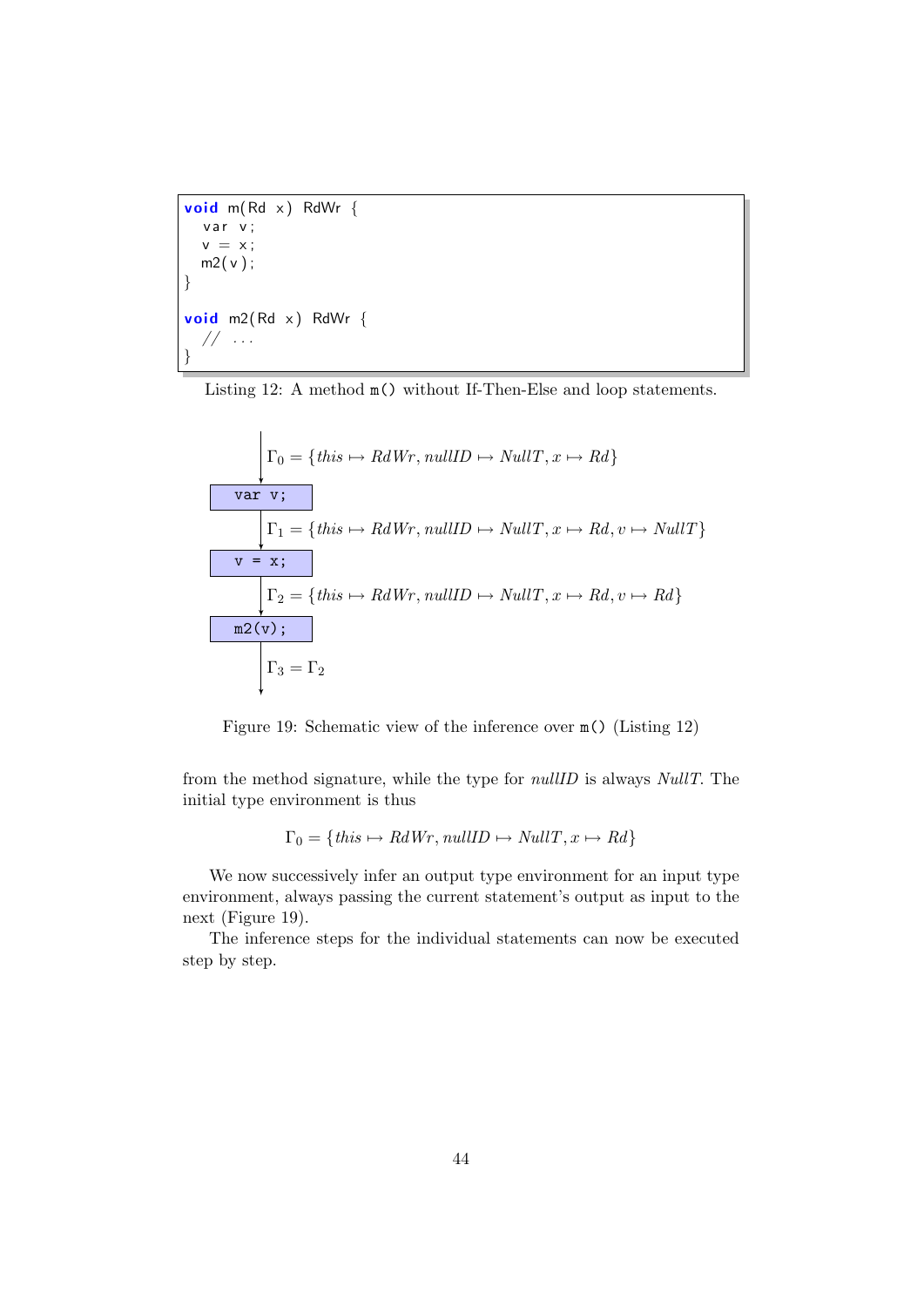var v; This statement introduces a new variable v. Initially, the variable's type is set to *NullT*, so that  $\Gamma_1$  is calculated by augmenting  $\Gamma_0$  with v:

$$
\Gamma_1 := \Gamma_0! \langle v \mapsto NullT \rangle
$$
  
= {this \mapsto RdWr, nullID \mapsto NullT, x \mapsto Rd, v \mapsto NullT}

 $v = x$ ; On local variable assignment, the immutability types of the variables are tracked by assigning  $x$ 's type to  $v$ :

$$
\Gamma_2 := \Gamma_1 \langle v \mapsto \Gamma_1(x) \rangle
$$
  
=  $\Gamma_1 \langle v \mapsto Rd \rangle$   
= {this \mapsto RdWr, nullID \mapsto NullT, x \mapsto Rd, v \mapsto Rd}

 $m2(v)$ ; For method invocations, it is ensured that the actual arguments' types are compatible to the corresponding formal parameters in the method signature. If this is not already the case, suitable commits may be implicitly placed before the method call, which result in a compatible type environment  $\Gamma_{\star}$ .

> In this example, no commits are needed, so that  $\Gamma_{\star} := \Gamma_2$ . As all methods guarantee not to commit any of the callervisible Fresh types passed to it, this allows us to set  $\Gamma_3 := \Gamma_*$ .

> > $\Box$

# 5.1 Satisfying Immutability Properties

Some statements, like method calls and field assignments, require the variables used by them to have specific immutability types or relations between those. To satisfy these requirements, commits may be necessary beforehand.

Like in the TIFI paper, these commits are inferred using a lazy strategy: For example, when a Fresh typed variable is used in a context where  $Rd$ ,  $RdWr$  or  $Any$  are expected, the Fresh type is committed appropriately directly by the same rule requiring this.

The mechanism used to infer commits is the same as in the operational semantics, where the decision what to commit to already depends solely on the static type environment Φ.

It is important to note that this step may introduce ambiguities (Example 22). In that case, there are two possible ways to satisfy the immutability constraint by committing, but they are incompatible to each other, i.e. we cannot know which of the two possible paths through the method will work later on. The inference algorithm resolves this by trying both possibilities.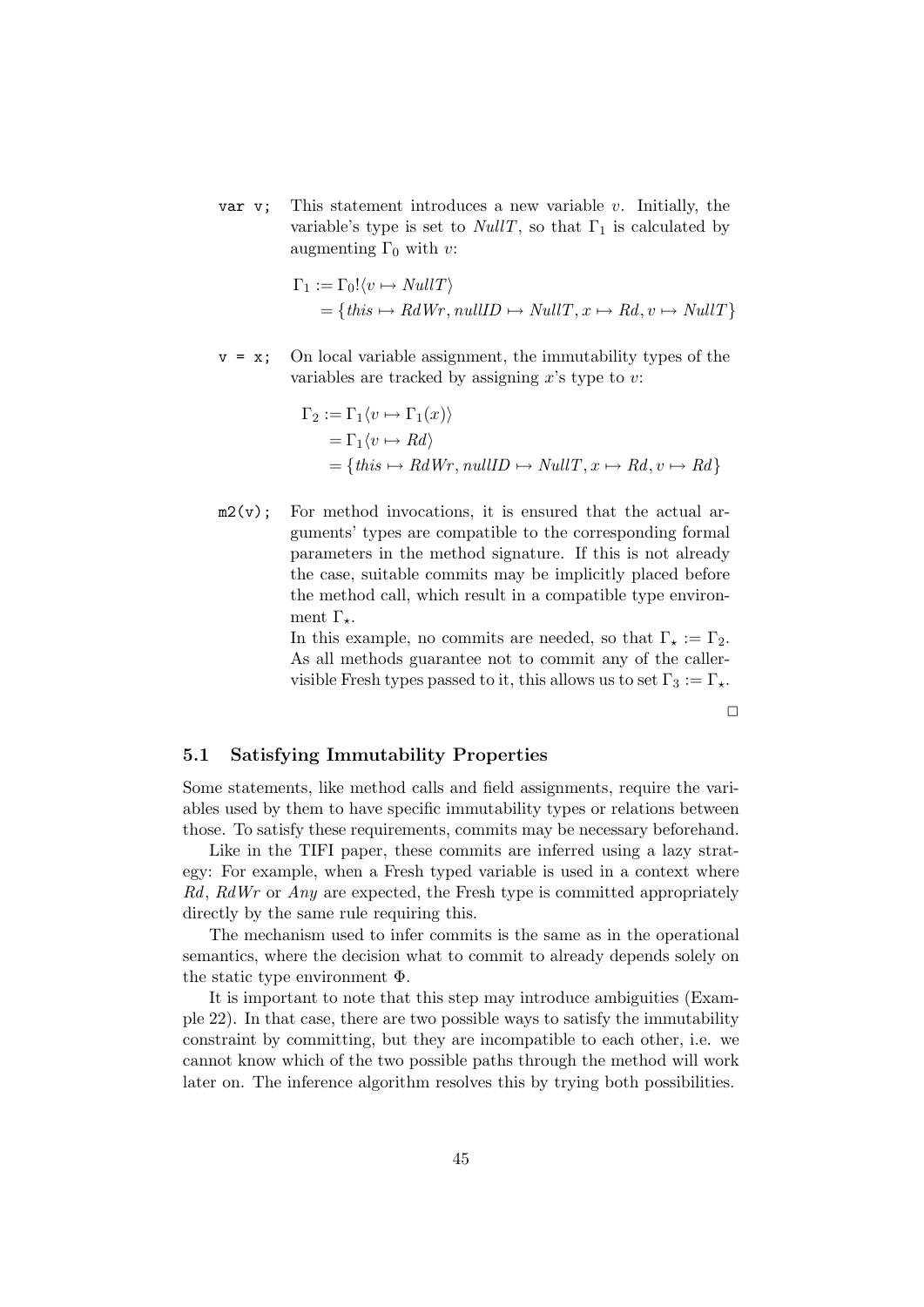**void** m()  $\{$ var  $x = new C()$ ;  $any(x);$ rdwr $(x)$ ; }





Figure 20: Schematic view of the inference over m() (Listing 13)

Example 22. Consider the method in Listing 13. The methods any() and rdwr() both expect arguments of the equally named types.

Inferring through this method begins with a type environment where only the immutability type of the implicit argument this is known. We will ignore this variable for this example, though, so we start with  $\Gamma_0 = \emptyset$ .

After interpreting the first statement<sup>6</sup>, the resulting type environment  $\Gamma_1$  contains the freshly introduced variable x, with the type  $F_s({x})$ .

The method's second statement is harder to interpret: The method any() expects an argument of type  $Any$ . This constraint however, can be satisfied by two incompatible types of commits: On one hand, we can commit  $F_s({x})$  to Rd, on the other hand we can commit it to RdWr. At this point in the algorithm, we cannot already know which of the two possibilities leads to success further on, so we give both  $\Gamma_2$  and  $\Gamma_2'$  as output and try both possibilities.

Finally, the third and last method statement reveals which of the two possibilities works: Trying to infer through  $s_3$  using  $\Gamma_2$ , the algorithm notices that x's type is not compatible to the expected type  $RdWr$ . By giving an empty set of resulting type environments, it cuts off this path along the tree of ambiguities, as it is obviously not possible to reach the method's end in

<sup>&</sup>lt;sup>6</sup>In the actual Operational Semantics, these are actually two separate statements.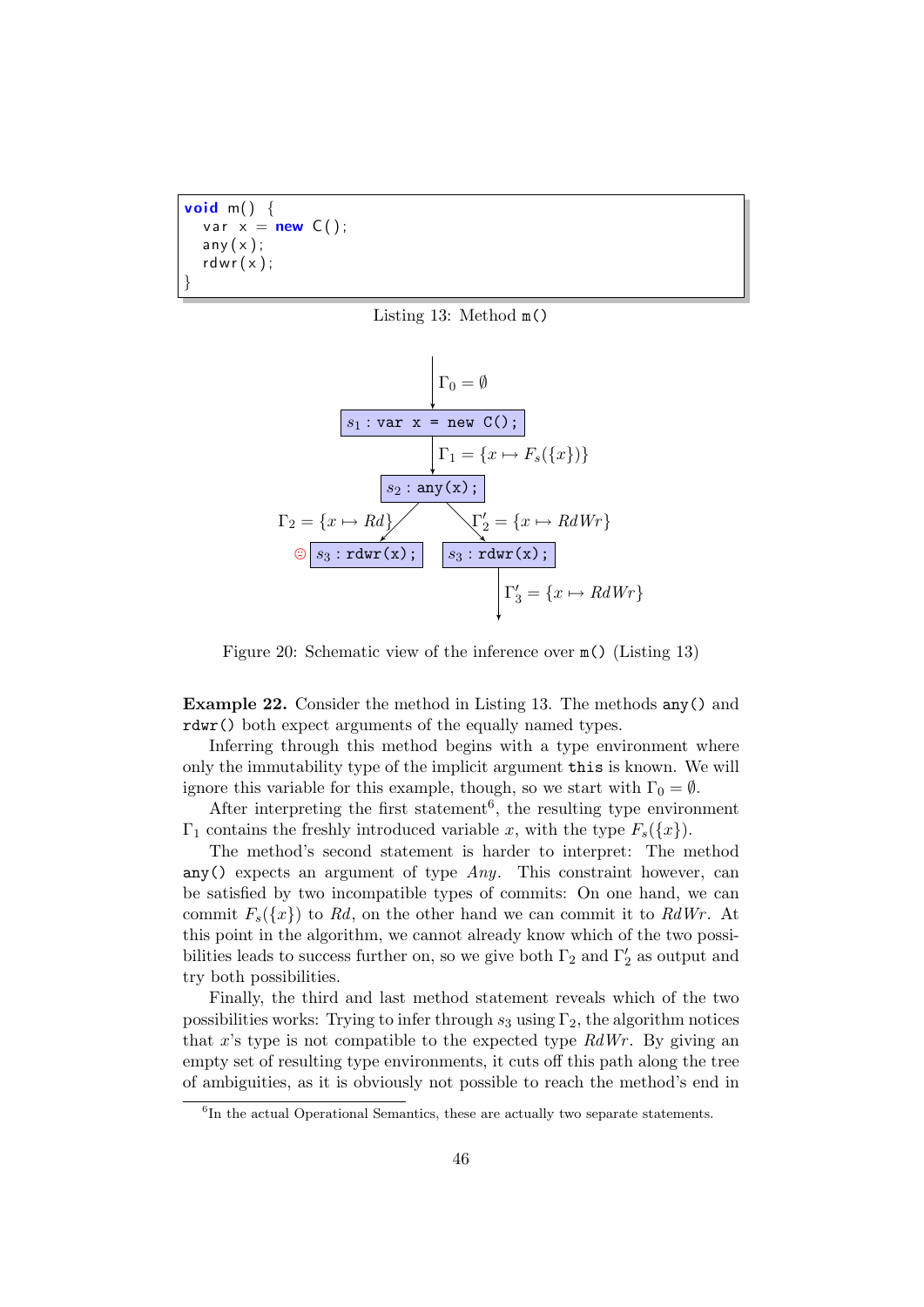a sound way along this path.

Luckily, the other input type environment  $\Gamma'_2$  to the statement  $s_3$  already has x's type set to  $RdWr$ , so we can still find a way to execute the method soundly,  $\Gamma'_3$  being the output type environment.

 $\Box$ 

# 5.2 Statements without Control Flow

Summing up, the type inference rules for the statements except If-Then-Else and While can be directly derived from their core rules in the operational semantics, stripping them from their interpretation aspect and renaming  $Φ$  to Γ.

The full set of inference rules for the non-control-flow statements is given in Figure 21.

Obviously, the inference rules build on the same layered design as the operational semantics do. As we did for the core rules, we strip the dynamic aspect  $(l \text{ and } h)$  from the other layers as well.

Apart from being stripped from their interpretation aspect, differences to the operational semantics rules include:

- $hasField()$  checks are removed. Instead, we just assume these fields exists. In Java, this check is already done before the immutability type checker is run, so it is not a problem.
- In (CALL), we cannot retrieve the method signature properly, as the class information is statically not available. Again, this is not a problem in Java.

Note that the (Call) rule became a lot simpler after stripping out the interpretation aspect. It is sufficient now to check that the method usage adheres to the declared type, but we do not need to infer through the method body any more. Recall that in the operational semantics, the only thing used from the method body's evaluation result was the heap  $h_{bout}$ . This is obviously not needed for the type inference, so everything related to inferring through the method body can be omitted.

Apart from that, we also left out checking that the method does unexpected commits. In our modular type checker, all methods are checked independently at compile time, so we can just assume that all used methods have been checked to keep caller-visible (static) Fresh types untouched.

### 5.3 Control Flow Statements

Another problem we ignored until now is how to handle control flow statements like loops and If-Then-Else.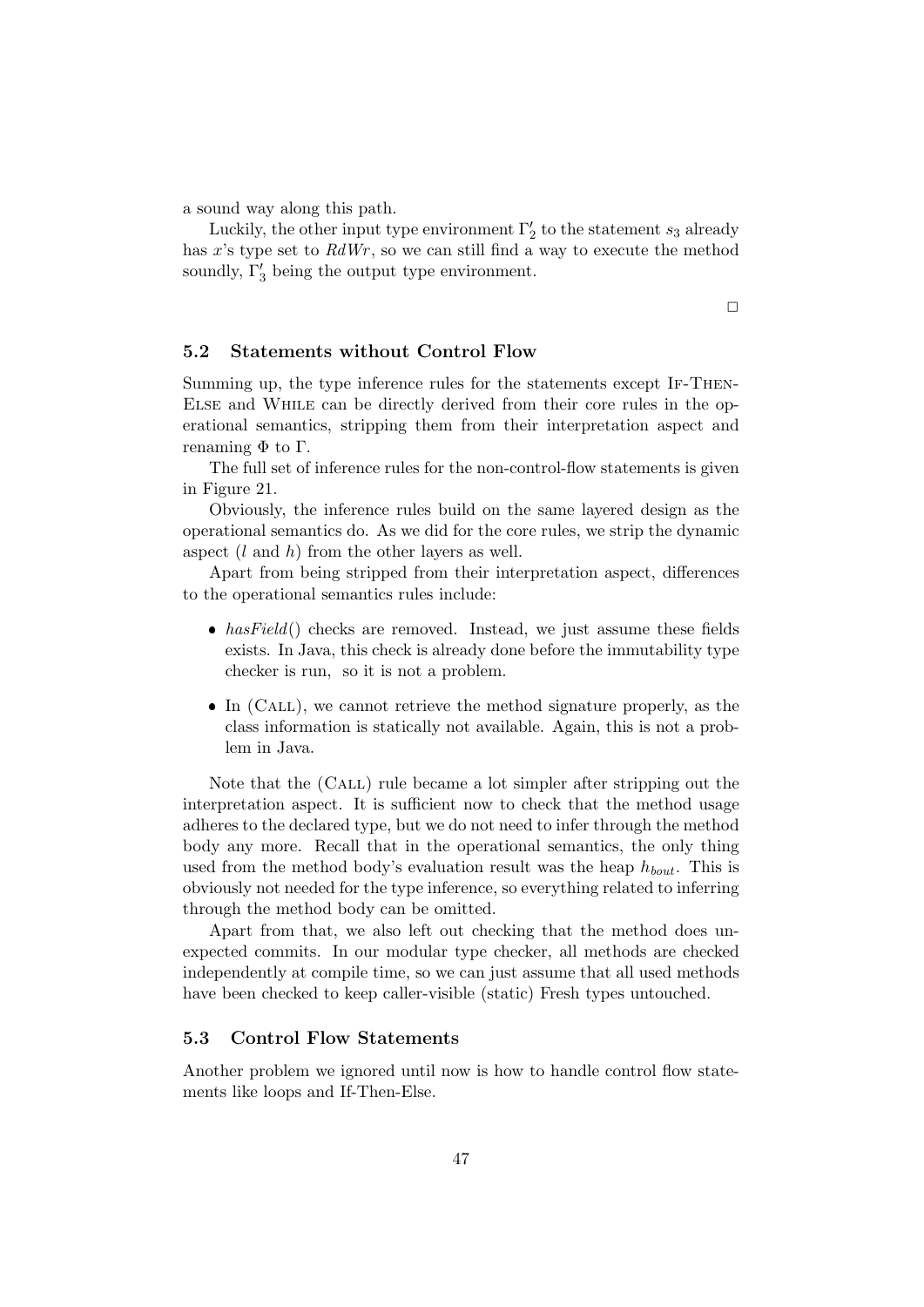To handle those, we introduce a Merge-Operation  $\sqcup$ , which, when given two type environments  $\Gamma_1$ ,  $\Gamma_2$ , calculates a "compatible" type environment  $\Gamma_{\star}$ , so that when the end of the method can be reached using  $\Gamma_{\star}$ , it can also be reached using both  $\Gamma_1$  and  $\Gamma_2$ . This compatibility can be ensured independent from the remaining sequence of statements.

**Definition 1** (Check-implication). Let check :  $TypeEnv \times ListOf(Statement) \rightarrow$ {True, False} be the function that returns True if there is a sound path through the sequence of statements  $\bar{s}$ , when using the given type environment. Then the statement

$$
\forall \bar{s} \in ListOf(Statement): check(\Gamma_{\star}, \bar{s}) \Rightarrow check(\Gamma_1, \bar{s})
$$

is called " $\Gamma_{\star}$  check-implies  $\Gamma_{1}$ " and written as

$$
\Gamma_\star \stackrel{c}{\Rightarrow} \Gamma_1
$$

The check-implication is a partial relation on the set of type environments TypeEnv.

Example 23.

.

```
\Phi_1 = \{x \mapsto Any\} \stackrel{c}{\Rightarrow} \{x \mapsto RdWr\} = \Phi_2
```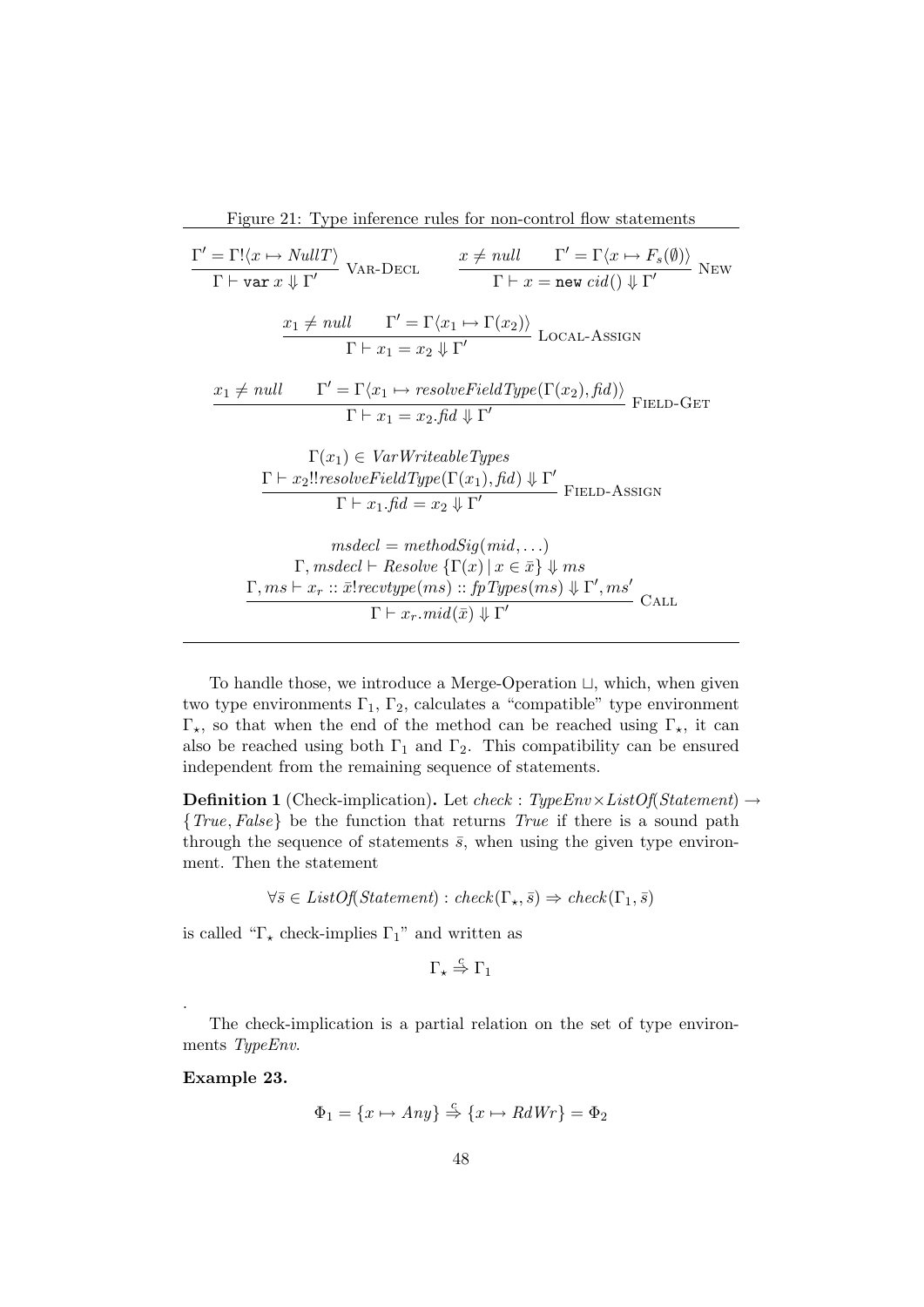$\Phi_1$  check-implies  $\Phi_2$ , because  $RdWr$  variables can be used in all places where Any is expected, while the converse is not true. The programs executable using  $\Phi_2$  are a superset of those executable using  $\Phi_1$ .

Example 24.

$$
\Phi_1 = \{x \mapsto RdWr\} \stackrel{c}{\Rightarrow} \{x \mapsto F_S(\{x\})\} = \Phi_2
$$

Whenever a sequence of statements is executable using  $\Phi_1$ , it is also executable using  $\Phi_2$ : If a statement requires x to be of type RdWr, it can simply be committed to that.

Example 25.

$$
\Phi_1 = \{x \mapsto F_s(\{x, y\}), y \mapsto F_s(\{x, y\})\} \stackrel{c}{\Rightarrow} \{x \mapsto F_s(\{x\}), y \mapsto F_s(\{y\})\} = \Phi_2
$$

Programs executable using  $\Phi_1$  can be easily executed using  $\Phi_2$  by first merging the two Fresh types.

Definition 2 (Sound operations). We can define a set of "sound operations" on type environments  $\Phi$ . If during execution, we replace  $\Phi$  by a type environment with one or more of these operations applied, we preserve soundness, but restrict the set of possible statement sequences which can still be executed. These operations are

Upcasting the type of a variable in Φ.

**Committing** a Fresh type in  $\Phi$  to Rd or RdWr.

**Merging** two Fresh types in  $\Phi$ .

Building upon this, the set of a type environment  $\Phi$ 's *derivations*  $\mathcal{D}(\Phi)$  Derivations is defined as the set of all type environments  $\Phi'$  so that  $\Phi'$  can be derived from Φ by applying a (possibly empty) sequence of sound operations.

For type environments  $\Phi, \Phi' \in TypeEnv$ ,

$$
\Phi' \in \mathcal{D}(\Phi) \text{ implies } \Phi' \stackrel{c}{\Rightarrow} \Phi
$$

Proof: Let  $\bar{s} \in ListOf(Statement)$ , so that  $check(\Phi', \bar{s})$ . An execution of  $\bar{s}$  using  $\Phi$  may choose to first do the operations needed to derive  $\Phi'$  from  $\Phi$ , then execute the statements. Obviously,  $check(\Phi, \bar{s})$  holds as well.

49

 $\Box$ 

 $\Box$ 

 $\Box$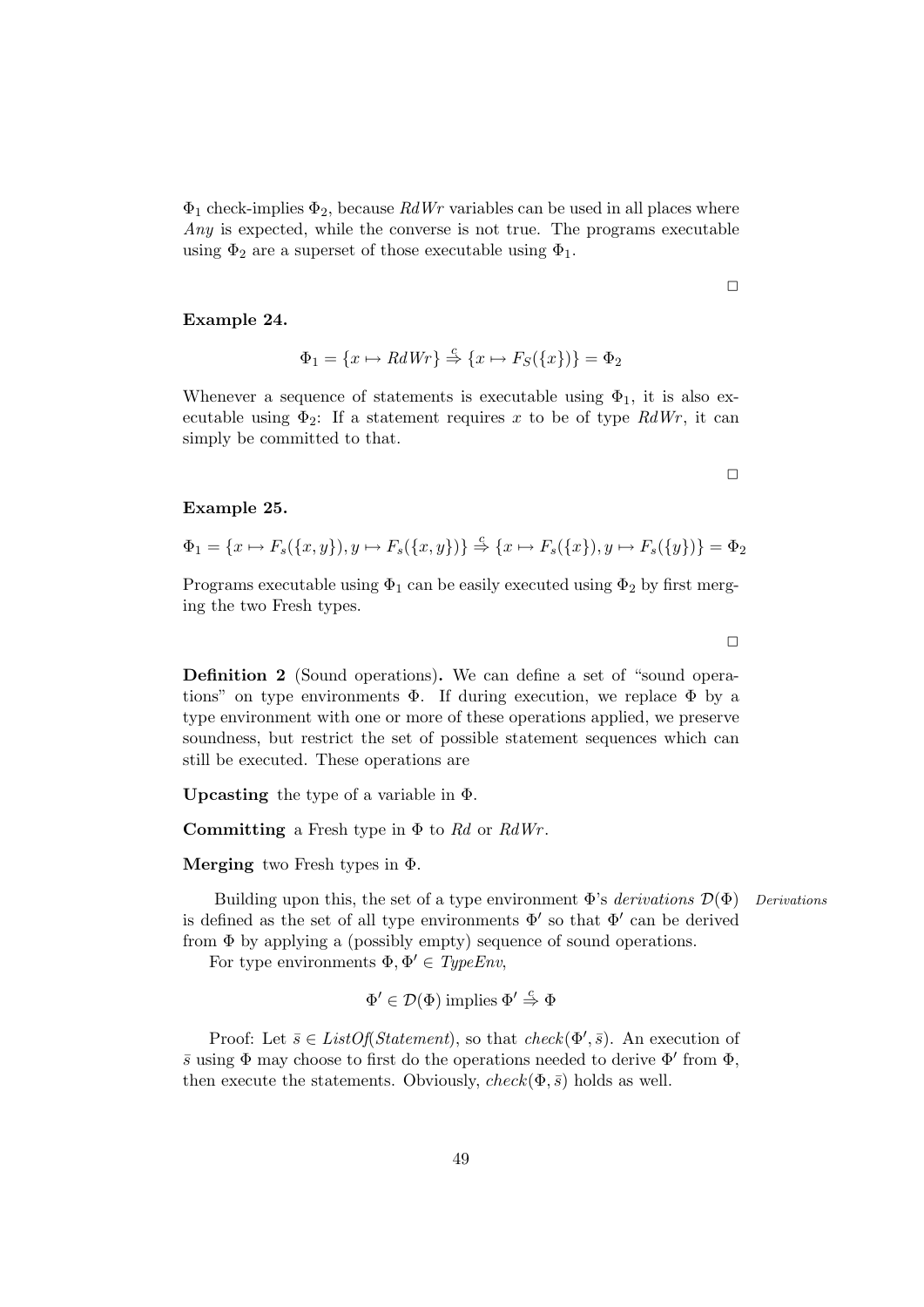

Figure 22: Derivation of type environments with two variables

Example 26. Figure 22 illustrates the relationship between type environments with two variables with respect to how they can be derived from each other using the three sound operations.

Each node in the graph represents a type environment. Arrows represent sound operations according to Definition 2, the pointed-to type environment is the operation's result. The arrows' labels designate the operation type according to the following table:

| abbreviation | meaning             |
|--------------|---------------------|
| $\prime$     | upcast              |
| C(R)         | commit to Rd        |
| C(RW)        | commit to $RdWr$    |
| M            | merging Fresh types |

To save space, type names are abbreviated using their first letter, RdWr is abbreviated RW.

 $\Box$ 

### 5.3.1 Merge-Operation

**Definition 3** (Merge operation). Two type environments  $\Gamma_1, \Gamma_2 \in TypeEnv$ can be merged using the merge operation

$$
\sqcup : TypeEnv \times TypeEnv \rightarrow Pot(TypeEnv)
$$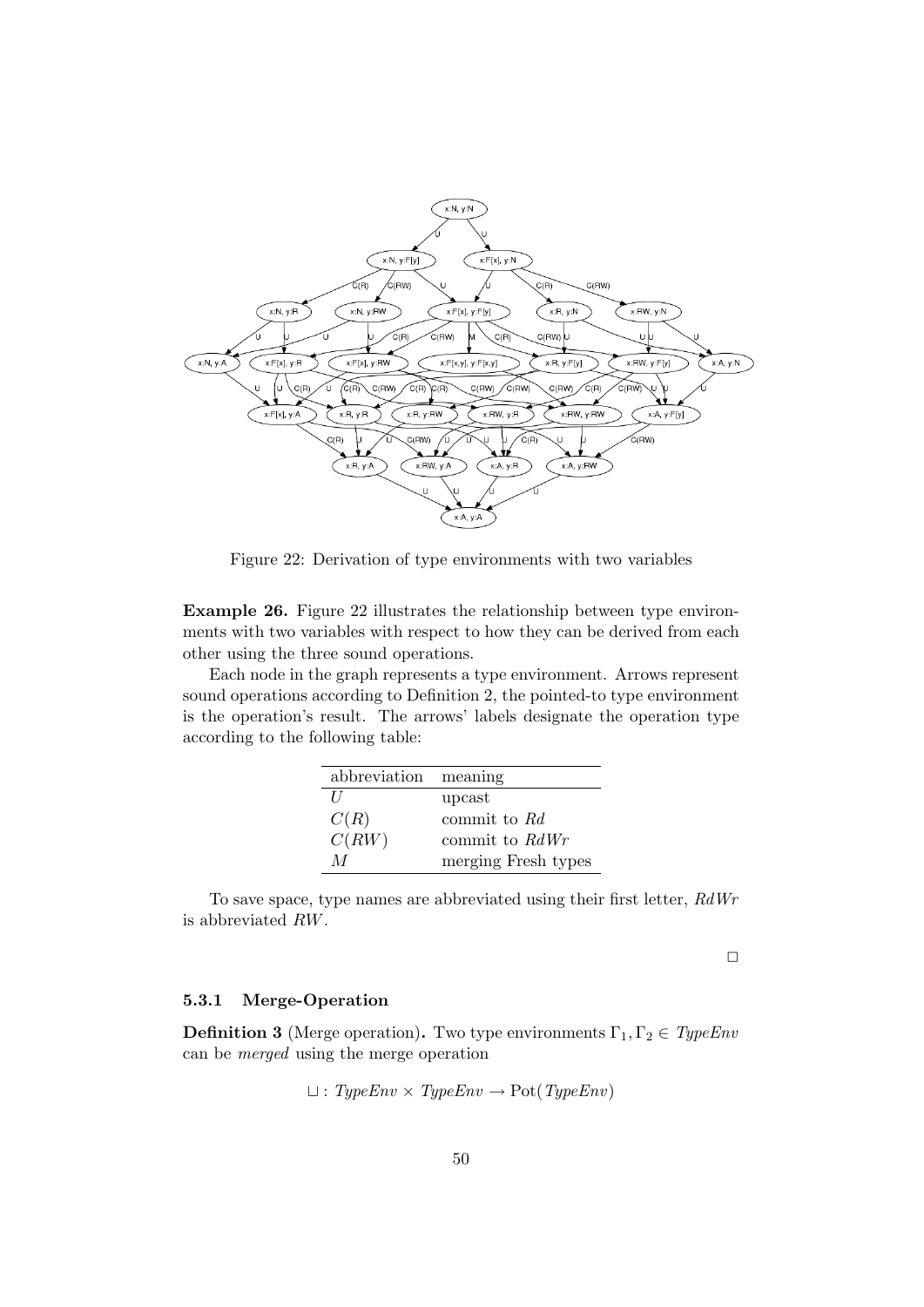so that

$$
\Gamma_1\sqcup\Gamma_2:=\{\Gamma_\star\ |\ \Gamma_\star \ \text{minimal so that}\ \Gamma_\star\stackrel{c}{\Rightarrow}\Gamma_1\ \text{and}\ \Gamma_\star\stackrel{c}{\Rightarrow}\Gamma_2\}
$$

where the property of minimality for  $\Gamma_{\star}$  means that there is no other type environment  $\Gamma_{\star}$ ' so that  $\Gamma_{\star}$ ' satisfies the properties  $\Gamma_{\star}$ '  $\stackrel{c}{\Rightarrow}$   $\Gamma_1$ ,  $\Gamma_{\star}$ '  $\stackrel{c}{\Rightarrow}$   $\Gamma_2$  and  $\Gamma_{\star}{}' \stackrel{c}{\Rightarrow} \Gamma_{\star}$ 

More intuitively, for  $\Gamma_1$  and  $\Gamma_2$ ,  $\sqcup$  searches all  $\Gamma_\star$  so that  $\Gamma_\star$  can be derived from both  $\Gamma_1$  and  $\Gamma_2$  with a minimal sequence of sound operations.

Note that again, merge turns out to be an ambiguous operation: There can be multiple type environments  $\Gamma_{\star}$  check-implying both  $\Gamma_1$  and  $\Gamma_2$ .

Example 27 (Merge is ambiguous). For conciseness, this example uses colons instead of  $, \mapsto$ " to denote type environments.

Consider merging the type environments  $\Gamma_1$  and  $\Gamma_2$ :

$$
\Gamma_1 := \{x : F_s(\{x, y\}), y : F_s(\{x, y\}), z : RdWr\}
$$
  

$$
\Gamma_2 := \{x : Rd, y : F_s(\{y, z\}), z : F_s(\{y, z\})\}
$$

There are multiple minimal type environments check-implying both  $\Gamma_1$ and  $\Gamma_2$ :

| In $\Gamma_1$ , commit $F_s({x,y})$ to Rd | $\rightsquigarrow \{x: Rd, y: Rd, z: RdWr\}$ |
|-------------------------------------------|----------------------------------------------|
| upcast $z$ to $Any$                       | $\rightsquigarrow \{x: Rd, y: Rd, z: Any\}$  |
| In $\Gamma_2$ , commit $F_s({y,z})$ to Rd | $\rightsquigarrow \{x: Rd, y: Rd, z: Rd\}$   |
| upcast z to $Any$                         | $\rightsquigarrow \{x: Rd, y: Rd, z: Any\}$  |
|                                           |                                              |

The resulting type environment  $\Gamma_{\star}' := \{x : Rd, y : Rd, z : Any\}$  checkimplies both  $\Gamma_1$  and  $\Gamma_2$ .

In 
$$
\Gamma_1
$$
, commit  $F_s({x, y})$  to  $RdWr \sim {x : RdWr, y : RdWr, z : RdWr}$   
\nupcast x to Any  $\sim {x : Any, y : RdWr, z : RdWr}$   
\nIn  $\Gamma_2$ , commit  $F_s({y, z})$  to  $RdWr \sim {x : Rd, y : RdWr, z : RdWr}$   
\nupcast x to Any  $\sim {x : Any, y : RdWr, z : RdWr}$ 

The resulting type environment  $\Gamma_{\star}^{\prime\prime} := \{x : \text{Any}, y : \text{RdWr}, z : \text{RdWr}\}$ check-implies both  $\Gamma_1$  and  $\Gamma_2.$ 

In 
$$
\Gamma_1
$$
, commit  $F_s({x, y})$  to  $Rd \rightarrow {x : Rd, y : Rd, z : RdWr}$   
\nupcast y to  $Any \rightarrow {x : Rd, y : Any, z : RdWr}$   
\nIn  $\Gamma_2$ , commit  $F_s({y, z})$  to  $RdWr \rightarrow {x : Rd, y : RdWr, z : RdWr}$   
\nupcast y to  $Any \rightarrow {x : Rd, y : Any, z : RdWr}$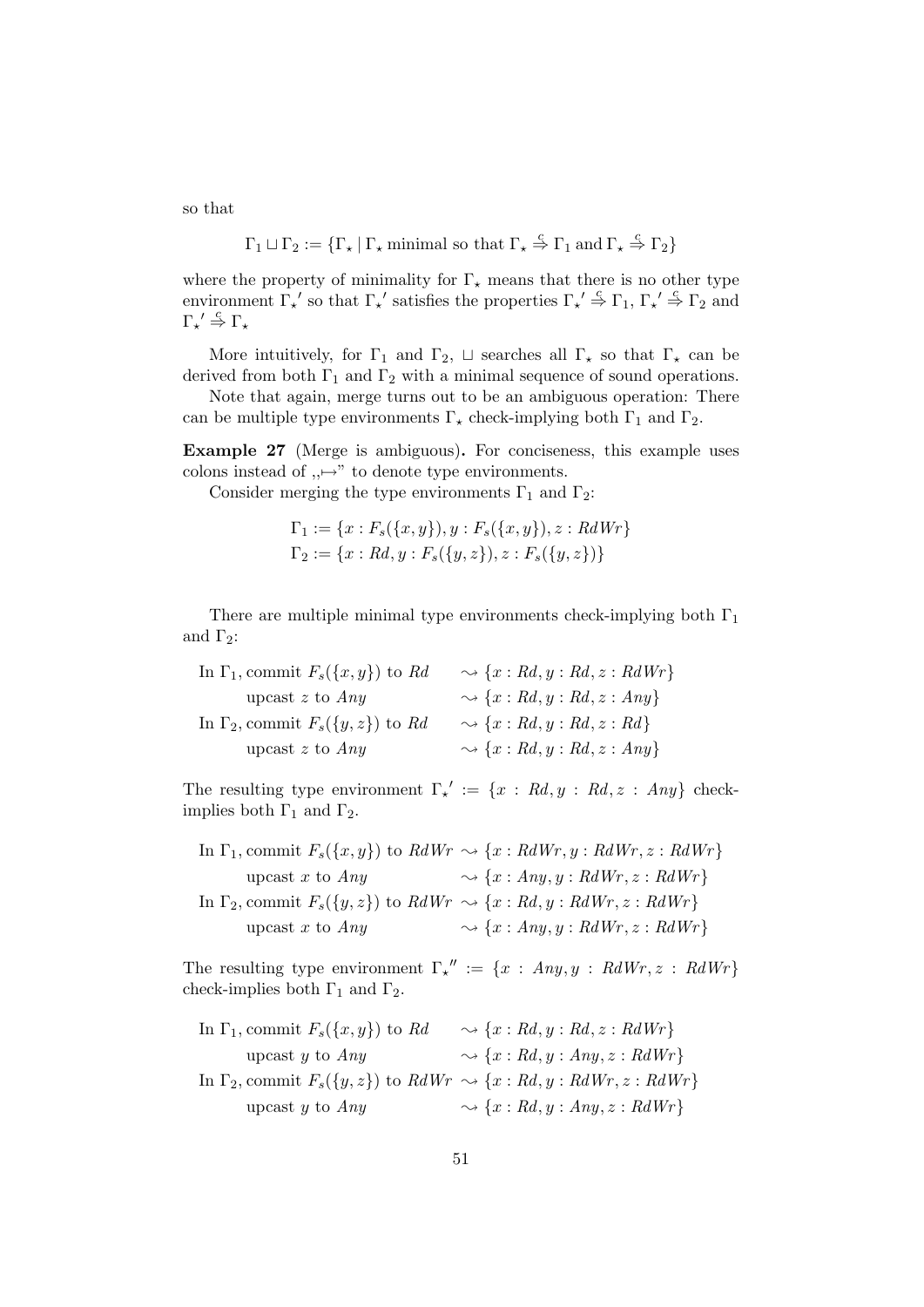

Figure 23: Typical control flow graph for an If-Then-Else statement. The statement sequences / subgraphs in the branches are collapsed into a single node.

The resulting type environment  $\Gamma_{\star}^{\mu\nu} := \{x : Rd, y : Any, z : RdWr\}$  checkimplies both  $\Gamma_1$  and  $\Gamma_2$ .

It is clear that  $\Gamma_{\star}$ ,  $\Gamma_{\star}$ <sup>"</sup> and  $\Gamma_{\star}$ <sup>""</sup> all check-imply both input type environments, as they are constructed from them using only the three sound operations (see Definition 2).

However,  $\Gamma_{\star}, \Gamma_{\star}$ <sup>"</sup> and  $\Gamma_{\star}$ <sup>""</sup> do not check-imply each other. This is clear because for each of them, we can give a sequence of statements which is only executable with it, but not with the others:

- rd(x);rd(y) can only be executed using  $\Gamma_{\star}$ <sup>'</sup>
- rdwr(y); rdwr(z) can only be executed using  $\Gamma_{\star}^{\ \prime\prime}$
- $rd(x);rdwr(z)$  can only be executed using  $\Gamma_{x}^{\prime\prime\prime}$

As usual, the methods rd(), rdwr() and any() each expect one argument of the equally named type.

As  $\Gamma_{\star}, \Gamma_{\star}$ " and  $\Gamma_{\star}$ "" all check-imply both  $\Gamma_1$  and  $\Gamma_2$ , but they do not check-imply each other,  $\Gamma_{\star}$ ',  $\Gamma_{\star}$ '',  $\Gamma_{\star}$ '''  $\in \Gamma_1 \sqcup \Gamma_2$ .

 $\Box$ 

#### 5.3.2 If-Then-Else

If-Then-Else statements, when seen as a control flow graph have the form depicted in Figure 23. Using the merge operation  $\Box$ , we can now infer through If-Then-Else statements by inferring through both possible paths of execution, then merging their results.

The input type environment is used as input to both the sequence of statements in the then-case  $\bar{s}_1$  and those in the else-case  $\bar{s}_2$ . The resulting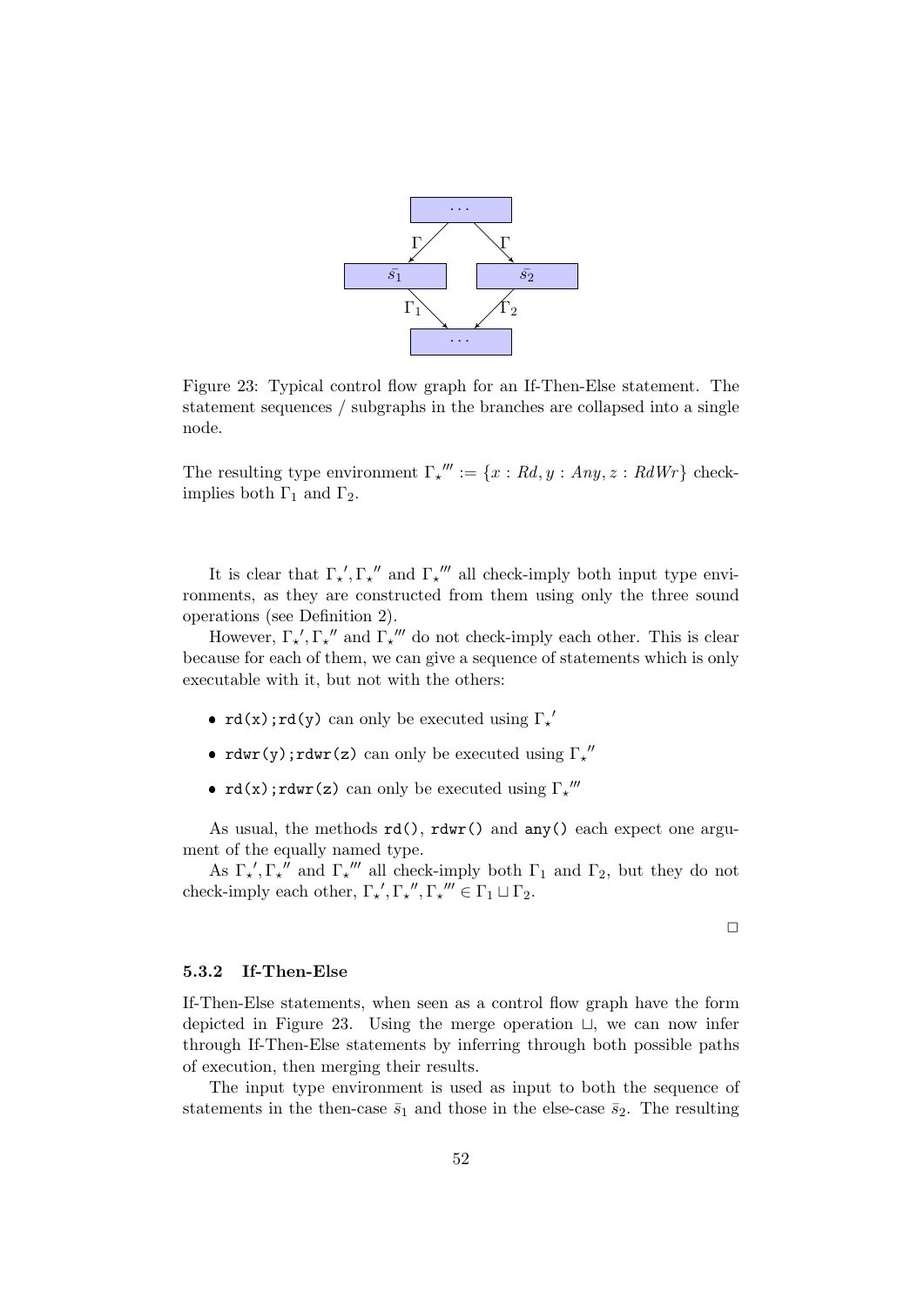$$
\frac{\Gamma \vdash \bar{s_1} \Downarrow \Gamma_1 \qquad \Gamma \vdash \bar{s_2} \Downarrow \Gamma_2 \qquad \Gamma_{out} = \Gamma_1 \sqcup \Gamma_2}{\Gamma \vdash \texttt{if } x \bar{s_1} \bar{s_2} \Downarrow \Gamma_{out}} \text{ IF-THEN-Else}
$$

Figure 24: If-Then-Else inference rule



Figure 25: Control flow graph for While loops. The left hand side arrow represents the case where the body is not executed at all.

type environments  $\Gamma_1$  and  $\Gamma_2$  are then merged to form the type environment  $\Gamma_{out}$ , which is the output type environment of the If-Then-Else statement. The rule is given in Figure 5.3.2.

# 5.3.3 Loops

The control flow graph for a while loop is given in Figure 25.

We cannot statically tell how often a loop will be executed at runtime. Thus, a loop's output type environment needs to be valid for all possible numbers of loop iterations. (It needs to check-imply the output environment after all numbers of iterations.)

The problem is solved here by doing a fix point iteration, the fix point being the while statement's output environment. Each fix point candidate  $\Gamma_{\text{next}}$  is calculated from the previous fix point candidate  $\Gamma_{\text{prev}}$  by

- 1. merging  $\Gamma_{\text{new}}$  with  $\Gamma_{\text{in}}$
- 2. inferring through the loop body  $\bar{s}$ , using one of the previous step's result type environments as input.

These two steps are repeated until a fix point  $(\Gamma_{prev} = \Gamma_{next})$  is found. The commit decisions of the last step in the fix point iteration are then a strategy which would give the same results for all subsequent loop body inferences. The complete algorithm is given in Figure 26.

It is important to note that the output type environment of the loop itself,  $\Gamma_{out}$ , is not the same as the last calculated  $\Gamma_{next}$ , as it would be the case in a classic data flow analysis. Instead, we explicitly merge all calculated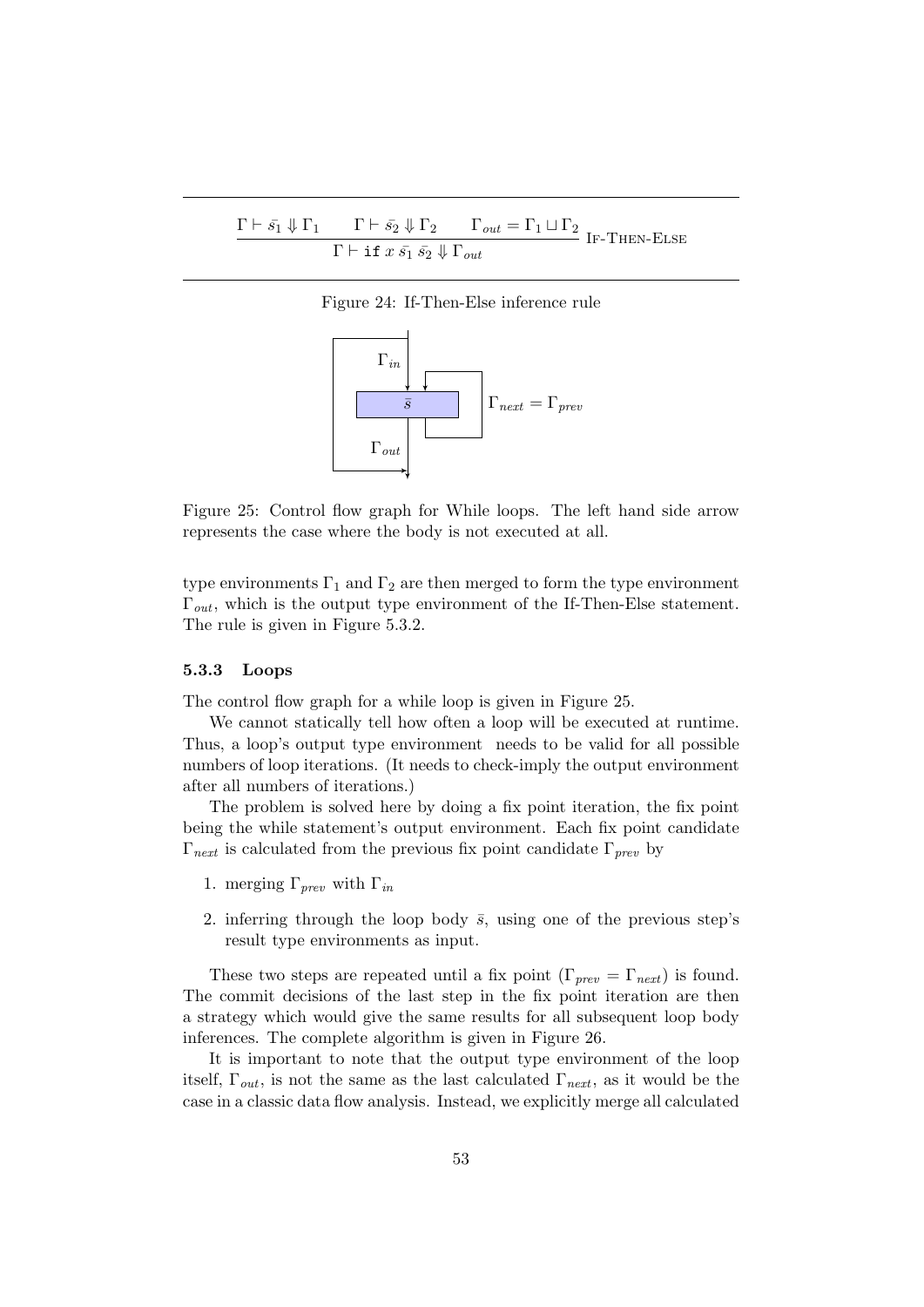$$
\Gamma' = \Gamma_{in} \sqcup \Gamma_{prev} \qquad \Gamma' \vdash \bar{s} \Downarrow \Gamma_{prev}
$$
\n
$$
\Gamma_{in}, \Gamma_{prev}, \Gamma_{pot} \vdash fptier \ \bar{s} \Downarrow \Gamma_{pot}
$$
\n
$$
\Gamma' = \Gamma_{in} \sqcup \Gamma_{prev} \qquad \Gamma' \vdash \bar{s} \Downarrow \Gamma_{next} \qquad \Gamma_{next} \neq \Gamma_{prev}
$$
\n
$$
\frac{\Gamma_{in}, \Gamma_{next}, (\Gamma_{next} \sqcup \Gamma_{pot}) \vdash fptier \ \bar{s} \Downarrow \Gamma_{out}}{\Gamma_{in}, \Gamma_{prev}, \Gamma_{pot} \vdash fptier \ \bar{s} \Downarrow \Gamma_{out}} \qquad \qquad \text{FIND-FP-SEARCH}
$$
\n
$$
\frac{\Gamma_{in} \vdash \bar{s} \Downarrow \Gamma_{next} \qquad \Gamma_{in}, \Gamma_{next}, \Gamma_{next} \vdash fptier \ \bar{s} \Downarrow \Gamma_{out}}{\Gamma_{in} \vdash \text{while } x \ \bar{s} \Downarrow (\Gamma_{out} \sqcup \Gamma_{in})} \qquad \qquad \text{INFER-WHILE}
$$

Figure 26: Inferring through While loops

```
var x;while (cond) \{x = new C();
  any(x);}
```
Listing 14: A loop which can be inferred through in multiple ways.

loop body outputs  $\Gamma_{\text{next}}$  into a type environment  $\Gamma_{\text{pot}}$  and return this when a fix point is found.

Because of  $\Gamma_{pot}$ 's construction, the output type environment of any previously calculated loop body execution can easily be weakened to  $\Gamma_{pot}$  by applying a sequence of the sound weakening operations (see Definition 2). Mathematically speaking, for all previously calculated  $\Gamma_{\text{next}}$ , the property  $\Gamma_{pot} \stackrel{c}{\Rightarrow} \Gamma_{next}$  holds.

Note that these steps often give ambiguous results. It is interesting to note that within a path in the tree of ambiguities, different commits can be done before the same AST node.

Example 28 (Ambiguity). Consider the while loop in Listing 14.

Inferring through this loop, x first gets assigned a Fresh type ( $\Gamma = \{x :$  $F_s({x})$ , then it gets committed to Rd or RdWr. Looking at only one path through the tree of ambiguities, in both the operational semantics and the type inference algorithm, the decision what to commit to may be taken differently in different loop iterations.

Figure 27 shows the tree of commit possibilities when inferring over the while loop in Listing 14. Circles indicate the type environments between inferring through the loop body ( $\Gamma_{prev}, \Gamma_{next}$ ). The loop body inference is shown as an arrow. If we found a fix point, this is indicated by a filled circle.

Although we find fix points, there are two paths where the decision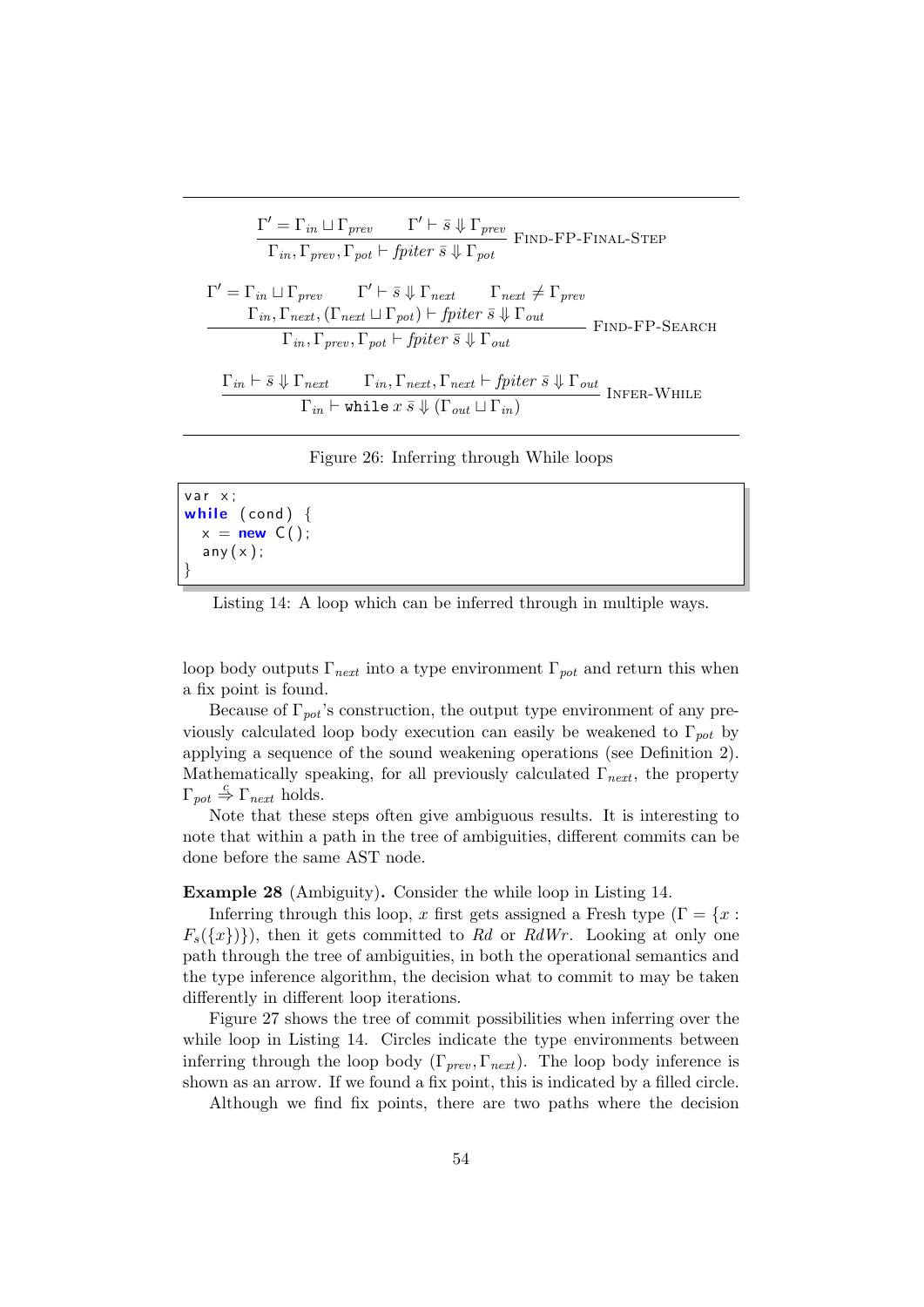

Figure 27: Tree of ambiguities when inferring through the loop in Listing 14

oscillates between committing to Rd and RdWr. Consequently, in each step,  $\Gamma_{\text{next}} \neq \Gamma_{\text{prev}}$  on these paths, so they continue infinitely without ever reaching a fix point.

However, at the same time we can already find both the  $\{x : Rd\}$  and  ${x : RdWr}$  fix point very early when descending into the tree of ambiguities.

 $\Box$ 

We have seen in Example 28 that there can be paths in the tree of ambiguities, which never lead to finding a fix point. To avoid searching infinitely in our implementation, we set a hard limit for the depth of the ambiguity tree.

It is crucial to note that unlike data flow analysis algorithms [14] [3], we cannot guarantee finding the existing fix points. (For each  $n \in \mathbb{N}$ , it is possible to construct a loop and an input type environment for it, whose body needs to be inferred through more than n times to find its fix point.<sup>7</sup>) We hope that in practice, a limited number of loop iterations are sufficient. If needed, a compiler switch can be introduced to increase the limit.

Example 29 (Unrolling loops to place explicit commit statements). Consider the path along the tree of ambiguities (Figure 27) which is marked red. In the first loop iteration we commit to  $RdWr$ , in the second and third iteration to Rd.

It is not possible to directly place explicit commit statements in the source code, like we did in the TIFI introduction chapter in Example 10. However, we can give an equivalent transformed source code where it is possible. This is done by unrolling the loop's first  $n-1$  iterations, n being the number of iterations it took to find the fix point.

<sup>&</sup>lt;sup>7</sup>The basic idea for constructing these loops is to introduce  $n+2$  variables  $x_i$  ( $0 \le i \le n$ ), all of type  $RdWr$ , except  $x_0$ , which is of type  $Rd$ . The loop body is a sequence of statements  $x_{n+1} = x_n; x_n = x_{n-1}; \ldots; x_1 = x_0.$  The obvious result is that all variables are of type Any, but it will take  $n + 1$  loop body inferences to find it.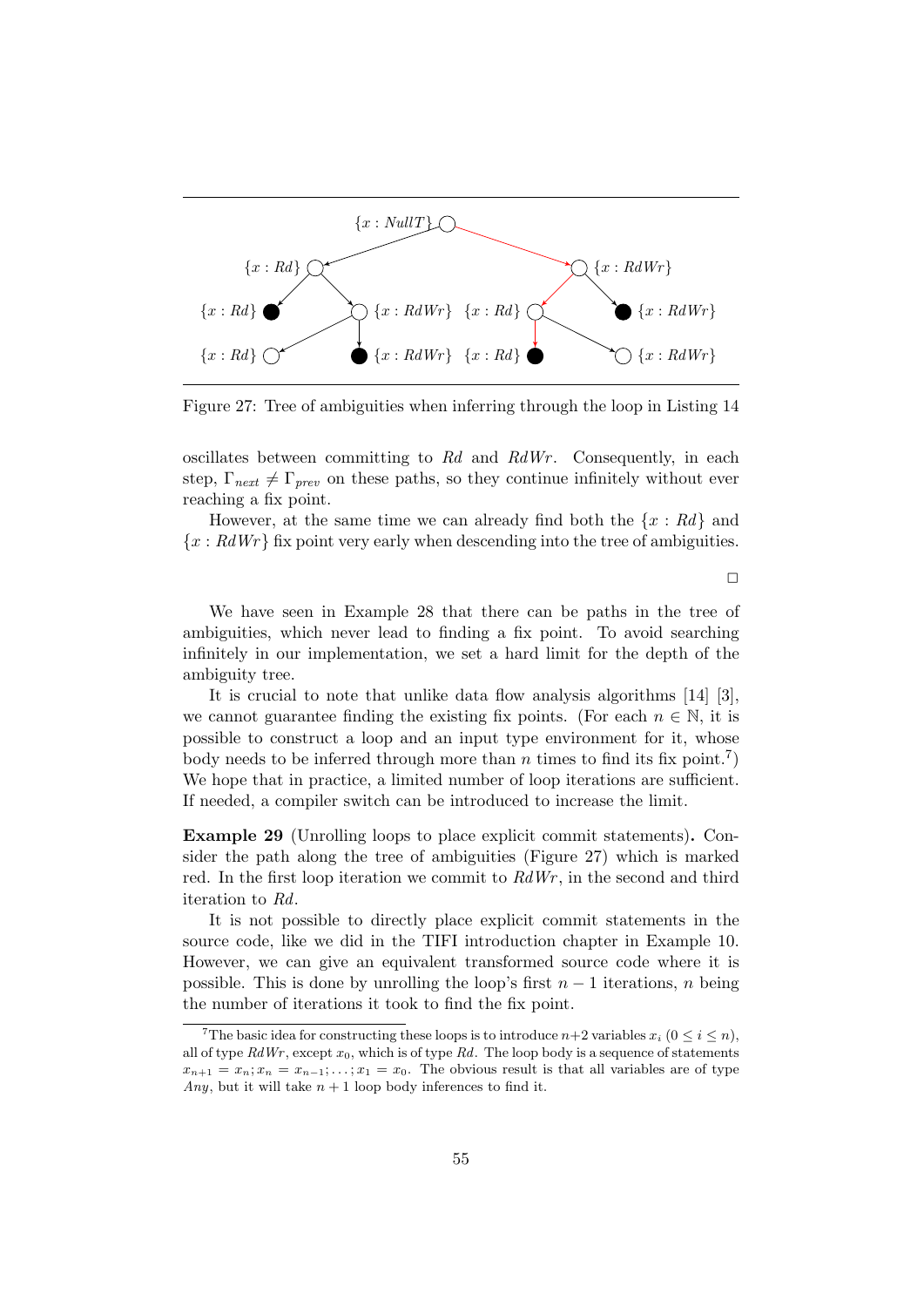```
var x;
if (cond) {
 x = new C();
  commit typeof(x) to RdWr;
  any(x);
  if (cond) {
    x = new C();
    commit typeof(x) to Rd;
    any(x);while (cond) {
      x = new C();
      commit typeof(x) to Rd;
      any(x);}
  }
}
```
Listing 15: A loop-unrolled variant of Listing 14

For our specific path, the loop in Listing 14 transforms to a rolled-out variant (Listing 15). The corresponding control flow graph is shown in Figure 28.

5.4 Running the Inference Algorithm

The inference algorithm is run on a per-method basis. Apart from trying to show that the method's statements are sound, it also needs to show that the checked methods conform to the method level constraints for handling Fresh qualifiers (Section 2.9.3). Furthermore, it also needs to be able to check qualifier polymorphic methods.

Qualifier polymorphic methods are checked in a simple, but obviously correct way. Assuming that most qualifier polymorphic methods use only a small number of formal immutability type parameters, and that most methods are rather short, we enumerate all possible instantiations of a method's qualifier polymorphic signature. We then check for each of the instantiated signatures that the method body is sound.

We also need to ensure that the Fresh types visible for the method's constraints caller cannot be changed by the method. This step needs to be done for each method signature instantiated from a qualifier polymorphic method signature. The only Fresh types visible to the caller are the ones given through the method parameters. Therefore, in order to check they have not

Qualifier polymorphism

Commit

# $\Box$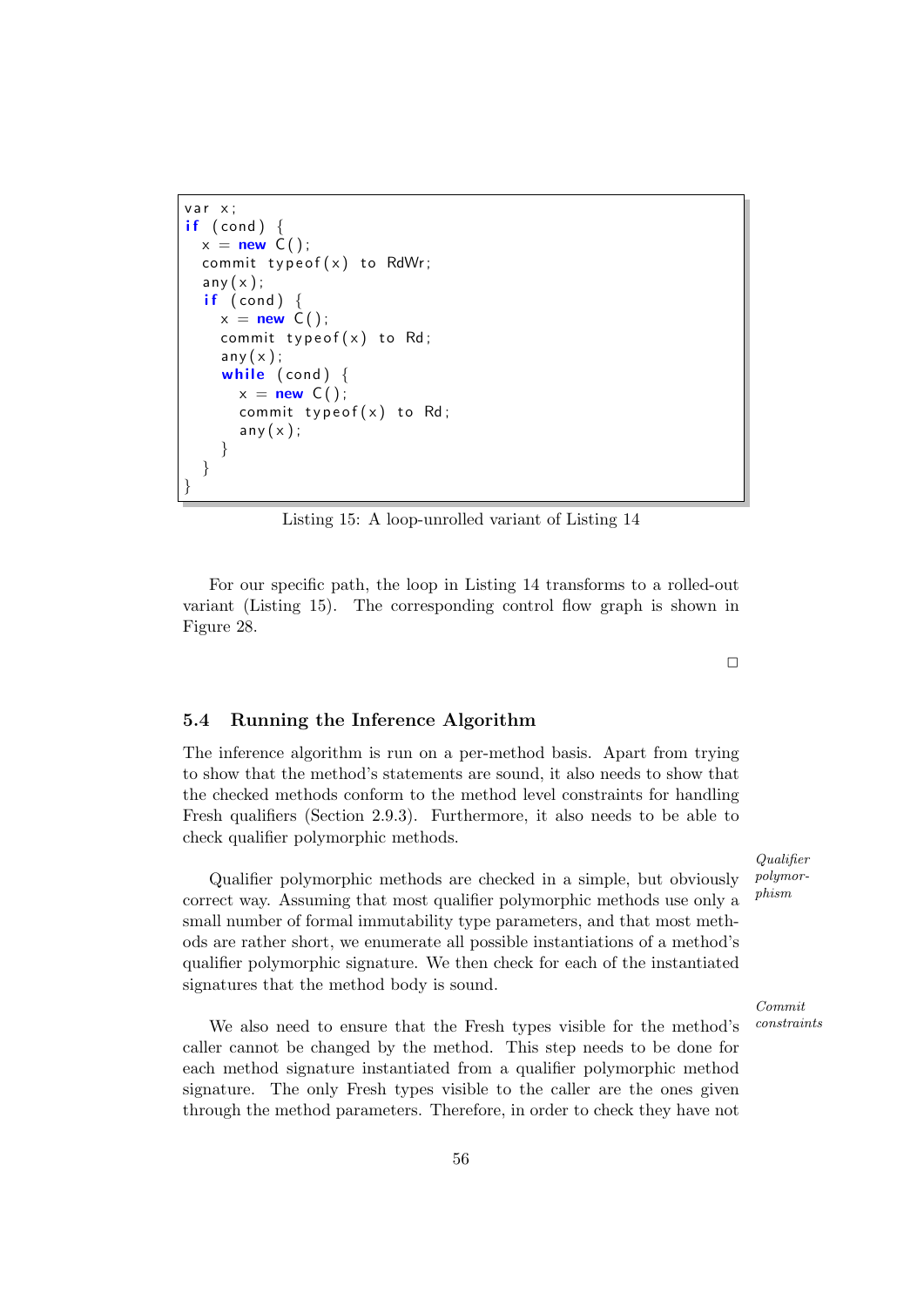

Figure 28: Control flow graph for Listing 15

been changed after the method, before inferring through the method body, we introduce a special variable  $b_i \in \text{VarID}$  for each of the different Fresh types  $q_{s_i}, 0 \leq i \leq n$  occurring in the instantiated signature. In the initial type environment  $\Gamma_{in}$  for checking the method body, each  $b_i$ 's type is set to the respective Fresh type it was created for,  $\Gamma_{in}(b_i) = q_{si}$ .

Then, after having inferred through the method body, in the output type environment  $\Gamma_{out}$ , the variables  $b_i, 0 \leq i \leq n$  will have tracked their Fresh types throughout the execution of the method. We can now check that these have not been changed in a way which is visible to the caller, that is,

They have not been committed to one of the initialized types:

$$
\exists b_i \in \text{dom}(\Gamma_{out}) \ s.t. \ \Gamma_{out}(b_i) \in \{Rd, RdWr, Any\}
$$

 There are no two externally visible Fresh types that have been merged with each other:

$$
\exists b_i, b_j \in \text{dom}(\Gamma_{out}), \text{ where } i \neq j \text{ s.t. } \Gamma_{out}(b_i) = \Gamma_{out}(b_j)
$$

These two properties are easily checkable.

## 5.5 Informal Soundness Proof

While a complete soundness proof is out of scope for this thesis, this section provides a short sketch of how it may be constructed.

Before we start with the proof idea itself, it is necessary to have a clear *Soundness* understanding of the soundness property: property property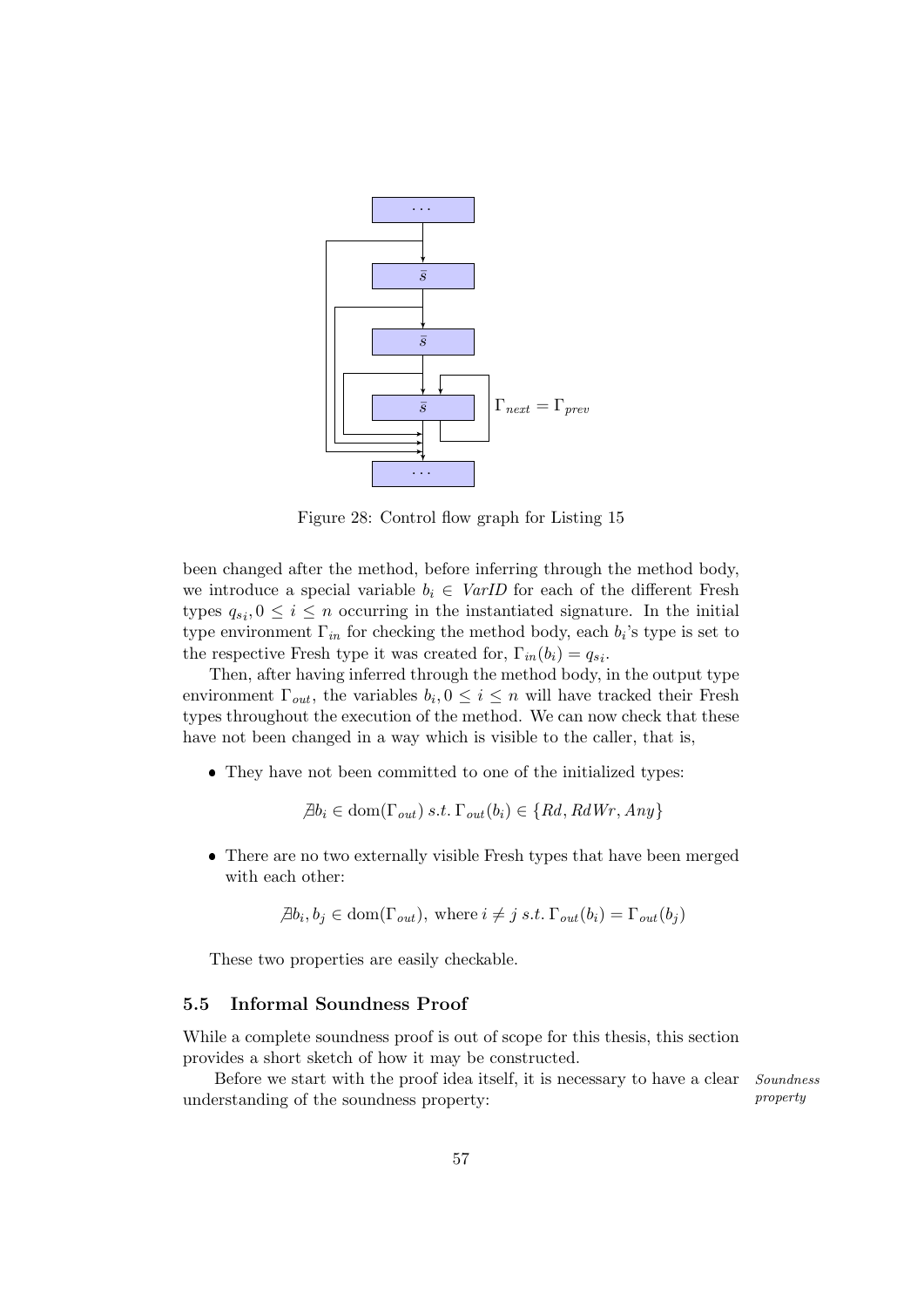$$
\Phi(x) = p_s \qquad q_s \in \text{types}(\Phi)
$$
\n
$$
\frac{p_s <: q_s \qquad \Phi' = \Phi\langle x \mapsto q_s \rangle \qquad l, \Phi', h \vdash s \to l', \Phi'', h' \qquad \text{UPCAST}
$$
\n
$$
l, \Phi, h \vdash s \to l', Phi'', h' \qquad \text{UPCAST}
$$
\n
$$
p_s, q_s \in \text{types}(\Phi) \qquad p_s = F_s(\ldots)
$$
\n
$$
q_s \neq NullT \qquad l, \Phi, h \vdash \text{commit } p_s \text{ to } q_s \Downarrow l', \Phi', h'
$$
\n
$$
\frac{l', \Phi', h' \vdash s \to l'', \Phi'', h'' \qquad \text{COMMIT OR MERGE}
$$

Figure 29: Operational semantics rules for sound weakening of type environments

Objects of the (dynamic) type Rd will never be modified.

Note that the consistency of  $\Phi$  and h within runtime configurations is not shown yet and must also be part of a soundness proof, which is why the soundness property is defined on dynamic types.

Recall that in a static type environment  $(\Gamma \text{ or } \Phi)$ , objects of the dynamic type Rd can be referenced by both Rd- and Any-typed variables.

# 5.5.1 Operational Semantics

The (informal) proof is understood easiest using a slightly modified variant of the operational semantics presented in Section 4.7: In addition to the core rules, the rules in Figure 29 allow to weaken the type environment Φ by upcasting and commit types between statements.

The two rules (UPCAST) and (COMMIT-OR-MERGE) essentially allow to do the three sound weakening operations (Definition 2) in between statement evaluations.

# 5.5.2 Inferring Commits

The type inference / type checking algorithm infers commits in two distinct ways:

- 1. The inference algorithm rules (FIELD ASSIGN) and (METHOD INVOcation) infer commits implicitly by invoking the type compatibility rules.
- 2. When the inference algorithm merges type environments, it is clear that the resulting type environment can be derived from any of the input environment by applying a sequence of the sound weakening operations (Definition 2). If the inference finds a way through the checked method on which the used type environment is the result of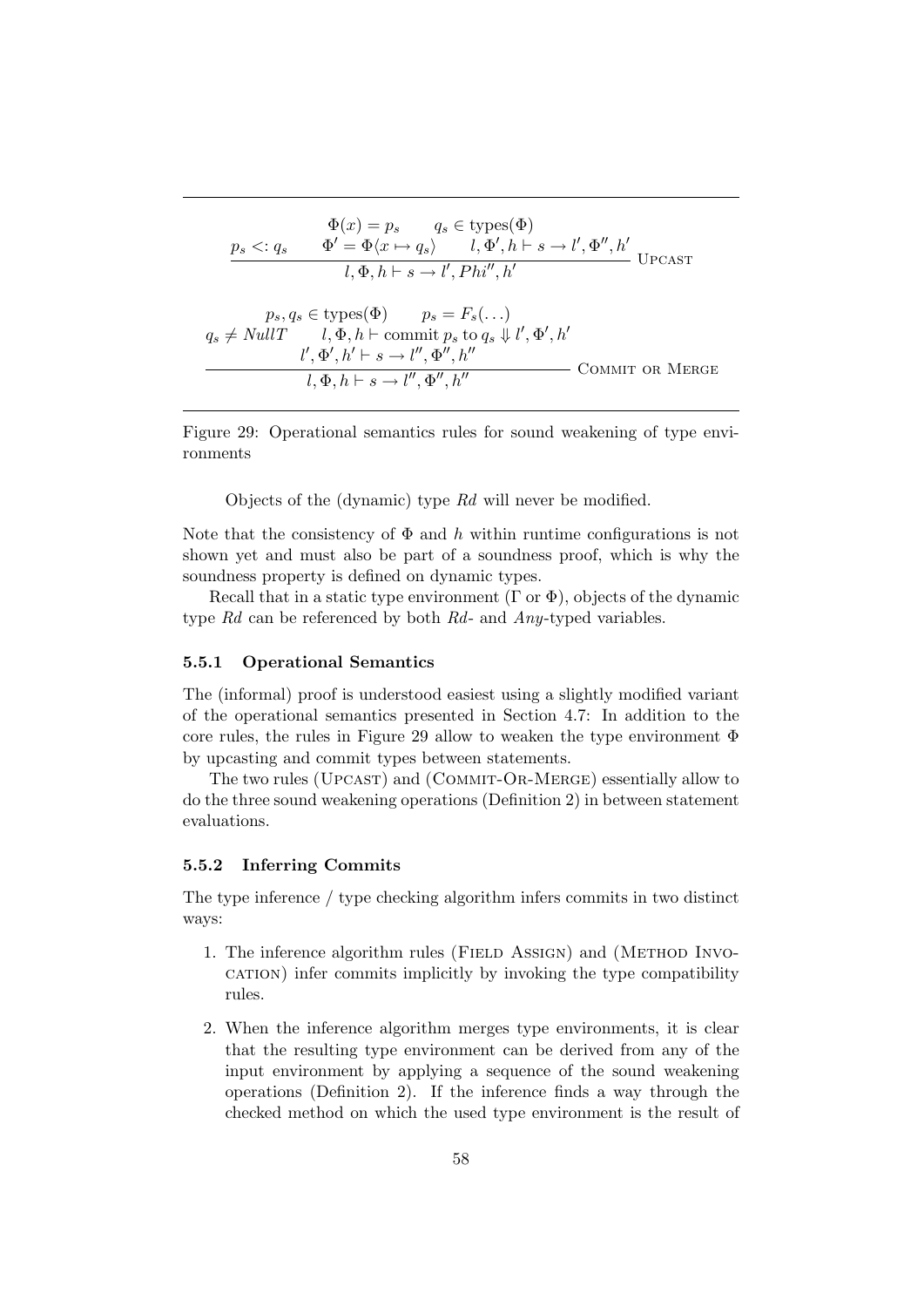one or more merges, it is okay to apply the operational semantics rules (UPCAST) and (COMMIT OR MERGE) rules (Figure 29) in the corresponding places when executing the method.

### 5.5.3 Proof Overview

The proof is divided into two parts:

- In Part 1, we show that the type environment  $\Phi$  in the operational semantics is always consistent with the actual dynamic types, that is, when only checking access permissions using  $\Phi$ , the operational semantics can never make the mistake of writing to a dynamically Rd-typed object.
- In Part 2, we assume that the type inference  $/$  type checking algorithm found a way along the tree of ambiguous commit possibilities, on which it could reach the end of the method. Under this precondition, we show that we can derive from it a commit strategy for all possible execution paths through the method, so that these paths can be completely (and thus soundly) executed using the operational semantics.

# 5.5.4 Part 1

To show that  $\Phi$  is always consistent to the dynamic types, we lift the definition of consistency to runtime configurations  $l, \Phi, h$ .

Definition 4 (Consistent runtime configurations). A runtime configuration  $l, \Phi, h$  is called **consistent** iff for all variables  $x \in \text{dom}(\Phi)$ :

| $\Phi(x) = Any$           | implies | $l(x) = nullID$ or $I(h(l(x))) \in Rd$ , $RdWr$                                        |
|---------------------------|---------|----------------------------------------------------------------------------------------|
| $\Phi(x) = Rd$            | implies | $l(x) = nullID$ or $I(h(l(x))) = Rd$                                                   |
| $\Phi(x) = R dWr$         | implies | $l(x) = nullID$ or $I(h(l(x))) = RdWr$                                                 |
|                           |         | $\Phi(x) = F_s(x^*)$ implies $\forall y, z \in x^* : l(y) = nullID$ or $l(z) = nullID$ |
|                           |         | or $I(h(l(y))) = I(h(l(z))) = F_d()$                                                   |
| $\Phi(x) = NullT$ implies |         | $l(x) = nullID$                                                                        |
|                           |         |                                                                                        |

The property can be shown by structural induction over the operational semantics' core rules (statement rules): If a rule's input runtime configuration was consistent, it needs to follow that its output runtime configuration is consistent as well. If this holds for all statement rules, an inconsistent configuration can never be reached.

In the method invocation rule, we need to assume that the called method keeps the caller-visible Fresh types intact, i.e. an object passed to it cannot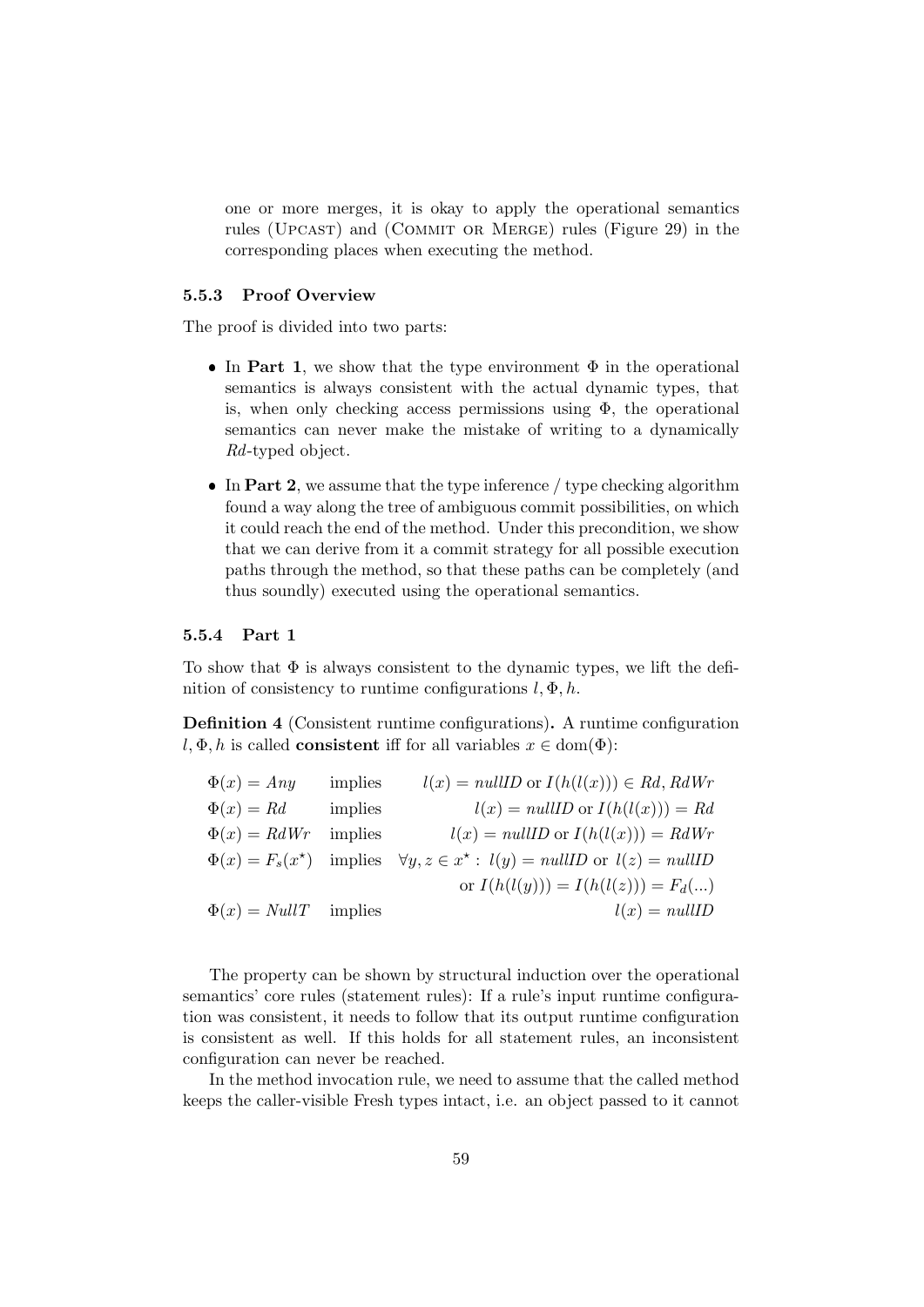be commited to one of Rd, RdWr or Any, and the types of two passed Fresh objects cannot be merged.

Doing this proof for the method invocation and field assignment rules quickly reveals that it must also be shown for the rules in the type compatibility and commit layer.

It helps understanding to observe that the method invocation and field assignment rules first do commits where appropriate, then apply the actual state change to the runtime configuration. For the state change, the output configuration's consistency can be proved in similar way as for the other (non-committing) statement types. The problem can then be reduced to showing that the commits done by these rules preserve configuration consistency as well.

For the commit layer rules (FRESH TO RD OR RDWR) and (FRESH to Fresh) (Section 4.8), this is easy to show by checking the consistency properties for the changed variable types in  $\Phi$  against the dynamic types on the updated heap<sup>8</sup>.

The type compatibility layer has the special rule (ANY BELOW FRESH) (Section 4.9.2), which is the only higher-layer rule circumventing the two commit rules we already looked at. (ANY BELOW FRESH) is only used when evaluating the statement "x.fid =  $y$ ", in a runtime configuration where  $\Phi(x) = F_s({x, \ldots})$ ,  $\Phi(y) = Any$  and fid is annotated as *MyAccess*. In that case, x's dynamic type is committed to y's dynamic type  $Rd$  ( $RdWr$ ), whereas x's static type in  $\Phi$  is committed to Any. However, the commit to Any is just a simpler implementation strategy for committing to  $Rd$  ( $RdWr$ ), depending on y's dynamic type, then upcasting to Any. This is easier to prove sound, as it can be rewritten using the commit layer rules we already showed to be sound.

### 5.5.5 Part 2

In the second part of the proof idea, we want to show that a successful run of the type inference / type checking algorithm guarantees that all paths through the method can be soundly executed.

We start by assuming that in one path through the tree of ambiguous commit possibilities, the type inference algorithm found a way through the whole method. Let us assume we're just looking at this specific path through the tree of ambiguities. We can then unroll the first iterations of all loops in the control flow graph, giving us a control flow graph where every basic block corresponds to a specific step in the inference (each basic block needed to be inferred through only once). The input type environment of

<sup>&</sup>lt;sup>8</sup>The consistency properties for the variables with unchanged  $\Phi$ -types stay the same, as their corresponding dynamic types weren't Fresh before. Consequently, they couldn't have changed.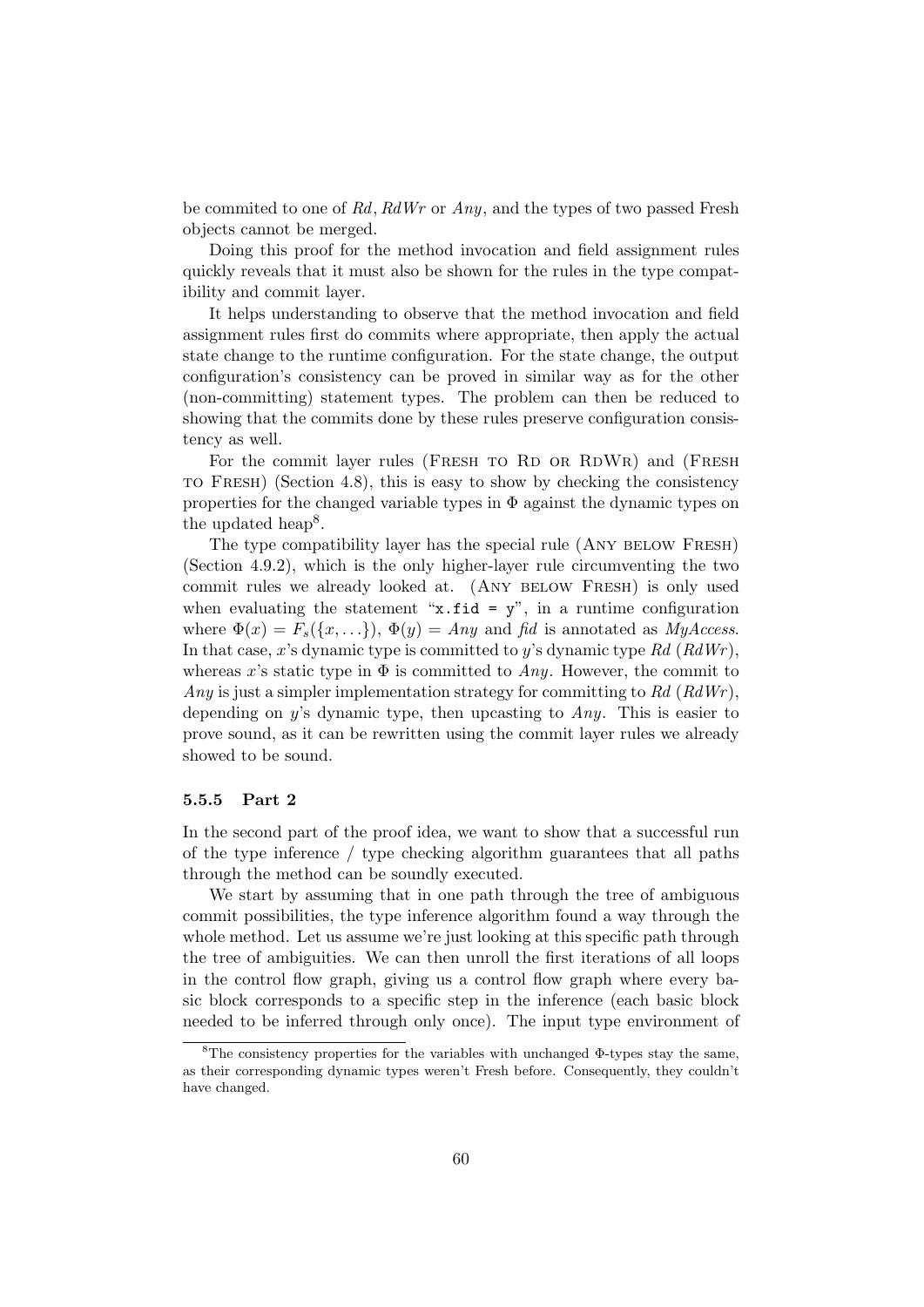

Figure 30: Control flow graph in step  $j$ . Dashed arrows indicate possible incoming control flows.

the inference step done on a block  $B_i$  is called  $IN[B_i]$ , the output type environment  $OUT[B_i]$ . (As we're looking at only one path through the tree of ambiguities, the output type environment is unambiguously defined within it.)

Let's now consider an arbitrary execution path through this control flow graph, consisting of steps  $j = 0, 1, \ldots$  through basic blocks  $B_{i_0}, B_{i_1}, \ldots$ Because of loops, is is possible that there are two steps  $j_0, j_1$  referring to the same basic block  $B_{i_{j_0}} = B_{i_{j_1}}$ .

The initial runtime configuration  $l_0, \Phi_0, h_0$  serves as input for the first executed basic block  $B_{i_0}$ , yielding the output  $l'_0, \Phi'_0, h'_0$ . This output in turn may be changed by the rules (UPCAST) and (COMMIT-OR-MERGE) to  $l_1, \Phi_1, h_1$ , then serves as input for the basic block  $B_{i_1}$ , yielding  $l'_1, \Phi'_1, h'_1$ , and so forth for bigger indices (Figure 30).

We now do an induction over  $j$ , showing in each step that there is a way to execute the operational semantics so that the input type environments for the next step equal in the operational semantics and the type inference algorithm, e.g.  $\Phi_{j+1} = IN[B_{i_{uj+1}}]$ .

The **base case** for the induction is  $\Phi_0 = IN[B_{i_0}]$ , which is obviously true.

Inductive step: We can assume that

$$
\Phi_j = IN[B_{i_j}]
$$

Because the inference steps through all basic blocks have been successful, we know that there is way to do an inference step through the next basic block  $B_{i_j}$ , which yielded  $OUT[B_{i_j}]$ . As the type inference rules do the same operations on the type environments as the operational semantics do, and especially, they get stuck in the same cases and have the same ambiguous branches, we know that it is possible to evaluate  $B_{i_j}$  using the operational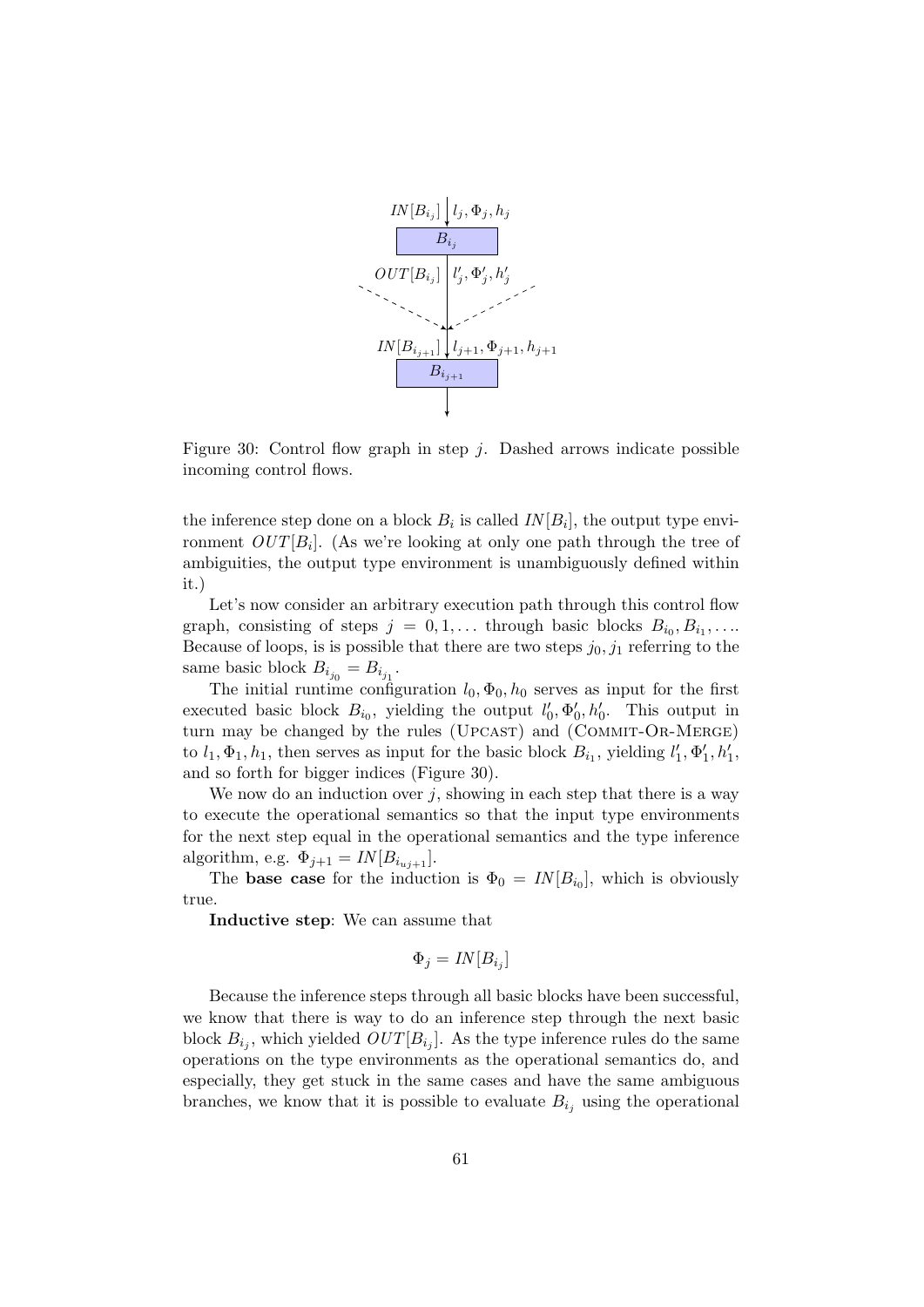semantics, so that

$$
\Phi_j' = OUT[B_{i_j}] \tag{1}
$$

In the type inference algorithm,  $IN[B_{i_{j+1}}]$  is calculated by merging the  $OUT$ -values of all predecessor blocks. From the definition of merge, we know that  $IN[B_{i_{i+1}}]$  can then be derived from any of these output type environments by applying a sequence of the sound weakening operations (Definition 2).

In the operational semantics,  $\Phi_{i+1}$  can be determined by applying the (UPCAST) and (COMMIT-OR-MERGE) rules on  $\Phi'_j$ . These allow to apply any sequence of the three sound weakening operations to  $\Phi'_{j}$ , so we can choose to derive  $\Phi_{j+1}$  in the same way as  $IN[B_{i_{j+1}}]$  was derived from  $OUT[B_{i_j}]$ . This way, because of (1), we know that

$$
\Phi_{j+1} = OUT[B_{i_{j+1}}]
$$

By induction, this holds for all  $j$ , so all steps are executable using the operational semantics.

#### 5.5.6 Proof Conclusion

Together with part 1 of the proof, which shows that the operational semantics never execute a method in an unsound way, we now know that the checked method can be executed properly using the operational semantics.

By removing all type information – both  $\Phi$  and the types on the heap – from the operational semantics, all reasons for ambiguous rule evaluation disappear. We can therefore use this type system for normal, unambiguously evaluated object oriented languages like Java.

# 5.5.7 Comparison to Data Flow Analysis

Although strictly speaking, the TIFI+ inference algorithm is not a data flow analysis, it shares many common ideas with it. [3, Section 10.11] defines a framework for data flow analysis as a triple  $(F, V, \wedge)$  where

- $\bullet$  V is a set of *values*, corresponding to type environments
- F is a set of transfer functions from V to V, corresponding to inference rules for statements
- $\wedge$  is a binary *meet operation* from  $V \times V$  to  $V$ , corresponding to TIFI $+$ 's  $\sqcup$ .

Furthermore, [3] defines the relation  $\leq$  on V so that for all  $x, y \in V$ :  $x \wedge y \leq y$ , which is a definition very similar to the check-implication  $\stackrel{c}{\Rightarrow}$ , where  $\Gamma_{\star} \stackrel{c}{\Rightarrow} \Gamma_1$  and  $\Gamma_{\star} \stackrel{c}{\Rightarrow} \Gamma_2$ , if  $\Gamma_{\star}$  is a result of merging  $\Gamma_1$  and  $\Gamma_2$ .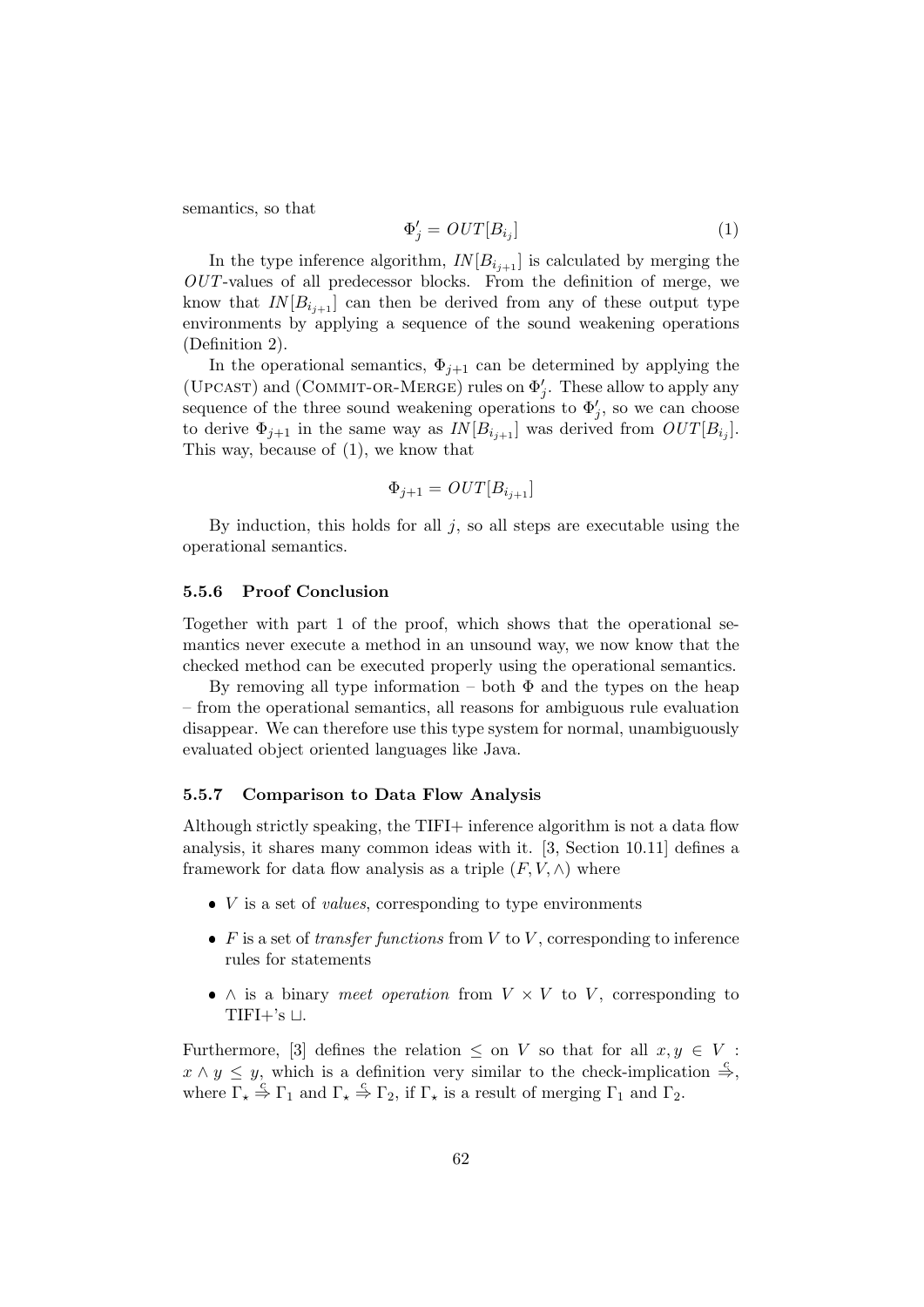```
void worksInTIFIPlusButNotInOriginalTIFI() {
 C c = new C();
  assert Is Fresh (c);
  while (\text{cond}() ) {
    commitToRd(c); // Force c to be Rd.
    c = new C();
    assert Is Fresh (c);
  }
  commitToRd(c); // Force c to be Rd.
}
```
Listing 16: A method which can be checked in TIFI+, but not in TIFI. (This source code is also included in the TIFI+ test suite.)

Although the similarities between data flow analysis and TIFI+'s inference algorithm are very high, there is still an unresolved mismatch in that TIFI+'s merge operation and its inference rules all have ambiguous results, hence it is not possible to model them as functions.

Further information on data flow analysis can be found in [3] and [14].

# 5.6 Comparison

Compared with the inference algorithm presented in the TIFI report [11], our algorithm is changed in a number of ways:

Cloud-style Fresh types: Fresh types are represented using sets of objects and variables, not using tokens. Using these "cloud-style" Fresh types simplifies the notion of type environment implication and merging (which are not mentioned in the original paper, but useful to understand the inference algorithm).

Another advantage of cloud-style Fresh types is that they also facilitate the equality of type environments (and thereby finding fix points): Consider the loop in Listing 16. TIFI+ can find the fix point  $\Gamma_{fp}$  =  ${c \mapsto F_s({c})}$  for this loop. In the original TIFI proposal, this is not possible: As the constructor call introduces a new Fresh token, the loop body's output type environment is always different than its input type environment. For example, if the input type environment is  ${c: Fresh(n)}$ , the output type environment could be  ${c: Fresh(n')}$  $(n \neq n')$ , which is not recognized as equal.

Not constraint-based: The original inference algorithm relies on accumulating a constraint set when traversing the method body. After traversal, if the constraint set can be fulfilled, the found newtoken and commit positions are the inference algorithm's result. If it cannot be fulfilled, these are not valid.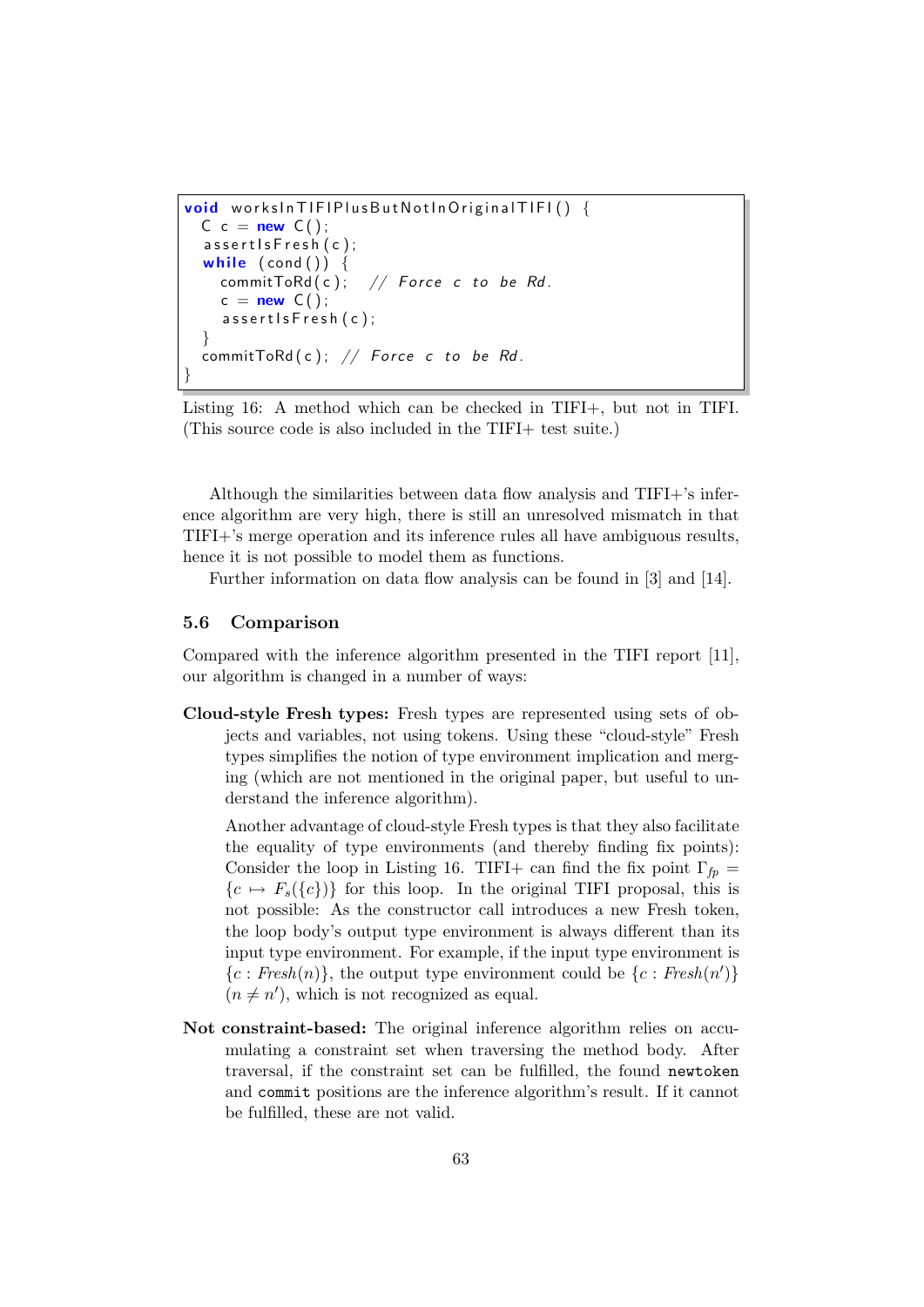While a constraint-based approach is possibly formally simpler, it has the disadvantage that it becomes harder to emit reasonable error messages if the constraints cannot be fulfilled. TIFI+'s inference therefore avoids constraint sets.

- Merging and Check-Implication: TIFI+ presents a way to reason about type environments using merging and check-implication, which proved to be useful to understand the ambiguity of merge. Although the TIFI type inference algorithm merges type environments in a similar way,
- Fixes problems in the inference algorithm: The original inference algorithm has a bug (see Appendix A), because of which it isn't possible to infer commits for the following sequence of statements:

```
c = new C(); // c is Fresh.
any (c); // Forces that c has a subtype of Any.
rd(c); // Forces that c has a subtype of Rd.
```
A possible solution on basis of the original algorithm probably involves introducing more constraints [1] [2]. Our algorithm solves the problem using backtracking.

Complexity: A low algorithmic complexity was not a primary goal when developing the TIFI+ algorithm. It is not currently clear whether a solution using constraint solving is faster or slower.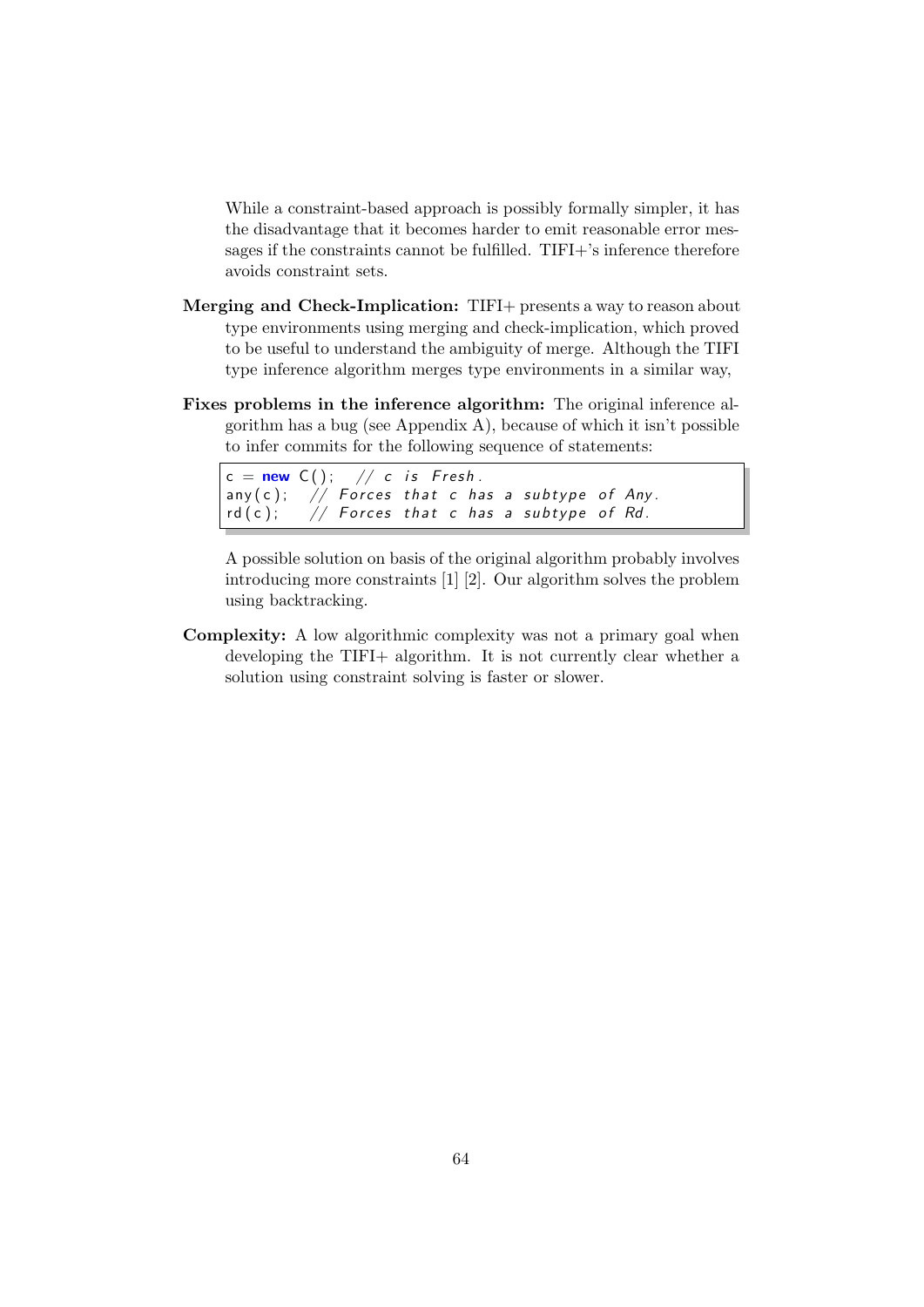# 6 Adaption to Java

The number of Java's features by far exceeds that of the restricted language used in the previous chapters. In some cases, mapping the type system built for that language to Java is a non-trivial task.

In this chapter, we will have a look at some of the most important aspects of transferring the TIFI+ type system to Java.

### 6.1 Expressions

Unlike the TIFI+ formalization language, Java has nested expressions. We introduce type inference rules for expressions of the form

$$
\Gamma \vdash e \Downarrow \Gamma
$$

Nested expressions are usually evaluated left to right, then the outer Expression operation is applied to the results  $([9, Section 15.7])^9$ . For example, to *evaluation* evaluate the expression  $e_1 + e_2$  ( $e_1, e_2$  being expressions themselves), first  $e_1$ is evaluated, then  $e_2$ , then the addition operation is applied to both. Note that because of side effects, evaluation order matters.

 $\overline{\phantom{a}}$ 

When applying an expression inference rule to a type environment  $\Gamma$ , Expression the result environment  $\Gamma'$  will span the variables dom( $\Gamma'$ ) = dom( $\Gamma$ )  $\cup \{ \mathcal{E} \},$  *inference* so that  $\Gamma'(\mathcal{E})$  is the expression's type after its evaluation.  $\mathcal E$  is a special variable used by all expression inference rules.

Expression inference rules expect that  $\mathcal E$  is not part of the input environment  $({\mathcal{E}} \notin \text{dom}(\Gamma)).$ 

Example 30 (Field assignment expression). Consider using the inference rule

$$
\Gamma \vdash x_1.\mathit{fid} = x_2 \Downarrow \Gamma'
$$

where fid is annotated as  $MyAccess$  and  $\Gamma$  is set to

 $\Gamma := \{x_1 \mapsto F_s(\{x_1\}), x_2 \mapsto F_s(\{x_2\})\}$ 

The rule merges the two fresh types and adds the variable  $\mathcal E$  of the same type, yielding the type environment

$$
\Gamma' := \{x_1 \mapsto F_s(\{x_1, x_2, \mathcal{E}\}), x_2 \mapsto F_s(\{x_1, x_2, \mathcal{E}\}), \mathcal{E} \mapsto F_s(\{x_1, x_2, \mathcal{E}\})\}
$$

where all three variables are of the same Fresh type.

 $\Box$ 

<sup>&</sup>lt;sup>9</sup>An exception to this are only the conditional operators, ?:, & and  $||$ .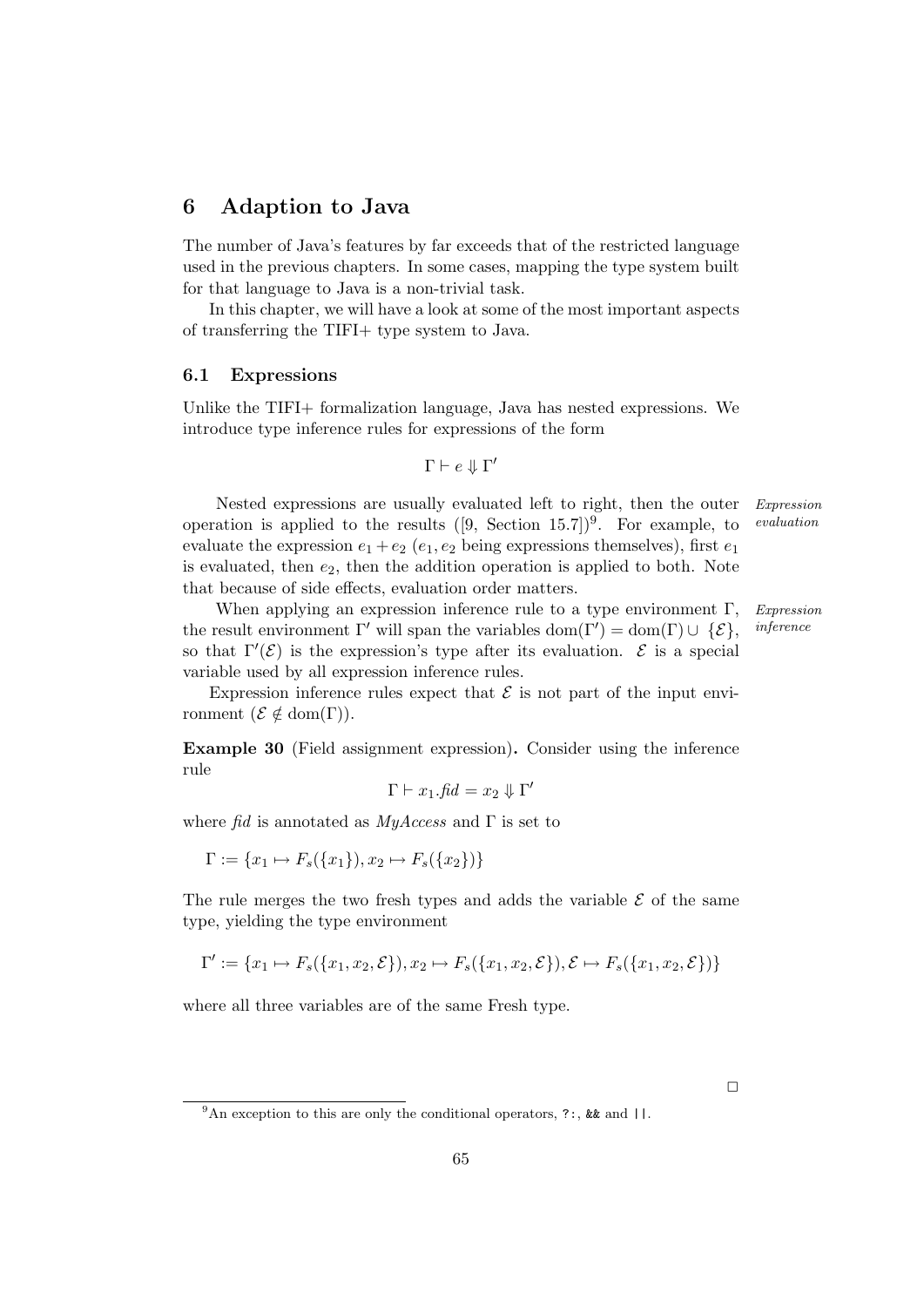The naive approach to inferring through an expression e with nested subexpressions  $\bar{e} = e_1 :: e_2 :: \ldots :: \text{nil}$  is to first infer through all of the nested subexpressions, collect the returned types, then proceed doing the actual inference, thereby possibly doing checks on the collected types. There is a problem with this approach, though: As we have seen in Example 30, some expressions, like field assigns and method calls can do commits when inferring through them. When for example  $e_2$  does that, it can in particular commit the type of the previous expression,  $e_1$  (Example 31).

Simply remembering each subexpression's type directly after inferring through it is therefore not sufficient. Instead, we need to find a way to track changes to these types throughout the inference of the other subexpressions.

Key to understanding the solution is to understand that every expression with subexpressions can be rewritten in a way so that all subexpressions are converted into simple variable usages. For example, the method invocation  $m(x_1,(x_1,\text{fd}=x_2))$  can be rewritten<sup>10</sup> as

```
{
  var s1 = x1;
  var s2 = (x1 \text{ f id } = x2);m(s1, s2);}
```
Example 31 (The naive approach fails). Consider inferring through a method invocation of the form " $m(x_1,(x_1,fid = x_2))$ ", where fid is annotated as  $MyAccess$ . We set  $\Gamma := \{x_1 \mapsto F_s(\{x_1\}), x_2 \mapsto RdWr\}$  and infer by invoking the rule  $\Gamma \vdash m(x_1, (x_1 \text{.} \text{fid} = x_2)) \Downarrow \Gamma'.$ 

We start by inferring through the first expression,  $\Gamma \vdash x_1 \mapsto \Gamma_{out1}$ , which yields  $\Gamma_{out1} = \{x_1 \mapsto F_s(\{x_1, \mathcal{E}\}), \mathcal{E} \mapsto F_s(\{x_1, \mathcal{E}\}), x_2 \mapsto RdWr\}.$  We remember the first subexpression's type as  $q_{s\,expr_1} := \Gamma_{out1}(\mathcal{E}) = F_s(\lbrace x_1, \mathcal{E} \rbrace),$ calculate  $\Gamma_{in2} = \Gamma_{out1} \langle delete \mathcal{E} \rangle$ , and proceed inferring through the second subexpression,  $\Gamma_{in2} \vdash x_1$ .  $\text{fid} = x_2 \Downarrow \Gamma_{out2}$ . This yields the result type environment  $\Gamma_{out2} = \{x_1, x_2, \mathcal{E} \mapsto RdWr\}$ . Again, we remember the resulting type  $q_{s\,expr2} := \Gamma_{out2}(\mathcal{E}) = RdWr$  and remove  $\mathcal E$  from the type environment.

Looking at the other subexpression type we remembered, it is  $q_{s\exp r_1} =$  $F_s({x_1, \mathcal{E}})$ . However, when (abstractly) interpreting the second subexpression, we just committed this Fresh type. Consequently, when really executing this program, the type of  $x_1$  after executing the first subexpression will be this Fresh type, but after evaluating all subexpressions, right before calling the method, the type is already committed to RdWr.

 $\Box$ 

 $10$ For the explanation, we ignore that method calls themselves are expressions, too. To make this formally correct, we can extend the semantics of blocks to be used as expressions and to evaluate to the value of the last expression statement occurring in them. It is also possible to think about this as a let construct, as seen in functional languages.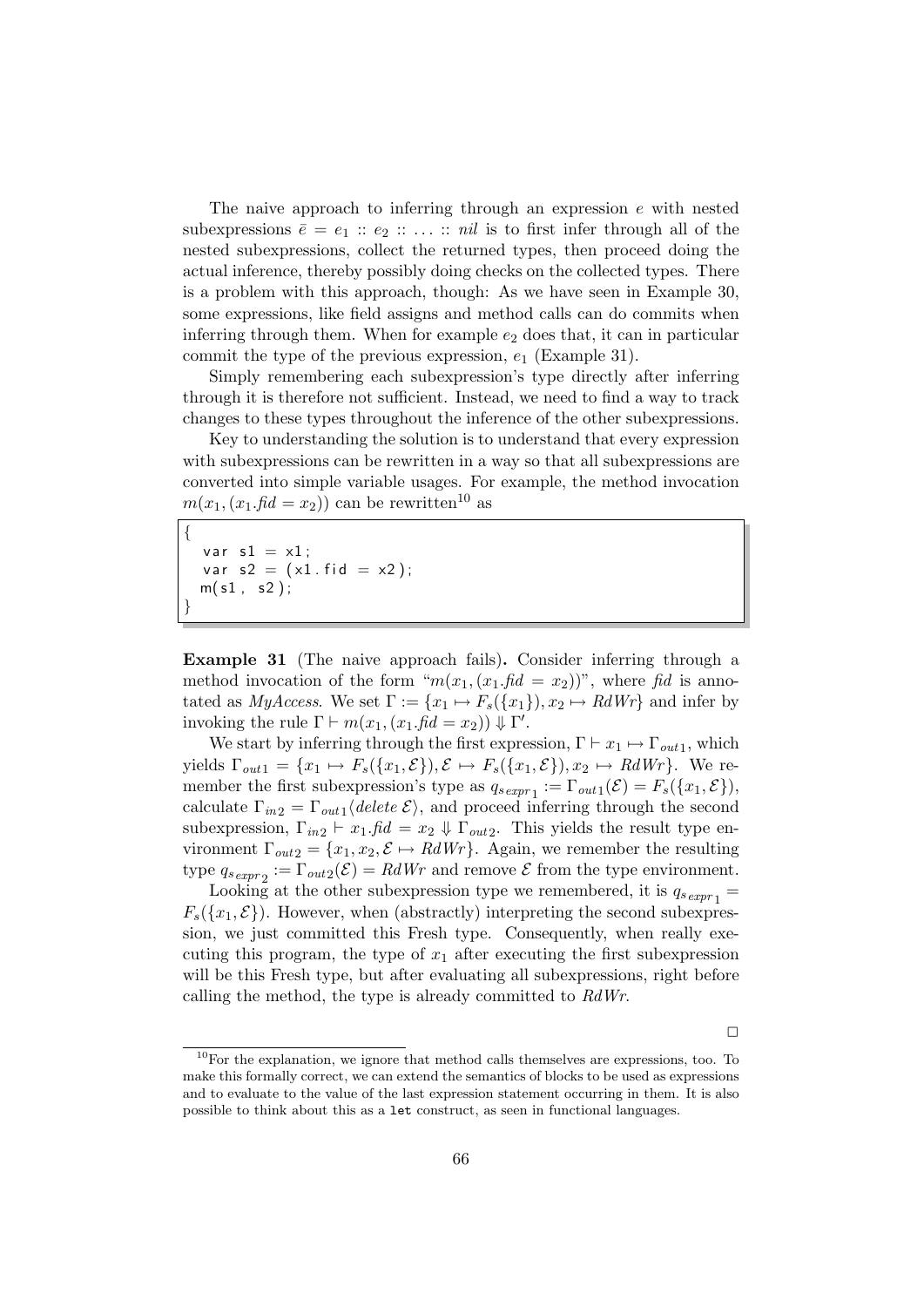Inferring through the statements in this block, the problem in Example 31 cannot occur any more: When the method call statement is only entered after introducing and assigning the variables  $s_1, s_2$ , the changes to  $x_1$ 's old type have already been tracked in  $\Gamma(s_1)$ .

If the newly introduced *special variable identifiers*  $s_1$  and  $s_2$  do not occur in the rest of the program, the code transformation to an expression without subexpressions preserves the original semantics. We can thus change the inference rules for nested expressions to infer through the expressions as if they were instead written in the transformed style.

For example, a simplified<sup>11</sup>, modified (CALL) rule can be written as

$$
\Gamma \vdash \text{var } \bar{x} = \bar{e} \Downarrow \Gamma' \qquad \text{model} = \text{methodSig}(\text{mid}, \ldots)
$$
\n
$$
\Gamma, \text{msdecl} \vdash \text{Resolve } \{\Gamma'(x) \mid x \in \bar{x}\} \Downarrow \text{ms}
$$
\n
$$
\frac{\Gamma', \text{ms} \vdash \bar{x}! \text{fpTypes}(\text{ms}) \Downarrow \Gamma'', \text{ms'}}{\Gamma' \vdash \text{mid}(\bar{e}) \Downarrow \Gamma''} \qquad \text{CALL}
$$

#### 6.2 Abruptly Completing Statements

Another major difference between Java and the TIFI+ language is that in addition to loops and If-Then-Else, Java also has a number of other statements to redirect the control flow, namely break, continue, throw and return.

All of these statements complete abruptly, thereby attempting to transfer control to a specific target place, depending on the statement type.

- break (with a label) attempts to transfer control to the end of the enclosing (labeled) statement, which is then immediately completed. [9, Section 14.15]
- continue (with a label) attempts to transfer control to the enclosing (labeled) statement, which proceeds with the next loop iteration. The continue target can only be a loop statement. [9, Section 14.16]
- return completes abruptly with the reason "return" or "return  $V$ ", V being the reference value pointing to the object to be returned. By doing this, it attempts to transfer control to the end of the method. [9, Section 14.17]
- $\bullet$  throw completes abruptly with the reason "throw  $V$ ",  $V$  being a reference value pointing to the exception object thrown by it at runtime. This attempts to transfer control either to the next surrounding matching catch clause in the same method, or to the next matching catch clause in one of the calling methods available at runtime. [9, Section 14.18]

 $\overline{^{11}$ The receiver type is omitted.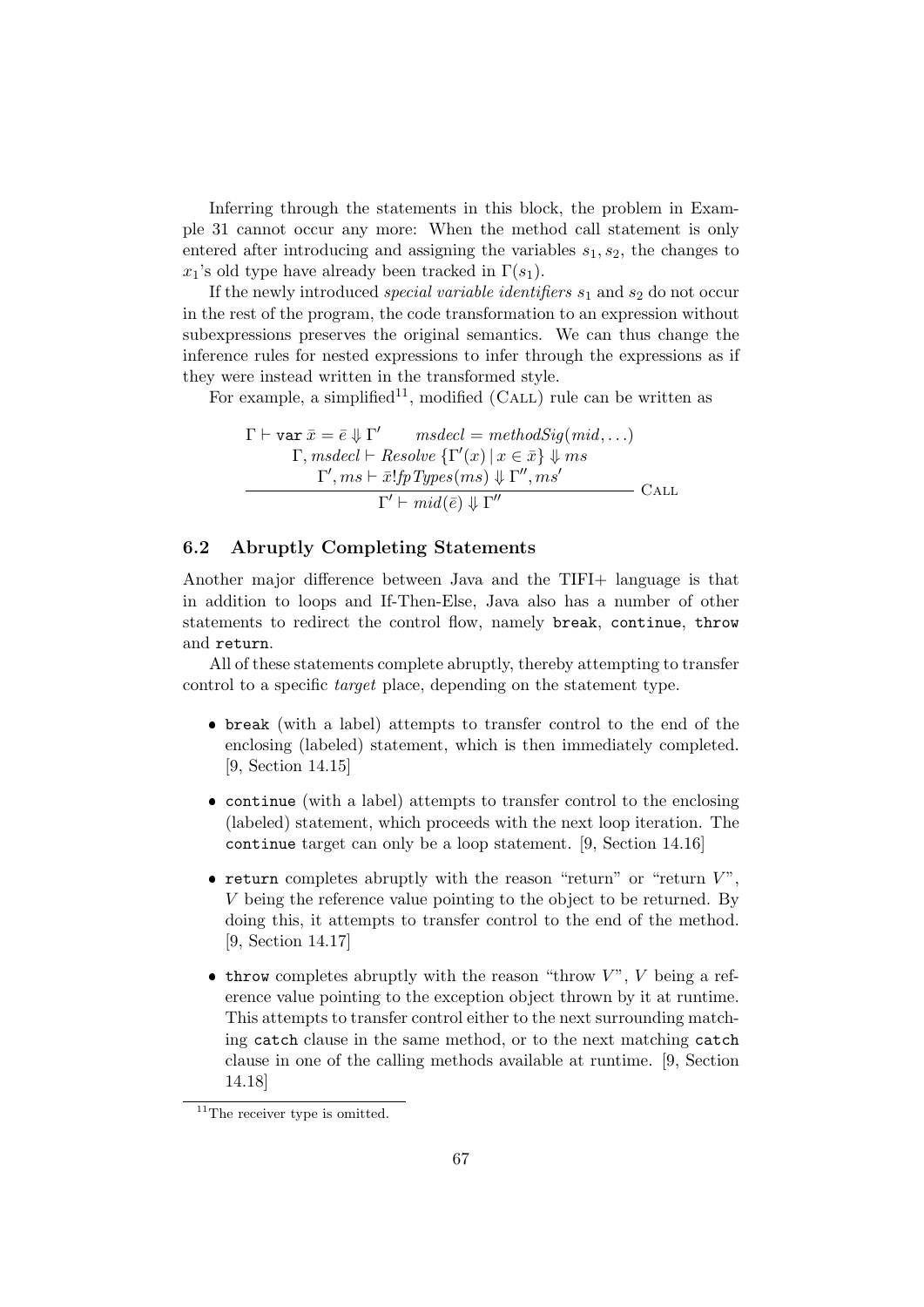```
void m(int i) {
foo:{
    try
       System . out . println ("foo");
       if (i == 0) break foo:
       System.out.println("bar");
      finally \{if (i == 0) return;
    }
    System . out . println ("baz");
  }
  System . out . println ("quux")
}
```
Listing 17: Abrupt completion example

Note that the term "attempting to transfer control" is explicitly chosen to designate that each of these attempts can be interrupted by an intermediate finally block. If such a block exists, control is first transferred to that block, then after its execution on to the actual target. If a finally block completes abruptly, the old attempt to transfer control is overruled.

Example 32. Consider the method in Listing 17. Executing this method with a parameter  $i = 0$ , will produce the output "foo" on the standard output. The individual steps leading to this are:

- We execute the program including System.out.println("foo");.
- The statement break foo completes abruptly, with the reason set to "break foo", attempting to immediately complete the execution of the surrounding block with the label "foo".
- Before reaching the block labeled "foo", the finally block needs to be executed.
- We reach the return statement, which completes abruptly with the reason "return". Consequently, the finally block is also completed abruptly with that reason, overruling the previous attempt to transfer control.
- The next nesting construct able to handle the reason "return" for abrupt completion is the method body itself, so the method execution is terminated immediately.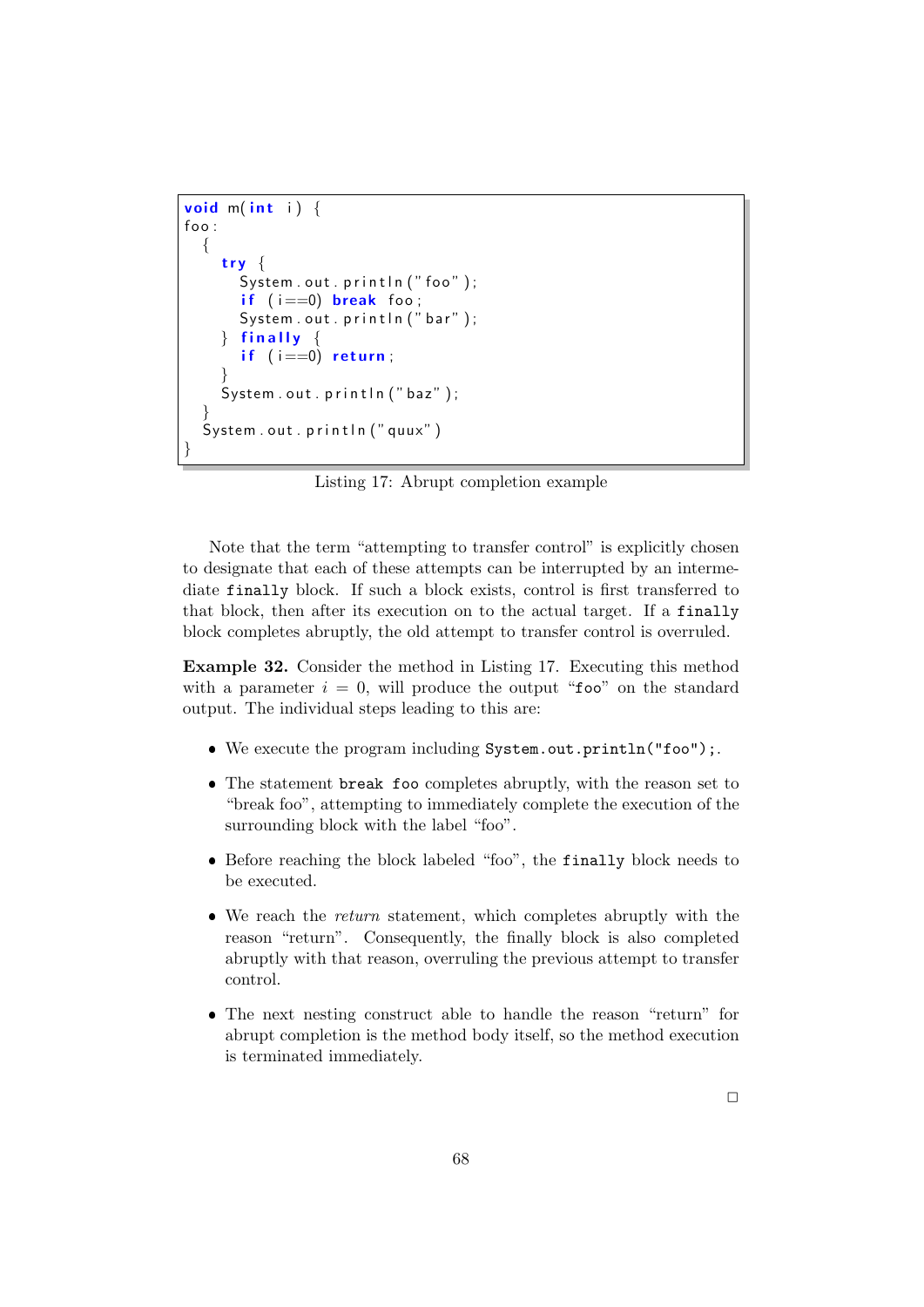

Figure 31: Method  $m()$  as control flow graph. Control flow caused by abruptly completing statements is depicted using dashed arrows.

Given these semantics, it is clear that this mode of transferring control is significantly different to the control flow of programs in the TIFI and TIFI+ languages, where statements are usually executed in syntactic order, sometimes entering a loop. For the abruptly completing statements, however, the outgoing edge in the control flow graph does not point to the syntactically following statement, but rather to one or multiple nodes of the control flow graph in different places.

For example, the control flow graph of method m() from Example 32 is depicted in Figure 31.

The inference algorithm presented in Section 5 is not directly able to handle those non-linear control flows. Luckily, there is a way to still track abruptly completing control flow: Looking at the four statements, we can observe that when the control flow is transferred to a point within the same method, this point is always syntactically placed below the origin, so that when the inference algorithm is in its last iteration looking at the origin statement, the target statement is still to be processed in the last iteration.

A break statement attempts to jump to the next statement after the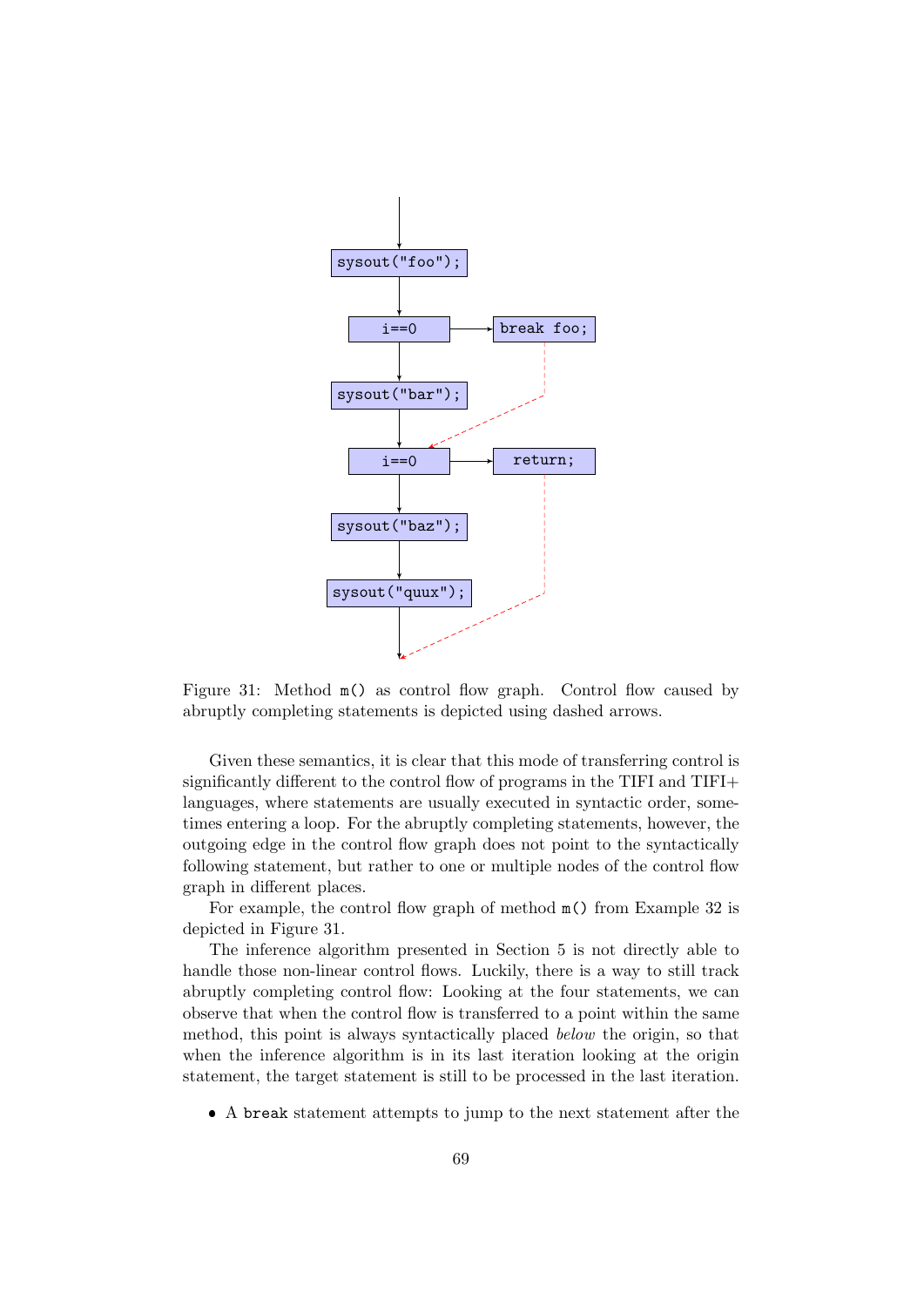loop it refers to. Obviously, this statement has not been looked at by the inference yet.

- A continue statement tries to jump to the end of the loop body of the loop it refers to. This statement may have been processed by the inference algorithm already, but the algorithm will still reach it at least once.
- A return statement attempts to jump to the method's end.
- Within the same method, a throw statement tries to jump to matching catch clauses it is nested in. When inferring through the throw statement, we will still not have looked at those catch clauses.

All of these attempts to transfer the control flow may be interrupted by a finally block. For these, the same argument as for catch clauses applies.

In order to correctly handle abruptly completing statements, we can thus change the algorithm in the following ways:

Instead of inferring type environments  $\Gamma \in TypeEnv$ , we infer triples  $(\Gamma, \mathcal{P}, a) \in TypeEnv \times PendingJumps \times \{True, False\}.$ 

a is the type environment's alive flag. It is needed to account for the fact that abruptly completing statements have no leaving control flow to the following statement, although the inference algorithm proceeds in that direction.

 $P$  is an (initially empty) set of *pending jumps*. A pending jump describes an outstanding unhandled jump which was seen earlier in the inference. If it is part of a set of pending jumps in an actual inference, we know that the jump target has not yet been reached in the inference. If it is reached, the type environment is merged back into the inferred environment.

Pending jumps are modeled as tuples of (1) a reason for abrupt completion and (2) the origin type environment active when a statement was abruptly completed. For example,  $\mathcal{P} := \{ (break, \Gamma_1), (break, \Gamma_2) \}$ may be part of a triple inside a loop body which was inferred on a path with two previous break statements in that loop, one created when the type environment was  $\Gamma_1$ , one created when it was  $\Gamma_2$ .

 Whenever inferring over one of the four aforementioned statements, with an input of  $(\Gamma, \mathcal{P}, \text{True})$ , the output  $(\Gamma', \mathcal{P}', a')$  is calculated as

$$
\mathcal{P}' := \mathcal{P} \cup \{(r, \Gamma)\}
$$

$$
a' := False
$$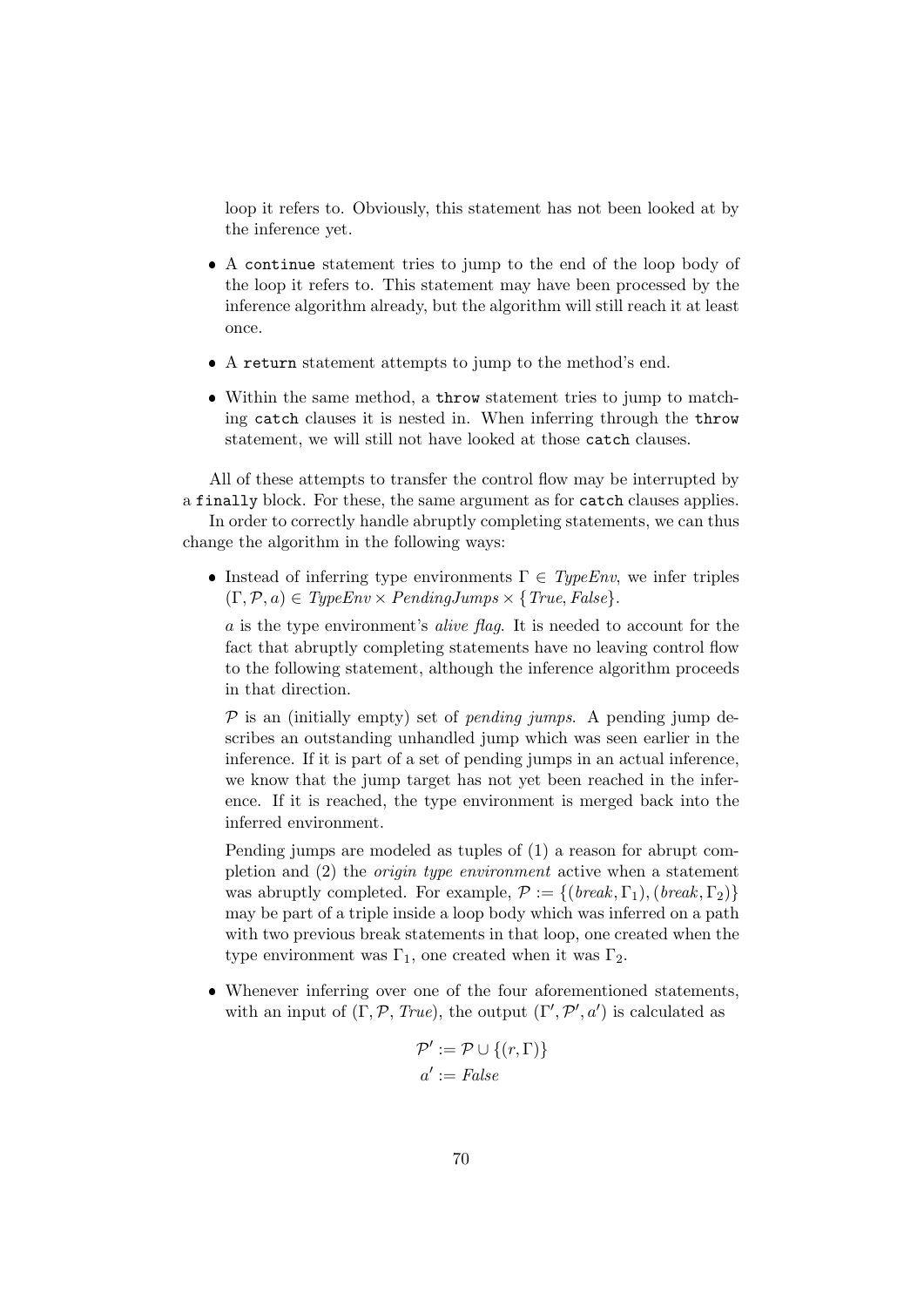where  $r$  is the current statement's reason for its abrupt completion.  $\Gamma'$  is not alive, thus irrelevant.

By adding an entry to the map of pending jumps, the algorithm remembers the non-standard control flow (red arrows in Figure 31). By flagging the output environment as not alive, it remembers that the control flow cannot come from this path<sup>12</sup>.

 At all potential jump targets, find matching jump reasons in the map of pending jumps, remove them and merge their origin type environments with the current type environment.

For example, after a loop, the inference rule for loops removes all pending jumps with the reason "break" and "break ID" (ID being the loop's identifier), and merges their annotated origin type environments with the type environment inferred by the loop's fix point iteration.

In order to use the triples  $(\Gamma, \mathcal{P}, a)$  instead of type environments, we need to lift the definition of merge and check-implication to those triples.

This is done in a way so that the attached pending jumps are merged, whereas the primary type environments are only used as long as they are flagged as alive, that is,

$$
(\Gamma_1, \mathcal{P}_1, a_1) \sqcup (\Gamma_2, \mathcal{P}_2, a_2) := (\Gamma_\star, \mathcal{P}_1 \cup \mathcal{P}_2, a_\star)
$$

where

$$
\Gamma_{\star} := \begin{cases}\n\Gamma_1 \sqcup \Gamma_2 & \text{if } a_1 \wedge a_2 \\
\Gamma_1 & \text{if } a_1 \wedge \neg a_2 \\
\Gamma_2 & \text{if } \neg a_1 \wedge a_2 \\
\text{don't care} & \text{if } \neg a_1 \wedge \neg a_2 \\
a_{\star} := a_1 \vee a_2\n\end{cases}
$$

Check-implication is defined accordingly, so that the merged result of two triples is check-implied by both inputs to merge:

$$
(\Gamma_1, \mathcal{P}_1, a_1) \stackrel{c}{\Rightarrow} (\Gamma_2, \mathcal{P}_2, a_2)
$$

holds iff the following conditions are true:

 $-\mathcal{P}_1 \subset \mathcal{P}_2$ –  $a_1$  implies  $(a_2 \text{ and } \Gamma_1 \stackrel{c}{\Rightarrow} \Gamma_2)$ 

 $12$ Java already prevents users from putting statements right after abruptly completing statements. The alive flag is important however, when the result of such a statement is merged with another triple.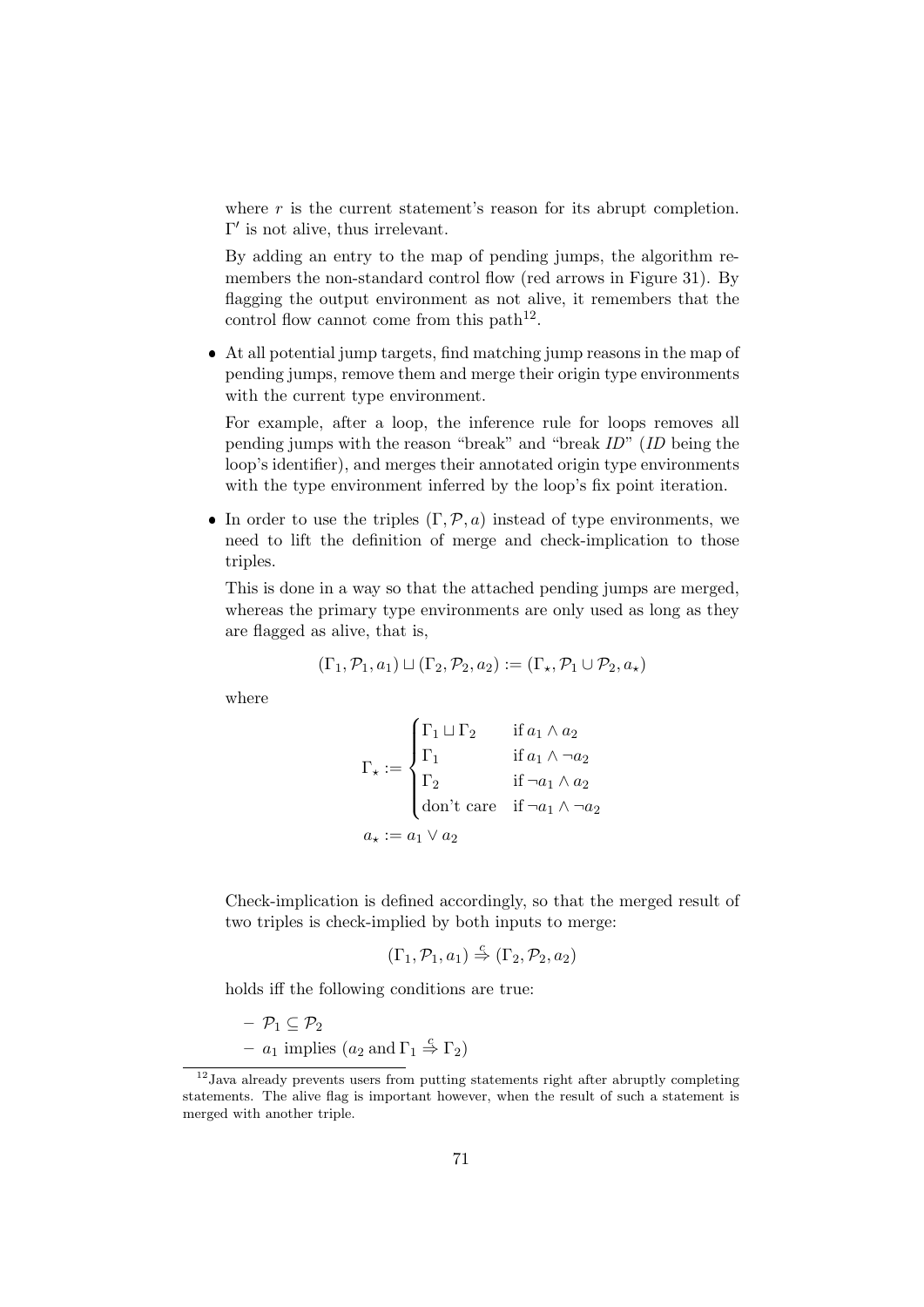#### 6.3 Method Return Types

In our Java subset, methods cannot directly return values. In Java, on the other hand, it is allowed.

In order to type check Java programs, we change the type inference / type checking algorithm in the following ways:

- Method signatures now include return types. Like the other types contained in the signature, this part of the signature can be parameterized using qualifier polymorphism.
- Method invocations are expressions now, not statements.

The inference rule is therefore changed to set the special variable  $\mathcal E$  to the signature's return type. When instantiating the qualifier polymorphic method signature, the return type needs to be instantiated along with the other parameters.

- The method body inference is responsible for ensuring that the method can only return values of the right type. This is done in the following way:
	- Before inferring through the method, we add a special variable R to Γ, tracking the methods return type along the method's execution. Recall that if the return type is a Fresh type, it not only changes by committing, but also by assigning local variables, which makes it impossible to identify types at different times in execution if it is not tracked by a special variable.
	- When a return statement is found during the inference, we additionally introduce a special variable S, so that  $\Gamma(S)$  is the type of the returned expression.
	- Just before the method inference is finished, we ensure that  $\Gamma(S) \leq$ :  $\Gamma(\mathcal{R})$  by invoking the type compatibility rule

$$
\Gamma_{\text{old}} \vdash \mathcal{S}!\Gamma(\mathcal{R}) \Downarrow \Gamma
$$

#### 6.4 Method Overriding

When overriding methods, we need to make sure that the overriding method can be called in all places where the overridden method can be called. This compatibility can be ensured on the level of method signatures, without looking at method bodies. For overriding to be allowed, the Java Language Specification requires the overriding method's signature to be a subsignature of the overridden method's signature ([9, Section 8.4.8.1]).

In order to preserve soundness, we need to extend the notion of a subsignature ([9, Section 8.4.2]). In addition of the requirement that the two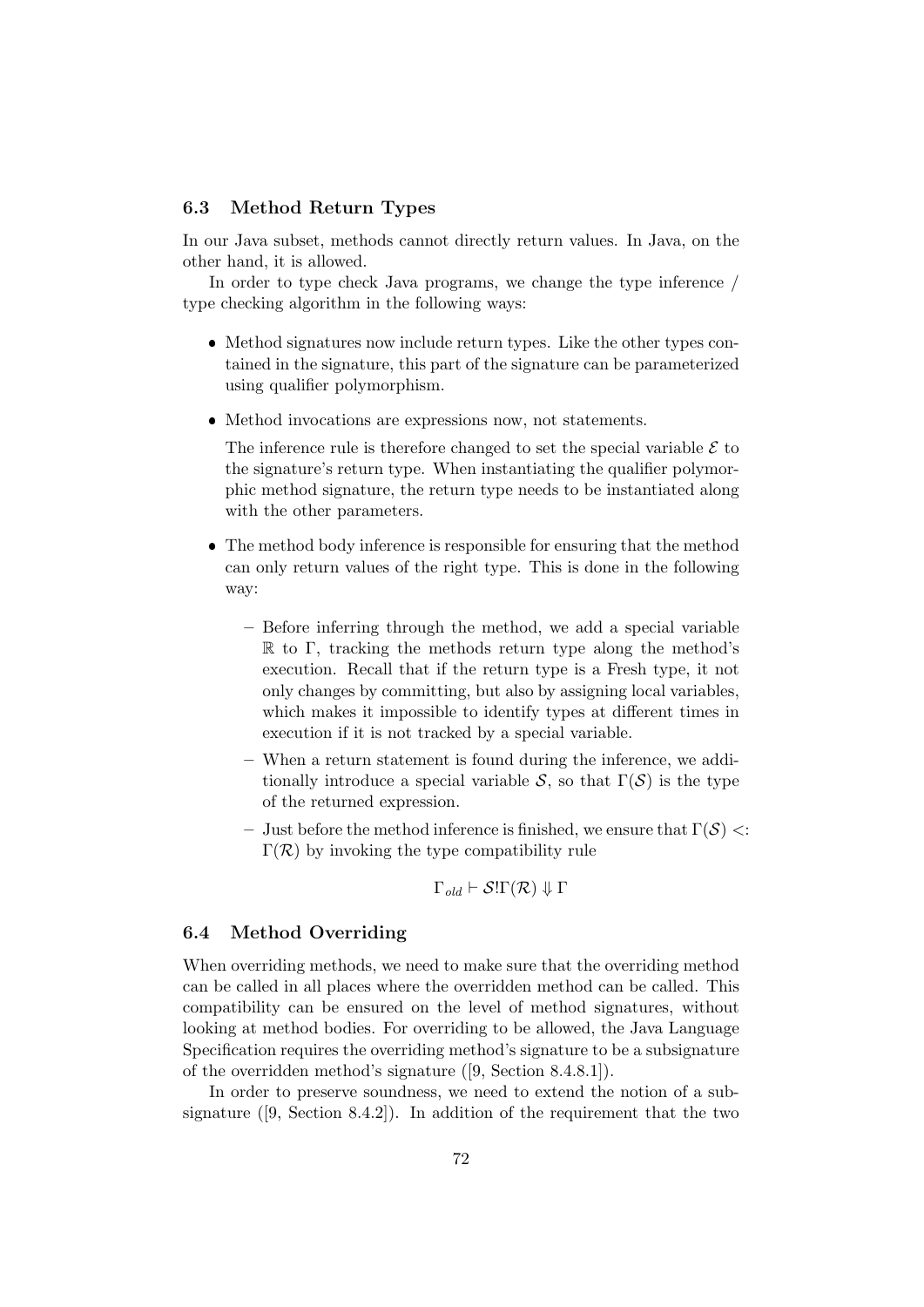signatures are equal (or one being the other's erasure, for backwards compatibility with Java 1.4), we require the following properties for the annotated immutability qualifiers:

For non-qualifier polymorphic signatures  $ms_1, ms_2, ms_1$  is a subsignature of  $ms_2$  if additionally to the usual JLS-definition:

- Formal parameters are contravariant: The type of a formal parameter in  $ms_2$  must be a subtype of the corresponding type in  $ms_1$ .
- The receiver type needs to be contravariant: The receiver type in  $ms_2$ must be a subtype of  $ms<sub>1</sub>$ 's receiver type.
- The result type needs to be covariant: The result type in  $ms_1$  must be a subtype of  $ms_2$ 's result type.

This already defines subsignatures on non-qualifier polymorphic signatures. For qualifier polymorphic signatures, it is required that the places where formal immutability type parameters occur are the same in both  $ms<sub>1</sub>$ and  $ms<sub>2</sub>$ . In case of multiple formal qualifier parameters used in the same method signature, different formal qualifier parameters need to be used in the same places in  $ms_1$  as in  $ms_2$ .

- In places annotated using Rd, RdWr and Any, the same rules as above are applied.
- In places annotated using an formal qualifier parameter, their bounds must equal in  $ms_1$  and  $ms_2$ . Furthermore, if two places in  $ms_1$  use different formal qualifier parameters, the corresponding places in  $ms_2$ must also use different formal qualifier parameters and vice versa.

This strict requirement for formal qualifier parameters is a design decision to simplify the overriding rules. Future type systems based on TIFI+ may choose to relax this rule.

Example 33 (Allowed scenarios for method overriding.). In Listing 18, all method overridings are allowed.

m1() demonstrates co- and contravariance for non-qualifier polymorphic methods: Parameters and receiver are contravariant, the return type is covariant.

m2() demonstrates overriding of qualifier polymorphic signatures.

m3() shows that it is not necessary to use the same annotations for formal type parameters with equal meaning. It is sufficient that distinct formal type parameters in one signature are distinct in the same places in the other signature.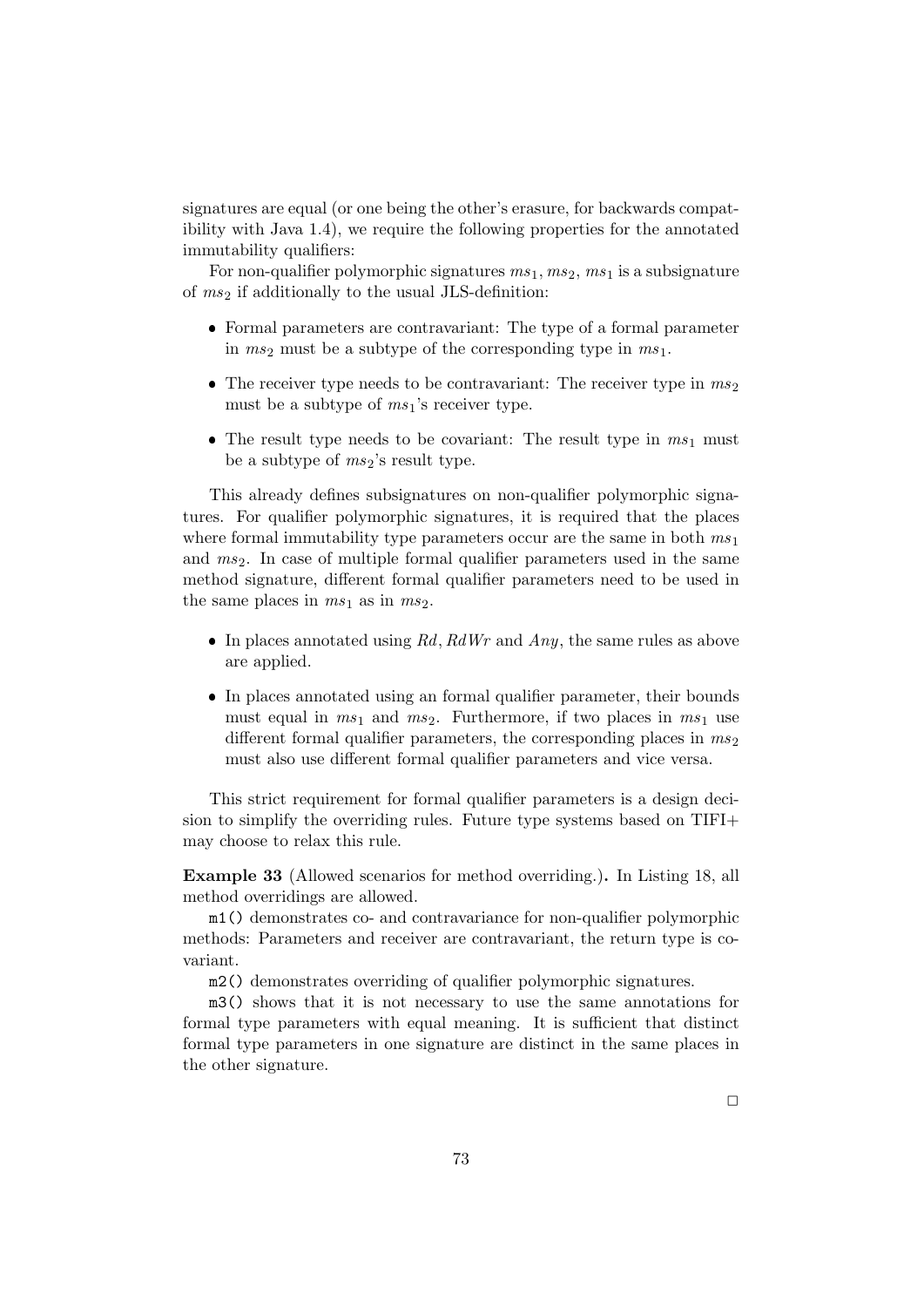```
interface A \{@Any C m1(@Rd C a ) @Any ;
  @PolyWriteable C m2(@PolyQual C a) @PolyWriteable;
  void m3(@PolyQual1 C a, @PolyQual2 C b);
}
interface C extends A {
 @Rd C m1(@Any C a ) @Any ;
  @PolyWriteable C m2(@PolyQual C a) @PolyWriteable;
  void m3( @PolyQual2 C b, @PolyQual1 C a);
}
```
Listing 18: Allowed scenarios for method overriding

```
interface A \{void m1(@Any C a);
  @Rd C m2 ( ) ;
  void m3(@PolyQual C a, @PolyQual C b);
  void m4( @PolyQual1 C a, @PolyQual2 C b);
}
interface C extends A \{<mark>void</mark> m1(@Rd C a); // error: qualifier not contravariant.
  \mathsf{QAny}\, \mathsf{C}\, \mathsf{m2}() ; \qquad\qquad//\, error : result type not covariant.
  <mark>void</mark> m3(@PolyQual1 C a, @PolyQual2 C b); // error
  void m4( @PolyQual C a, @PolyQual C b); // error
}
```
Listing 19: Disallowed scenarios for method overriding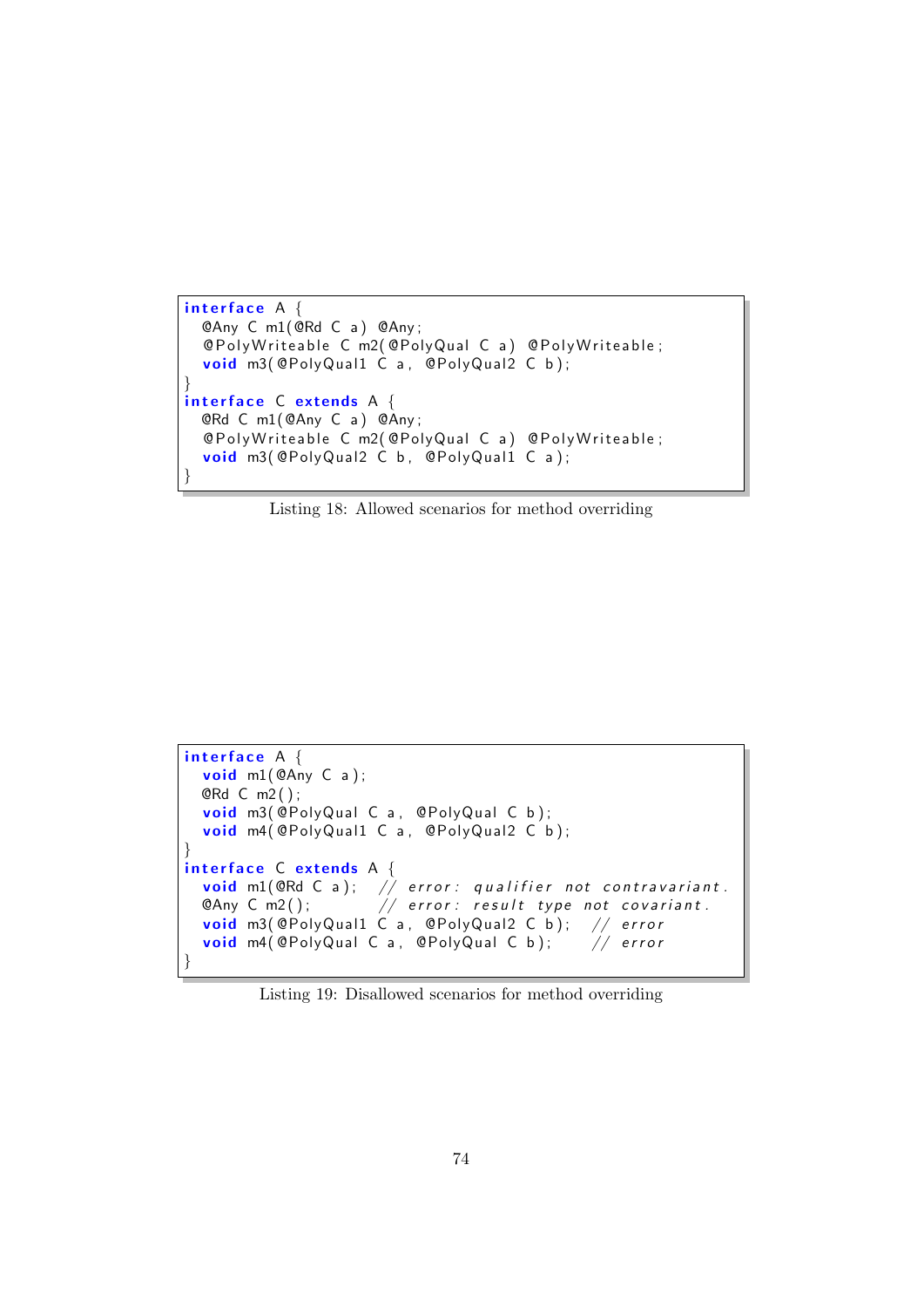Example 34 (Disallowed scenarios for method overriding.). In Listing 19, all method overridings lead to compile time errors.

m1() and m2() are invalid usages of co- and contravariance in parameters and return types.

The method m3() shows that it is not allowed for an overriding method to expect different Fresh types where the overridden method expected the same. The reverse, as demonstrated by m4(), is also forbidden. Future implementations may choose to allow the m3() case.

 $\Box$ 

#### 6.5 Constructors

Unlike methods, constructors are not allowed to return values. Instead, only the type of their parameters and of the implicit this argument have relevance.

Furthermore, the implicit argument this has special semantics for constructors: It is clear that when an object is created, it will initially be of a Fresh type, so that its instance variables can be initialized. Therefore, in the initial type environment for checking constructor bodies  $\Gamma_{in}$ ,  $\Gamma_{in}$  (this)'s type will always be set to a Fresh type.

It is a design question whether constructors should be able to commit the freshly constructed object to one of the initialized types, that is the constructor completely initializes the constructed object. If they do this, an object can for example be committed to Rd within its own constructor, which ensures that all instances created using that constructor are immutable. An obvious advantage is that this allows to ensure in the classes' constructor that all instances created through the constructor are immutable.

However, at the same time, allowing for those constructors also introduces additional complexity for both type system implementers and type system users. Consider the Student class in Listing 20:

```
class Person {
  Person() QRd { ... }}
class Student extends Person {
  University uni;
  Student (@Rd University uni) @Rd {
    // implicit call of Person() constructor.
    // Receiver object this is now Rd.
    this uni = uni; // Error.
  }
}
```
#### Listing 20: The Student class. (Note: This is not legal TIFI+ code.)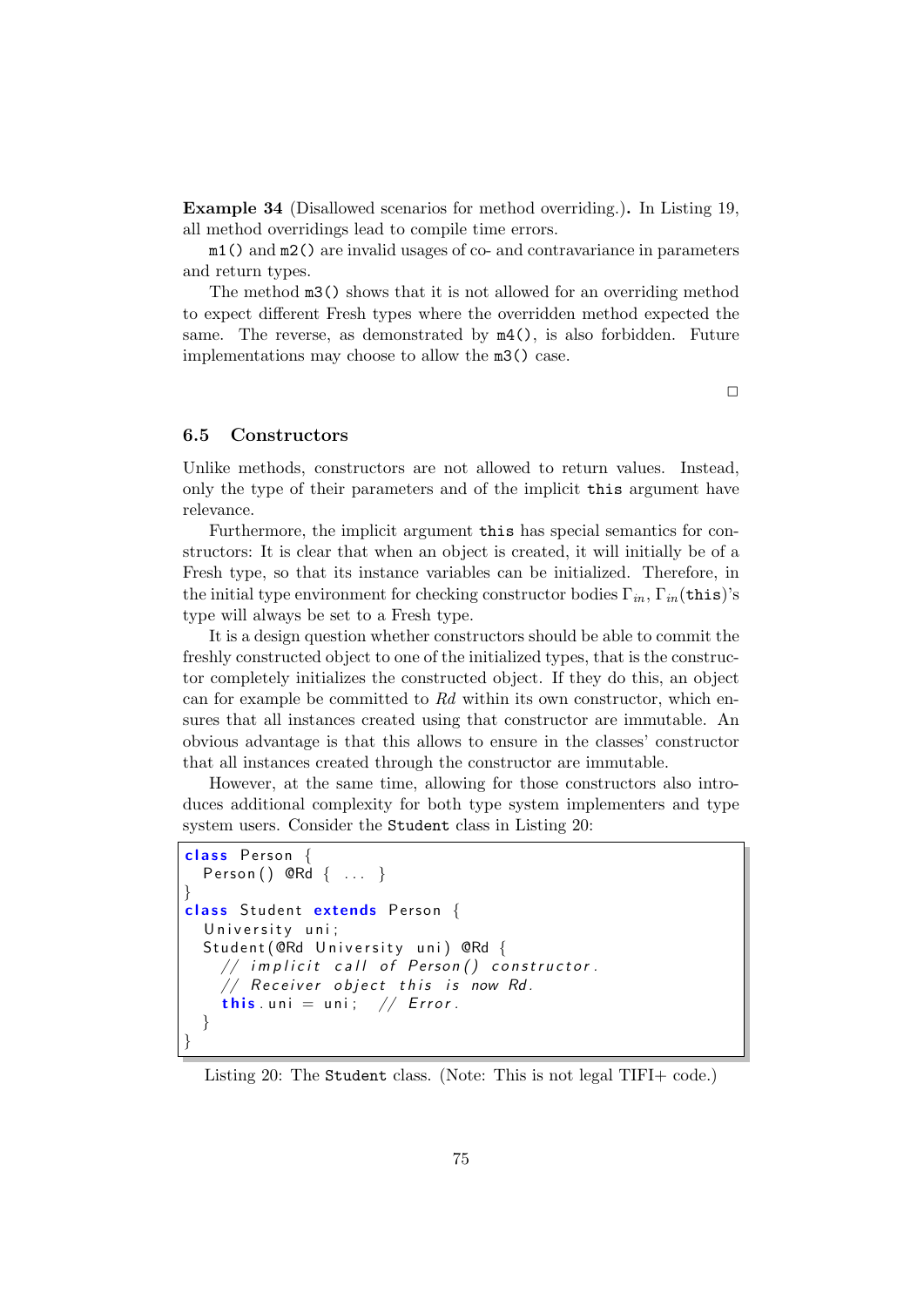Note that the subclasses' constructor implicitly calls the superclass constructor. However, if the superclass constructor already commits the initialized object to Rd, the subclass constructor is not allowed to set its fields any more.

Allowing constructors themselves to finish the receiver object's initialization phase by committing it to  $Rd$  or  $RdWr$  makes subclassing using these constructors unnecessarily hard. Especially, for both implicit and explicit calls to superclass constructors, the type inference algorithm needs to be aware of changes to the receiver object's type, which goes against the principle of method's not modifying caller-visible types (Section 2.9.3).

Because of these design considerations, our adaption to Java does not allow constructors to commit the receiver's type to one of the initialized types or merge it with an externally visible type. A constructors possible commit behavior is then effectively the same as that of a method whose receiver type is annotated using a @PolyWriteable annotation. Consequently, after the execution of a constructor, every object is still in its initialization phase (Fresh).

For class immutability, future versions of the type system may choose *Possible* to introduce a class annotation  $@ClassImmutable$  (or similar), which is inherited to subclasses, and which, if present, instructs the type inference algorithm to infer a commit to Rd directly after each matching class instance creation expression ([9, Section 15.9]).

future solution

This way, it can be ensured that the objects of these classes stay Fresh during the execution of their constructors, but are committed to an initialized type directly when these constructor executions are finished.

#### 6.6 Loop Statements

Unlike the simple TIFI+ language, Java has not only one, but four different kinds of loop statements:

 $\bullet$  while statements ([9, Section 14.12]) of the form

while ( Expression ) Statement

do statements ([9, Section 14.13]) of the form

```
do Statement while ( Expression ) ;
```
basic for statements ([9, Section 14.14.1]) of the form

for ( $ForInit_{opt}$ ; Expression<sub>ont</sub>; ForUpdate<sub>ont</sub>) Statement

enhanced for statements ([9, Section 14.14.2]) of the form

for ( VariableModifiers<sub>opt</sub> Type Identifier: Expression ) Statement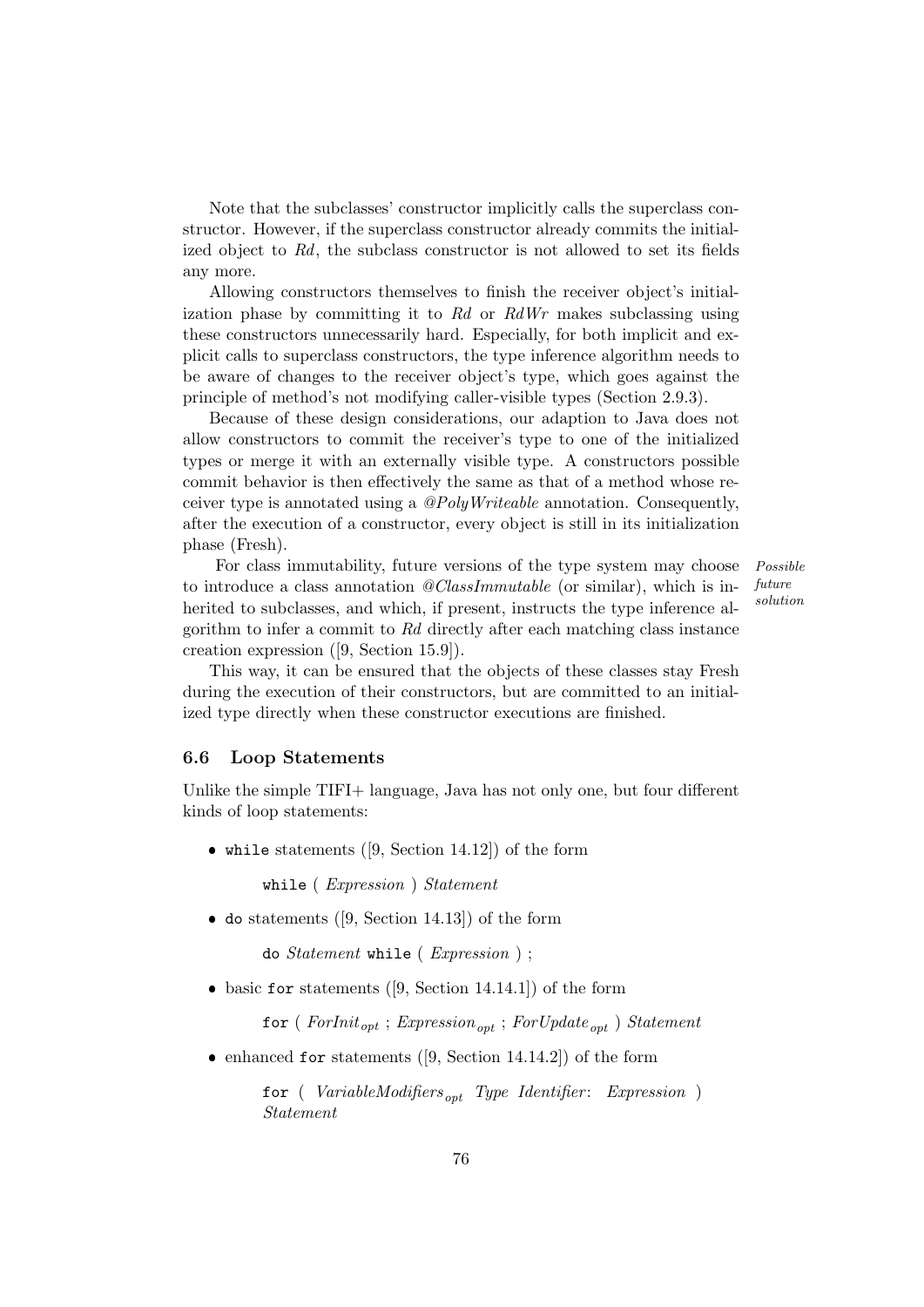In Section 5.3.3, we have already given the type inference algorithm for the while loop (Figure 26). For do- and for-loops, the algorithm can be given in a similar fashion.

#### 6.6.1 do Loops

The fix point rule in Section 5.3.3 assumes that the loop body is executed at least once. This being the major difference between the while and the do loop, the inference rule for do can be formulated even more concise than the while rule:

$$
\frac{\Gamma_{in}, \Gamma_{in}, \Gamma_{in} \vdash fpiter \bar{s} \Downarrow \Gamma_{out}}{\Gamma_{in} \vdash \text{do } \bar{s} \text{ while } x \Downarrow \Gamma_{out}} \text{Do-Infer}
$$

#### 6.6.2 for Loops

In order to find an inference rule for the for rule, we can informally transform the generic form of a for statement to an equivalent loop using while.

A for statement of the form

for ( $s_{init}$ ;  $e_{cond}$ ;  $e_{update}$ ) s

can be transformed to

```
{
   s in it :
   while (e_{\text{-cond}}) {
     s ;
      e_update;
   }
}
```
We can therefore infer through for loops using the rule

$$
\Gamma_{in} \vdash s_{init} \Downarrow \Gamma' \qquad \Gamma' \vdash \text{while } e_{cond} (s@(e_{update}:: nil)) \Downarrow \Gamma''
$$

$$
\Gamma_{out} = restrict(\Gamma'', dom(\Gamma_{in}))
$$

$$
\Gamma_{in} \vdash \text{for } (s_{init}; e_{cond}; e_{update}) s \Downarrow \Gamma_{out}
$$
FOR-INFER

where the @ operator denotes list concatenation.

The actual implementation works on the program's actual abstract syntax tree directly, without creating parts of the intermediate representation as a while loop in memory. This variant of the algorithm can easily be deduced by inlining the *while* inference rule into the (FOR-INFER) rule.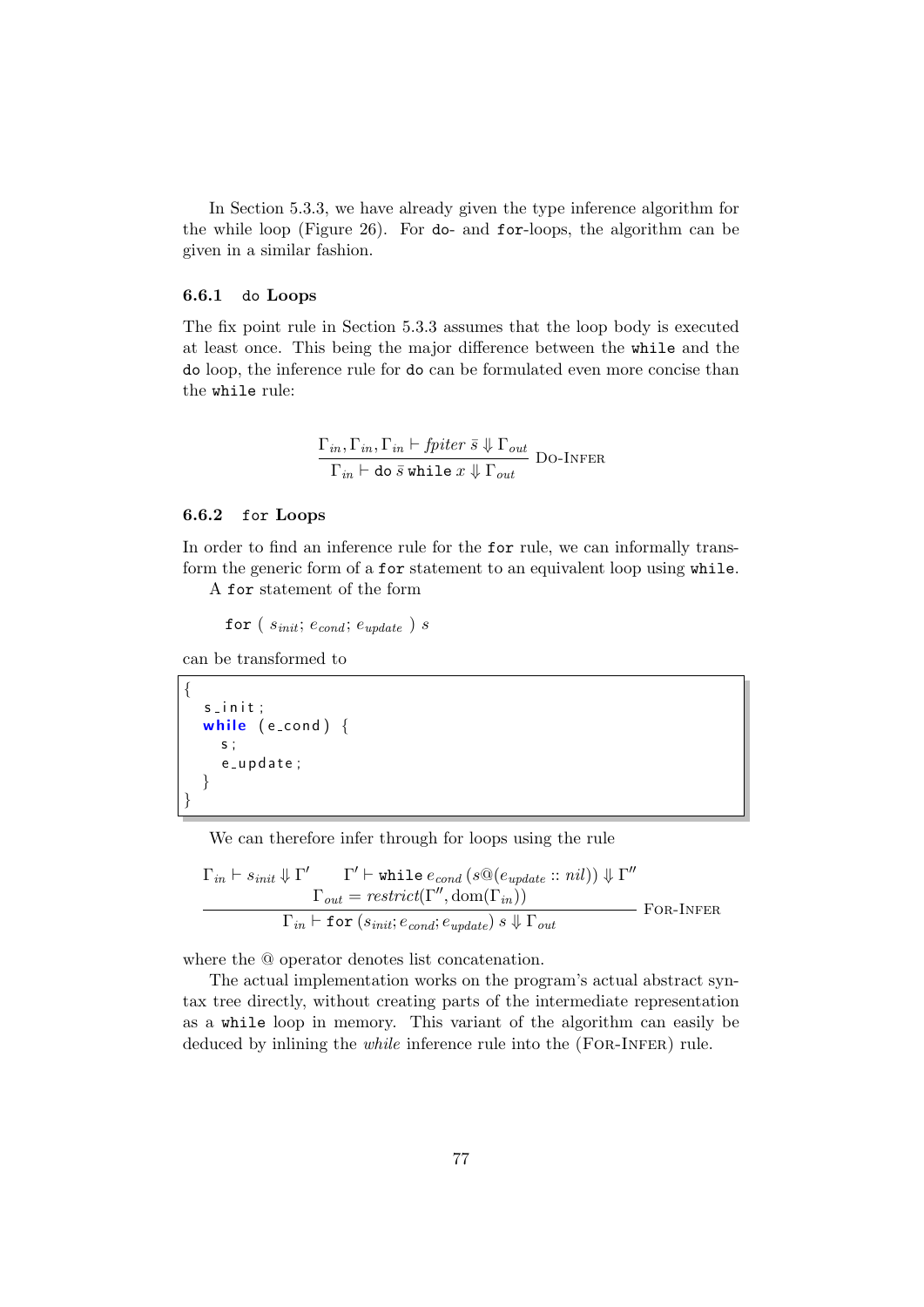#### 6.6.3 Enhanced for Loops

Enhanced for loops iterate over arrays or objects implementing the Iterable interface. Unfortunately, TIFI+ currently has no support for generic classes and type parameters ([9, Section 8.1.2]), which means that it is not able to distinguish between iterables iterating over mutable objects and those iterating over immutable objects.

As it is impossible to give the proper immutability type for the objects iterated over, enhanced for loops are currently not supported.

#### 6.7 Generic Classes and Type Parameters

Generic classes and type parameters, as described in [9, Section 8.1.2] are currently not supported by TIFI+.

The most common use case for type parameters are types for collections: Instead of plain types like List, it is common practice in Java 1.5 to use a type parameter to further specify the type of the contained objects: List<Person>.

In a similar fashion, it would be desirable for TIFI+ to specify the immutability type of the contained objects: Currently, the type of a list reference variable only describes the mutability of the references list itself, e.g. Rd for lists whose list structure cannot be changed.

Using type systems like IGJ [24], it is possible to also describe the immutability type of the contained objects. A possible way to describe a list reference, in TIFI+-like notation, could then for example be  $RdWr < Rd > (a$ mutable list of immutable objects) or  $Rd < RdWr > (an \text{ immutable}$  list of mutable objects).

Considering the pervasiveness of the usage of generic classes (especially collections) in Java 1.5, the lack of support for it in TIFI+ is certainly a major shortcoming. Implementing it, however, was likely to be very time consuming, so that we chose to focus on more interesting aspects of TIFI+ and stay closer to the (non-generic) TIFI type system ([10]).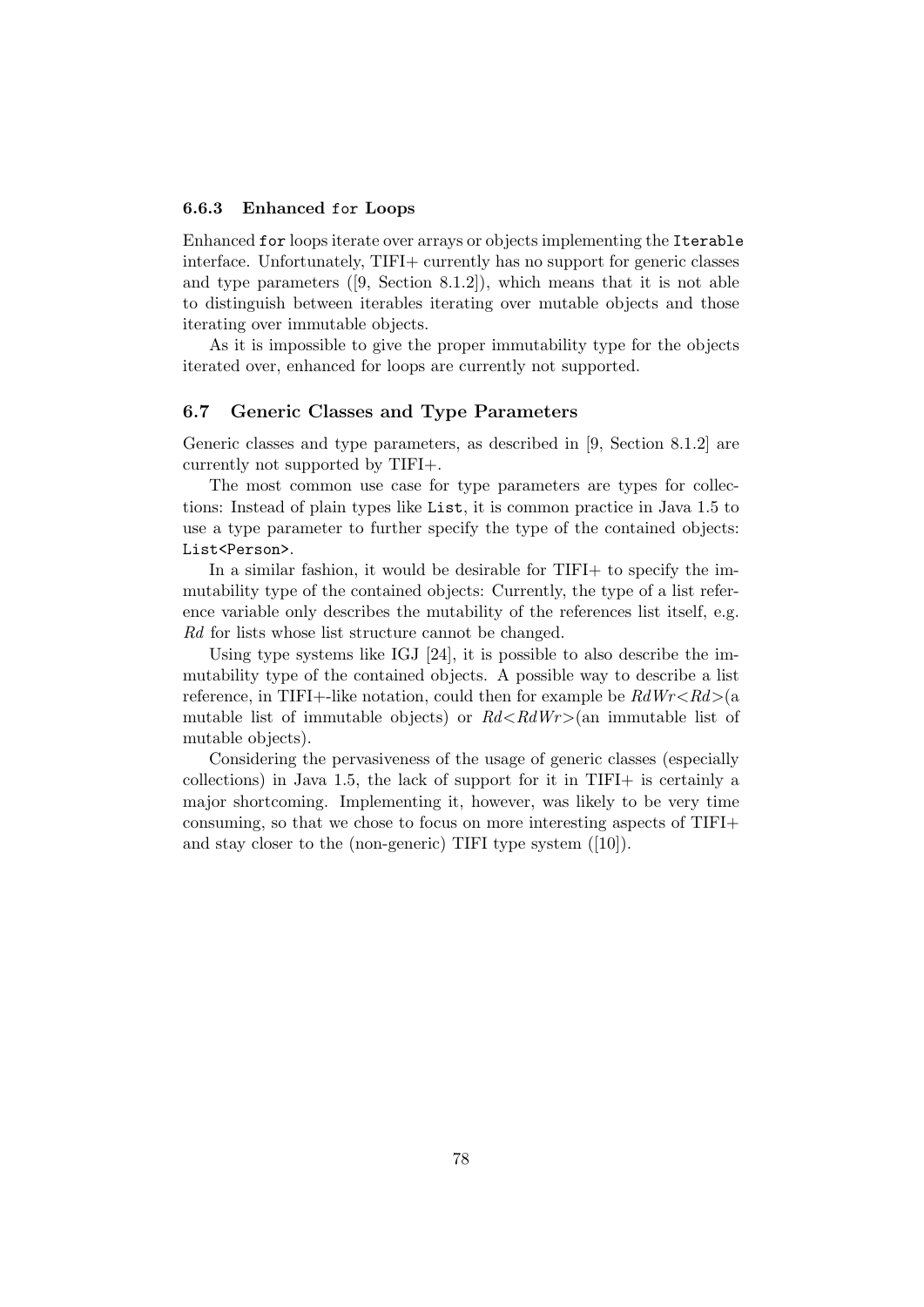## 7 Implementation

This chapter describes the implementation of the TIFI+ type system for Java.

In this chapter, we assume familiarity with the design patterns Visitor, Abstract Factory, Factory Method and Singleton from the classic Design Patterns book [8]. Furthermore, a basic understanding of compilers – especially working with Abstract Syntax Trees – is helpful.

#### 7.1 Overview

The TIFI+ type checker is implemented using the Checker framework [15], a framework for implementing pluggable type systems for the Java language.

A type checker written using the checkers framework is loaded as a plugin into the JDK's javac compiler, and implicitly executed for each compilation unit on compile time.

After installing the Checker framework as instructed in the Checker framework manual [4], the TIFI+ type checker can be run from the command line by executing javac with an additional command line switch defining the plugin's main class<sup>13</sup>:

#### javac -processor checkers.immutability.ImmutabilityChecker [...]

To annotate types, the Checker framework uses the type qualifier annotation syntax specified in JSR308 [7], which is going to be part of the Java 7 language. This extension to the Java language allows to annotate types using Java annotations. In our setting, the syntax is equivalent to what we used in the previous chapters, except that annotations all start with the At sign  $(\textcircled{a})^{14}$ .

#### 7.2 Standard Architecture for Pluggable Type Checkers

The standard architecture for pluggable type checkers using the Checker framework consists of three main classes, usually named FooChecker, Foo-AnnotatedTypeFactory and FooVisitor, where Foo is replaced by the pluggable type system's name. The FooChecker class, which serves as a factory class [8], is also the interface for the compiler and, when used by the compiler implicitly creates instances of other classes. Depending on the type system's name, these instances are dynamically looked up at runtime, using Java's reflection mechanism.

These basic parts of a pluggable type checker implementation, which are depicted in Figure 32, are explained in this section. A more detailed discussion can be found in the Checker framework's manual [4].

<sup>&</sup>lt;sup>13</sup> Alternatively, type checkers may also be loaded using auto discovery ([4, Section 2.2.1])

 $14$ For backwards compatibility with Java 5, it is also allowed to put type qualifier an-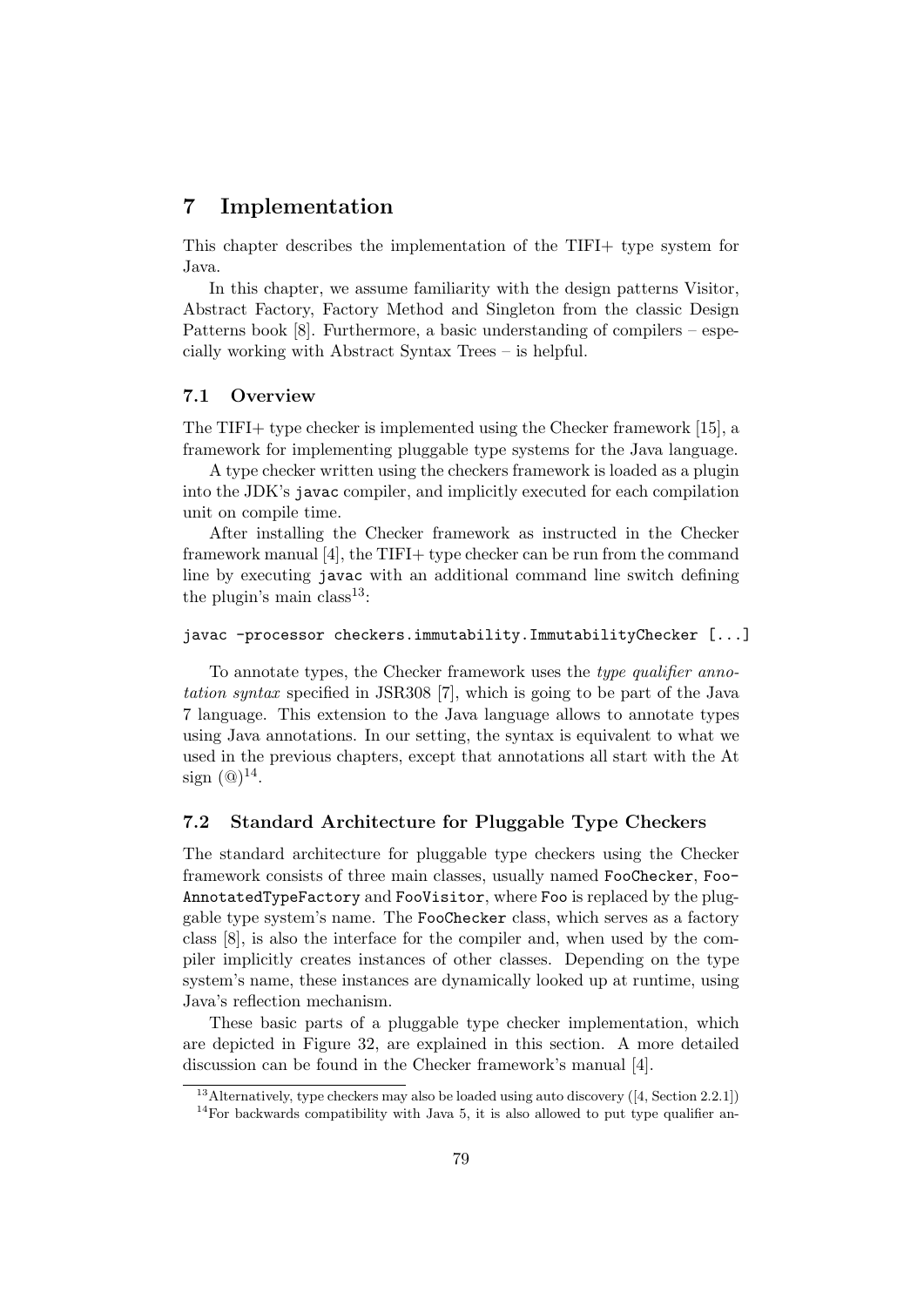

Figure 32: Basic structure and instantiation of a pluggable type checker.

#### 7.2.1 Checker Class

A type checker's main class and entry point for the compiler is the Checker class, in our example FooChecker. Its main purposes are:

- Providing an entry point for the compiler
- Creating type checker infrastructure classes (Factory method pattern)
- Providing a means to report errors for the type checker classes, using the report() method

The compiler's active interaction with the checker class is described in the AbstractTypeProcessor classes' class documentation, from which the checker class is subclassed. After a short initialization phase, in which the checker class is instantiated, initialized and asked for the annotations it is responsible for, the compiler calls the typeProcess(TypeElement element, TreePath tree) method for each class definition in the source code in which such a type annotation appears. At the time when this happens, the class is guaranteed to have passed the standard Java type checking, and the program elements referenced from it have been resolved<sup>15</sup>. When all such classes have been visited, the compiler signals this by calling the typeProcessingOver() method.

In its role as a factory, the checker class creates instances of the classes AnnotatedTypeFactory, BaseTypeVisitor and instances representing the qualifier hierarchy. By default, all of this is done using reflection and class annotations, but it can easily be overridden in subclasses.

notations in comments.

<sup>&</sup>lt;sup>15</sup>This is documented in the class documentation for the com.sun.source.util.AbstractTypeProcessor class, which is a superclass of BaseTypeChecker.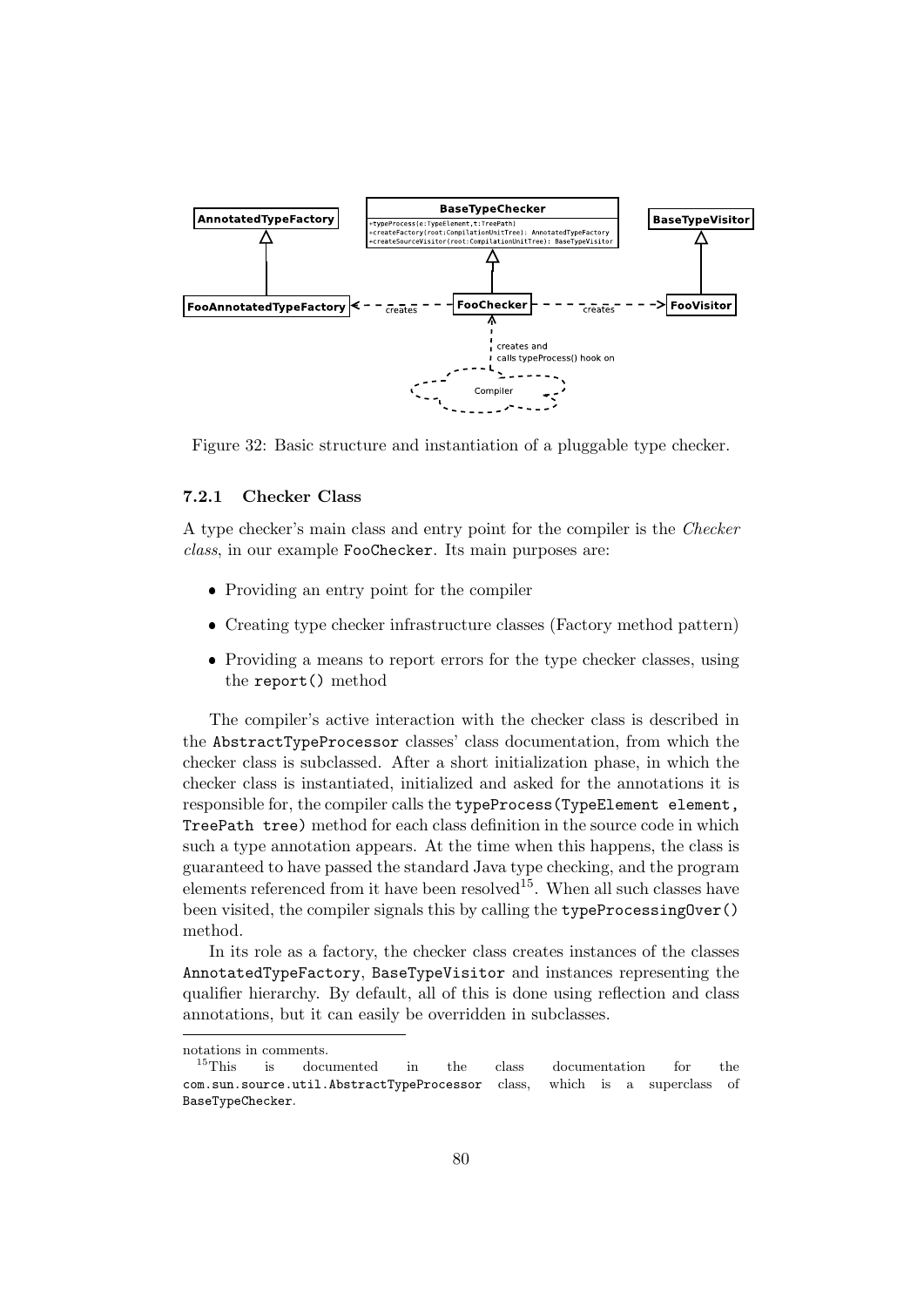#### 7.2.2 Type Hierarchy

Type qualifier annotations and their relationship in the type hierarchy are intended to be declaratively defined using annotations. For example, the Any annotation in TIFI $+$  is defined as

```
@ T y p e Q u a l i f i e r
\mathsf{QSubtypeOf}(\{ Qual . class \})public Cinterface Any \{\}
```
By annotating the checker class using a @TypeQualifiers annotation, the checker can now dynamically create the type hierarchy from the references to these classes and their annotations.

```
\mathcal{C} Type Qualifiers ({ Qual . class, Any . class, /* etc */ })
```
The type hierarchy is also represented as instances of the QualHierarchy and TypeHierarchy classes. More advanced customizations can be achieved by subclassing those and overriding the checker classes' factory methods.

#### 7.2.3 Type Factory

Using the type hierarchy and its knowledge of the annotated types in the source code, the checker class creates an instance whose class inherits from the AnnotatedTypeFactory class. The type factory's purpose is to map AST nodes to the types annotated to them (instances of AnnotatedTypeMirror). Each of those AnnotatedTypeMirror instances describes a Java type and the annotations attached to it.

The annotations on an AST node can either be written out explicitly by the programmer, or they are automatically inferred by the type checker. A simple way of automatic inference is to give a default annotation for a specific kind of AST node. In the TIFI+ implementation for example, leaving method parameters unannotated in a program's source code is equivalent to annotating it with the RdWr type.

Apart from simple default annotations, the type factory may also return the types and annotations inferred by a flow-sensitive inference algorithm. The default implementation of the AnnotatedTypeFactory, Basic-AnnotatedTypeFactory, implicitly runs a data flow analysis and uses its output for implicit type annotations (Section 7.2.5).

#### 7.2.4 Visitor Class

Finally, the Checker class creates an instance of BaseTypeVisitor for each class definition found in the AST, which implements the type rules. This instance is then told to visit that class and report typing errors. The default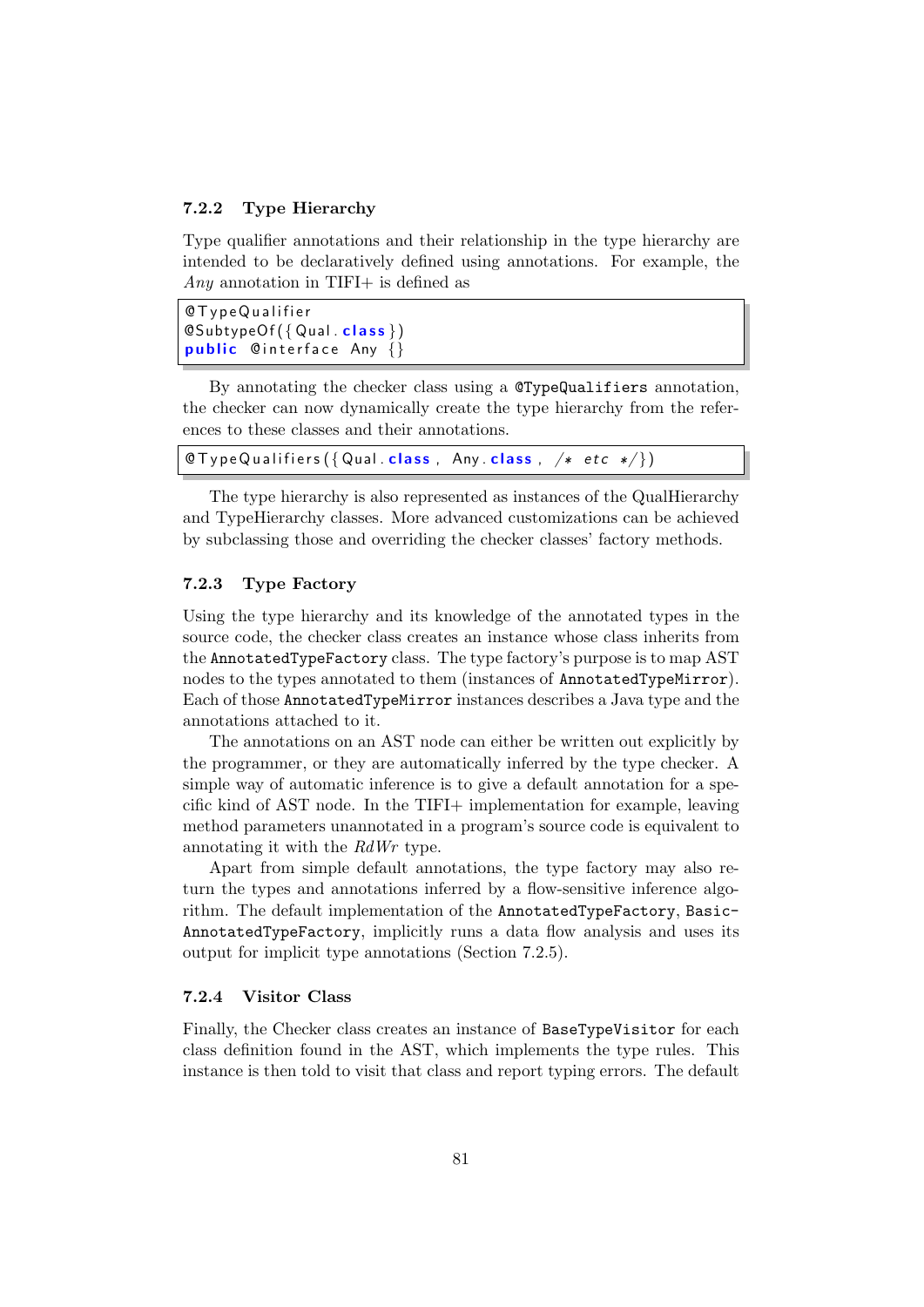implementation already traverses the abstract syntax tree in depth-first order, so that the implementations for individual type systems only need to override the visit methods for special kinds of statements.

#### 7.2.5 Support for Data Flow Analysis

The Checker framework also supports inferring types using data flow analysis, which is used by the Nullness type system distributed with the framework.

The data flow analysis algorithm itself is implemented in the Checker framework's Flow class, which is intended to be subclassed for adaption to specific type systems. The Flow class is a visitor class, which traverses the abstract syntax tree in a similar way as the TIFI+ inference algorithm does. Running the analysis produces an unambiguously defined mapping from AST nodes to annotated types.

The basic idea of how the data flow analysis integrates into the existing architecture is that its use is hidden behind the AnnotatedTypeFactory object. When constructing its type factory, the Nullness checker also instantiates its Flow subclass, NullnessFlow, and directly runs the data flow analysis. Then, whenever the AnnotatedTypeFactory is asked for the type of an AST node, it looks the type up in the Flow instance<sup>16</sup> using the Flow classes' test(Tree t) method.

#### 7.2.6 Access to the Abstract Syntax Tree

The abstract syntax tree is passed to plugins using Sun's Compiler Tree API [13]. Each AST node implements the com.sun.source.tree.Tree interface, often through one of its subinterfaces.

Additionally, using the Checker framework's utility classes, it is possible to access the more abstract elements represented by an AST, like classes, interfaces, methods and types, using the mirror-based  $17$  API specified in JSR 269 [19]. The Checker framework provides much of the most commonly used functionality of this API using the static helper methods in checkers.util.TreeUtils and checkers.util.TypeUtils.

The class checkers.types.AnnotatedTypeMirror and its subclasses are based on the same design as JSR 269's java.lang.model.type.TypeMirror interface class. The type factory (checkers.types.AnnotatedTypeFactory) provides a rich set of factory methods to map program elements and different kinds of AST nodes to annotated types.

<sup>&</sup>lt;sup>16</sup>It is interesting to note that the data flow analysis algorithm itself also uses the type factory to find the types of AST nodes.

 $17[6]$  gives an introduction to Mirror-based APIs for reflection.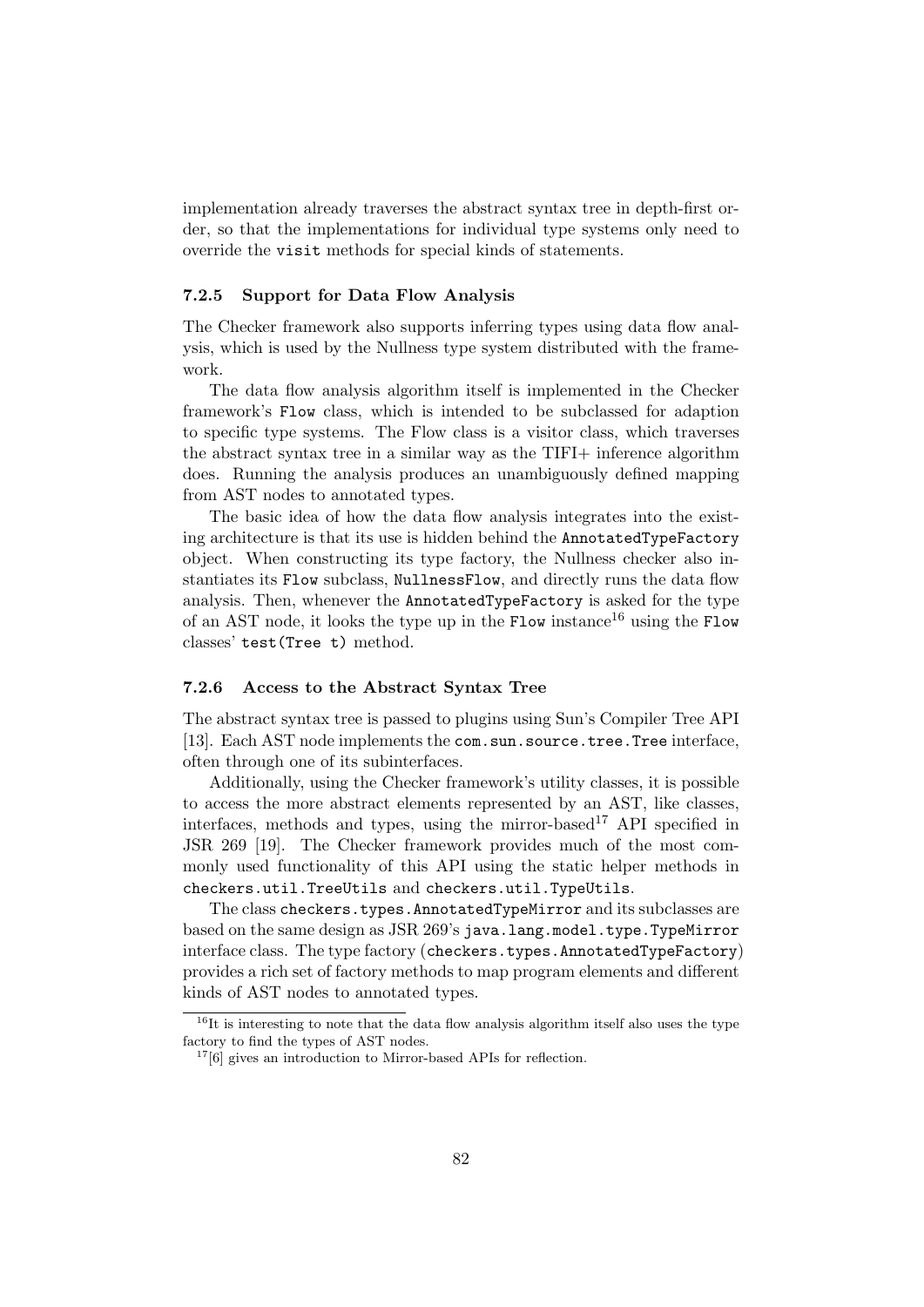

Figure 33: Typical execution of a type checker

#### 7.2.7 Typical Type Checker Execution

The collaboration diagram in Figure 33 depicts the most relevant high-level object interactions in a type checkers typical execution. We assume that this type checker also uses data flow analysis, in the same way as the Nullness checker does.

The picture abstracts from the creation of all classes and from the FooVisitor instance's traversal of the abstract syntax tree. The compiler, which we do not need to understand further than that, is again represented as a cloud.

- 1. By calling the typeProcess method, the compiler signals to the checker that the class pointed to by the two parameters has been type checked using the standard Java type system and that all its used references to other program elements are resolved.
- 2. The checker instantiates the visitor and the type factory (which implicitly instantiates the flow class). The checker then asks the FooVisitor instance to search the method for typing errors in the classes' AST.
- 3. The visitor traverses the AST. When it finds an expression whose type is relevant for the program's soundness, it asks the type factory for this expression's type using the getAnnotatedType() method.
- 4. The annotated type factory delegates finding an expression's type annotations to the Flow instance by calling the test() method.
- 5. The flow instance has already run the data flow analysis directly after it was instantiated. When it did that, it saved all inferred types in a map, where they can now be looked up. It returns the looked up type to the caller.
- 6. The type factory, having retrieved the expression's type from the Flow instance, returns this type to the calling FooVisitor instance.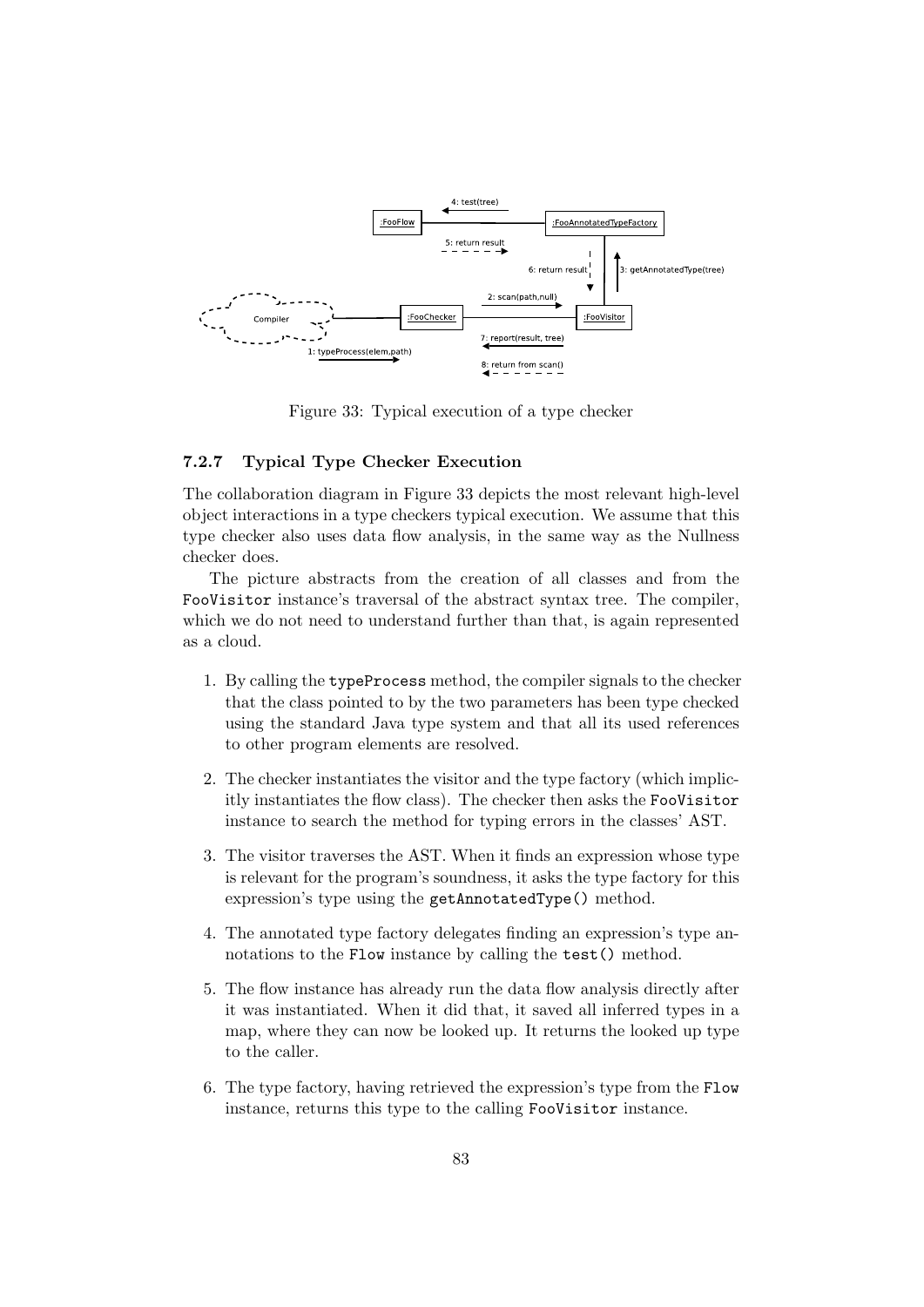- 7. The visitor checks whether all types have been used appropriately. In this case, the checked program turned out to have typing errors, so the visitor calls the report() method on the checker instance. This lets the compiler print out an error and later cancel compilation.
- 8. Finally, the visitor returns from visiting the source code. In a more realistic scenario, a visitor would usually proceed checking the AST for conformance with the type conditions and try to find even more relevant errors in other places.

#### 7.3 Differences to TIFI+

As we have seen in Section 5, the TIFI+ inference algorithm tries many different commit strategies when inferring through a method, in order to find one that allows to execute any path through the method. In the inference algorithm, the type of an AST node therefore differs depending on the chosen commit strategy.

For example, consider a method containing the variable identifier expression x ([9, Section 6.5.6.1]). Given that the variable x is of a Fresh type earlier in the method, it depends on the commits done earlier which type the expression has when reaching it in the inference.

On the other hand, the Checker framework makes the assumption that an AST node's type (as returned by the AnnotatedTypeFactory) is always the same, after it has been inferred. Using this assumption, existing type checkers can divide their work into the two passes of type inference and actual checking of adherence to the type conditions.

It is clear that the two-pass approach is not a suitable implementation Type strategy for the TIFI+ type checker. The types of many AST nodes within method bodies depend on the commit strategy we're currently looking at, so it is unclear which type is to be returned by the type factory. Furthermore, it is unclear which parts of the Checker framework (or its future versions) use the assumption that the type factory always returns the same types for the same inputs.

It is therefore a design decision in the TIFI+ implementation to only Type factory use the annotated type factory for  $AST$  nodes outside method bodies, that is, for method signatures and field annotations. With this decision, we stick to the basic design principle to program to an interface not an implementation  $([8, Chapter 1]).$ 

Unfortunately, this decision has the drawback that the TIFI+ type checker may not use any of the features relying on using the type factory for AST nodes within method bodies. This especially stops us from using the Checker framework's built-in support for generic methods.

factory idea not usable for TIFI+

is only used for AST nodes outside method bodies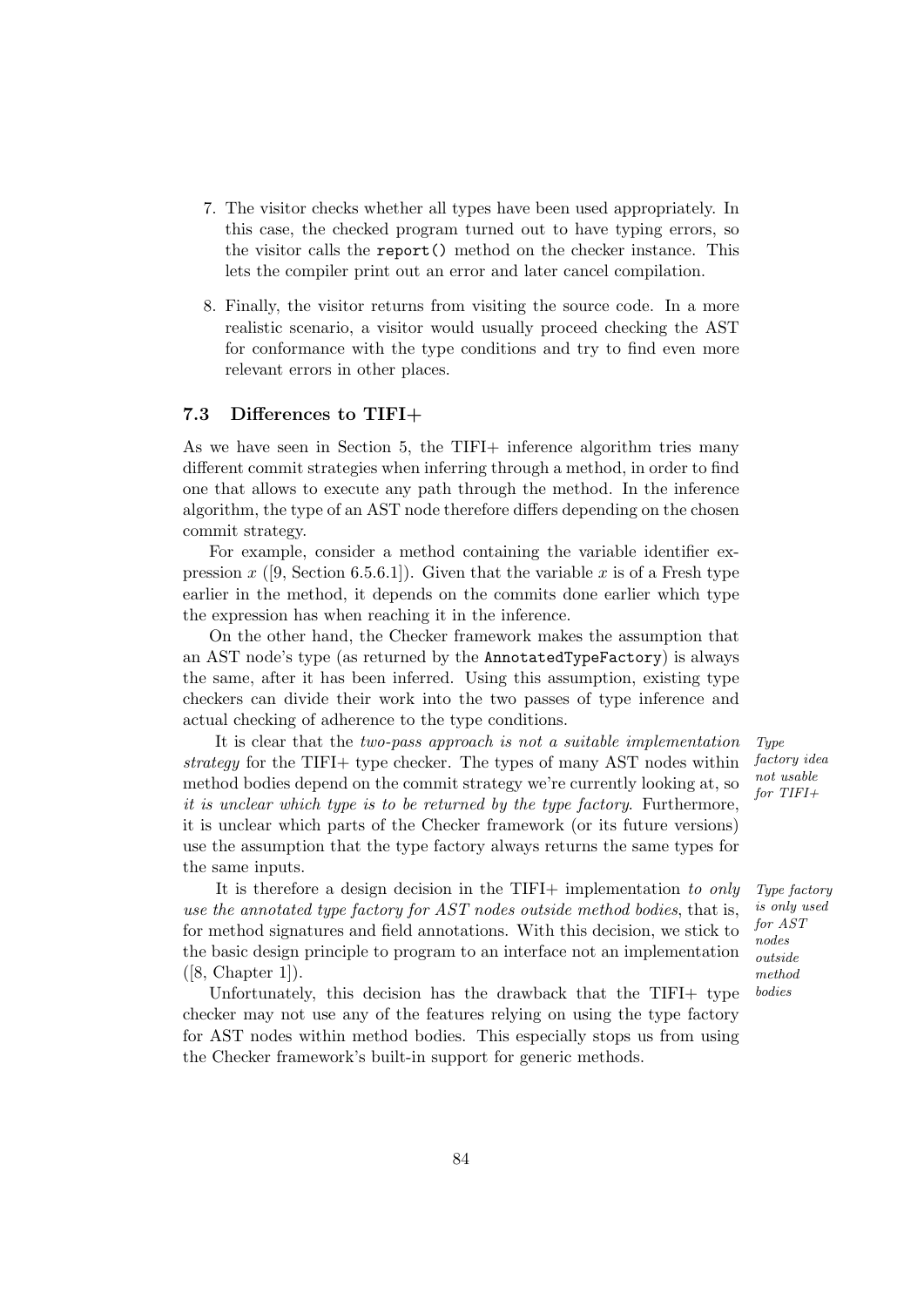#### 7.4 TIFI+ Implementation Overview

The TIFI+ implementation follows the general basic design outlined in Section 7.2. However, as the TIFI+ type factory is only used for AST nodes outside method bodies, it is sufficient for the ImmutabilityChecker class to create an instance of the plain, unspecialized AnnotatedTypeFactory class for it.

The TIFI+ implementation has two visitor classes instead of just one:

 ImmutabilityInferenceVisitor: This class implements the type inference / type checking algorithm as described in Section 5. Its entry point is the method

An instance of the class can run the type inference / type checking algorithm on a method body, with the given type environment as starting point. It is also responsible to check that the method fulfills the guarantees imposed by its method signature, that is, the return value has a suitable type and the method does not modify caller-visible Fresh types.

 ImmutabilityMethodVisitor: This class takes the role of the visitor class in the standard type checker design. When an instance is asked to type check a class definition, it traverses it to find all method occurrences. Each instance of ImmutabilityMethodVisitor holds a reference to an ImmutabilityInferenceVisitor instance, which it uses to run the type inference / type checking algorithm on method bodies.

The main difference between these two classes is their responsibility: While the ImmutabilityInferenceVisitor class is responsible for running the actual type checking / type inference algorithm, ImmutabilityMethod-Visitor takes responsibility for checking constraints higher in the AST, namely correct method overriding, correct field annotations and invoking the inference algorithm with the right input environments.

An overview class diagram is given in Figure 34.

#### 7.4.1 High-Level Collaboration Overview

The TIFI+ type checker implementation's main objects collaborate as depicted in Figure 35. This behavior is similar to the one discussed in Section 7.2.5. Unlike the generic design however, the visitor class Immutability-MethodVisitor is not alone responsible for type checking, but instead mostly delegates this task to the ImmutabilityInferenceVisitor. Both of these classes are able to report errors to the compiler over the checker object.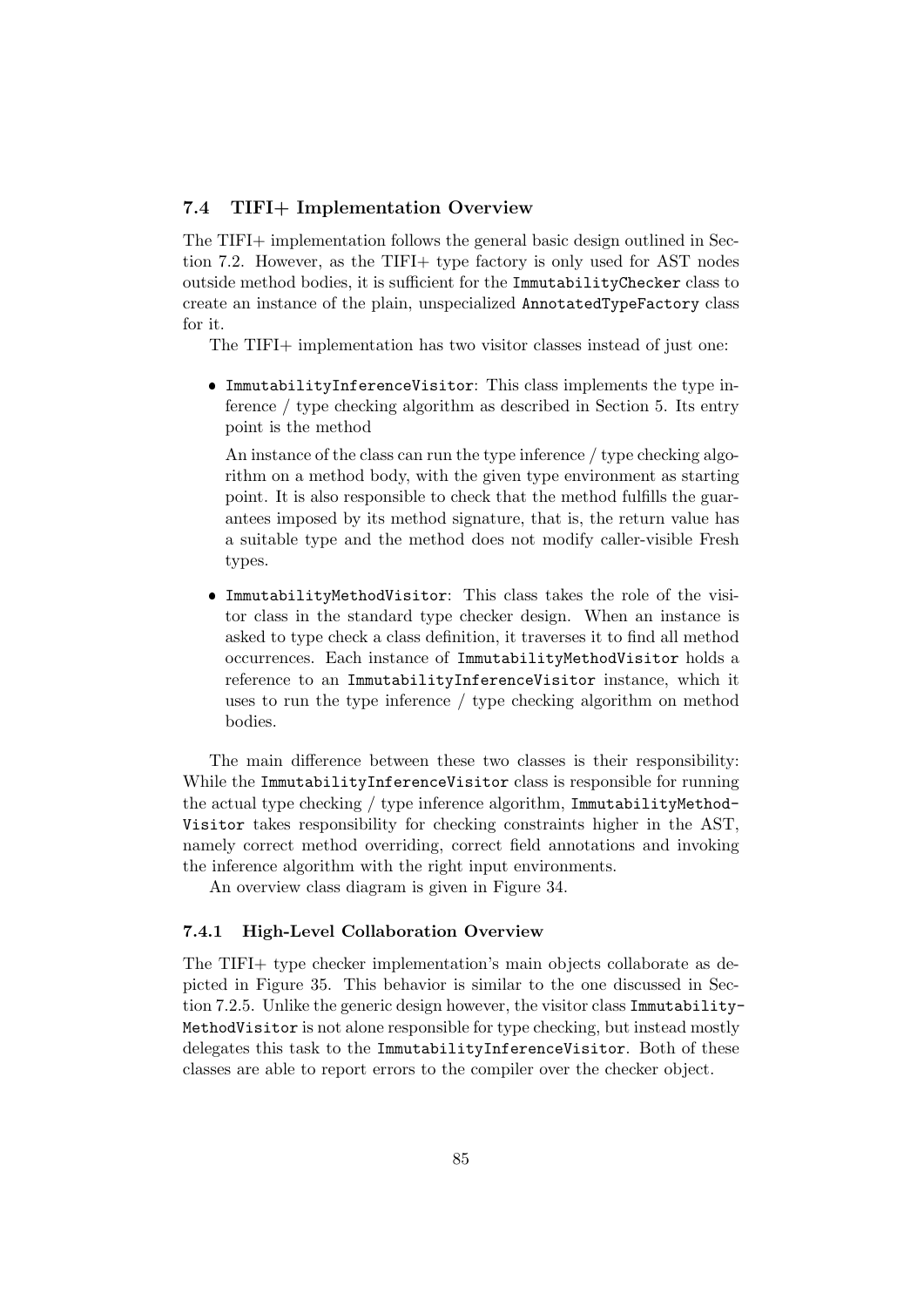

Figure 34: Structural overview over the TIFI+ implementation's main classes



Figure 35: High-level collaboration between the TIFI+ implementation's main objects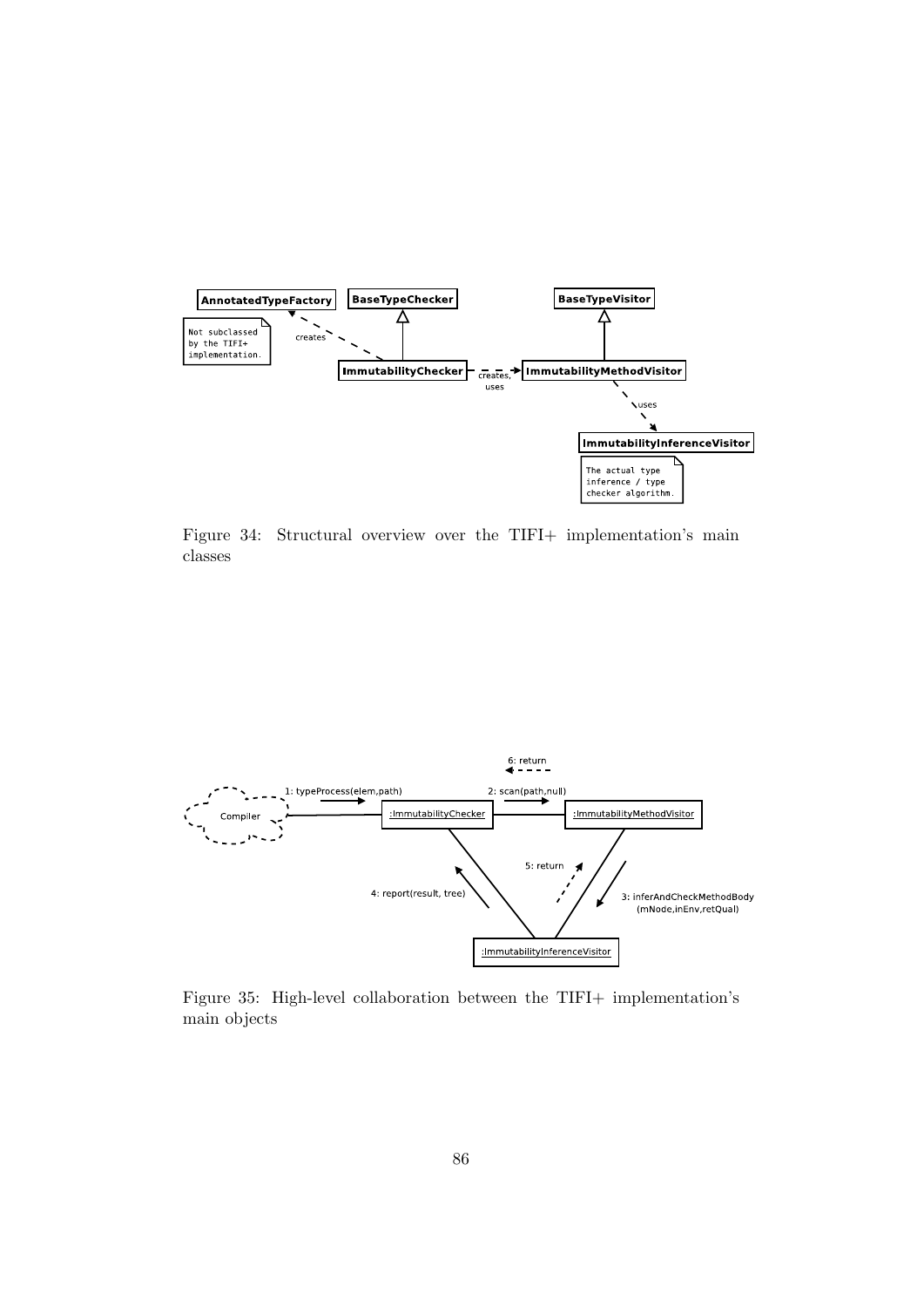#### 7.5 Data Structures

The main classes making up TIFI+'s type environment representation are Qual, Variable, TypeEnv and TypeEnvSet, which will be described herein.

| Class      | Purpose                                             |
|------------|-----------------------------------------------------|
| Qual       | representing access qualifiers / immutability types |
| Variable   | representing methods' local variables               |
| TypeEnv    | mappings from variables (Variable) to types (Qual), |
|            | with attached pending jumps                         |
| TypeEnvSet | sets of type environments                           |

All these classes reside in the package checkers.immutability.data.

#### 7.5.1 Qual Class

Each Qual instance represents a type in the TIFI+ type system. There is one instance representing each the  $Rd$ ,  $RdWr$  and  $Any$  type, and multiple instances representing the Fresh types. Instances of Qual are immutable.

To save memory, there is only one instance for the simple types Rd,  $RdWr$  and  $Any$ . The Qual class thus provides static singleton methods rd(), rdwr() and any() returning the respective instance.

A similar approach is taken for Fresh instances, which are also shared between type environments. The static method fresh(Set<Variable> vars) creates the Qual instance representing  $F_s$ (vars). Similarly, the static method emptyFresh() returns the instance representing  $F_s(\emptyset)$ 

The Qual class offers a number of methods to test for types' properties and relationships between types:

| Method                                  | Description                 |
|-----------------------------------------|-----------------------------|
| Qual minimalCommonSupertype(Qual other) | the minimal type that is    |
|                                         | a supertype of both the     |
|                                         | receiver and other (if it   |
|                                         | exists, else null)          |
| boolean subtypeOf (Qual q)              | true iff the receiver is a  |
|                                         | subtype of q                |
| boolean isCommitted()                   | true iff the receiver is    |
|                                         | a committed type $(Rd,$     |
|                                         | $RdWr$ or $Any$             |
| boolean isFresh()                       | true iff the receiver is a  |
|                                         | Fresh type                  |
| boolean isWriteable()                   | true iff the receiver is    |
|                                         | <i>RdWr</i> or a Fresh type |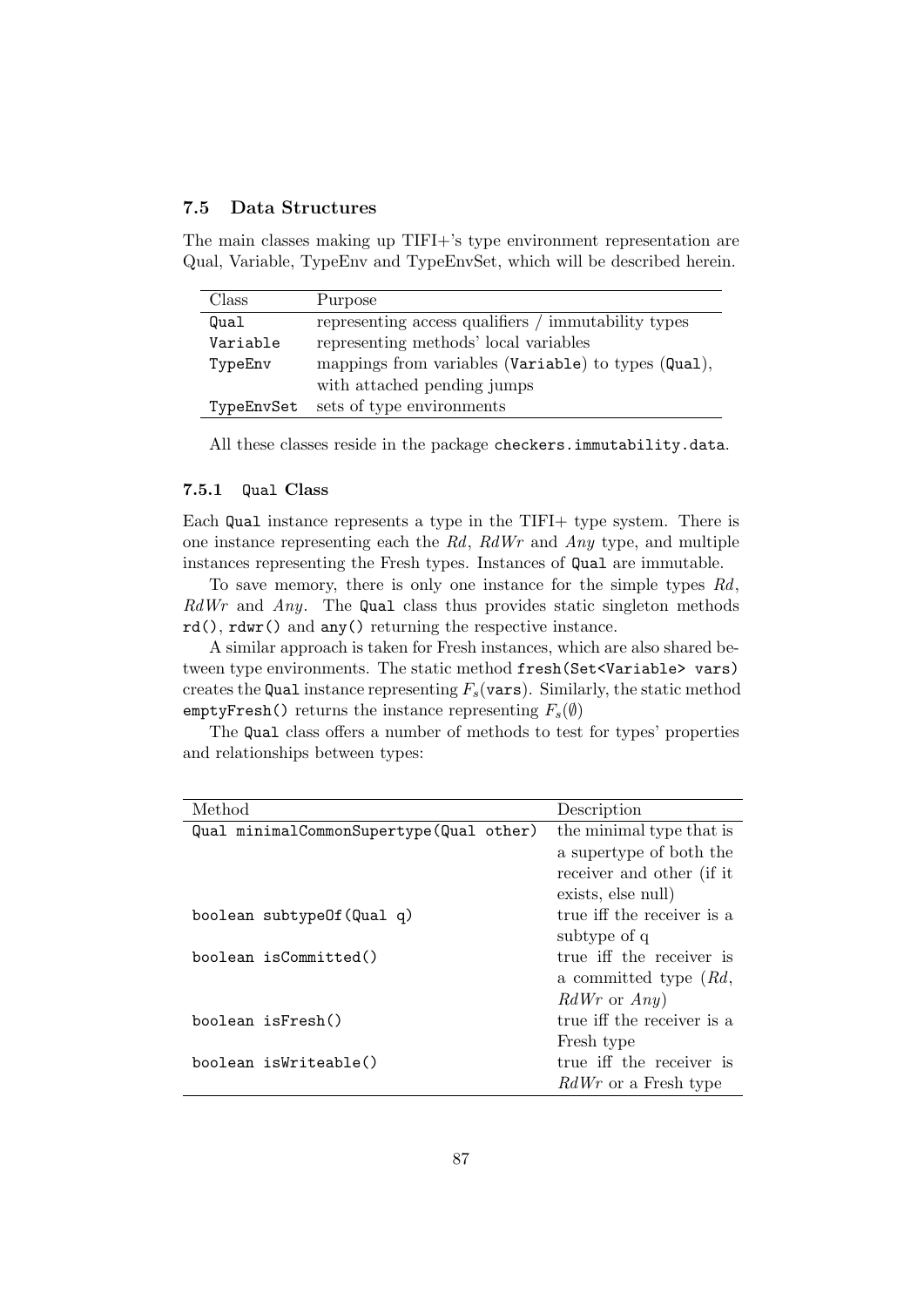Methods involving multiple qualifiers assume that these qualifiers may occur in the same type environment, e.g. it is not allowed to ask for the minimal common supertype of  $F_s({x, y})$  and  $F_s({y, z})$ .

The current implementation of the qualifier hierarchy does not model the bottom type NullT.

Example 35 (Examples from the unit tests).

```
assert True(q.subtypeOf(q)); // for all q instance of QualassertTrue (Qual.rd().isCommited());
assertEquals(Qual.\ any),
        Qual. rdwr(). minimalCommonSupertype(Qual. rd());
```
 $\Box$ 

The methods

```
public Qual with Variable (Variable v);
public Qual without Variable (Variable v);
```
allow to derive Fresh types from each other, which is used when calculating type environments based on other type environments. For example, given the Fresh type  $F_s({x,y})$ , the method withVariable() called with an argument variable z yields the Fresh type  $F_s({x,y,z})$ .

The withoutVariable() method does the opposite. When not called on a Fresh type, both methods return the unmodified receiver.

Example 36 (Examples from the unit tests). Note: The function F() takes a variable list of Variable instances as arguments, and constructs the appropriate Fresh type from them.  $x_-, y_-, z_$  are references to Variable instances.

```
assert Equals (F(x_-, y_-, z_-), F(x_-, y_-). with Variable (z_-));
assert Equals (F(x_+), G(x_+), Qual. empty Fresh (). with Variable (x_+),assert Equals (F(x_-, y_-), F(x_-, y_-, z_-). without Variable (z_-));
```
 $\Box$ 

#### 7.5.2 Variable Class

Objects implementing the Variable interface represent a method's local variables, including method parameters and this.

Variable instances are not supposed to be created directly by the user but instead by using the factory class VariableMaker, which offers the following methods to create immutable Variable instances:

 public Variable makeThisVar(); returning the variable representing this.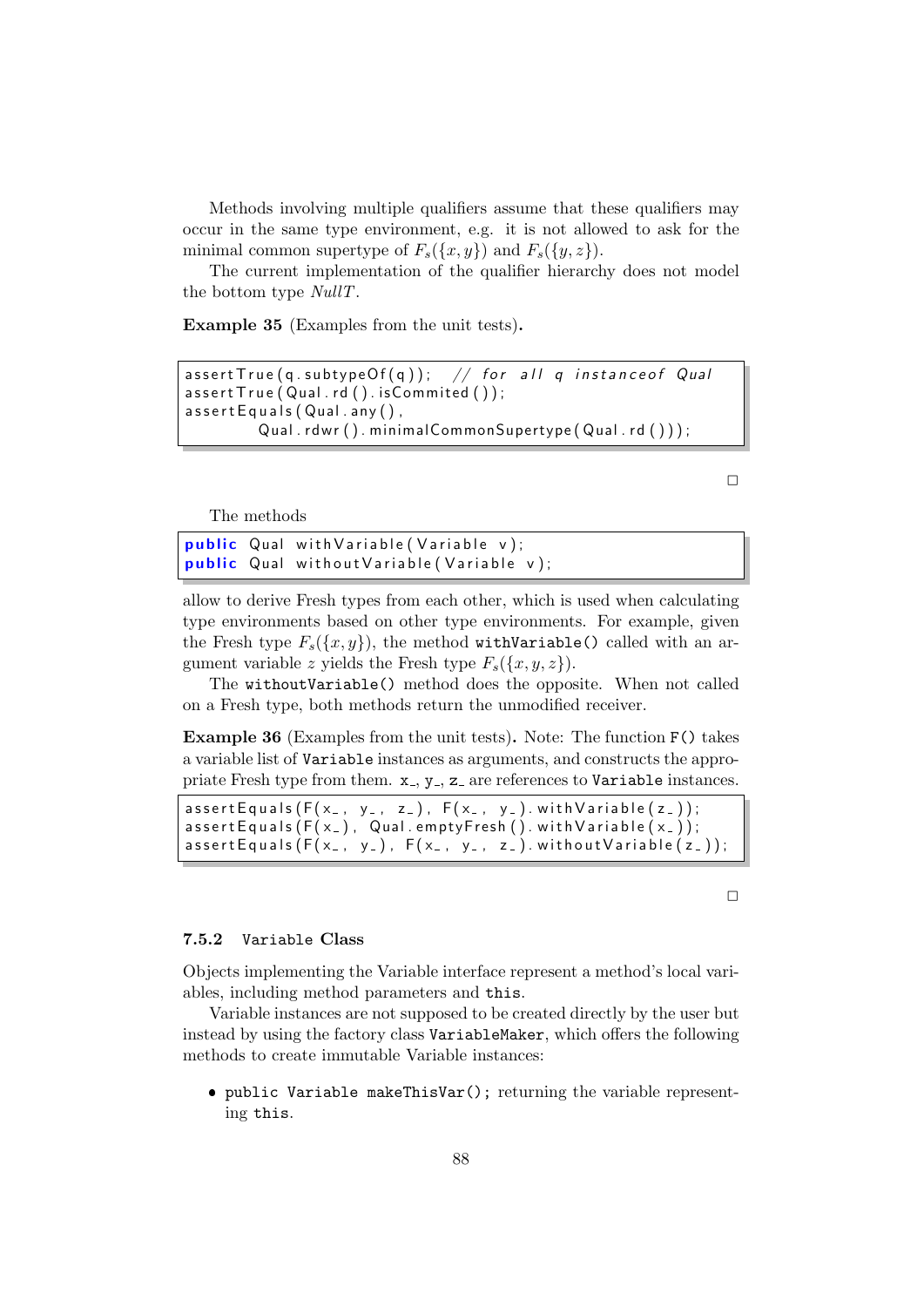- public Variable makeLocalVar(VariableElement elem); returning the variable instance representing the given variable element.
- public Variable makeSpecialVar(String name); returning a new special variable with the given base name. The created special variables are guaranteed not to be equal to any of the previously created variables.
- public Variable makeNamedLocalVar(String name); returning a named non-special variable. This is internally used by makeThisVar() and unit tests.

All method results except when creating special variables are cached. This way, when asking for the Variable instances for two equal Variable-Element objects, the factory method will yield the same result both times.

Special variables are additional variables that can be used by the inference algorithm to track changes to Fresh types throughout different derived versions of a type environment.

#### 7.5.3 TypeEnv Class

The TypeEnv class represents type environments with an annotated aliveflag and a set of pending jumps (Section 6.2). Again, instances of the Type-Env class are immutable.

The TypeEnv classes' public methods can be roughly divided into six main categories:

- Creation: The static method TypeEnv.empty() returns the empty type environment, which is alive and has no pending jumps. All other type environments are derived from it.
- Merging and implication: The method boolean implies(TypeEnv other) can test for check-implication between the receiver TypeEnv instance and the TypeEnv instance referenced by other.

The merging method TypeEnvSet merge(TypeEnv other) merges two TypeEnv instances. Note that as the merge operation is ambiguous, the method returns a set of type environments.

To be formally correct, TypeEnv instances actually represent not just a type environment Γ, but actually the whole triple  $(\Gamma, \mathcal{P}, a)$  as it is described in Section 6.2. While it is usually sufficient for an intuitive understanding to only consider the contained actual type environment, the implementations of the merge and check-implication operations actually need to be aware of pending jumps and the alive-flag (Section 6.2).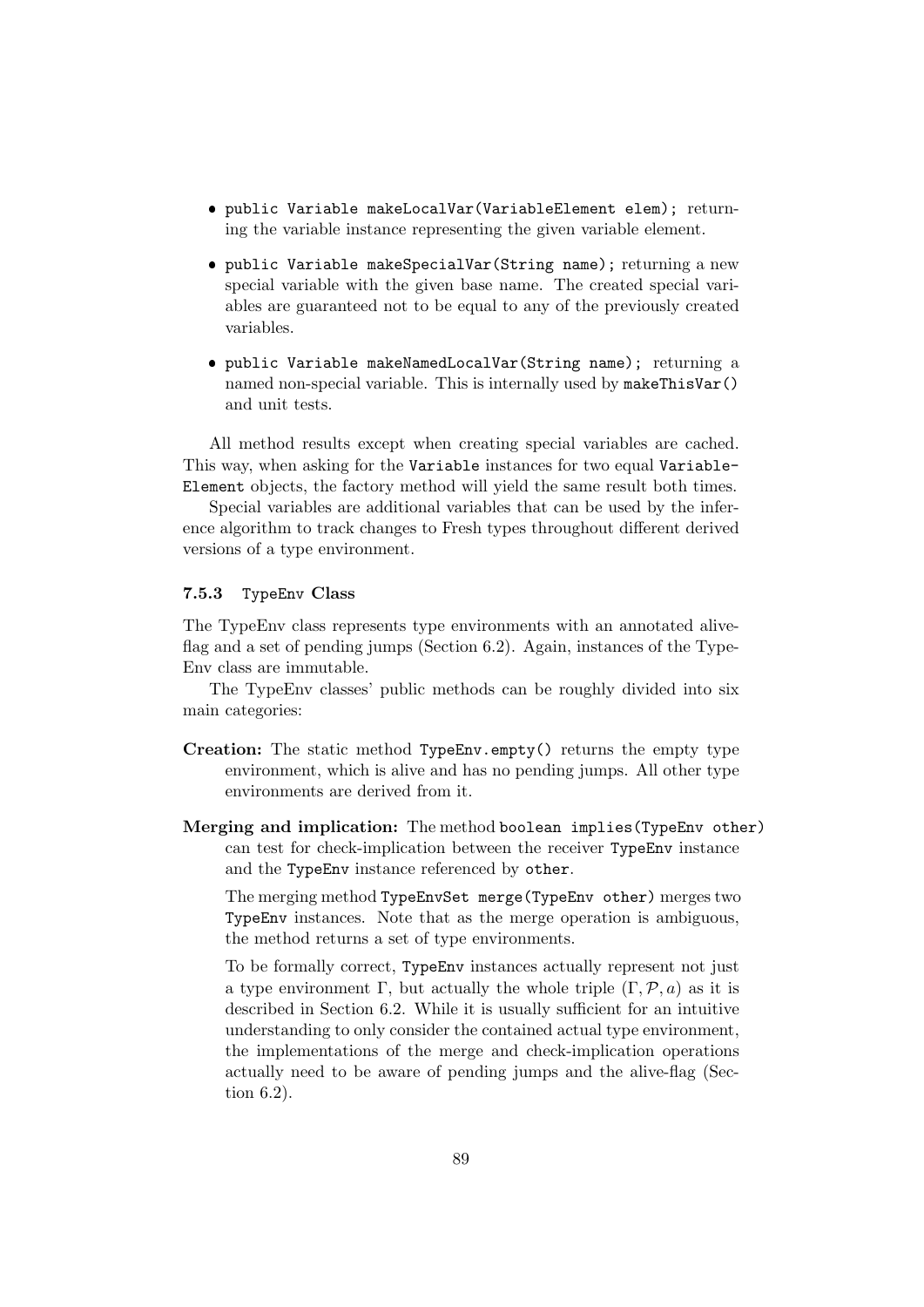Modification: The type environment helper functions described in Section 4.10.1,  $\Phi(x \mapsto \ldots)$ ,  $\Phi(\text{delete } x)$ , and  $\Phi(x \mapsto \ldots)$ , are directly supported by the methods

```
TypeEnv with New Variable (Variable var, Qual q);
TypeEnv withVarType (Variable var, Qual q);
TypeEnv without Variable (Variable var);
```
In addition to these, TypeEnv also offers a number of convenience methods for conveniently adding or removing multiple variables.

Note that all of these methods do not modify the receiver type environment, but rather return a new TypeEnv instance with the desired properties. Like their corresponding functions in the formalization, the types (Qual instances) given as arguments are required to be types occurring in the receiver type environment. This is an overall requirement for all of the TypeEnv classes' publicly visible methods.

Type compatibility: The type compatibility methods used in the operational semantics and the inference algorithm have their counterparts in the methods

```
TypeEnv with Type Compatibility (
    Qual use, Qual decl, Reporter reporter);
```
corresponding to the rules matching the general form

 $l, \Phi, h, X \vdash x!!q_s \Downarrow \Phi', h', X'$ 

which may commit both  $\Phi(x)$  and  $q_s$ , and

 $TypeEnv$  with  $Type Compatibility2$  ( Qual use, Qual decl, Reporter reporter);

corresponding to the rules matching the general form

 $l, \Phi, h, X \vdash x!q_s \Downarrow \Phi', h', X'$ 

which may commit only  $\Phi(x)$ .

It is sufficient here to give  $\Phi(x)$  as the use parameter. It can be easily verified by looking at the rules, that the variable  $x$  is only needed to do the appropriate commit in the dynamic view of the running system. In our case, this is not needed.

The reporter parameter is used for error reporting in case the type compatibility cannot be established.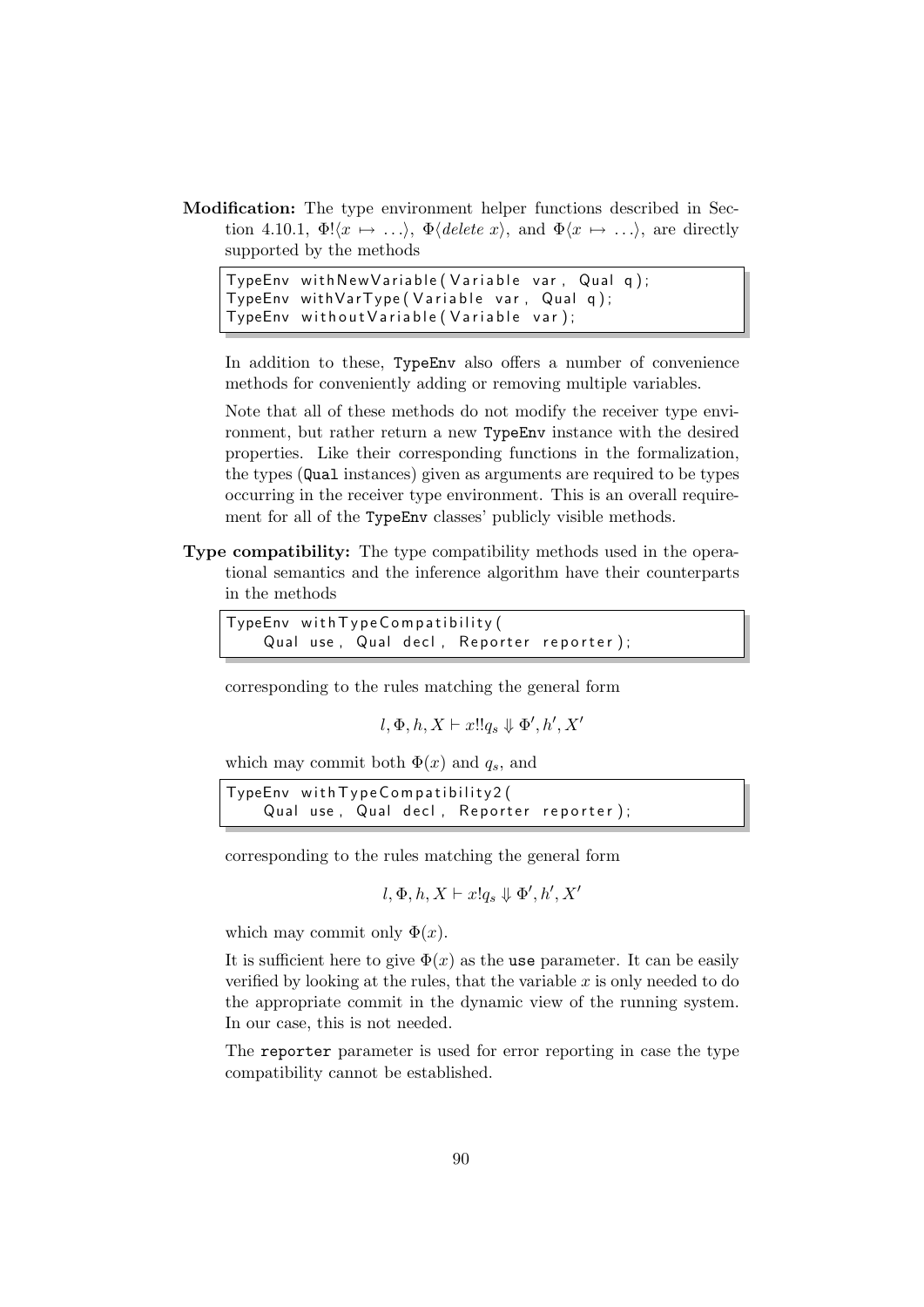Inspection: Basic inspection of type environments is supported by the following methods and a number of convenience methods built on top of them. te being the representation of the type environment  $\Gamma$ , x being a variable, this table gives the mapping between method invocations of these methods and expressions in terms of the formalization.

| te.variables()      | $dom(\Gamma)$                       |
|---------------------|-------------------------------------|
| te.getType(x)       | $\Gamma(x)$                         |
| te. has Variable(x) | true iff $x \in \text{dom}(\Gamma)$ |

Pending Jumps: There are a number of methods to handle pending jumps. The methods withAttachedBreak() and withCollectedBreaks() are a specific example:

withAttachedBreak() returns a non-alive type environment, which has the original type environment attached to it as a pending jump with the reason "break".

withCollectedBreaks() collects all attached type environments with the reason "break" and merges them into the receiver type environment. The resulting type environment will not contain any pending jumps with the reason "break".

Merging an alive type environment into a non-alive type environment yields the alive type environment as a result. For example, te being a type environment without attached breaks, te.withAttached-Break().withCollectedBreaks() yields an object equal to  ${\tt te}^{18}.$ 

To model the set of pending jumps, TypeEnv instances hold references to instances of the PendingJumps class in the same package, which again can only have immutable instances and which offers a number of specialized convenience methods to access the set of pending jumps.

#### 7.5.4 TypeEnvSet Class

The TypeEnvSet class represents sets of type environments. Its main use is to model the set of possible result type environments after an (ambiguous) inference step.

The conceptual difference between the TypeEnvSet class and Java's standard Set class is that TypeEnvSet instances automatically reduce their contained elements to only the relevant result environments, which speeds up the inference.

 $18$ The objects are not identical is the sense of Java's  $==$  operator, but they have the same content and behave the same in all cases.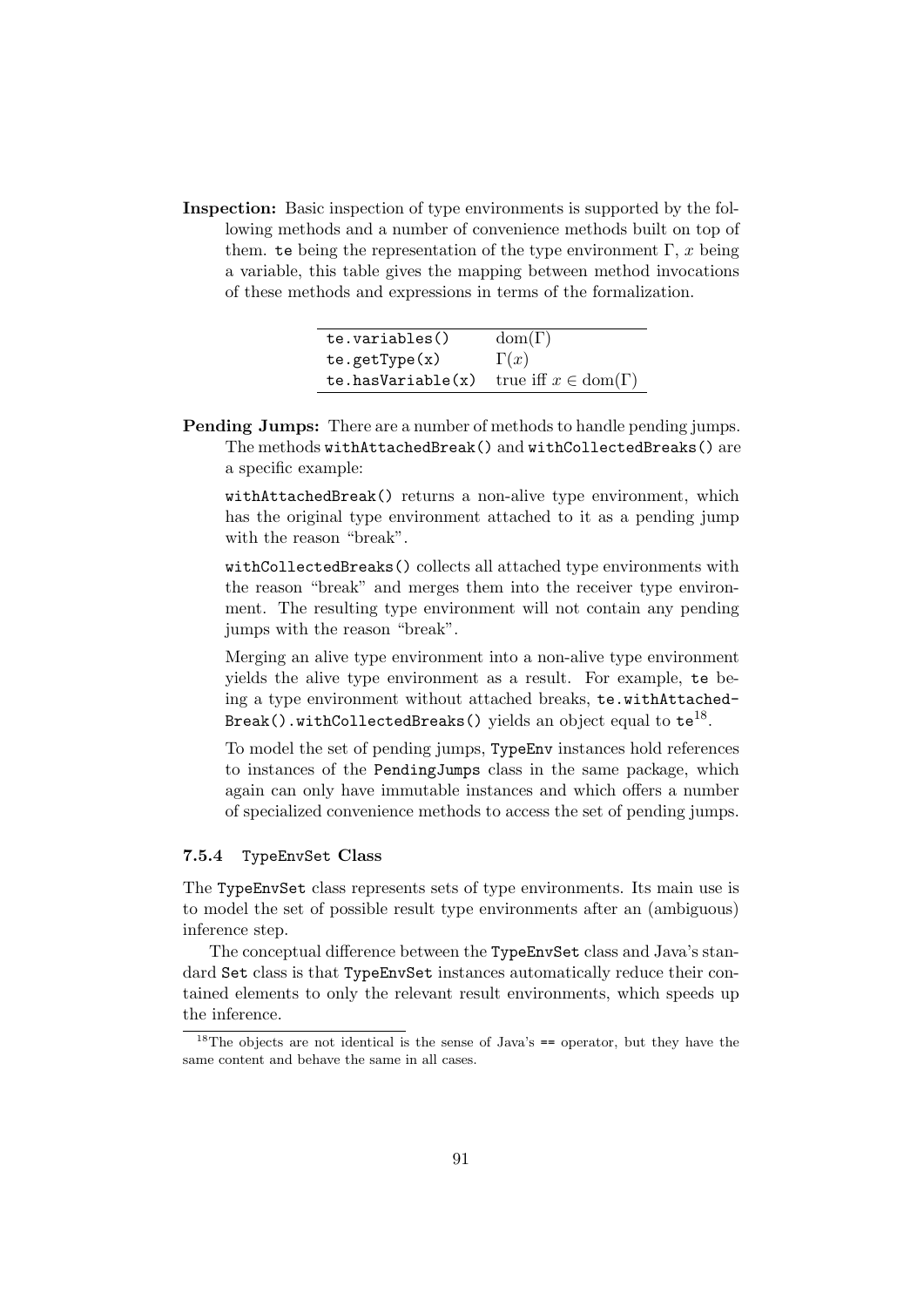Formally speaking, after adding a set of type environments  $\Gamma^{\star 19}$  to a TypeEnvSet instance, this instance will only contain the type environments in  $\mathcal{R}(\Gamma^*)$ , which is defined as

$$
\mathcal{R}(\Gamma^\star) := \{ \Gamma \in \Gamma^\star | \ \nexists \Gamma' \in \Gamma^\star : \Gamma \stackrel{c}{\Rightarrow} \Gamma' \}
$$

Example 37. For example, consider

$$
\Gamma^* := \{ \{x : Rd\}, \{x : RdWr\}, \{x : Any\} \}
$$

It is clear that

$$
\{x : Any\} \stackrel{c}{\Rightarrow} \{x : Rd\}
$$

$$
\{x : Any\} \stackrel{c}{\Rightarrow} \{x : RdWr\}
$$

In other words, when a program type checks with  $\{x : Any\}$ , it will also type check with  $\{x : Rd\}$  and  $\{x : RdWr\}$ .

Applying the reduction operation  $\mathcal R$  yields

$$
\mathcal{R}(\Gamma^*) := \{\{x : Rd\}, \{x : RdWr\}\}
$$

Applying  $\mathcal R$  to  $\Gamma^*$  removes the type environment  $\{x : Any\}$  from it.

The reason why this is done lies in the meaning of check-implication. As noted above, when a program type checks with  $\{x : Any\}$ , it will also type check with  $\{x : Rd\}$  and  $\{x : RdWr\}$ , so by removing  $\{x : Any\}$ , we will not change the overall success status of running the inference on the remaining method.

Consider the two cases:

- 1. We would have found an inference path through the method using  ${x : Any}$ : Then, because of the check-implication, we can also find one using  $\{x : Rd\}$   $(\{x : RdWr\})$ . Omitting the  $\{x : Any\}$  case gives the same results as not doing so.
- 2. We would not have found an inference path through the method using  ${x : Any}$ : Then, it is clearly sufficient to proceed using the remaining type environments only, in order to find all successful inference possibilities through the method. Again, we may proceed the inference without taking  $\{x : Any\}$  into account.

The TypeEnvSet class, although intended to be used in an immutable Construcway, supports in-place construction using the methods  $\omega$  tion

92

 $\Box$ 

 $19$ In fact, these are triples, but the argument is applicable to any data structure where check-implication can be defined on, so we will proceed using type environments in this section. The example can be easily rewritten for triples by replacing each occurrence of a type environment Γ with the triple  $(Γ, ∅, True)$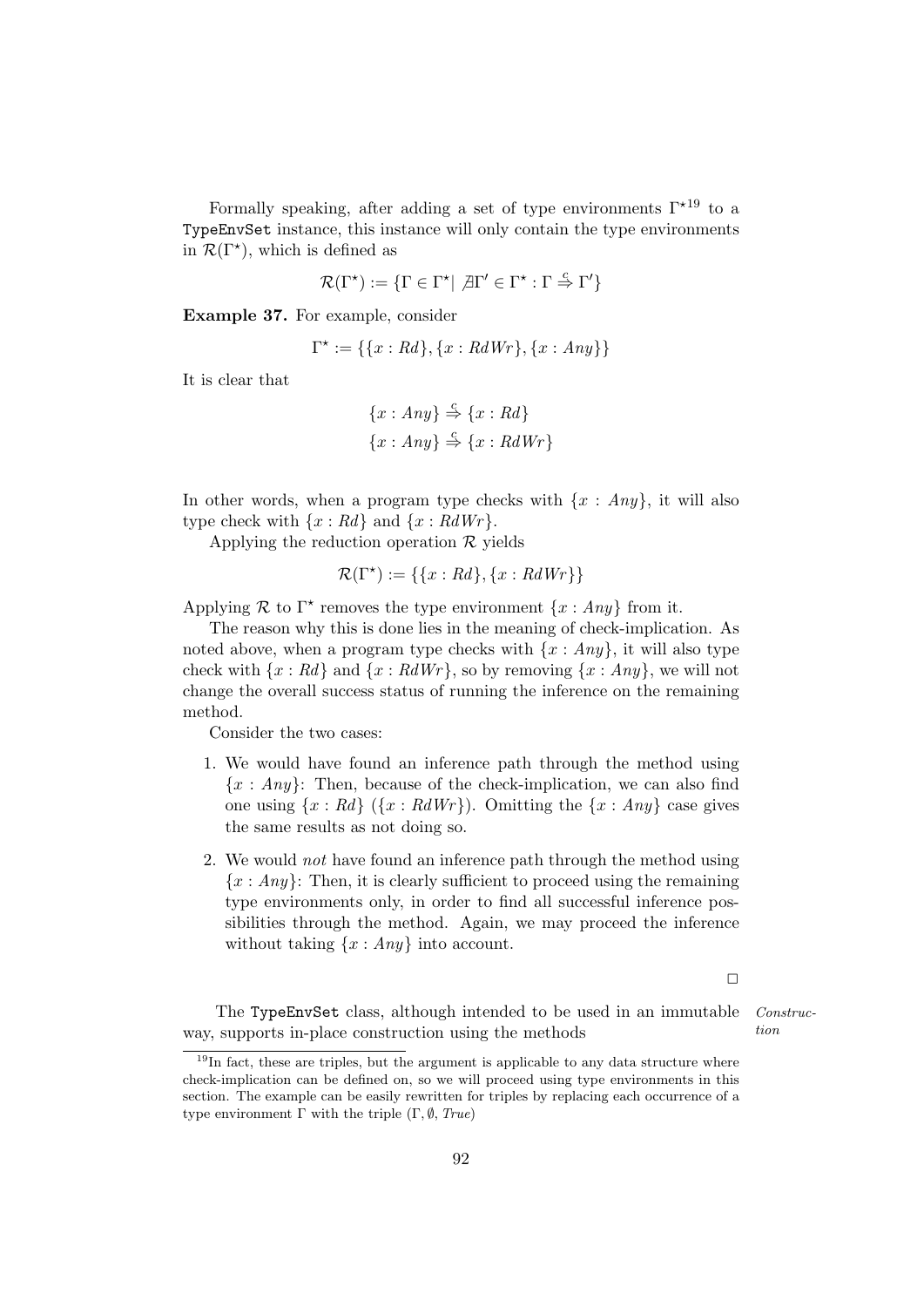```
void union In Place (Type EnvSet other);
void addInPlace (TypeEnv addedEnv);
```
When using these on a TypeEnvSet instance, the instance automatically cares about reducing the set of type environments on-the-fly.

Apart from these methods, TypeEnvSet supports the usual ways of *Inspection* inspecting standard Java sets, such as the methods isEmpty(), size() and looping over its contents using the Iterable<TypeEnv> interface.

#### 7.5.5 ImmutabilityInferenceVisitor Class

The ImmutabilityInferenceVisitor class, at the heart of the TIFI+ implementation, is responsible for executing the actual inference algorithm. Each of its visit methods is responsible for doing an inference step for one specific kind of AST node. The inference rules outlined in Chapter 5 and adapted to Java in Chapter 6 can be mapped to the Immutability-InferenceVisitor's visit methods depending on the kind of the examined AST node.

Conceptually, each inference step done by a visit method can be seen as calculating a function from a tuple  $Tree \times TypeEnv^{20}$  to a set of type environments (a TypeEnvSet instance). To do the inference step over an AST node, the ImmutabilityInferenceVisitor provides the method

|--|

Based on the kind of AST node given to it, the infer() method decides which visit method to call and returns the visit method's result.

For pragmatic reasons, the ImmutabilityInferenceVisitor class currently has two instance variables TypeEnv input\_ and TypeEnvSet output., which are used by the visit methods to read and write their input and output type environments. Using these, it was possible to provide the visitor with a reasonable default behavior for yet-unimplemented kinds of AST nodes, by subclassing from the  $com.sum.source.util.TreeScanner<sup>21</sup> class.$ This allowed to run the inference algorithm even very early in its development, when only few visit methods were actually implemented. The infer method takes care of saving the visitor state with respect to these variables, and restores it after calling the desired visit method. The visitor's state change is thus transparent to the user when using infer().

In the long run, when all relevant visit methods are implemented, future implementers may want to remove the input<sub>-</sub> and output<sub>-</sub> instance

<sup>20</sup>Recall that the Tree class, described in Section 7.2.6, represents an AST node in a Java program.

 $21$ <sup>21</sup>The TreeScanner class implements all possible visit methods so that they recursively visit the child nodes of the AST node they are working on, which in many cases matches ImmutabilityInferenceVisitor's tree traversal strategy.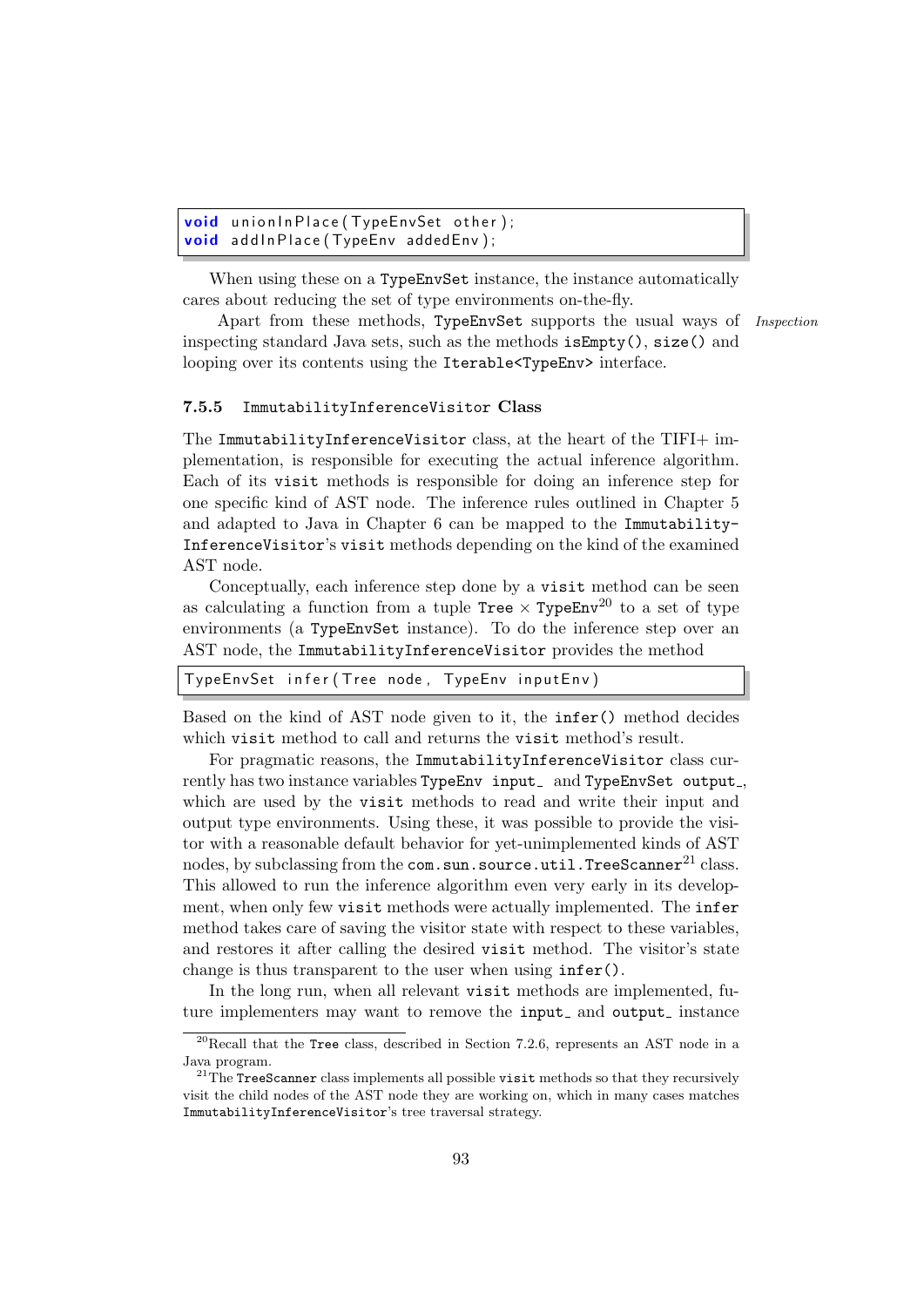variables and introduce equivalent parameters and return values to the visit methods.

A visit method's typical behavior is: Typical  $Typical$ 

behavior of a visit method

- 1. Before execution, input is guaranteed to be set to the input type environment, while output is null. The input must thus be taken from the input<sub>-</sub> instance variable.
- 2. Typically, a new empty TypeEnvSet instance is created to store the future result.
- 3. A number of output type environments are calculated, depending on the kind of AST node which is inferred over. Each of these type environments is added in-place to the TypeEnvSet instance.
- 4. Finally, the TypeEnvSet instance, now being fully initialized, is stored in output, input is set to null and the method returns.

Whenever on a path through the tree of possible commit sequences, *Error* we encounter a situation where the execution of the next statement would reporting break existing immutability properties, the inference method noticing this emits an error.

When all such paths encountered an error before reaching the end of the currently checked method, the method is not type correct. Only then, the TIFI+ implementation prints these errors to the user.

To achieve this behavior, the ImmutabilityInferenceVisitor holds a reference to a DelayedReporter object. It is possible to report errors to this object at any time, but they will not be shown to the user unless, after all ambiguous paths have died, the ImmutabilityInferenceVisitor chooses to call the flushReports() method. In the other case, when a method turned out to be type correct, the clear() method is called instead, which clears the reported errors without writing them out to the user.

#### 7.6 Supported Java Constructs

The current TIFI+ implementation supports the most common Java constructs, like assignments, method and constructor invocations, expressions for local variables, object members and identifiers, the control flow constructs if...else, while, do...while and for, as well as binary expressions (arithmetic and binary operations, string concatenation, equality, . . . ) and the ternary operator ?:.

The pending jumps mechanism for abruptly completing statements has been implemented and tested for the return and break statements. Support for exception handling may be implemented in future versions.

Support for qualifier polymorphism is implemented both for checking method bodies and invoking methods, including multiple formal qualifier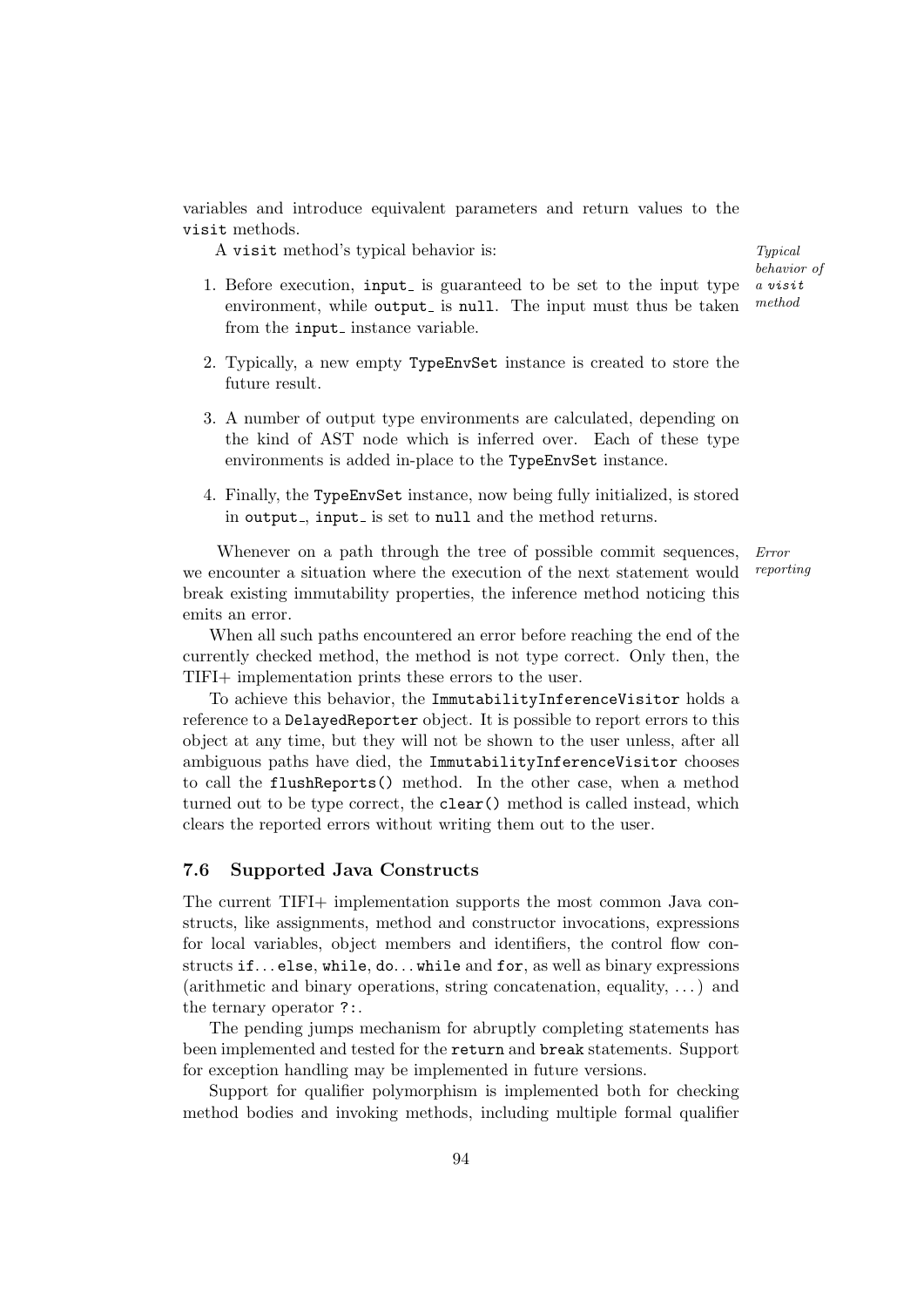parameters and their automatic inference for method invocations. Currently, we are still aware of some smaller issues in the automatic instantiation of method signatures, which will require further investigation for a complete implementation.

The TIFI+ test suite, which is bundled with the implementation, contains a collection of source code examples and unit tests for the supported Java constructs, including the examples listed in Chaper 3.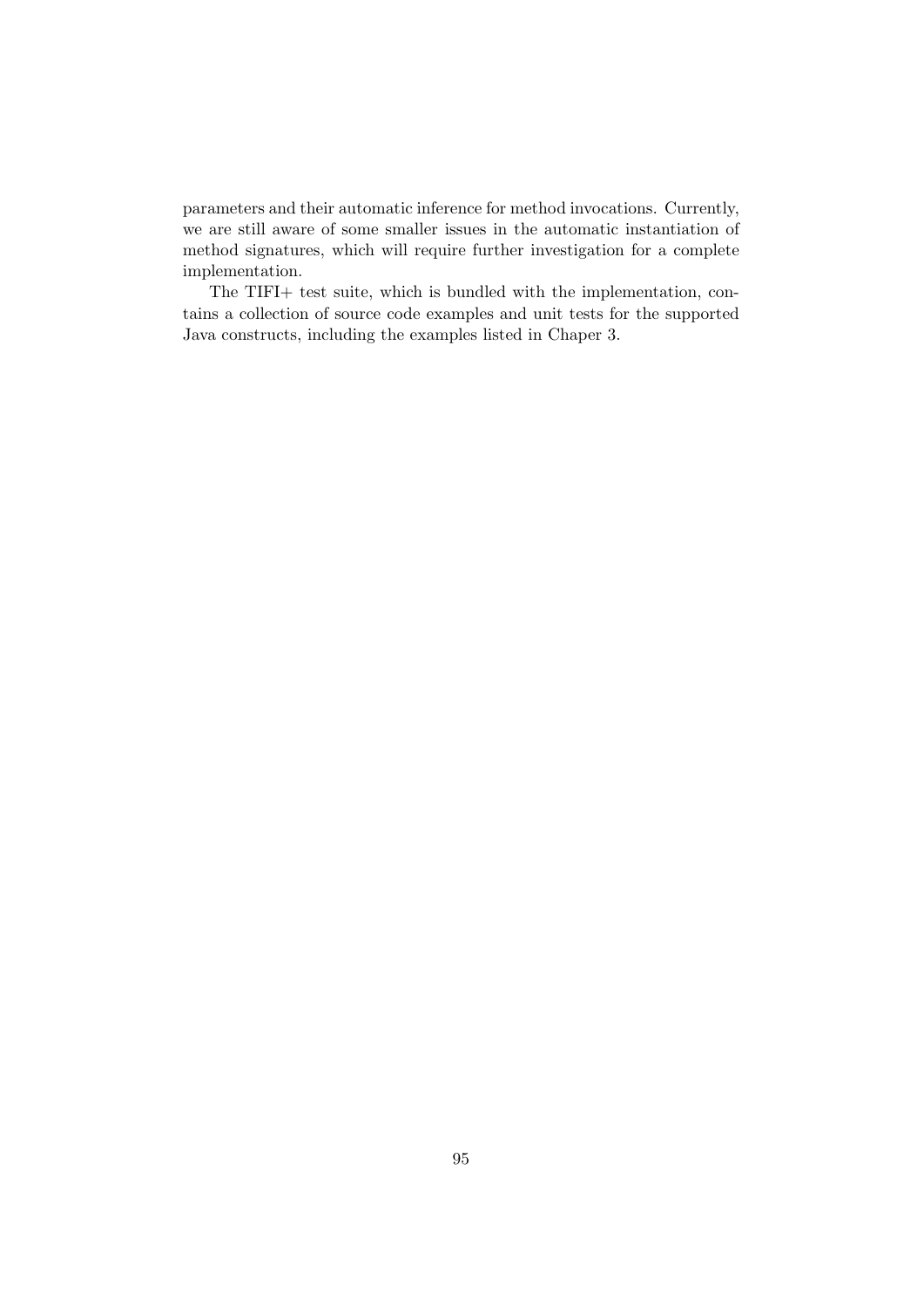

Figure 36: IGJ immutability type hierarchy

## 8 Related Work

Compared to other immutability type systems implemented on top of the Checker framework, TIFI+ has both advantages and disadvantages.

### 8.1 Immutability Generic Java (IGJ)

The IGJ type system presented by Zibin, Potarin, Ali, Artzi, Kiezun and Ernst ist very similar to TIFI and TIFI+ in that it has the same hierarchy of "initialized" immutability types, as depicted in Figure 36.

The mapping from IGJ types to TIFI+ types is as follows:

| IGJ type  | $TIFI+ type$ |
|-----------|--------------|
| ReadOnly  | Any          |
| Immutable | Rd.          |
| Mutable   | RdWr         |

Just like in TIFI+, reference variables typed as Immutable and Mutable Object and point to objects, which are mutable or immutable. These references not only disallow their use for modifying an object, but they also guarantee that the referenced object cannot be changed over alias references. Like TIFI+, IGJ is thus able to provide object immutability (Immutable) as well as reference immutability guarantees (ReadOnly).

reference immutability

#### 8.1.1 Object Construction

Introducing object immutability to an immutability type system quickly raises the question of how to construct immutable objects: It is clear that the constructor must still be able to modify the object, but at the same time, it must be ensured that the constructor does not leak @Mutable-typed references to partially initialized objects.

In IGJ, this problem is solved by annotating the constructor using a special @AssignsFields annotation. It is then possible for the constructor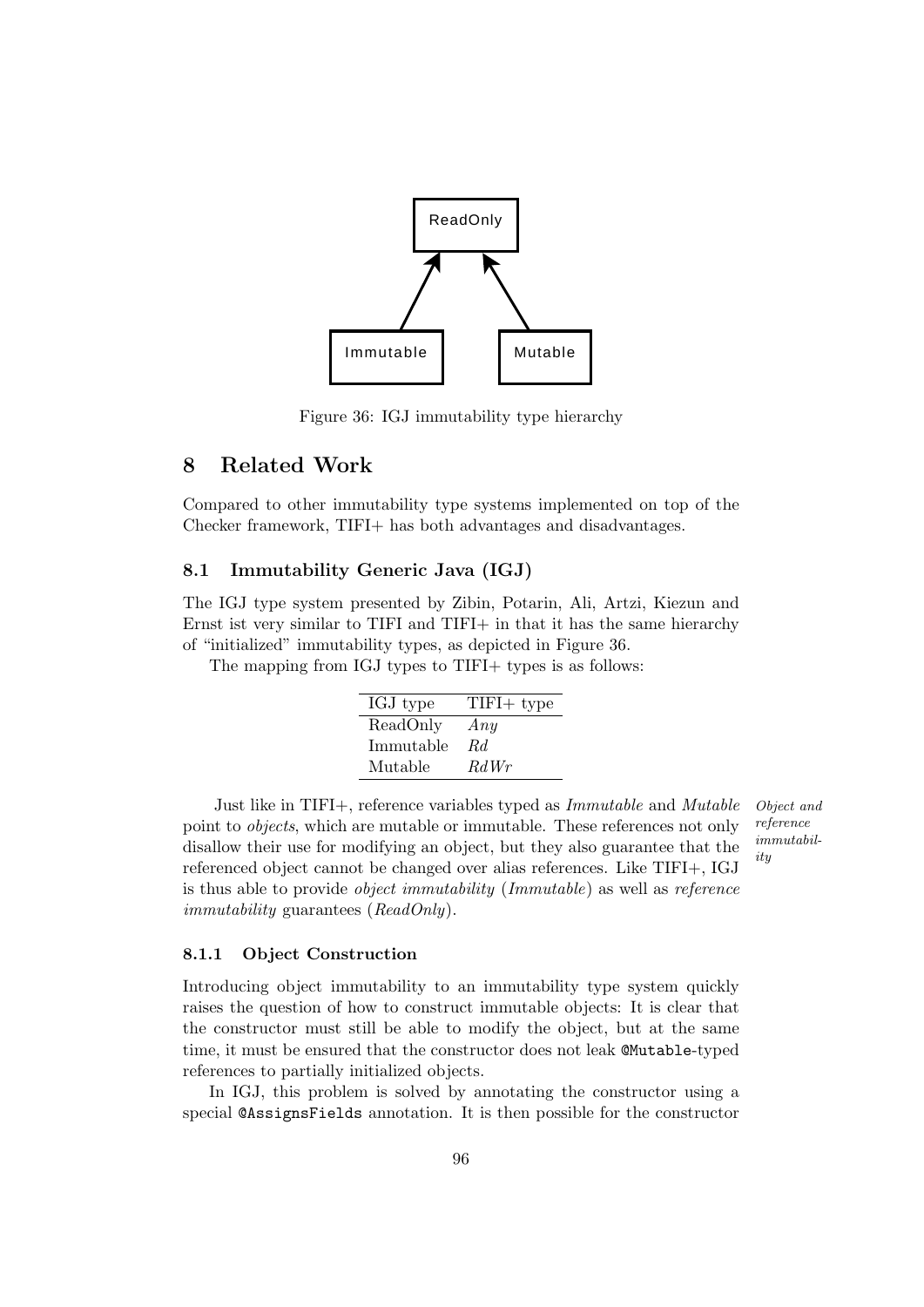to assign the fields of the constructed object, but it is not possible to mutate the objects referenced by them.

Whenever the constructed object is passed out by an @AssignsFieldsannotated constructor, it can only be given out as @ReadOnly. Consequently, whenever another part of the program has an alias to an object which is just being constructed, it has a @ReadOnly reference to it: It is only restricted in that it cannot modify the object, but there are no guarantees whether the referenced object may still be changed via other references or not.

This is a drawback of IGJ compared to TIFI+: In TIFI+, using qualifier polymorphism with Fresh types, it is easily possible to write helper methods to faciliate the construction of objects, while in IGJ, only the constructor itself is allowed to modify an object.

Furthermore, there are object graphs which can be built using TIFI+, but not using IGJ. For instance, consider building an object graph where two objects circularly reference each other using @Immutable references, as we constructed it using TIFI+ in Example 7. Using IGJ, these objects' instance variables can only be assigned by their constructors, and the constructors finish their execution at different times. However, only when a constructor finishes, the constructed object is first given out using an @Immutable reference (instead of a @ReadOnly reference). So, the first of the two objects to finish its constructor execution cannot possibly have gotten hold of an @Immutable reference to the other object until then. The argument can easily be expanded to bigger cyclic object graphs. Therefore, in IGJ, it is not possible to build reference cycles between objects where each reference has an @Immutable type.

#### 8.2 Javari

The Javari type system [22] [21] provides only reference immutability, not object immutability.

Javari's hierarchy of immutability qualifiers consists of only the two qualifiers @Mutable, which is the default, and @ReadOnly (Figure 37), which are equivalent to TIFI+'s  $Any$  and  $RdWr$  types.

As in TIFI+, these qualifiers extend Java's types in an orthogonal way, so that for a class C, @Mutable C is a subtype of @ReadOnly C, and for C being a subclass of a class A, @Mutable C is a subtype of @Mutable A and @ReadOnly C is a subtype of @ReadOnly A.

In Javari, there is no need to specifically support object construction: At construction phase, objects are @Mutable. When an object of a type @Mutable C is not supposed to be changed any more, the references given out can be upcasted to @ReadOnly C.

Unlike with real object immutability, it is up to the programmer to ensure that there are no @Mutable-typed alias references to such objects. Javari cannot give the guarantee that objects referenced by **@ReadOnly-**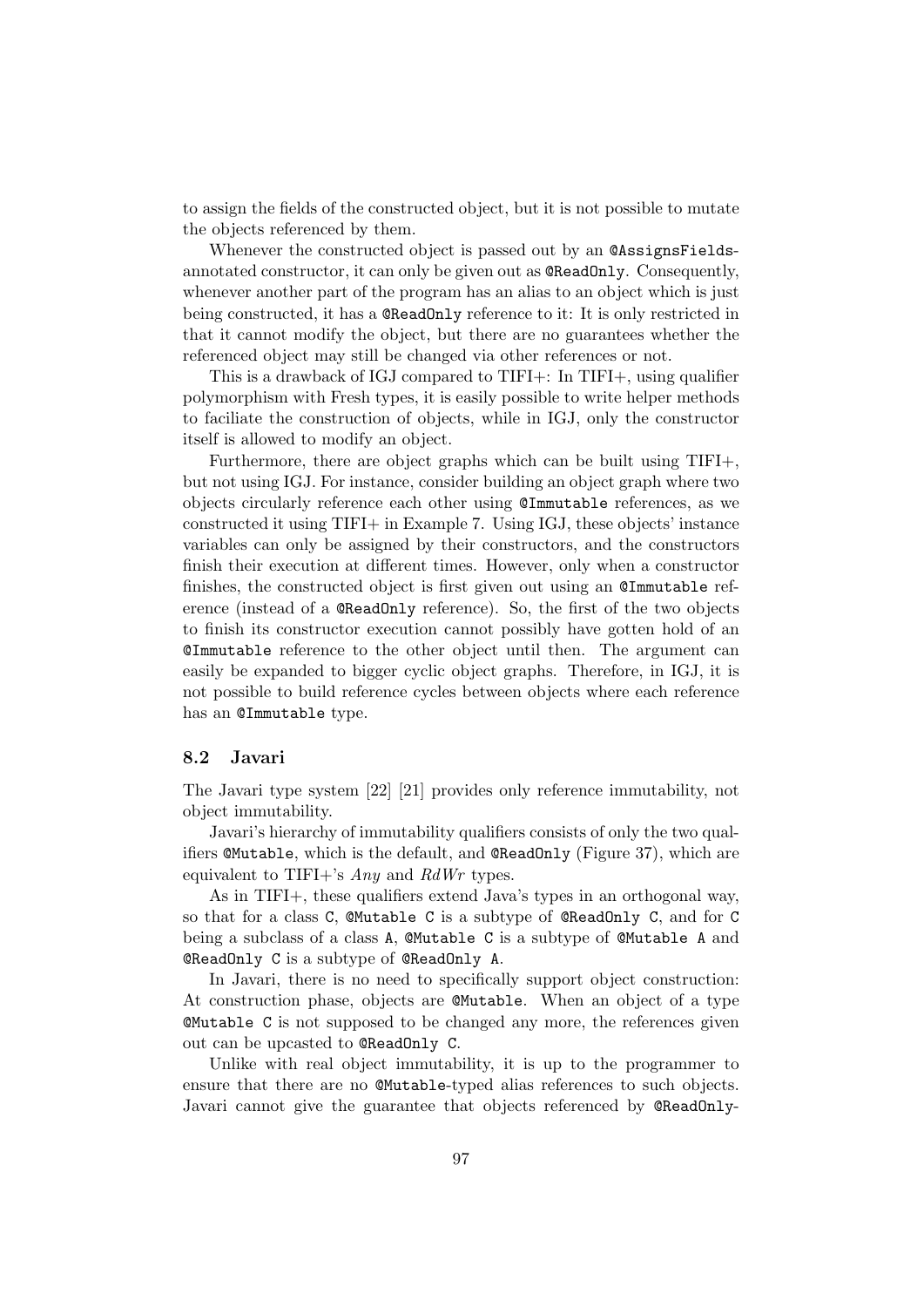

Figure 37: Javari qualifier hierarchy

typed variables do not change their abstract state. It only restricts the holders of these references, but cannot give them any guarantees.

Unlike in TIFI+, local variables in Javari cannot change their type and are annotated. The Javarifier [18] tool can infer Javari annotations to alleviate the task of adapting programs to Javari.

Being very well-integrated into the Checker framework, Javari supports most Java constructs including Java 1.5's Generics. In addition to those, there is an option to template methods over Javari qualifiers alone, using the @romaybe annotation, which works in the same way as TIFI's qualifier polymorphism.

#### 8.3 Type Inference

Unlike TIFI+, both Javari and IGJ heavily rely on the user not only providing type annotations in method signatures, but also in their bodies. This requires an additional up-front investment for initial annotations and requires program maintainers to change annotations appropriately. For Javari, the separately available Javarifier [18] tool can be used to reduce these efforts. On the other hand, due to its programming model and its inference algorithm, TIFI+ can give error messages which are harder to understand than those of Javari and IGJ.

As the TIFI+ implementation is currently still not usable for real-world Java programs, it is hard to say which efforts are bigger in practice.

Avoiding type annotations for local variables is a natural choice for the TIFI+ type system: In TIFI+, an object's type always reflects its immutability life cycle phase. As these may change over time, even within the same method, a simple look to a variable's declaration is not sufficient to find out its immutability type in a specific use further down in the method. The same approach is also taken by Adam Warski's typestate checker [23], which is also implemented on top of the Checker framework.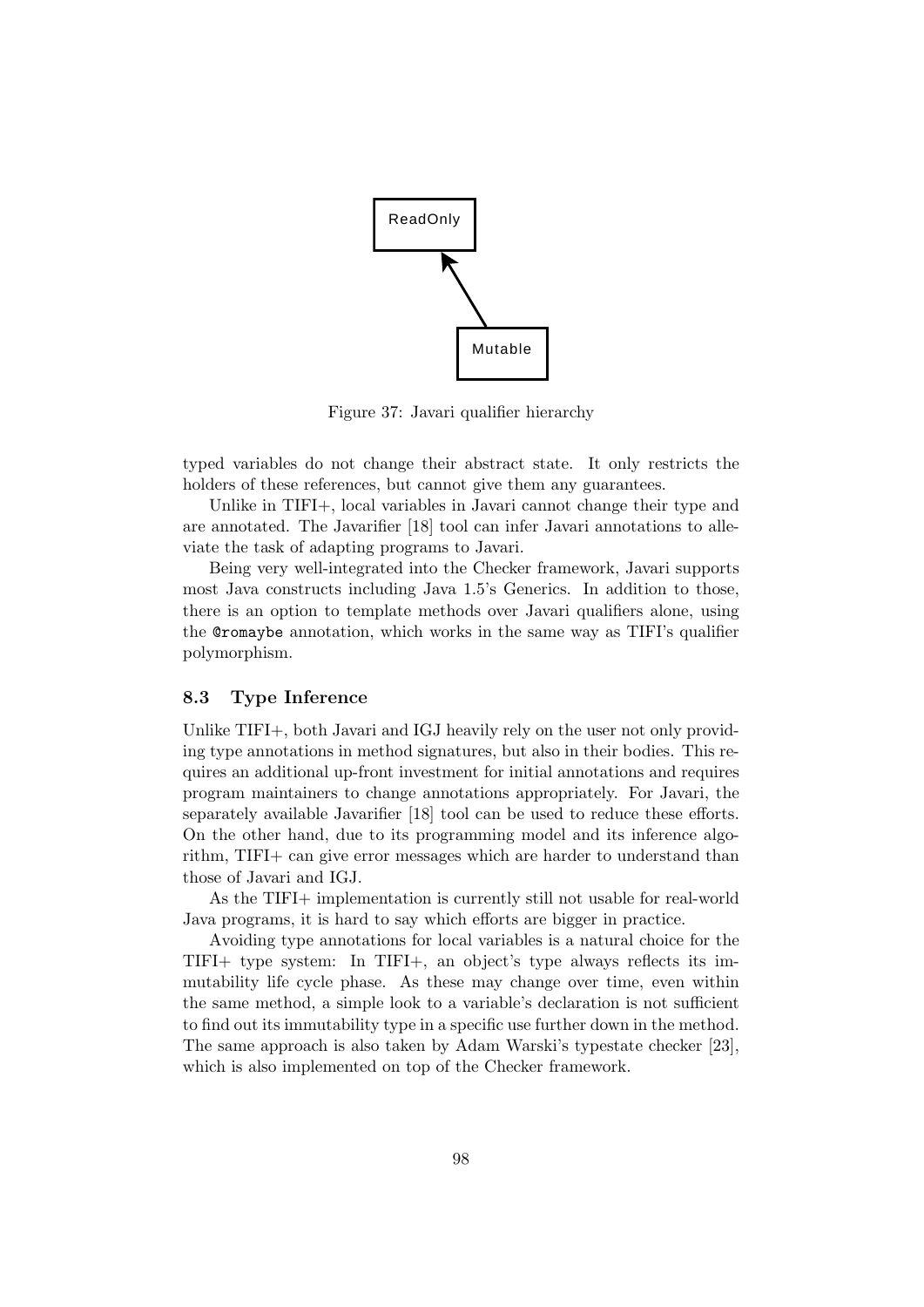## 9 Conclusion

This thesis provides a prototype implementation of a modified variant (TIFI+) of the immutability type system proposed by Haack and Poll [10] [11]. The type system is able to give guarantees on object and reference immutability, and provides the Flexible Initialization mechanism for object construction. The implementation is built on top of the Checker framework [15] and supports a large, although not complete, subset of Java's language constructs.

Furthermore, we have formalized a simple Java subset and informally shown the soundness of the type inference algorithm used in TIFI+.

TIFI+ shows that it is possible to implement TIFI-like systems on top of existing Java-like programming languages. We have also seen some larger code examples in Chapter 3 supporting the thesis that TIFI+ and Flexible Initialization are a useful way to guarantee the construction of immutable objects in a safe way.

During the course of this work, we have changed a number of aspects of the original TIFI formalism, which made the inference algorithm more flexible than proposed in [11], and also simplified some aspects of it.

Interesting topics for further study are error reporting and support for generic types. We expect that especially the latter will open the door for using TIFI+ with a significantly larger amount of real-world Java code.

The examples we have seen suggest that Flexible Initialization is in fact a very flexible approach for the safe construction of immutable objects. We believe that the TIFI+ implementation presented herein provides not only a good basis for future refinement, but can also serve as a vehicle for experimentation with object immutability type systems, which can be used as a stepping stone for further insights on this topic.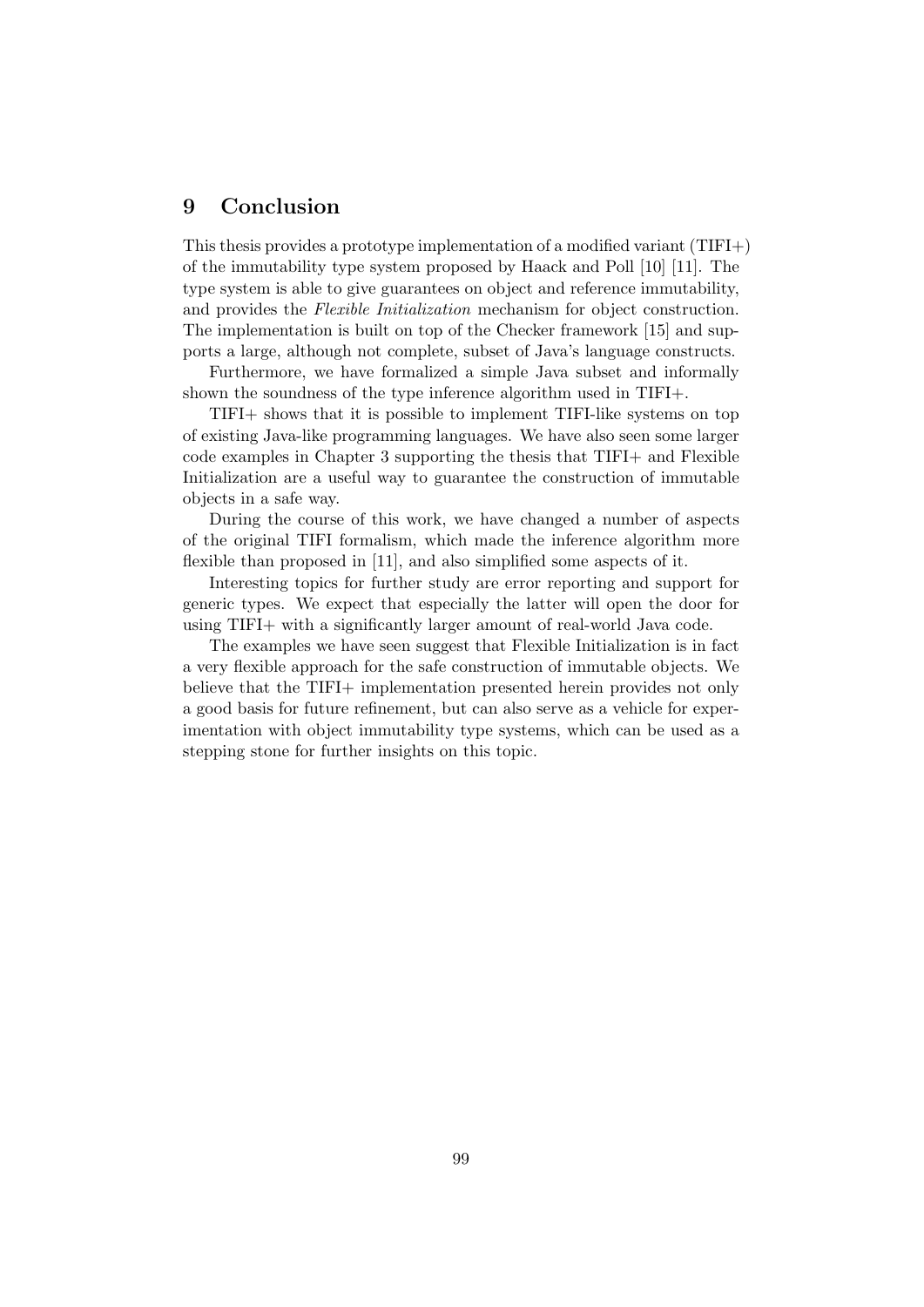## A Non-Completeness of the Original TIFI Inference Algorithm

The inference algorithm for inferring newtoken and commit statements presented in the original TIFI report [11] is unfortunately not complete. (It is not able to find the newtoken and commit statements for all type correct programs.)

This section assumes that the reader is familiar with the inference algorithm presented in [11].

Consider the following program:

| // $x$ : Fresh(n) C |  |
|---------------------|--|
| any(x);             |  |
| rd(x);              |  |

An obvious type-correct placement of a commit statement would be to insert commit  $Fresh(n)$  as Rd in front of the call to the any() method. This way, x is of type Rd before calling any of the methods. Since through subtyping, x is also of type  $Any$ , both methods can be called without further commits.

The type inference algorithm given in the paper splits up the program using the (INFER  $SEQ$ ) rule. As the following derivation tree for the expression  $\text{any}(x)$  shows, it infers the commit statement in the same place, but commiting to Any instead of Rd.

The original TIFI inference algorithm infers a commit to Any in front of the first method call. Consequently, there is no more way to call the rd() method using c as argument. It is not able to find the real solution of committing to Rd in front of the first method call.

In the TIFI report [11], it is shown that if the inference algorithm can infer the placement of newtoken and commit statements, the method is indeed type correct. It can be verified using the aforementioned example that the converse is unfortunately not true.



In the actual language subset used in [11], the program would need to be written as shown in Listing 21.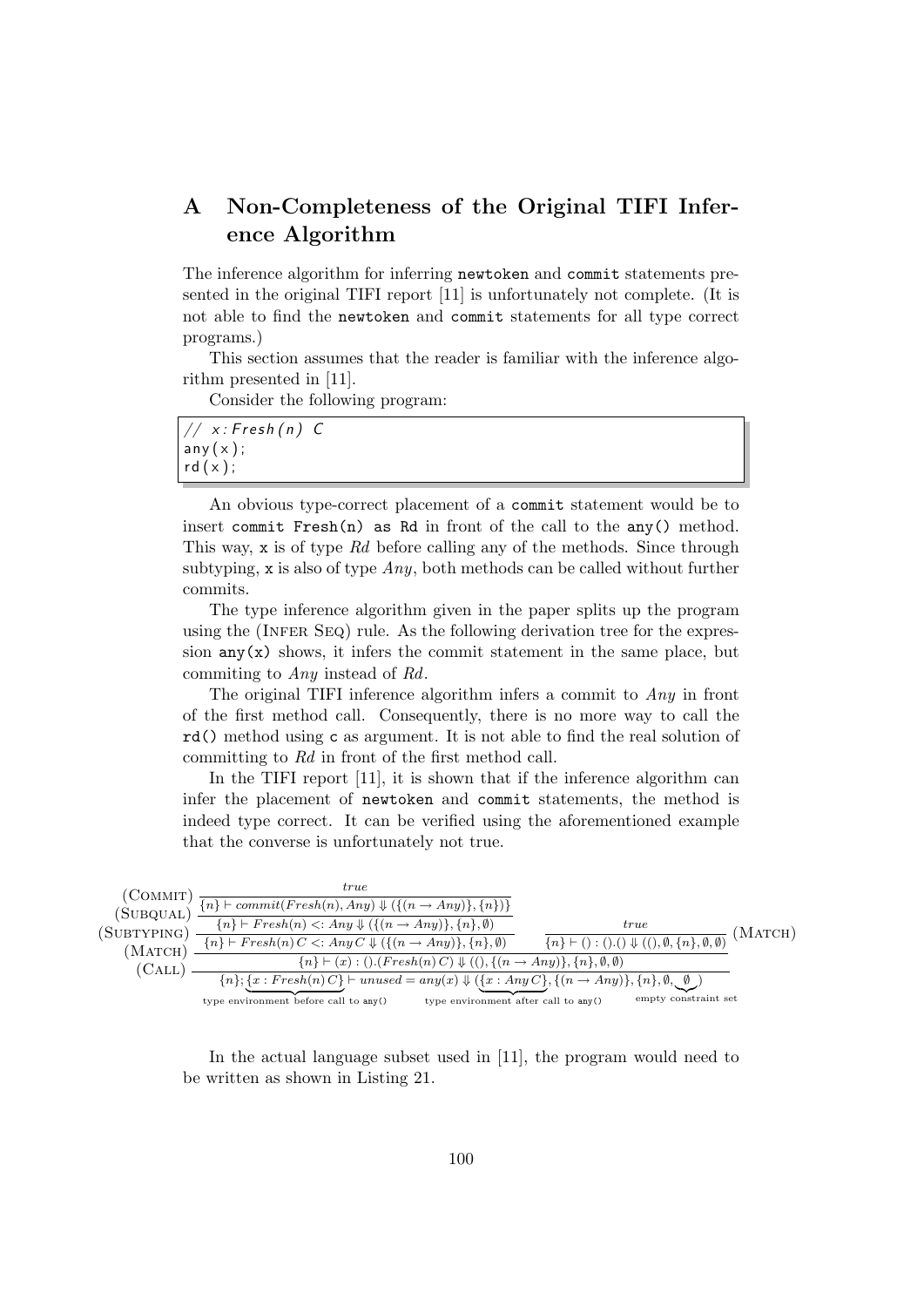```
C \times; // x : Fresh(n_{old}) CC y; // y : Fresh(m) C
C \; z; // z : Fresh(o) C
 x = new C(); // x : Fresh(n) C
// \Gamma = \{x : \overrightarrow{Fresh(n)} C, y : \overrightarrow{Fresh(m)} C, z : \overrightarrow{Fresh(o)} C\},\// \delta = \emptyset,\begin{aligned} \sqrt{7}t & = \{n_{old}, n, m, o\} \\ y & = \text{any}(x); \\ z & = \text{rd}(x); \end{aligned}\mathcal{N}/\mathcal{N} enforces x : Any\ C, \ y : Any\ C\frac{1}{2} enforces x : Rd \ C, z : Rd \ C
```
Listing 21: Counterexample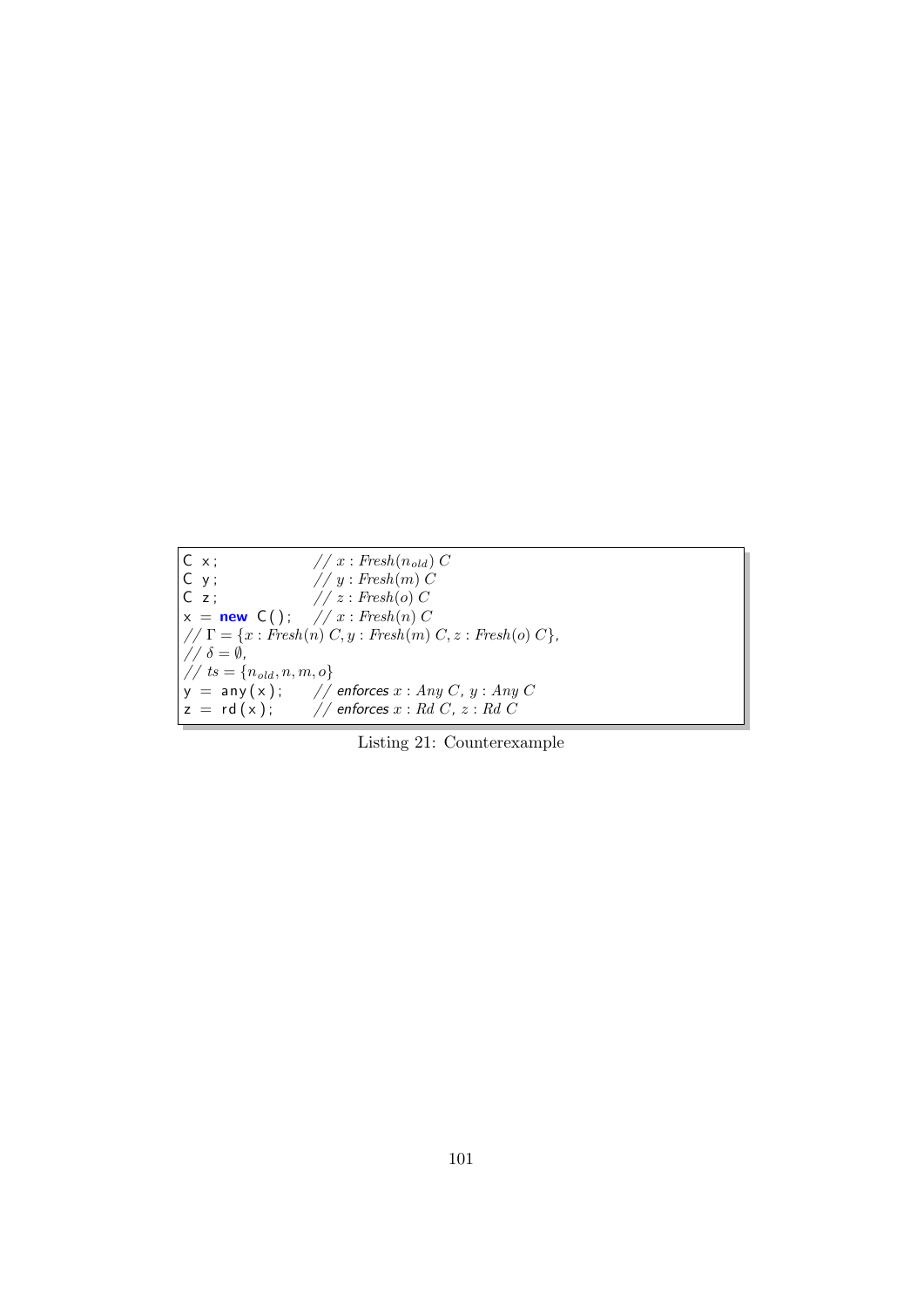# List of Figures

| 1              | Type hierarchy for constructed objects                                   | 5      |
|----------------|--------------------------------------------------------------------------|--------|
| $\overline{2}$ | Three connected objects $\dots \dots \dots \dots \dots \dots \dots$      | 6      |
| 3              |                                                                          | 8      |
| 4              |                                                                          | 8      |
| $\overline{5}$ | Allowed and disallowed references within the heap $\dots \dots$          | 9      |
| 6              | Updating the heap in a simple commit operation. $\ldots$                 | 10     |
| 7              | Making both ernie and bert immutable at once                             | 11     |
| 8              | Qualifier hierarchy with upper bounds $\ldots \ldots \ldots \ldots$      | 13     |
| 9              |                                                                          | 16     |
| 10             | Correspondence between static and dynamic types                          | 26     |
| 11             |                                                                          | 28     |
| 12             | The operational semantics' layered design $\ldots \ldots \ldots$         | 31     |
| 13             |                                                                          | 31     |
| 14             | Commit layer helpers                                                     | 32     |
| 15             | Type compatibility layer – List rules $\dots \dots \dots \dots$          | 34     |
| 16             | Type compatibility Layer – Weak Rules $\dots \dots \dots \dots$          | 35     |
| 17             | Type compatibility layer – Strong rules $\ldots \ldots \ldots$           | 36     |
| 18             |                                                                          | 42     |
| 19             | Schematic view of the inference over $m()$ (Listing 12)                  | 44     |
| 20             | Schematic view of the inference over $m()$ (Listing 13)                  | $46\,$ |
| 21             | Type inference rules for non-control flow statements $\ldots$ .          | 48     |
| 22             | Derivation of type environments with two variables $\dots \dots$         | 50     |
| 23             | Typical control flow graph for an If-Then-Else statement                 | 52     |
| 24             |                                                                          | 53     |
| 25             | Control flow graph for While loops.                                      | 53     |
| 26             | Inferring through While loops                                            | 54     |
| 27             | Tree of ambiguities when inferring through the loop in Listing 14 55     |        |
| 28             | Control flow graph for Listing 15                                        | 57     |
| 29             | Rules for sound weakening of type environments. $\dots \dots$            | 58     |
| 30             |                                                                          | 61     |
| 31             | Method $m()$ as control flow graph. $\ldots \ldots \ldots \ldots \ldots$ | 69     |
| 32             | Basic structure and instantiation of a pluggable type checker.           | 80     |
| 33             | Typical execution of a type checker $\dots \dots \dots \dots \dots$      | 83     |
| 34             | Structural overview over the TIFI+ implementation's main                 |        |
|                | classes<br>$\cdot$ $\cdot$ $\cdot$ $\cdot$                               | 86     |
| 35             | High-level collaboration between the TIFI+ implementation's              |        |
|                | main objects<br>$\mathbf{r}$                                             | 86     |
| 36             | IGJ immutability type hierarchy                                          | 96     |
| 37             |                                                                          | 98     |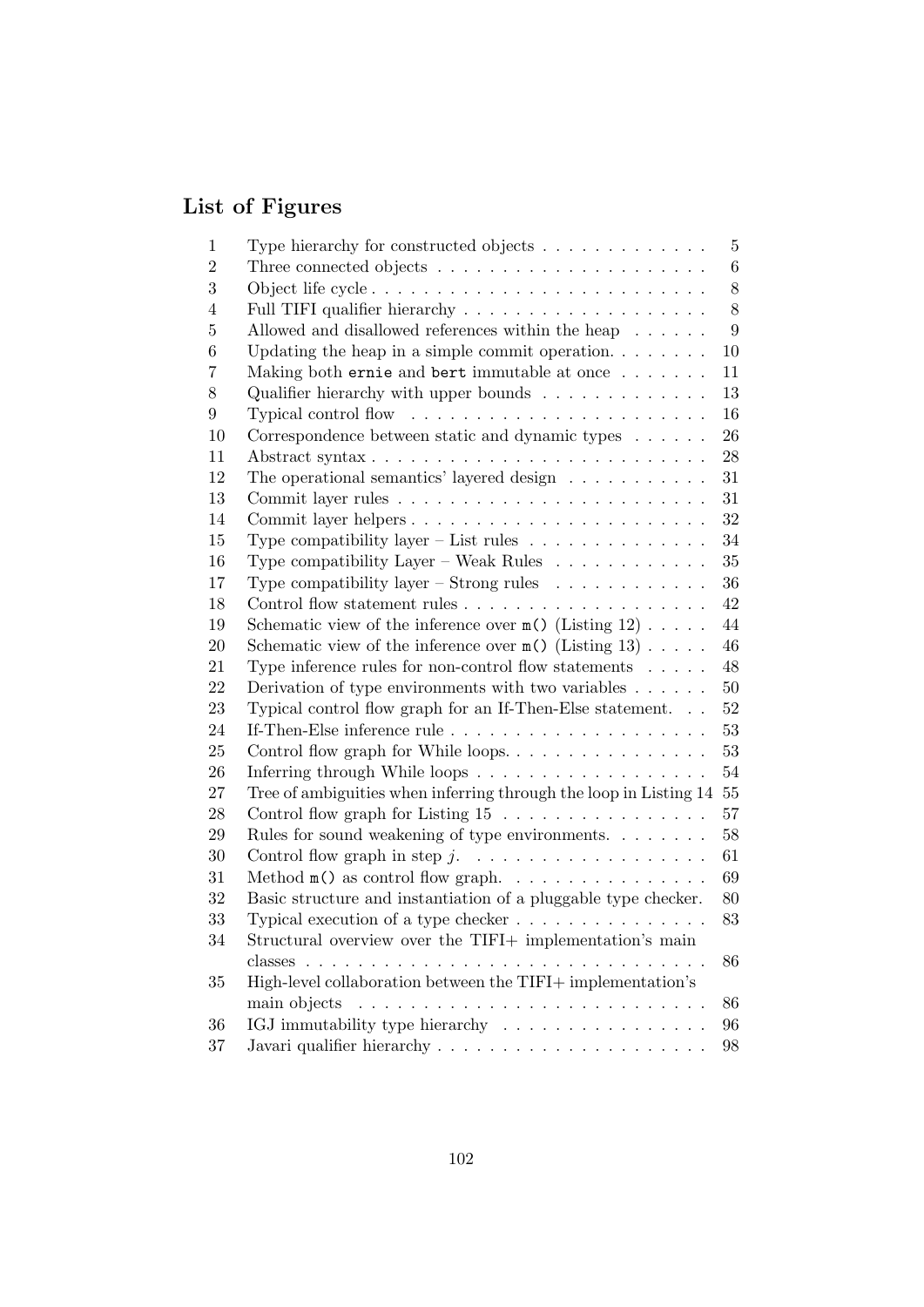## References

- [1] Private e-mail conversation with Christian Haack. October 30 November 11, 2010.
- [2] Private telephone conversation with Christian Haack. November 11, 2010.
- [3] Alfred V. Aho, Ravi Sethi, and Jeffrey D. Ullman. Compilers: principles, techniques, and tools. Addison-Wesley Longman Publishing Co., Inc., Boston, MA, USA, 1986.
- [4] Mahmood Ali, Telmo Correa, Michael D. Ernst, and Matthew M. Papi. Checker Framework manual v1.0.6, February 2010.
- [5] Joshua Bloch. Effective Java Programming Language Guide. Sun Microsystems, Inc., Mountain View, CA, USA, 2001.
- [6] Gilad Bracha and David Ungar. Mirrors: design principles for metalevel facilities of object-oriented programming languages. In John M. Vlissides and Douglas C. Schmidt, editors, OOPSLA, pages 331–344. ACM, 2004.
- [7] Michael D. Ernst. Type Annotations specification (JSR 308). http://types.cs.washington.edu/jsr308/specification/java-annotationdesign.pdf, November 2009.
- [8] Erich Gamma, Richard Helm, Ralph Johnson, and John M. Vlissides. Design Patterns: Elements of Reusable Object-Oriented Software. Addison-Wesley Professional, illustrated edition edition, November 1994.
- [9] James Gosling, Bill Joy, Guy Steele, and Gilad Bracha. The Java Language Specification, Third Edition. Prentice Hall, 06 2005.
- [10] Christian Haack and Erik Poll. Type-based object immutability with flexible initialization. In Genoa: Proceedings of the 23rd European Conference on ECOOP 2009 — Object-Oriented Programming, pages 520– 545, Berlin, Heidelberg, 2009. Springer-Verlag.
- [11] Christian Haack and Erik Poll. Type-based object immutability with flexible initialization. Technical Report ICIS–R09001, Radboud University Nijmegen, January 2009.
- [12] E. C. M. A. International. ECMA-262: ECMAScript Language Specification. ECMA (European Association for Standardizing Information and Communication Systems), Geneva, Switzerland, fifth edition, December 2009.